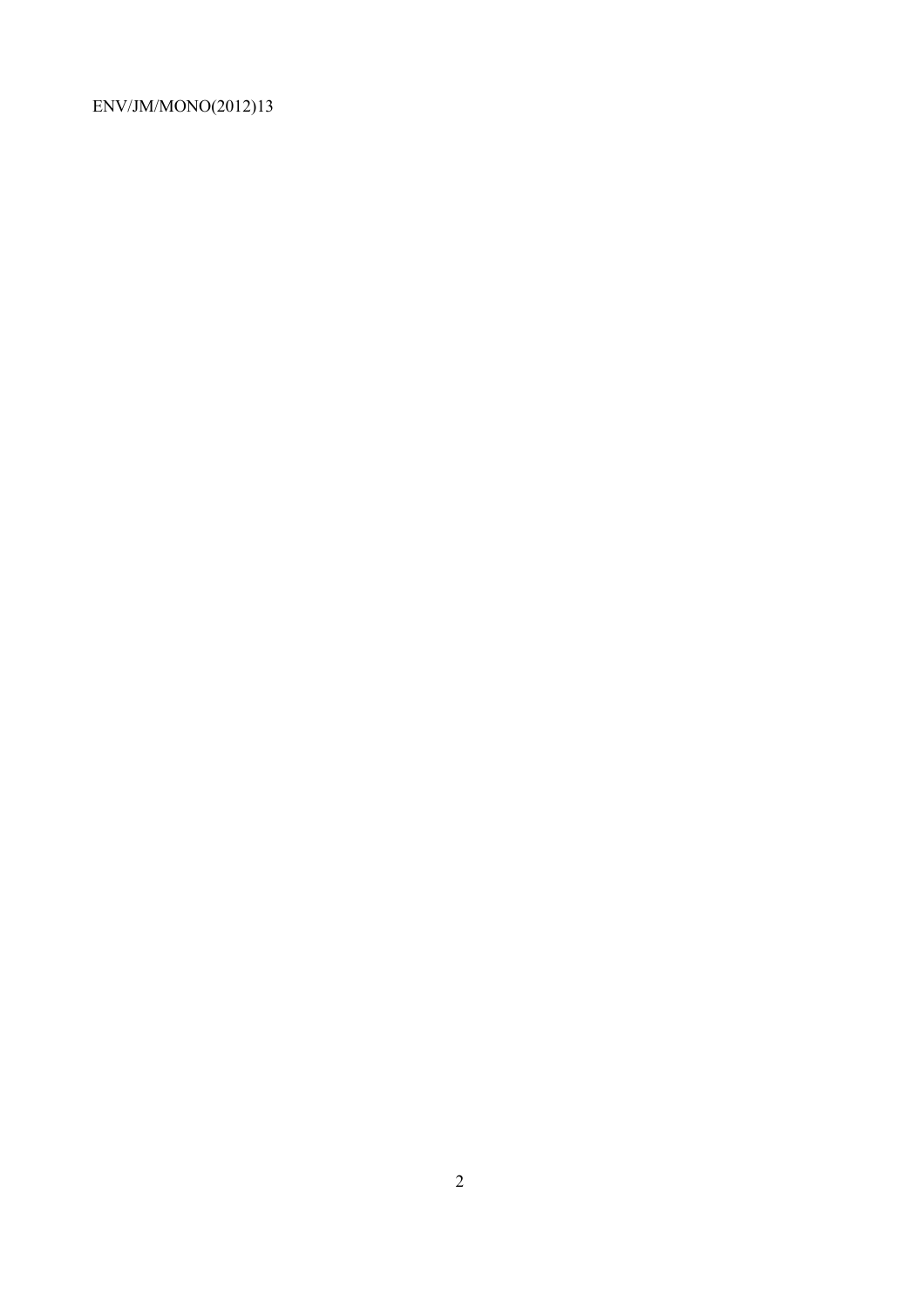# **OECD Environment, Health and Safety Publications**

**Series on the Safety of Manufactured Nanomaterials \_\_\_\_\_\_\_\_\_** 

**No. 34** 

# **CURRENT DEVELOPMENTS/ACTIVITIES ON THE SAFETY OF MANUFACTURED NANOMATERIALS**

# *Tour de Table at the 9th Meeting of the Working Party on Manufactured Nanomaterials*

Paris, France 7-9 December 2011



-<br>A cooperative agreement among FAO, ILO, UNDP, UNEP, UNIDO, UNITAR, WHO, World Bank and OECD

**Environment Directorate ORGANISATION FOR ECONOMIC CO-OPERATION AND DEVELOPMENT Paris, 2012**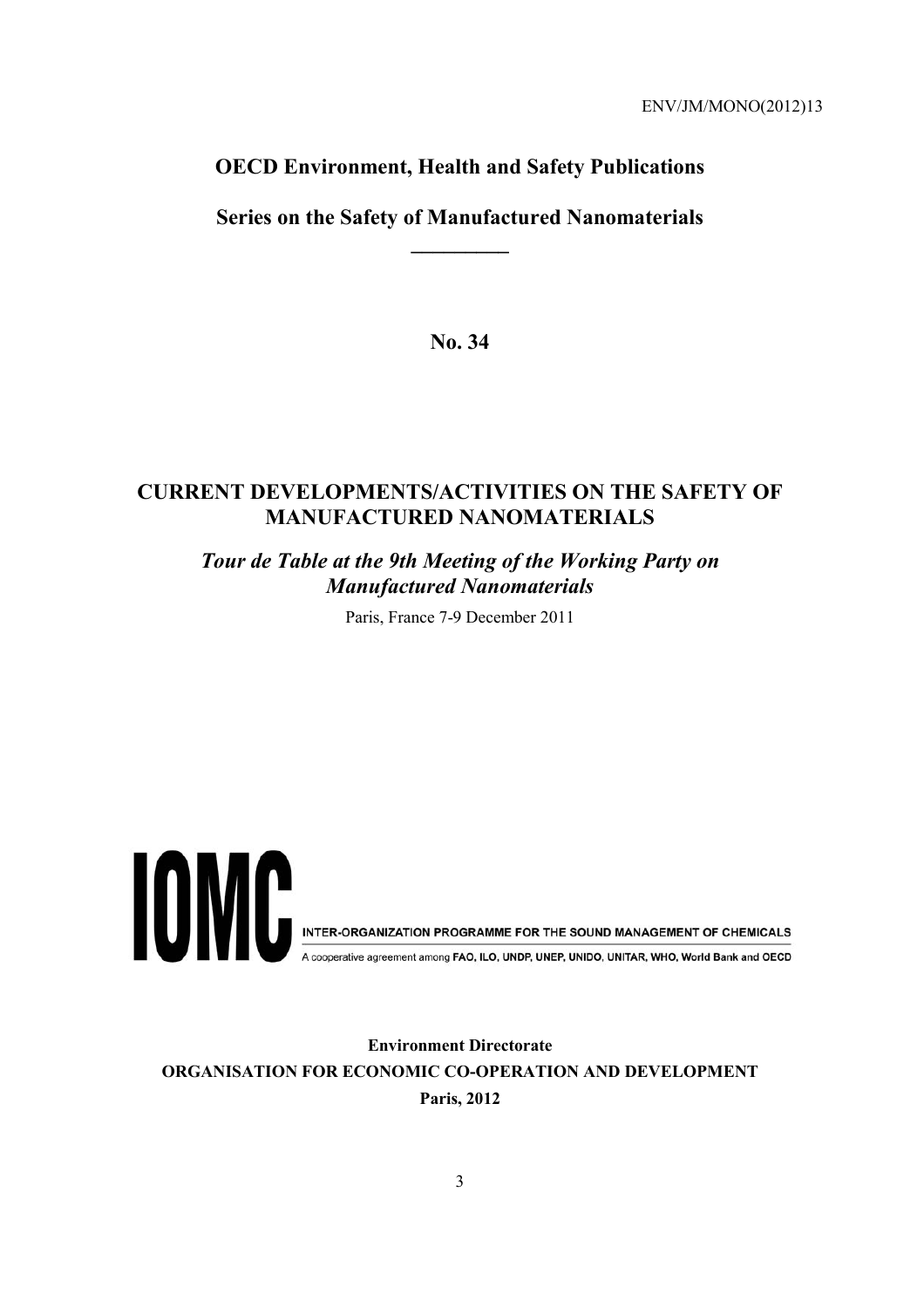#### *Also published in the Series of Safety of Manufactured Nanomaterials:*

- No. 1, *Report of the OECD Workshop on the Safety of Manufactured Nanomaterials: Building Co-operation, Co-ordination and Communication (2006)*
- No. 2, *Current Developments/ Activities on the Safety of Manufactured Nanomaterials: Tour de table at the 1st Meeting of the Working Party on Manufactured Nanomaterials (2006)*
- No. 3, *Current Developments/ Activities on the Safety of Manufactured Nanomaterials: Tour de table at the 2nd Meeting of the Working Party on Manufactured Nanomaterials (2007)*
- No. 4, *Manufactured Nanomaterials: Programme of Work 2006-2008 (2008)*
- No. 5, *Current Developments/ Activities on the Safety of Manufactured Nanomaterials: Tour de table at the 3rd Meeting of the Working Party on Manufactured Nanomaterials (2008)*
- No. 6, *List of Manufactured Nanomaterials and List of Endpoints for Phase One of the OECD Testing Programme (2008)*
- No. 7*, Current Developments/ Activities on the Safety of Manufactured Nanomaterials: Tour de table at the 4th Meeting of the Working Party on Manufactured Nanomaterials (2008)*
- No. 8, *Preliminary Analysis of Exposure Measurement and Exposure Mitigation in Occupational Settings: Manufactured Nanomaterials (2009)*
- No. 9, *EHS Research Strategies on Manufactured Nanomaterials: Compilation of Outputs (2009)*
- No. 10*, Identification, Compilation and Analysis of Guidance Information for Exposure Measurement and Exposure Mitigation: Manufactured Nanomaterials (2009)*
- No. 11*, Emission Assessment for the Identification of Sources and Release of Airborne Manufactured Nanomaterials in the Workplace: Compilation of Existing Guidance (2009)*
- No. 12, *Comparison of Guidance on Selection of Skin Protective Equipment and Respirators for Use in the Workplace: Manufactured Nanomaterials (2009)*
- No. 13, *Report of an OECD Workshop on Exposure Assessment and Exposure Mitigation: Manufactured Nanomaterials (2009)*
- No. 14*, Guidance Manual for the Testing of Manufactured Nanomaterials: OECD Sponsorship Programme (2009)*
- No. 15*, Preliminary Review of OECD Test Guidelines for their Applicability to Manufactured Nanomaterials (2009)*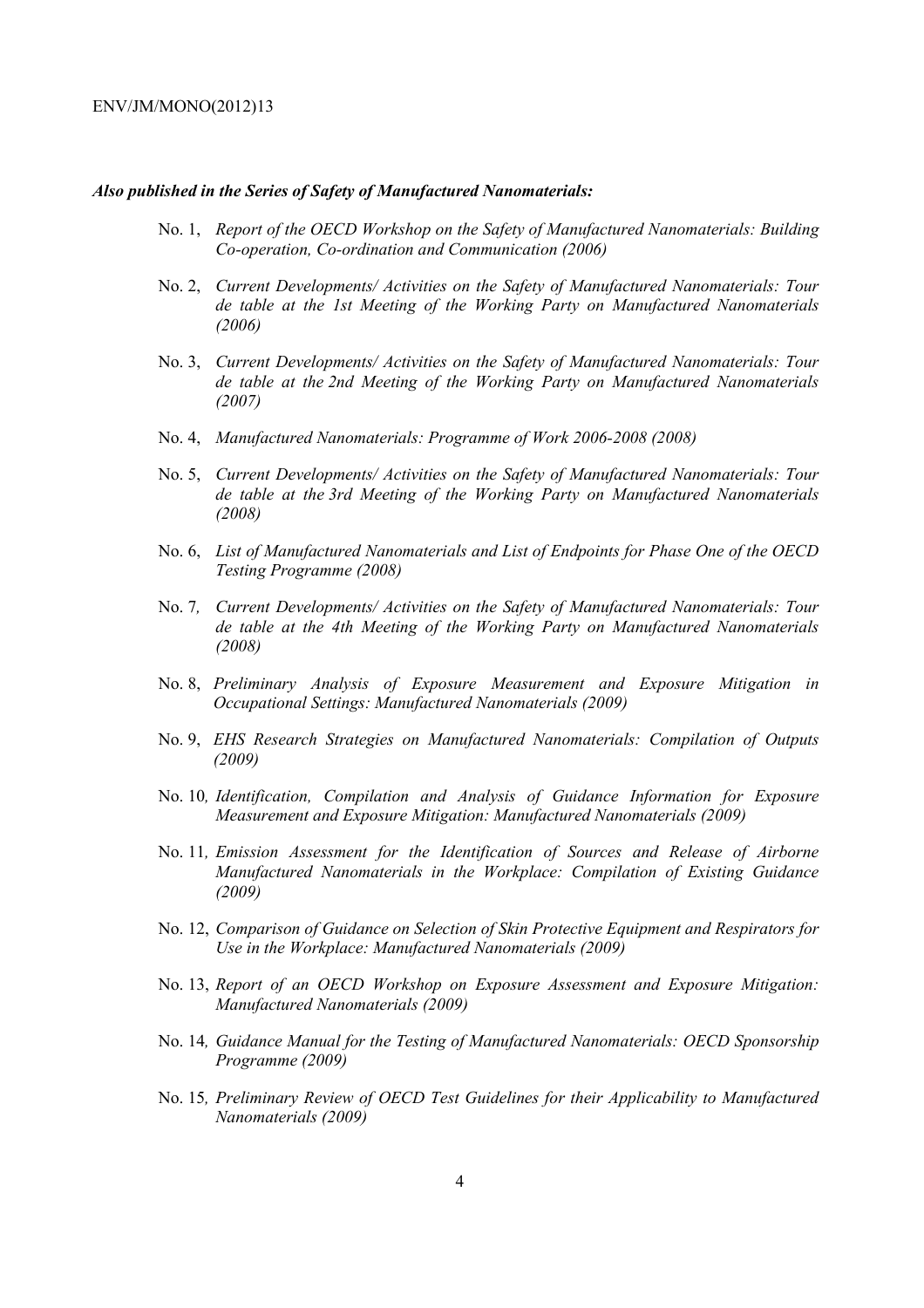- No. 16*, Manufactured Nanomaterials: Work Programme 2009-2012 (2009)*
- No. 17, *Current Development/ Activities on the Safety of Manufactured Nanomaterials: Tour de table at the 5th Meeting of the Working Party on Manufactured Nanomaterials (2009)*
- No. 18, *Manufactured Nanomaterials: Roadmap for Activities during 2009 and 2010 (2009)*
- No. 19, *Analysis of Information Gathering Initiative on Manufactured Nanomaterials (2009)*
- No. 20, *Current Development/ Activities on the Safety of Manufactured Nanomaterials: Tour de table at the 6th Meeting of the Working Party on Manufactured Nanomaterials (2010)*
- No. 21, *Report of the Workshop on Risk Assessment of Manufactured Nanomaterials in a Regulatory Context (2010)*
- No. 22, *OECD Programme on the Safety of Manufactured Nanomaterials 2009-2012: Operational Plans of the Projects (2010)*
- No. 23, *Report of the Questionnaire on Regulatory Regimes for Manufactured Nanomaterials (2010)*
- No. 24, *Preliminary Guidance Notes on Sample Preparation and Dosimetry for the Safety Testing of Manufactured Nanomaterials (2010)*
- No. 25, *Guidance Manual for the Testing of Manufactured Nanomaterials: OECD Sponsorship Programme: First Revision (2010)*
- No. 26, *Current Development/ Activities on the Safety of Manufactured Nanomaterials: Tour de table at the 7th Meeting of the Working Party on Manufactured Nanomaterials (2010)*
- No. 27, *List of Manufactured Nanomaterials and List of Endpoints for Phase One of the Sponsorship Programme for the Testing Manufactured Nanomaterials: Revised (2010)*
- No. 28, *Compilation and Comparison of Guidelines Related to Exposure to Nanomaterials in Laboratories (2010)*
- No. 29, *Current Development/ Activities on the Safety of Manufactured Nanomaterials: Tour de table at the 8th Meeting of the Working Party on Manufactured Nanomaterials (2011)*
- No. 30, *Regulated Nanomaterials: 2006-2009 (2011)*
- No. 31, *Information Gathering Schemes on Nanomaterials: Lessons Learned and Reported Information (2011)*
- No. 32, *National Activities on Life Cycle Assessment of Nanomaterials (2011)*
- No. 33, *Important Issues on Risk Assessment of Manufactured Nanomaterials (2012)*

#### *© OECD 2012*

*Applications for permission to reproduce or translate all or part of this material should be made to: RIGHTS@oecd.org, Head of Publications Service, OECD, 2 rue André-Pascal, 75775 Paris Cedex 16, France*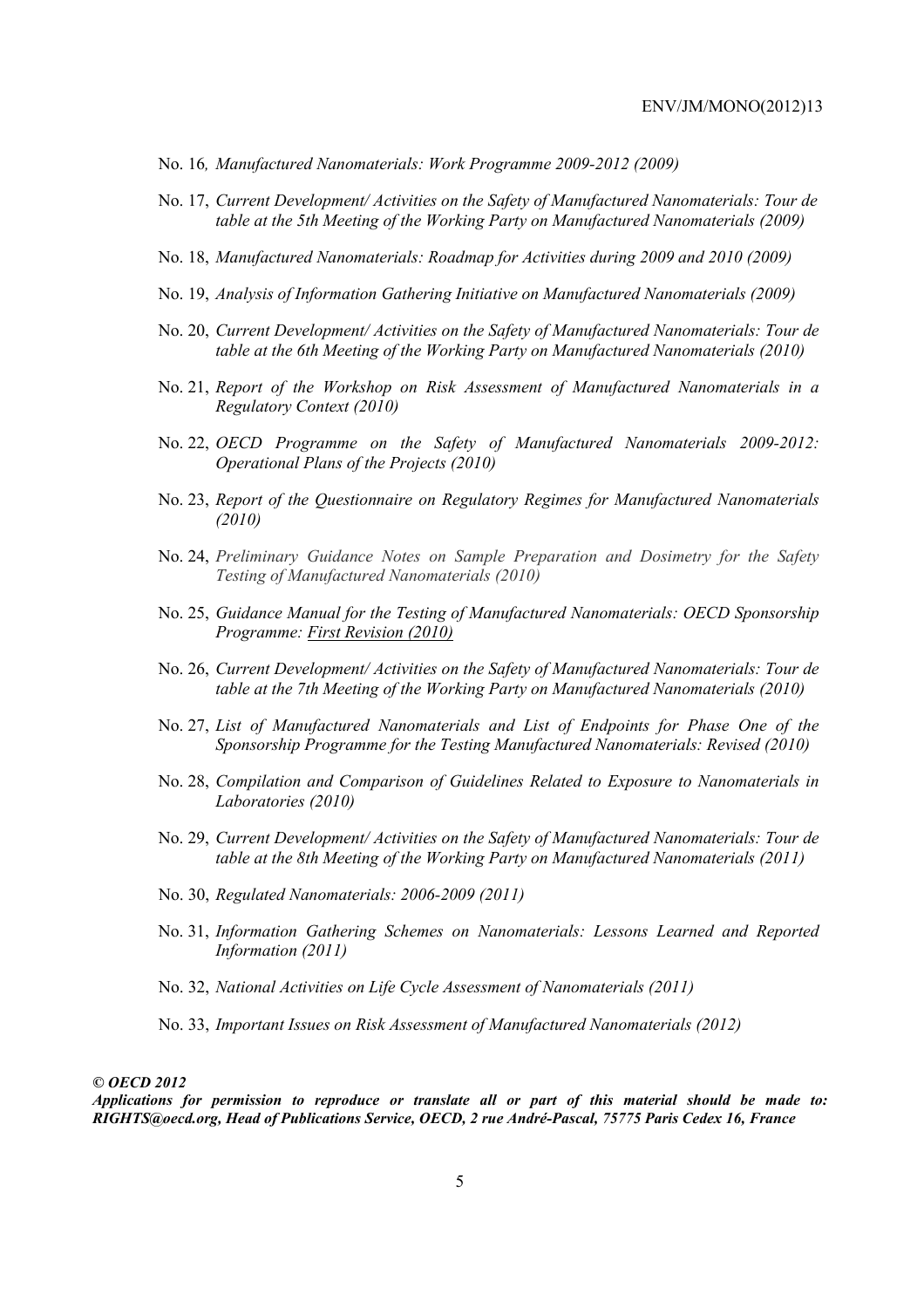#### **ABOUT THE OECD**

The Organisation for Economic Co-operation and Development (OECD) is an intergovernmental organisation in which representatives of 34 industrialised countries in North and South America, Europe and the Asia and Pacific region, as well as the European Commission, meet to co-ordinate and harmonise policies, discuss issues of mutual concern, and work together to respond to international problems. Most of the OECD's work is carried out by more than 200 specialised committees and working groups composed of member country delegates. Observers from several countries with special status at the OECD, and from interested international organisations, attend many of the OECD's workshops and other meetings. Committees and working groups are served by the OECD Secretariat, located in Paris, France, which is organised into directorates and divisions.

The Environment, Health and Safety Division publishes free-of-charge documents in eleven different series: **Testing and Assessment**; **Good Laboratory Practice and Compliance Monitoring**; **Pesticides; Biocides**; **Risk Management**; **Harmonisation of Regulatory Oversight in Biotechnology**; **Safety of Novel Foods and Feeds; Chemical Accidents; Pollutant Release and Transfer Registers; Emission Scenario Documents;** and **Safety of Manufactured Nanomaterials.** More information about the Environment, Health and Safety Programme and EHS publications is available on the OECD's World Wide Web site (www.oecd.org/ehs/).

*This publication was developed in the IOMC context. The contents do not necessarily reflect the views or stated policies of individual IOMC Participating Organizations.* 

The Inter-Organisation Programme for the Sound Management of Chemicals (IOMC) was established in 1995 following recommendations made by the 1992 UN Conference on Environment and Development to strengthen co-operation and increase international co-ordination in the field of chemical safety. The Participating Organisations are FAO, ILO, UNDP, UNEP, UNIDO, UNITAR, WHO, World Bank and OECD. The purpose of the IOMC is to promote co-ordination of the policies and activities pursued by the Participating Organisations, jointly or separately, to achieve the sound management of chemicals in relation to human health and the environment.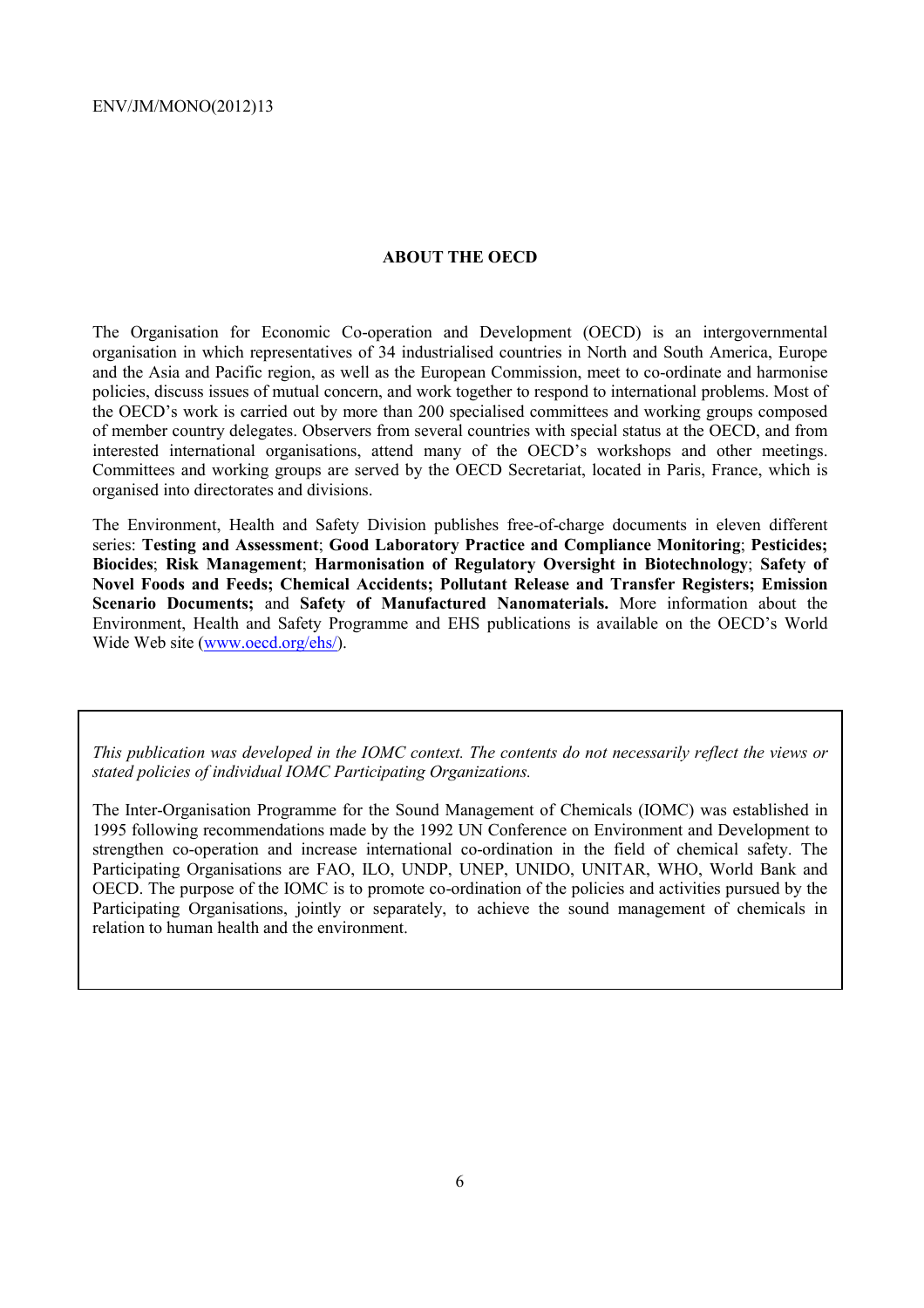**This publication is available electronically, at no charge.** 

**For this and many other Environment, Health and Safety publications, consult the OECD's World Wide Web site (www.oecd.org/ehs/)** 

**or contact:** 

**OECD Environment Directorate, Environment, Health and Safety Division 2 rue André-Pascal 75775 Paris Cedex 16 France** 

**Fax: (33-1) 44 30 61 80** 

**E-mail: ehscont@oecd.org**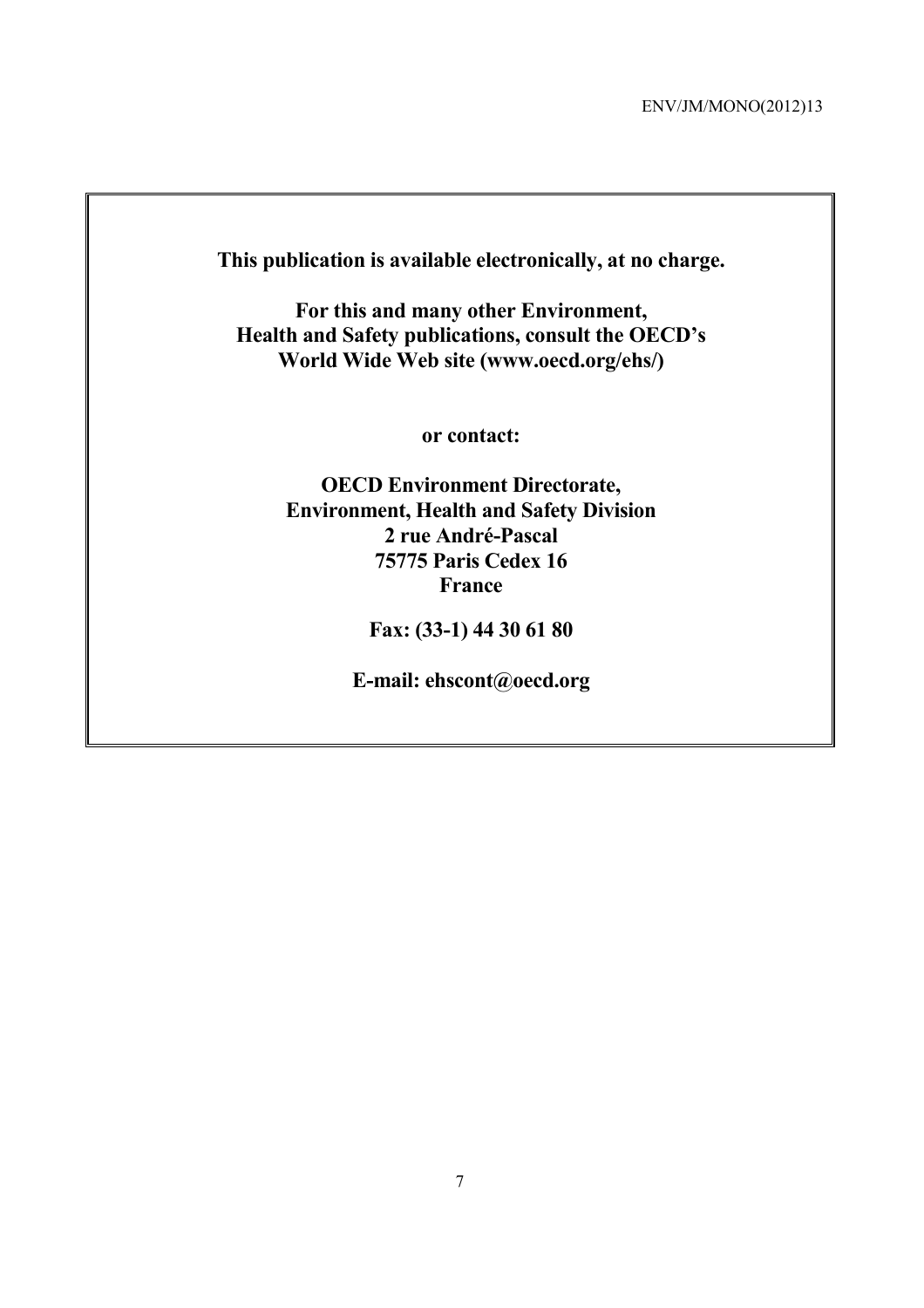#### **FOREWORD**

The OECD Joint Meeting of the Chemicals Committee and Working Party on Chemicals, Pesticides and Biotechnology (the Joint Meeting) held a Special Session on the Potential Implications of Manufactured Nanomaterials for Human Health and Environmental Safety (June 2005). This was the first opportunity for OECD member countries, together with observers and invited experts, to begin to identify human health and environmental safety related aspects of manufactured nanomaterials. The scope of this session was intended to address the chemicals sector.

As a follow-up, the Joint Meeting decided to hold a Workshop on the Safety of Manufactured Nanomaterials in December 2005, in Washington, D.C. The main objective was to determine the "state of the art" for the safety assessment of manufactured nanomaterials with a particular focus on identifying future needs for risk assessment within a regulatory context.

Based on the conclusions and recommendations of the Workshop [ENV/JM/MONO(2006)19] it was recognised as essential to ensure the efficient assessment of manufactured nanomaterials so as to avoid adverse effects from the use of these materials in the short, medium and longer term. With this in mind, the OECD Council established the OECD Working Party on Manufactured Nanomaterials (WPMN) as a subsidiary body of the OECD Chemicals Committee in September 2006. This programme concentrates on human health and environmental safety implications of manufactured nanomaterials (limited mainly to the chemicals sector), and aims to ensure that the approach to hazard, exposure and risk assessment is of a high, science-based, and internationally harmonised standard. This programme promotes international cooperation on the human health and environmental safety of manufactured nanomaterials, and involves the safety testing and risk assessment of manufactured nanomaterials.

The Working Party endorsed this document at its 9th Meeting in December 2011. [This document is published under the responsibility of the Chemicals Committee of the OECD.] It is intended to provide information on the outcomes and developments of the WPMN related to the safety of manufactured nanomaterials.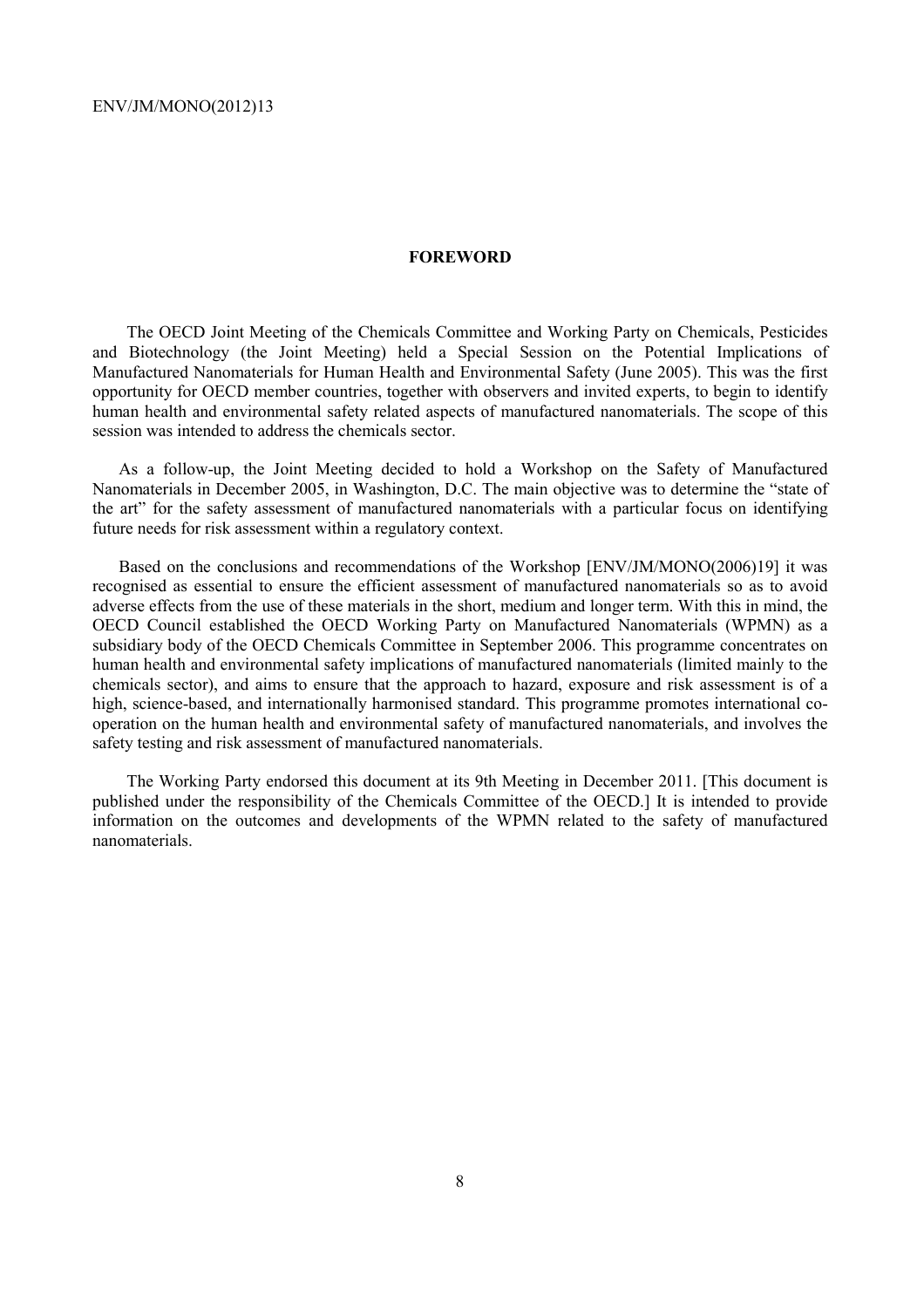# **TABLE OF CONTENTS**

| SECTION I: RECENT AND PLANNED NATIONAL ACTIVITIES IN CHEMICALS REGULATORY<br>AREA ON HEALTH AND ENVIRONMENTAL SAFETY ASPECTS OF MANUFACTURED |  |
|----------------------------------------------------------------------------------------------------------------------------------------------|--|
|                                                                                                                                              |  |
|                                                                                                                                              |  |
|                                                                                                                                              |  |
|                                                                                                                                              |  |
|                                                                                                                                              |  |
|                                                                                                                                              |  |
|                                                                                                                                              |  |
|                                                                                                                                              |  |
| SECTION II: CURRENT ACTIVITIES IN OTHER ORGANISATIONS RELATED TO                                                                             |  |
| INTERNATIONAL ORGANISATION FOR STANDARDISATION TECHNICAL<br>THE<br>THE UNITED NATIONS INSTITUTE FOR TRAINING AND RESEARCH (UNITAR)  83       |  |
|                                                                                                                                              |  |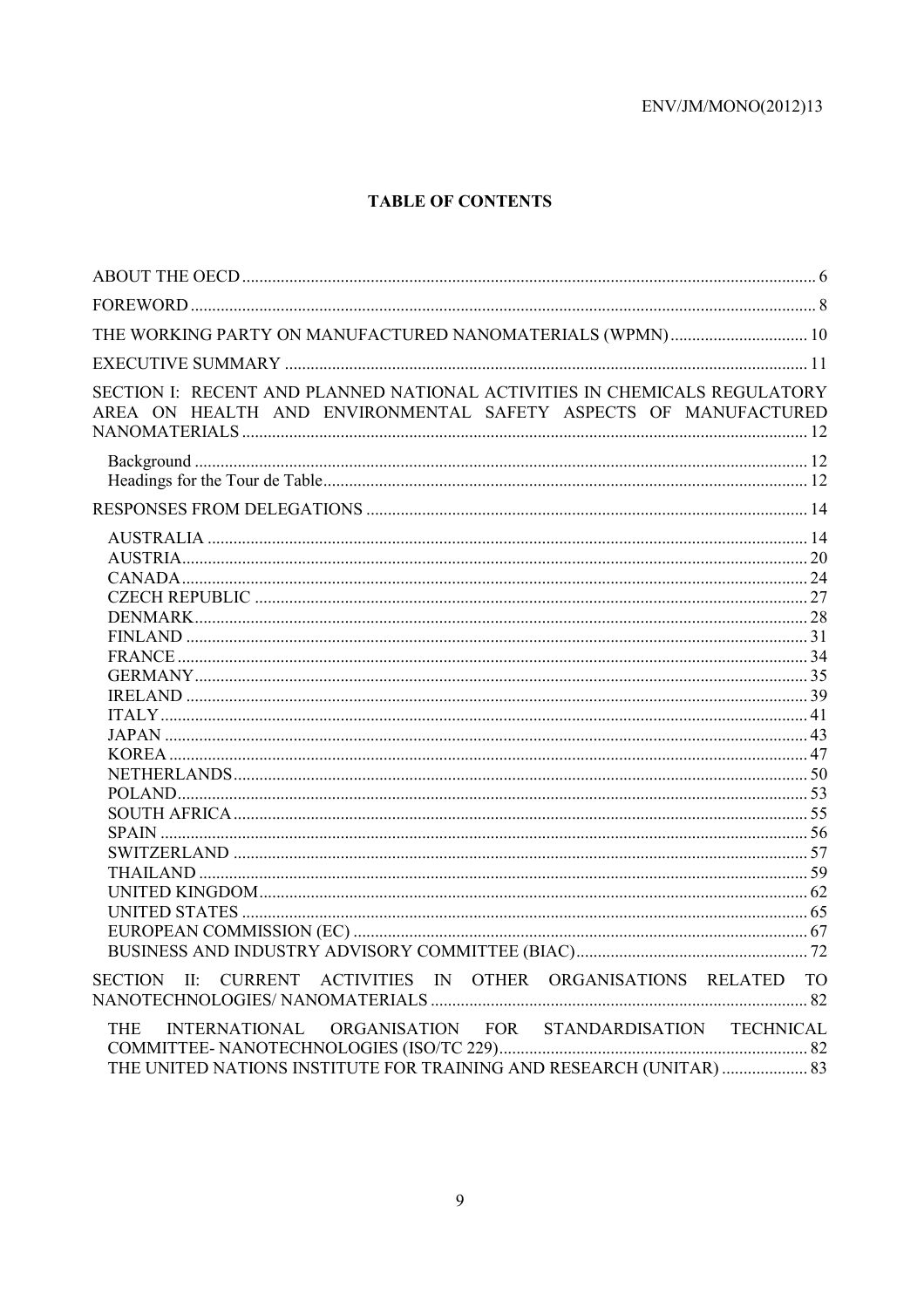#### **THE WORKING PARTY ON MANUFACTURED NANOMATERIALS (WPMN)**

The Working Party on Manufactured Nanomaterials<sup>1</sup> was established in 2006 to help member countries efficiently and effectively address the safety challenges of nanomaterials. OECD has a wealth of experience in developing methods for the safety testing and assessment of chemical products.

The Working Party brings together more than 100 experts from governments and other stakeholders from: a) OECD Countries; b) non-member economies such as China, the Russian Federation, Singapore, South Africa, and Thailand; and c) observers and invited experts from UNITAR, FAO, WHO, ISO, BIAC<sup>2</sup>,  $TUAC<sup>3</sup>$ , and environmental NGOs.

Although OECD member countries appreciate the many potential benefits from the use of nanomaterials, they wished to engage, at an early stage, in addressing the possible safety implications at the same time as research on new applications are being undertaken.

The Working Party is implementing its work through specific projects to further develop appropriate methods and strategies to help ensure human health and environmental safety:

- OECD Database on Manufactured Nanomaterials to Inform and Analyse EHS Research Activities;
- Safety Testing of a Representative Set of Manufactured Nanomaterials;
- Manufactured Nanomaterials and Test Guidelines;
- Co-operation on Voluntary Schemes and Regulatory Programmes;
- Co-operation on Risk Assessment;
- The role of Alternative Methods in Nanotoxicology;
- Exposure Measurement and Exposure Mitigation; and
- Environmentally Sustainable Use of Manufactured Nanomaterials

Each project is being managed by a steering group, which comprises members of the WPMN, with support from the Secretariat. Each steering group implements its respective "operational plans", each with their specific objectives and timelines. The results of each project are then evaluated and endorsed by the entire WPMN.

More information about the work of the WPMN, as well as OECD's publications regarding safety issues of nanomaterials, is available at www.oecd.org/env/nanosafety.

<sup>1</sup> Updated information on the OECD's Programme on the Safety of Manufactured Nanomaterials is available at: www.oecd.org/env/nanosafety

<sup>2</sup> The Business and Industry Advisory Committee to the OECD

<sup>3</sup> Trade Union Advisory Committee to OECD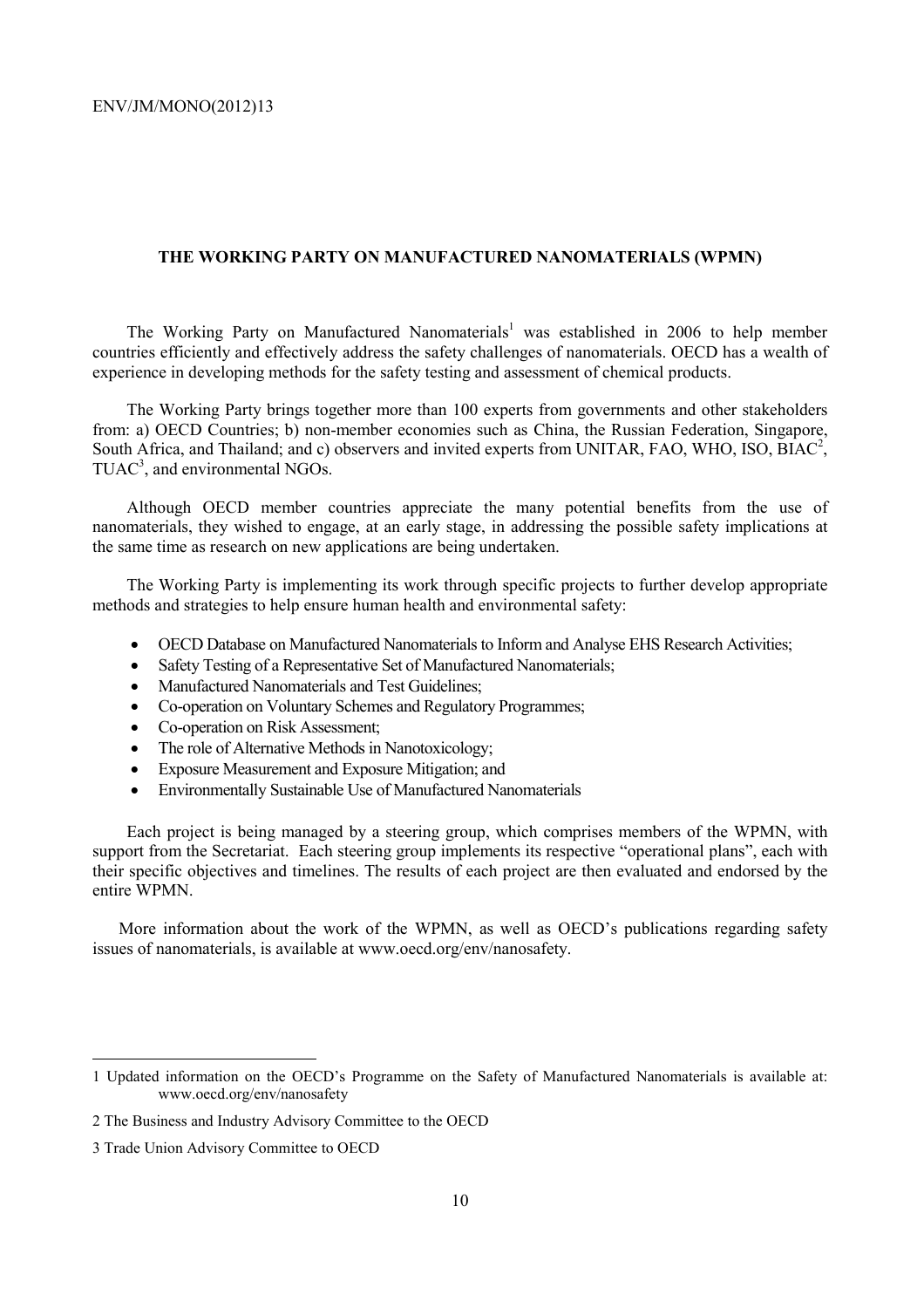#### **EXECUTIVE SUMMARY**

In each meeting of the Working Party on Manufactured Nanomaterials (WPMN), the delegations have an opportunity to provide their developments on the safety of manufactured nanomaterials, so called "Tour de Table." An earlier version of this document was originally provided to the 8th meeting held 16-18 March 2011 in Paris, France. This document compiles information provided by member countries and other delegations on current developments on the safety of manufactured nanomaterials (section I) in their countries or organisations. There are also written reports on current activities related to nanotechnologies/ nanomaterials in other International Organisations including the International Organisation for Standardisation and United Nations Institute for Training and Research (section II).

This is intended to provide delegations and other stakeholders with a "snapshot" of information on activities related to manufactured nanomaterials, as well as other activities on nanotechnologies, at the national and international level. This "snapshot" was current at the time of the 9th meeting of the WPMN (December 2011).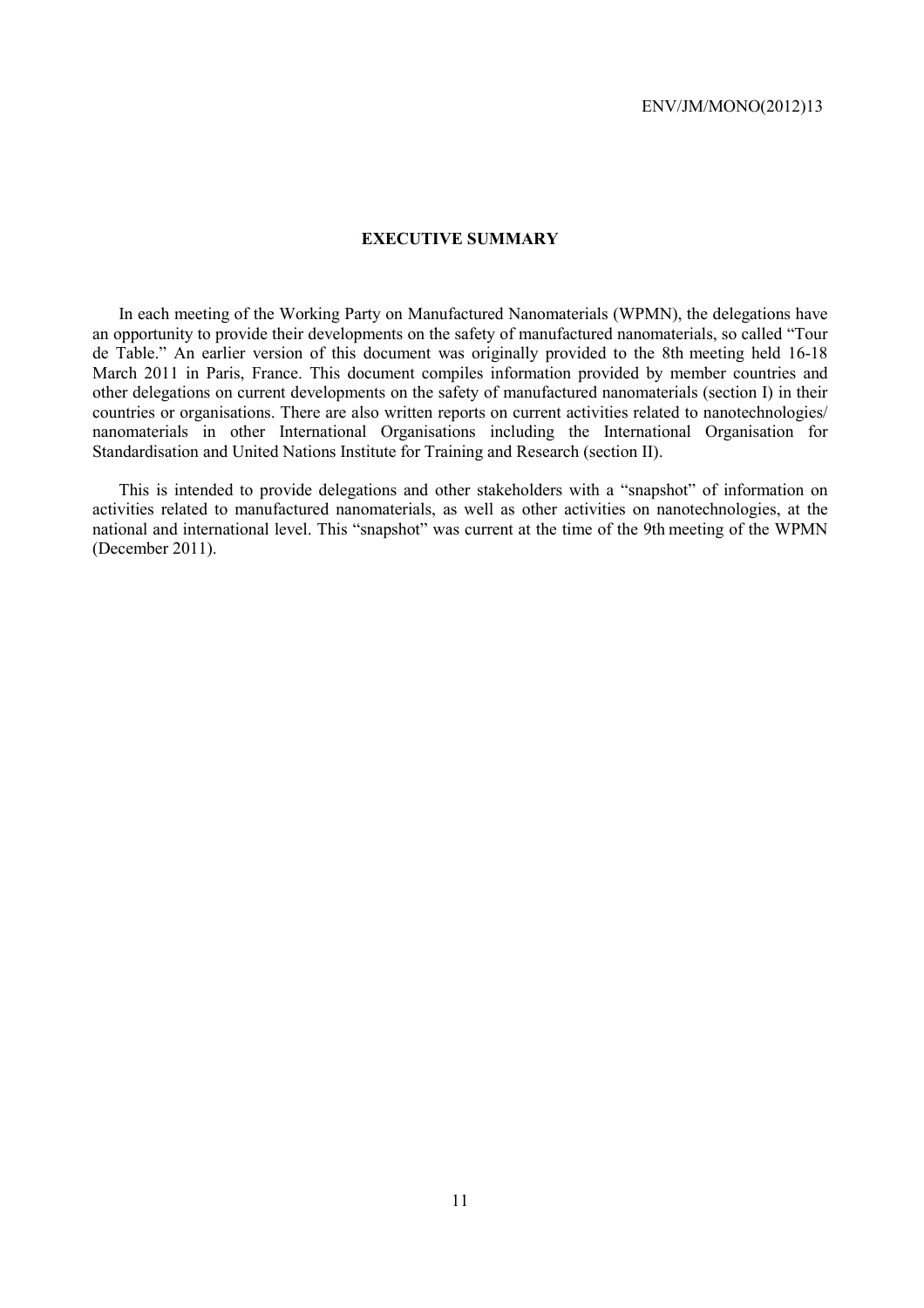#### **SECTION I:**

# **RECENT AND PLANNED NATIONAL ACTIVITIES IN CHEMICALS REGULATORY AREA ON HEALTH AND ENVIRONMENTAL SAFETY ASPECTS OF MANUFACTURED NANOMATERIALS**

#### **Background**

The purpose of the agenda item 4 (the Tour de Table) is to give each delegation the opportunity to describe recent or planned national initiatives and/or events related to the safety of manufactured nanomaterials. This will facilitate the implementation of the projects of the WPMN by allowing delegations to share their experiences and preoccupations with respect to safety, and will identify opportunities for future co-operation and co-ordination.

At with previous meetings of the WPMN, delegations provided written submissions in advance of the meeting and highlighted (in their interventions) points that were not already included in their written submissions. The WPMN agreed that these reports were informative and recommended that they are made available publicly. These reports have been declassified by the Chemicals Committee and are publicly available as publications in the series on *the Safety of Manufactured Nanomaterials* [ENV/JM/MONO(2011)12].

#### **Headings for the Tour de Table**

In considering the Tour de Table, each delegation was invited to prepare a short written paper. It was recommended that the information in these papers be organised, where possible, under the headings identified below, while recognising that not all delegations would be able to supply information under each heading. Those delegations who made submissions for 8<sup>th</sup> meeting of the WPMN (March 20110) might wish to simply review their previous submission and update it as needed. Information submitted could be supported by any supplementary information, or supporting documentation, especially if it was available in electronic form including links to website.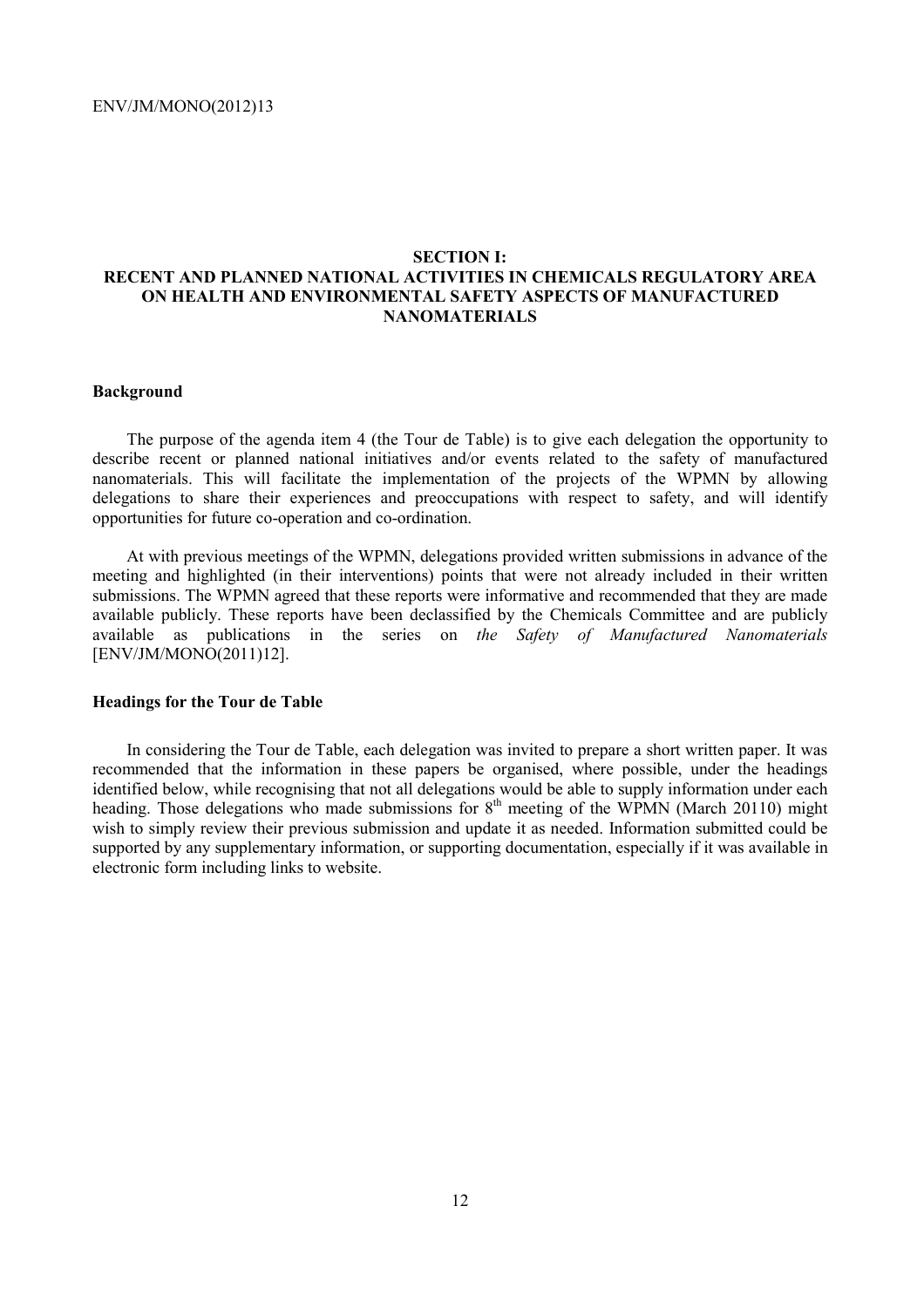| <b>Format for the Tour de Table</b> |                                                                                                                                                                                                                                                                                                                      |  |  |
|-------------------------------------|----------------------------------------------------------------------------------------------------------------------------------------------------------------------------------------------------------------------------------------------------------------------------------------------------------------------|--|--|
|                                     | Highlight of developments since the $8t$ meeting of the WPMN<br>Exercise Request for information on nanomaterials issued on (Day/Month/2011)                                                                                                                                                                         |  |  |
|                                     | Work completed, underway or planned<br>(In case of no information under a heading below, please put "None" or delete the heading itself)                                                                                                                                                                             |  |  |
|                                     | 1. Any national regulatory developments on human health and environmental safety including<br>recommendations or discussions related to adapting existing regulatory systems or the drafting<br>of laws/regulations/guidance materials;                                                                              |  |  |
|                                     |                                                                                                                                                                                                                                                                                                                      |  |  |
|                                     | 2. Developments related to voluntary or stewardship schemes;<br>.                                                                                                                                                                                                                                                    |  |  |
|                                     | 3. Information on any risk assessment decisions;<br>.                                                                                                                                                                                                                                                                |  |  |
| 4.                                  | Information on any developments related to good practice documents;<br>.                                                                                                                                                                                                                                             |  |  |
| 5.                                  | Information on any developments related to Integrated Testing Strategies and/or Alternative test<br>methods                                                                                                                                                                                                          |  |  |
|                                     |                                                                                                                                                                                                                                                                                                                      |  |  |
|                                     | 6. Research programmes or strategies designed to address human health and/ or environmental<br>safety aspects of nanomaterials;                                                                                                                                                                                      |  |  |
|                                     | .                                                                                                                                                                                                                                                                                                                    |  |  |
|                                     | 7. Information on any public/stakeholder consultation;<br>.                                                                                                                                                                                                                                                          |  |  |
|                                     | $\mathbf{r}$ $\mathbf{r}$<br>8. Information on research programmes or strategies which focus on life cycle aspects of<br>nanomaterials, as well as positive and negative impacts on environment and health of certain<br>nano-enabled applications. (You may wish to contact your colleagues participating in SG9.); |  |  |
|                                     | .                                                                                                                                                                                                                                                                                                                    |  |  |
|                                     | 9. Information on any development related to exposure measurement and exposure mitigation                                                                                                                                                                                                                            |  |  |
|                                     | <b>Additional Information</b>                                                                                                                                                                                                                                                                                        |  |  |
|                                     | Any consideration on the benefits of nanotechnologies;<br>$\bullet$                                                                                                                                                                                                                                                  |  |  |
|                                     | Consideration of ethical implications; and<br>٠                                                                                                                                                                                                                                                                      |  |  |
|                                     | Information on past current or future activities on nanotechnologies that are being done in your                                                                                                                                                                                                                     |  |  |

• Information on past, current or future activities on nanotechnologies that are being done in your respective countries in co-operation on a bilateral basis with non-OECD countries.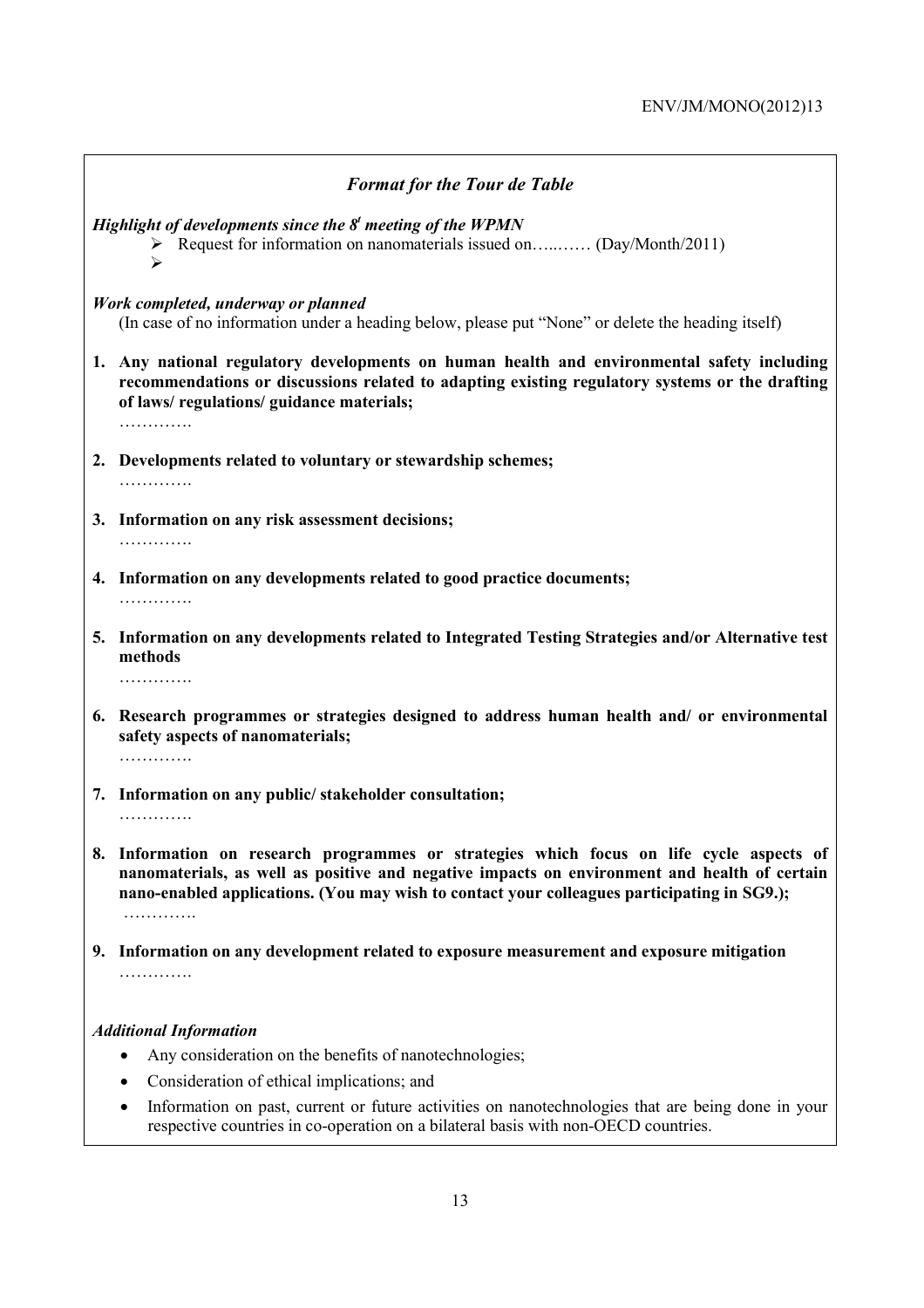# **RESPONSES FROM DELEGATIONS**

# **AUSTRALIA**

#### *Highlight of developments since the 8th meeting of the WPMN*

- ¾ The National Industrial Chemicals Notification and Assessment Scheme (NICNAS) is actively monitoring new chemicals notifications for nanoforms following the introduction of administrative arrangements on 1 January 2011. Concurrently it is also developing options for the regulation of nano-forms of existing chemicals and plans to undertake stakeholder consultations in 2012.
- $\triangleright$  Safe Work Australia is implementing a Nanotechnology Work Health and Safety Program. Seven research reports and a work health and safety assessment tool for handling engineered nanomaterials have been published. A research report on the *Durability of carbon nanotubes and their potential to cause inflammation* was published in May 2011.
- $\triangleright$  A Nanoregulation Symposium, organized by the Australian Pesticides and Veterinary Medicines Authority (APVMA) and NICNAS was held in Sydney on 9 November 2011.
- ¾ The National Enabling Technologies Strategy Public Awareness and Community Engagement (NETS-PACE) conducted multi-stakeholder workshop that developed the basis of a community engagement framework and principles.

#### *Work completed, underway or planned*

# **1. Any national regulatory developments on human health and environmental safety including recommendations or discussions related to adapting existing regulatory systems or the drafting of laws/ regulations/ guidance materials**

The Australian government regulator for industrial chemicals, the National Industrial Chemicals Notification and Assessment Scheme (NICNAS), is continuing its strategy for the regulation of industrial nanomaterials that received in-principle support of stakeholders from public consultation in 2009/10. Under this strategy, NICNAS uses a working definition for industrial nanomaterials (applicable to this sector only) that was developed in consultation with stakeholders and its Nanotechnology Advisory Group (NAG):

*… industrial materials intentionally produced, manufactured or engineered to have unique properties or specific composition at the nanoscale, that is a size range typically between 1 nm and 100 nm, and is either a nano-object (i.e. that is confined in one, two, or three dimensions at the nanoscale) or is nanostructured (i.e. having an internal or surface structure at the nanoscale)"*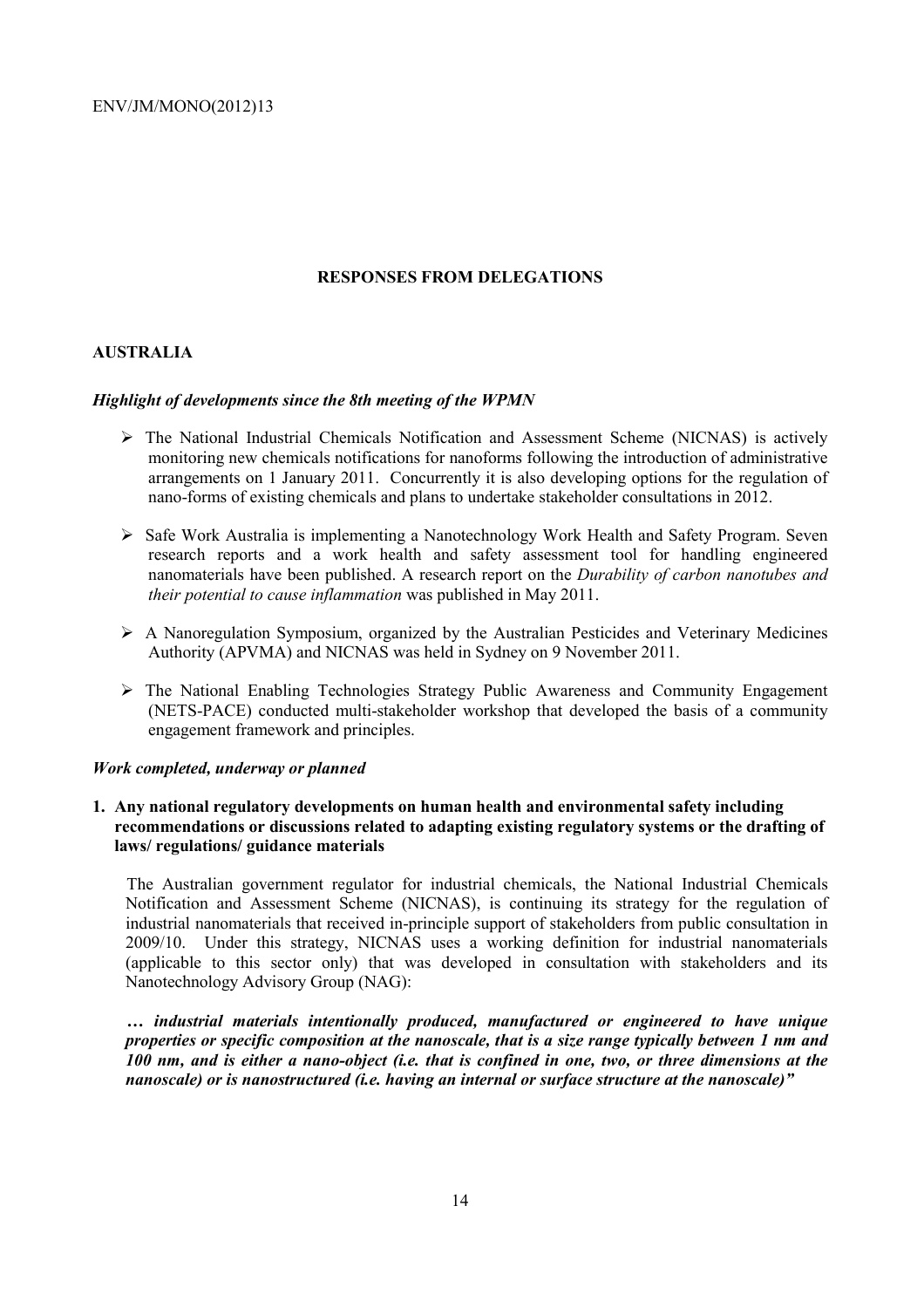[Explanatory Notes to the working definition:

- intentionally produced, manufactured or engineered materials are distinct from accidentally produced materials;
- 'unique properties' refers to chemical and/or physical properties that are different because of its nanoscale features as compared to the same material without nanoscale features, and result in unique phenomena (e.g. increased strength, chemical reactivity or conductivity) that enable novel applications;
- aggregates and agglomerates are considered to be nanostructured substances;
- where a material includes 10% or more number of particles that meet the above definition (size, unique properties, intentionally produced) NICNAS will consider this to be a nanomaterial.]

Recognising the need to accommodate future developments in light of the rapid advances in the science, NICNAS will utilise the working definition while keeping abreast of national and international approaches.

NICNAS introduced new administrative arrangements (non legislative) for nanoforms of new chemicals (chemicals that are not on the national inventory) on 1 January 2011. Current compliance monitoring activities will provide NICNAS with information on the extent of industry compliance with these administrative arrangements.

The impact of these changes on industry is that nano forms of new chemicals may not be introduced into Australia under exemptions where human and environmental exposure can reasonably be anticipated. In addition, industry self assessment categories may not be used for nano forms of new chemicals. These changes will ensure that pre-market evaluation of all new nanomaterials will be conducted by NICNAS. Guidance material on these regulatory arrangements is available here: http://www.nicnas.gov.au/Current\_Issues/Nanotechnology/Guidance%20on%20New%20Chemical% 20Requirements%20for%20Notification%20of%20Industrial%20Nanomaterials.pdf

NICNAS is also currently examining options for notification and assessment of existing chemicals including an option for integrated notification and assessment for new and existing nanomaterials, in consultation with its Nanotechnology Advisory Group. Public consultation on these options is scheduled for 2012.

More information on NICNAS's regulatory activities is available from the NICNAS website at: http://www.nicnas.gov.au/Current\_Issues/Nanotechnology.asp

Safe Work Australia (SWA) has provided information relating to nanomaterials in the model Codes of Practice for; (a) Preparation of Safety Data Sheets for Hazardous Chemicals and (b) Labelling of Workplace Hazardous Chemicals, which were made available on the Safe Work Australia website in September 2011.

http://www.safeworkaustralia.gov.au/Legislation/AdministrativeRegulations/Pages/Model%20work% 20health%20and%20safety%20Regulations.aspx

For engineered or manufactured nanomaterials, or chemicals containing engineered or manufactured nanomaterials, it is recommended that a Safety Data Sheet (SDS) and label should be provided unless there is evidence that the nanomaterials are not hazardous.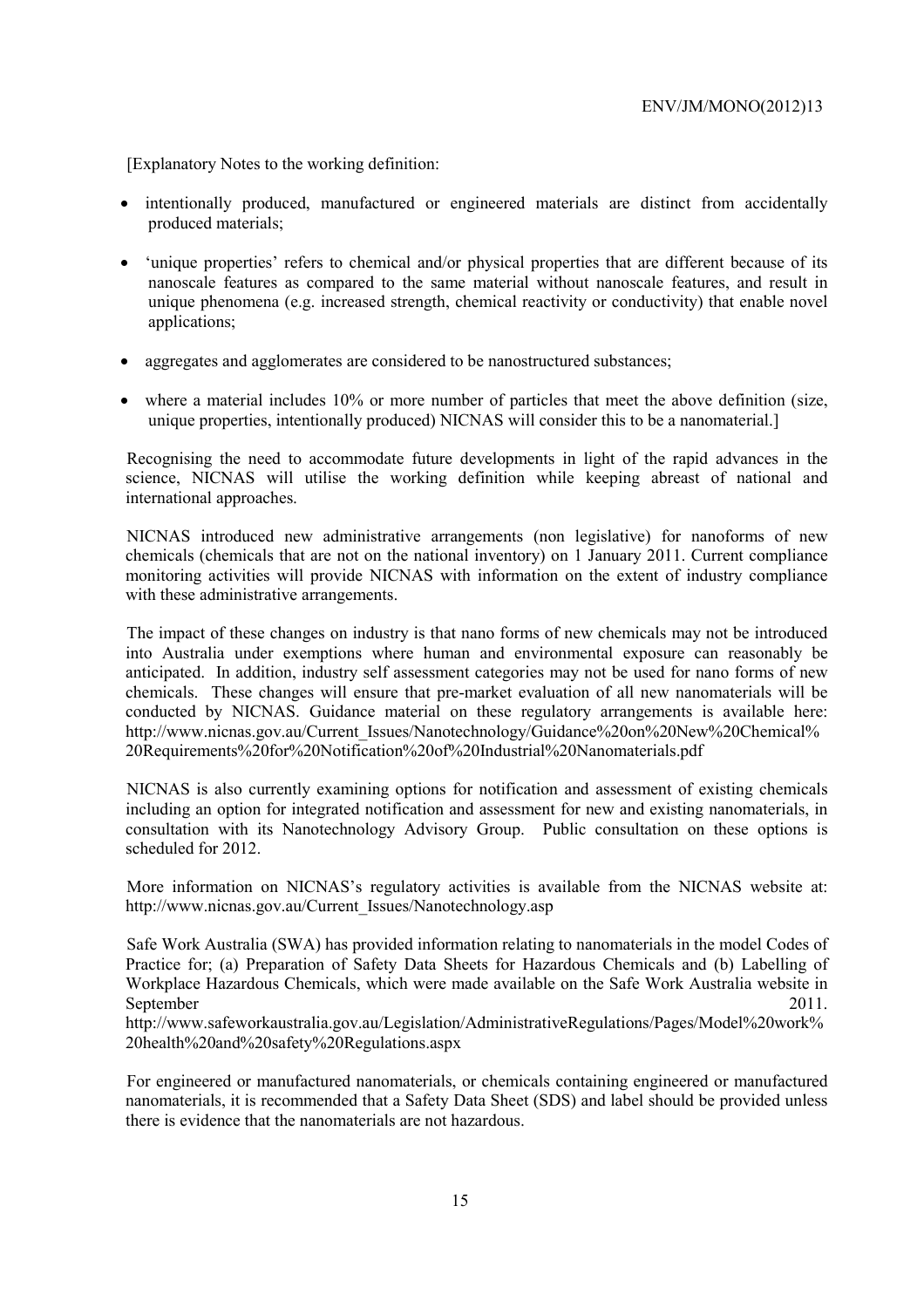The following label statements are recommended for products containing nanomaterials when the hazards are not fully characterised:

- Contains engineered/manufactured nanomaterials. Caution: Hazards unknown.
- Contains engineered/manufactured nanomaterials. Caution: Hazards not fully characterised.

These phrases are for the use on an interim basis, as the manufacturer/importer has a duty to correctly classify the chemical and include information on known hazards on the label in accordance with the Work Health and Safety Regulations.

Section 9 of the SDS Code of Practice lists physicochemical parameters for which information on chemicals should be provided in a SDS. In addition to parameters listed in the Globally Harmonized System of Classification and Labelling of Chemicals (GHS), it also lists a number of non-mandatory parameters, specifically relevant to engineered nanomaterials, but also relevant for chemicals more generally.

An Australian paper on SDS and nanomaterials was presented to the UN's Sub-Committee of Experts on the GHS (UNSCEGHS) meeting in December 2010.

As part of the Australian Government's National Enabling Technologies Strategy (NETS) led by the Department of Innovation, Industry, Science and Research, a study is being conducted to assess the feasibility of a nanotechnology product registry for Australia. This is expected to be completed by the end of the year.

#### **2. Developments related to voluntary or stewardship schemes**

No developments since the 8th meeting of the WPMN.

#### **3. Information on any risk assessment decisions**

Within the industrial chemicals sector, NICNAS has received three applications for substances that are considered to be nanomaterials under its working definition. These were reviewed in accordance with published guidelines (See above for details)

No nanomaterial applications have been received to date in the pesticides or food sectors.

#### **4. Information on any developments related to good practice documents**

Australia's Committee on Nanotechnology (NT-001), established under the national standards authority, Standards Australia, continues to provide input to the International Organization for Standardization (ISO) Nanotechnology Committee (TC229) for the development of international nanotechnology standards and good practice documents. NT-001 is also represented on the ISO TC229 HSE Working Group, which coordinates the development of international HSE related nanotechnology standards, and on three project groups:

- Development of safe handling and disposal guide for manufactured nanomaterials
- Occupational risk management approach for manufactured nanomaterials based on control banding
- Preparation of SDS for nanomaterials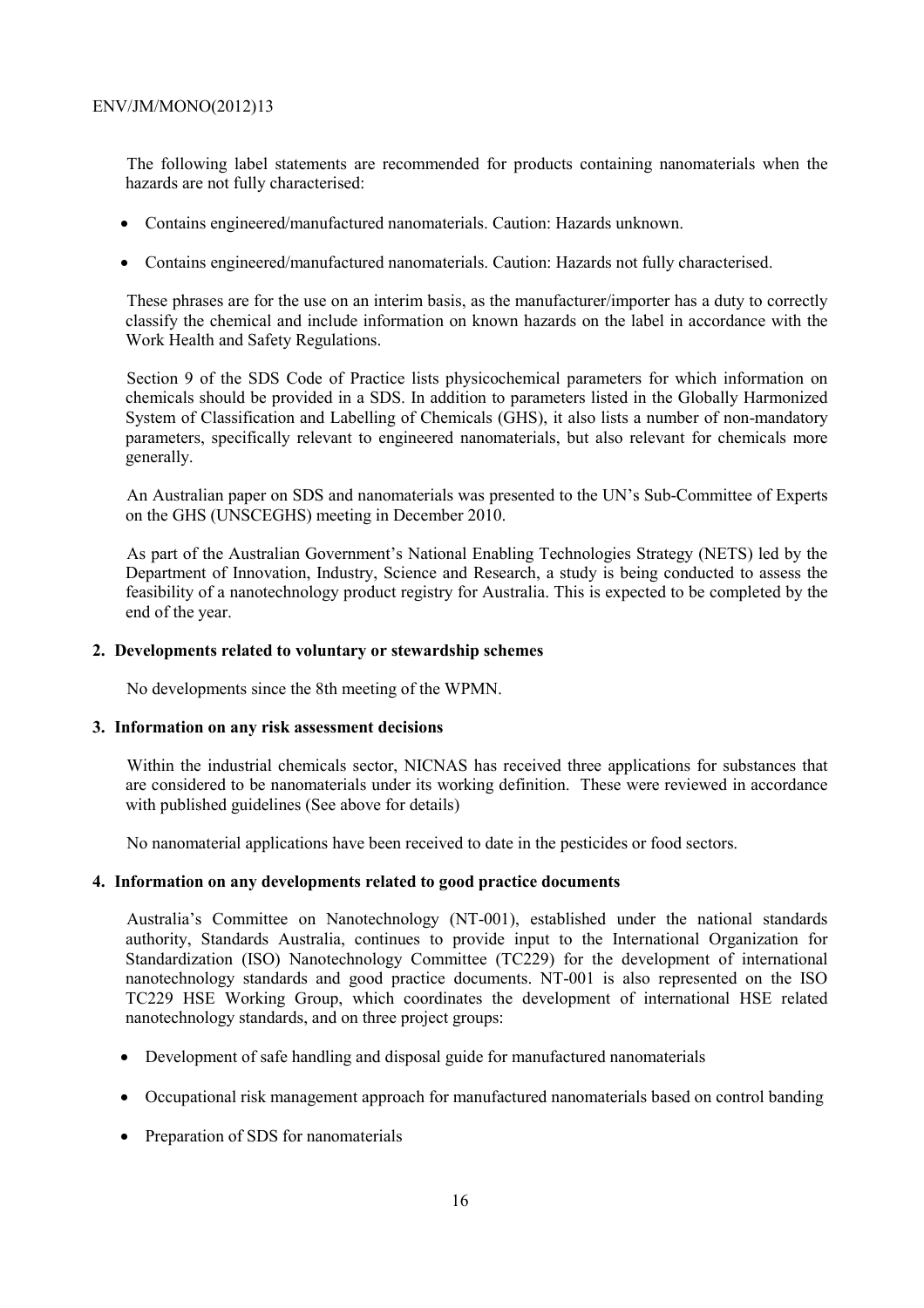# **5. Research programmes or strategies designed to address human health and/ or environmental safety aspects of nanomaterials**

The Australian Research Council (ARC) is currently providing funding for two projects administered by the Queensland University of Technology that are focussed on the safety of airborne nanoparticles:

- *Detection, characteristics and dynamics of airborne engineered nanoparticles for human exposure assessment*: This project aims to develop an understanding of nanoparticle emission and behaviour in the air, which is needed to control workplace exposure to these particles and minimise the risk to human health.
- *Quantification of airborne engineered nanoparticles: developing a scientific framework to inform their regulation and control*: This work aims to develop a foundation for the quantitative assessment of airborne engineered nanoparticles, which is critical for controlling exposure and minimising health risks.

On 9 November 2011, the Australian Pesticides and Veterinary Medicines Authority (APVMA) and the National Industrial Chemical Notification and Assessment Scheme (NICNAS) held a one day Nanoregulation Symposium in Sydney, Australia. The aim of the symposium was to increase understanding and foster collaborative dialogue between regulators and stakeholders in an international context, with a focus on consolidating current scientific knowledge of health and environmental safety aspects of nanomaterials. Presentations from the day and audio interviews with participants are expected to be placed on the APVMA website before the end of 2011.

NICNAS also continues to progress the technical component of its overall nanotechnology strategy that complements regulatory developments (described under Regulatory Developments section). Technical activities are aligned as appropriate with national and international developments in this area, and include:

- Developing risk assessment and modelling capabilities;
- building scientific capability in relation to six particular nanomaterials of relevance to Australian industry. These are titanium dioxide, zinc oxide, cerium oxide, fullerenes, carbon nanotubes and nano silver;
- leveraging linkages with national and international agencies that are working in the same area to maximise efficiency of research;
- continuing participation in the activities of the OECD Working Party on Manufactured Nanomaterials; and
- continuing participation in ISO TC229, through the Standards Australia Nanotechnology Committee (NT-001) to facilitate reliable characterisation and testing of nanomaterials.

Australia's national medical research funding agency, the National Health and Medical Research Council (NHMRC), identified health and nanotechnology as a strategic plan issue under its 2009-10 project grant round, for funding commencing in 2011. From this funding round, 10 new projects totaling over \$4.87 million over the life of the projects, will be funded. Research supported by NHMRC aims to increase knowledge of the effects, potential applications and hazards of nanomaterials, and may complement and/or inform regulatory regimes. More information about NHMRC research grants and policies is available at: http://www.nhmrc.gov.au/grants/index.htm.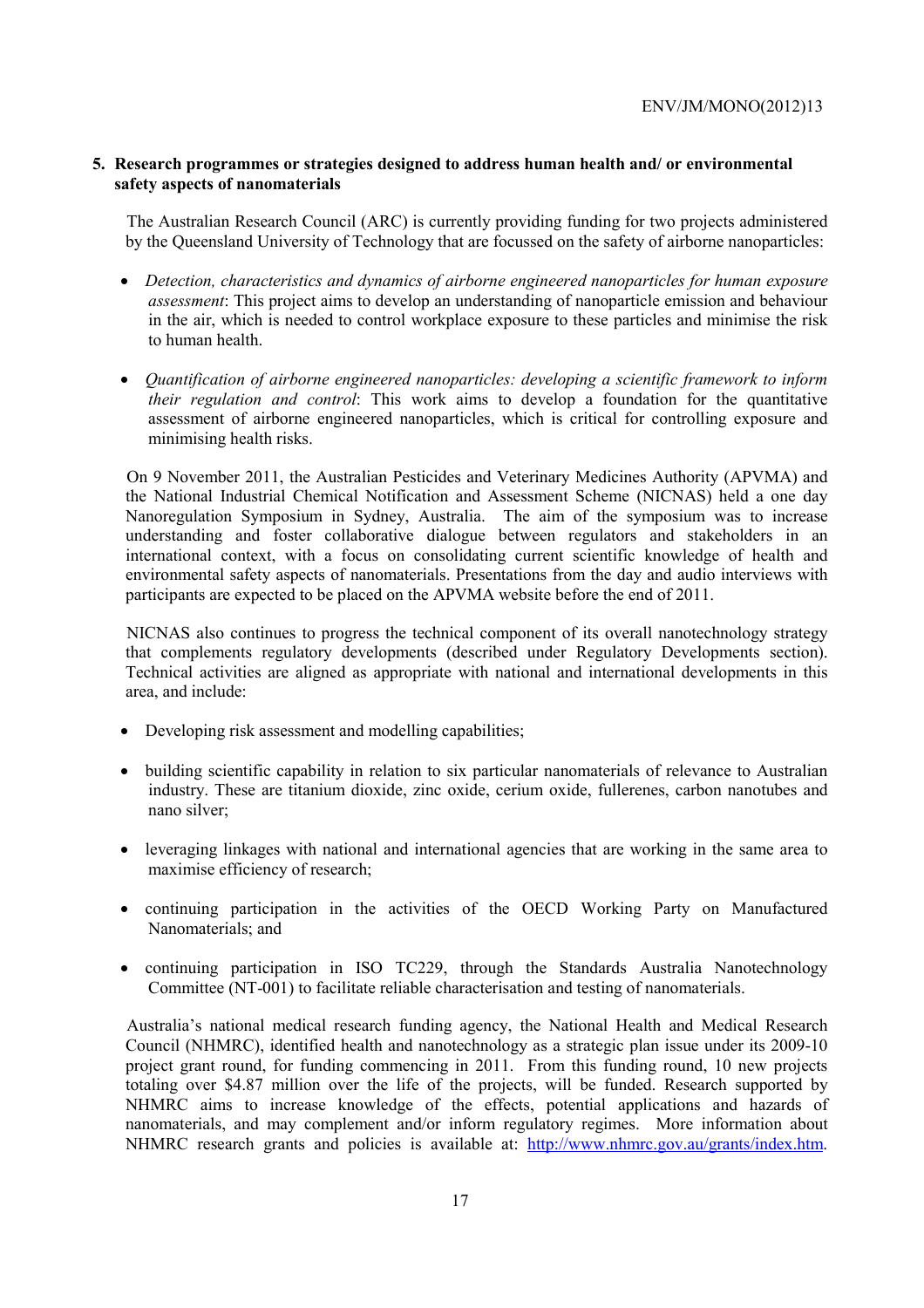Nanotechnology and health was again identified as a strategic plan issue under the 2010-11 project grant round, for funding commencing in 2012.

A Nanotechnology Work Health and Safety Program, managed by Safe Work Australia (SWA), is being implemented. The program is Australia-focused, and also contributes to global efforts on nanotechnology work health and safety. The program focus areas are:

- Ensure nanotechnology is covered appropriately within the work health and safety regulatory framework
- Improve understanding of the hazardous properties of engineered nanomaterials
- Assess the effectiveness of workplace controls in preventing exposure to engineered nanomaterials
- Develop procedures for detecting and measuring nanomaterials emissions and exposures in workplaces
- Provide information and guidance for Australian nanotechnology organizations
- Ensure consistency with international approaches and contributing to international work

Fifteen projects have been commissioned by SWA to progress work in these key areas. Seven research reports have been published, with the following report published since the 8th WPMN Tour de Table report:

• Durability of carbon nanotubes and their potential to cause inflammation

http://www.safeworkaustralia.gov.au/AboutSafeWorkAustralia/WhatWeDo/Publications/Pages/Durab ilityCarbonNanotubes.aspx

Further reports will shortly be published.

The work program is supported by two reference groups:

- Nanotechnology Work Health and Safety Advisory Group. The role of the group is to provide support for a coordinated national approach to the management of nanotechnology work health and safety. Members are employee and employer representatives, work health and safety regulators, and representatives of other Australian Government agencies.
- Nanotechnology Work Health and Safety Measurement Reference Group. The role of the group is to help ensure the safe development and use of nanotechnology in Australian workplaces, by facilitating the development of suitable methods for assessing emissions of nanoparticles, and exposure levels in workplaces. Members are nanoparticle measurement experts, occupational hygienists, nanotechnology risk managers and work health and safety regulators.

SWA has also published a *Work Health and Safety Assessment Tool for Handling Engineered Nanomaterials* which can be used by organisations and regulators when assessing the use of nanomaterials. The assessment tool allows the user to record the types of nanomaterials manufactured or supplied, the processes and controls used to prevent exposure to nanoparticles and problems faced with managing nanotechnology work health and safety.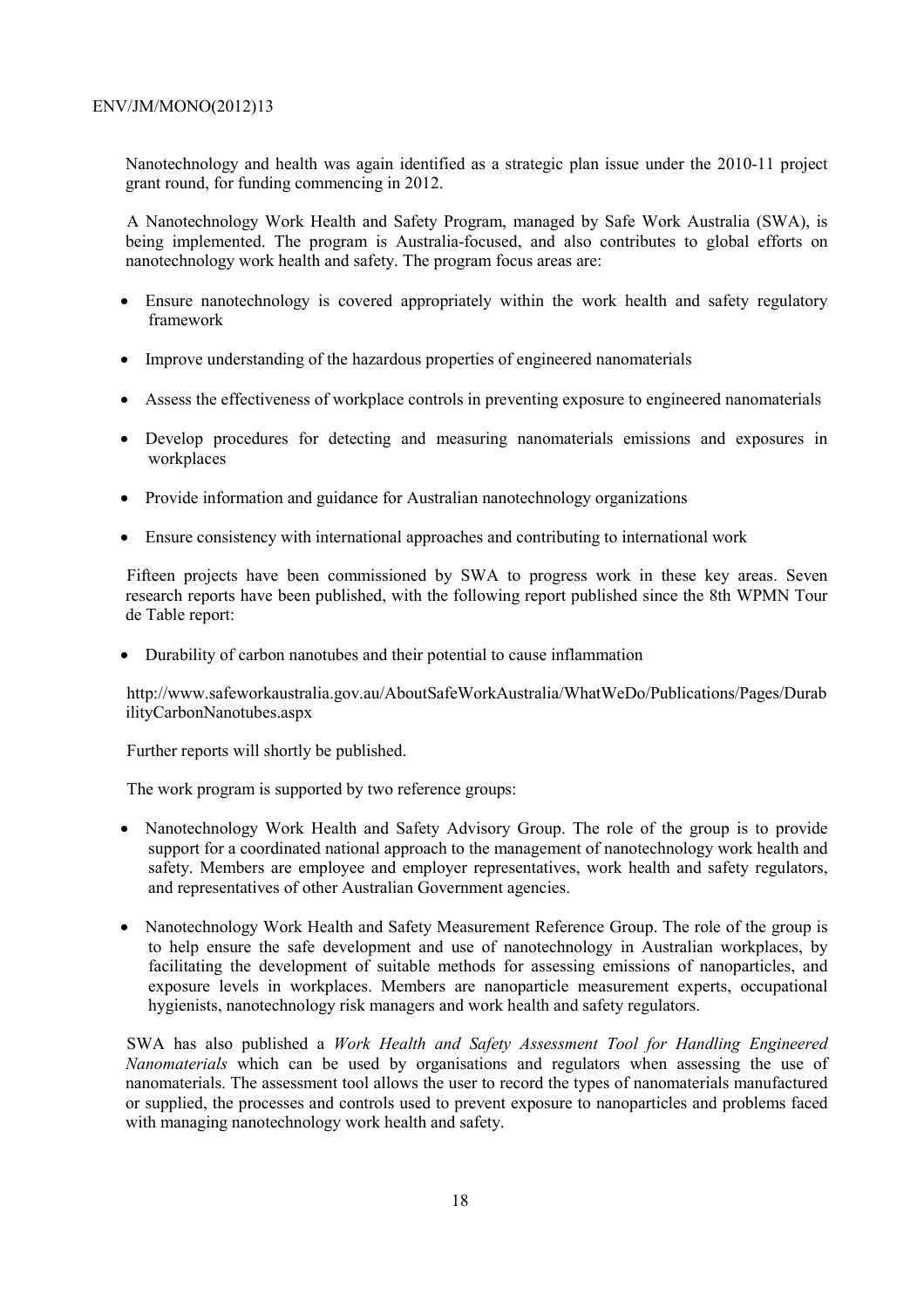http://www.safeworkaustralia.gov.au/AboutSafeWorkAustralia/WhatWeDo/Publications/Pages/AT20 1008WorkHealthAndSafetyAssessmentTool.aspx

Focus is being placed on developing training and guidance materials, including the development of:

- Guide to safe handling and use of carbon nanotubes,
- Nanotechnology work health and safety training course

Food Standards Australia New Zealand (FSANZ) is continuing research into the application of nanotechnologies in food and expects to publish an article in the International Food Risk Analysis Journal in coming months, titled *"Regulation of nanotechnologies in food in Australia and New Zealand"*.

#### **6. Information on any public/ stakeholder consultation**

The National Enabling Technologies Strategy has a Stakeholders Advisory Council. As noted in the last Tour de Table, the Advisory council includes representation from industry, researchers, Non-Government Organisations, consumer groups, unions, ethicists, social scientists and an independent chair. The 2nd and 3rd meetings of the council were held in July 2011 and November 2011. They have recommended that the government commission a study to assess the regulatory framework's ability to handle new enabling technologies.

Throughout 2010 and 2011, the National Enabling Technologies Strategy Public Awareness and Community Engagement (NETS-PACE) has been conducting a multi-stakeholder engagement process, to develop a framework for broad community engagement in decision making about science and technology. The framework will provide clarity and guidance about principles, procedures, methods and organisational arrangements to guide NETS-PACE and other relevant organisations in conducting effective community engagement.

The process involved five stakeholder workshops between April 2010 and May 2011 with:

- Public interest, consumer health and trade union organisations
- Researchers (including biophysical scientists, social scientists and community engagement practitioners)
- **Industry**
- Government
- General Public

It culminated in a multi-stakeholder workshop in August 2011 at which 40 representatives of the different stakeholder groups worked together to develop the basis of the community engagement framework, including a set of principles. The framework is due to be released later in 2011, and the process was awarded the National Core Values Award by the International Association for Public Participation (IAP2).

DIISR also conducted the fifth tracking study into public attitudes towards nanotechnology in 2011, to assess the Australian public's knowledge of and views on nanotechnology. Key findings included: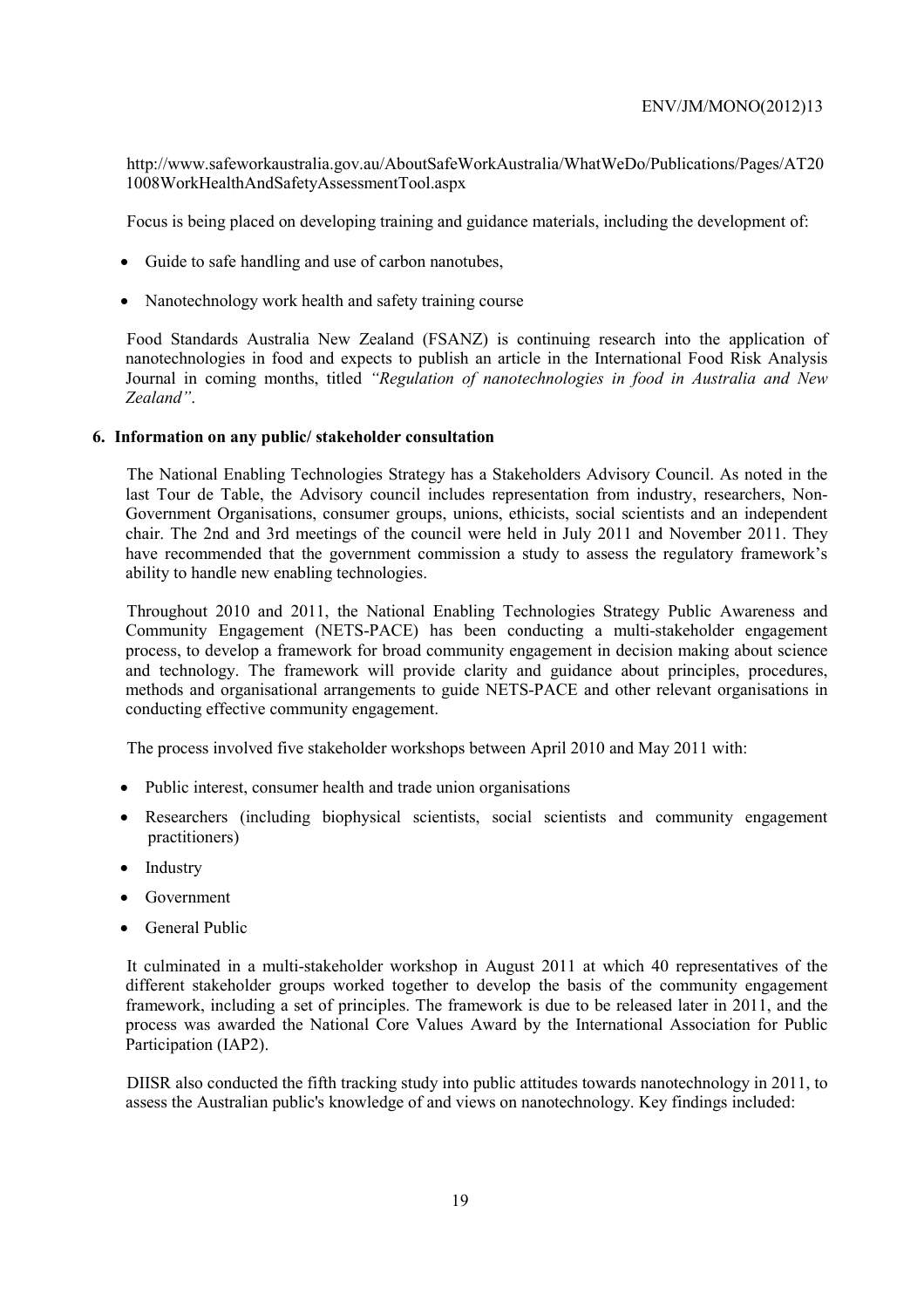- understanding of nanotechnology is increasing, with 76% of those surveyed saying they were aware of nanotechnology, compared to 51% in 2005, when the surveys began, and 18% saying they knew in detail what nanotechnology was and how it worked, compared to only 4% in 2005.
- after considering specific benefits and risks, such as those relating to human health and safety or the environment, respondents actually became more excited or hopeful about the technology, increasing their level of support from 84% to 93%/
- improved medical treatments and preventions attracted the highest levels of support (90%) followed by improved technologies for the environment (87%), with the lowest levels of support for using nanotechnology in food (32%) and miniature surveillance devices (32%).

# **AUSTRIA**

### *Highlight of developments since the 8th meeting of the WPMN*

¾ Implementation of Austrian Nanotechnology Action plan recommendations:

A national EHS programme focusing on nanosafety has released a first call for nanosafety focusing on occupational health and consumer issues research in autumn 2011. This EHS programme is owned by the Federal Ministry of Agriculture, Forestry, Environment and Water Management and is funded by the Federal Ministry of Federal Ministry for Transport, Innovation and Technology, the Federal Ministry of Agriculture, Forestry, Environment and Water Management, the Ministry of Labour, Social Affairs and Consumer Protection, the Federal Ministry of Health, the Federal Ministry for Science and Research, the Workers' Compensation Board and the Chamber of Commerce. The Programme is funded with 440.000 EUR (see http://www.ffg.at/1-ausschreibung-nano-ehs)

 $\triangleright$  The work on compiling an implementation report on the Austrian Nanotechnology Action plan has started and will be finalised 2012.

#### *Work completed, underway or planned*

**1. Any national regulatory developments on human health and environmental safety including recommendations or discussions related to adapting existing regulatory systems or the drafting of laws/ regulations/ guidance materials** 

No national Austrian laws/regulations are planned at the time being.

**The Austrian Nanotechnology Action plan** (adopted on 2nd March 2010 by the Austrian government, an English and German version can be downloaded on http://www.lebensministerium.at /umwelt/chemikalien/nanotechnologie/nano-aktionsplan.html), includes about 50 measures which will be implemented by Austrian stakeholders on national, EU and international level till 2012. The action plan was lead-managed by the Federal Ministry of Agriculture, Forestry, Environment and Water Management (BMLFUW, contact: Renate.Paumann@lebensministerium.at), Austrian Federal Ministry of Agriculture, Forestry, Environment and Water Management) and elaborated on basis of a broad stakeholder involvement (see also chapter 7). The work for preparing an implementation report will start mid 2011.

Vienna City Administration commissioned a study dealing with a **first evaluation of chances and risks for nanotechnology in respect to acquisition of the City Vienna** (in German with English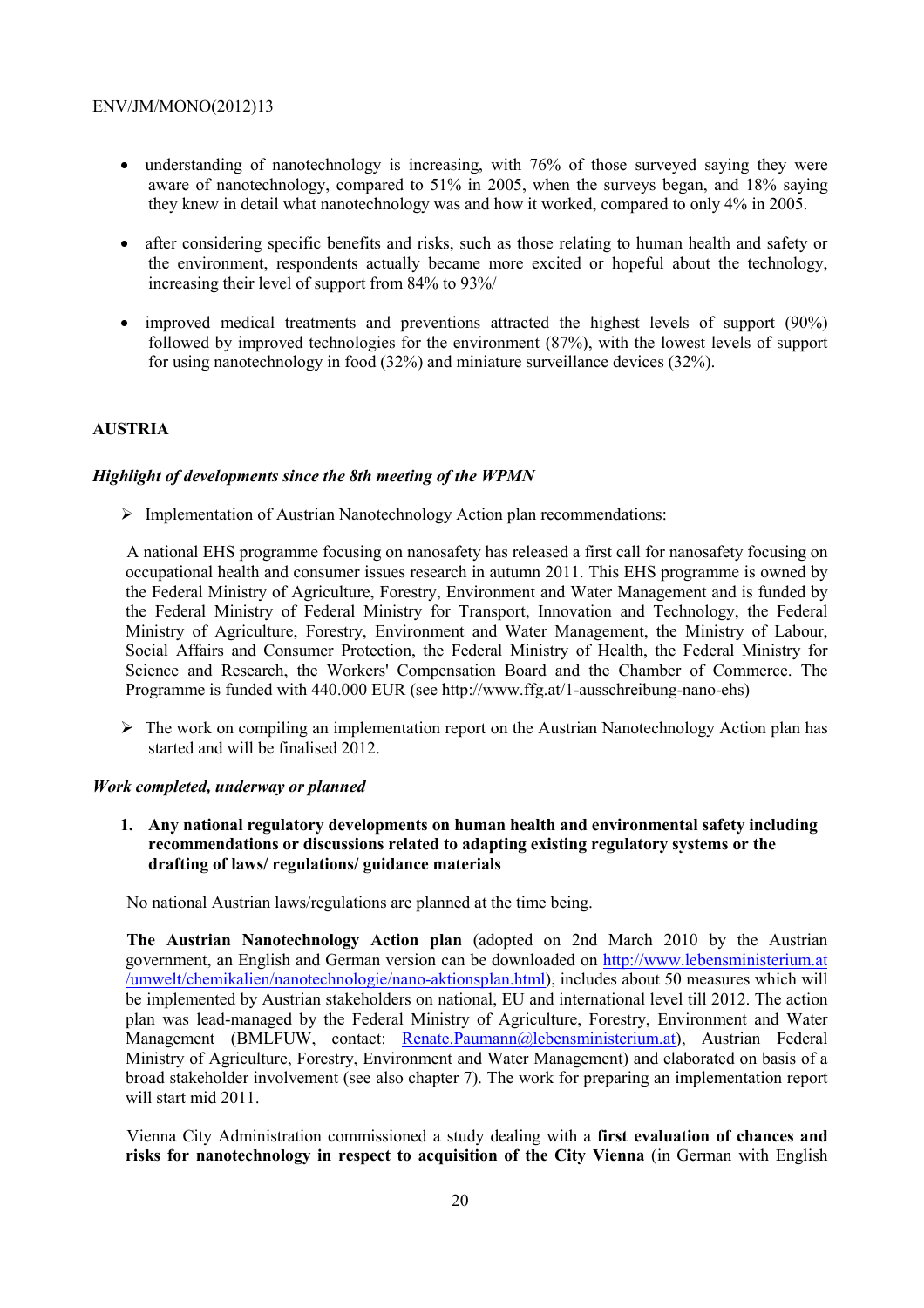summary) as well as a position paper: http://www.wien.gv.at/umweltschutz/oekokauf/pdf/nanotechstudie ndf

# **2. – 3. (None)**

# **4. Information on any developments related to good practice documents**

The central labour inspectorate (part of the Federal Ministry of Labour, Social Affairs and Consumer Protection) mandated a project investigating Austrian nano-workplaces to get a preliminary overview on different **uses and risk management applied**. Building up on this report a **guidance in German language to ensure safe and healthy workplaces regarding nanomaterials** was developed: "Leitfaden für das Risikomanagement beim Umgang mit Nanomaterialien am Arbeitsplatz". The guidance is targeting small and medium enterprises and shall support the central labour inspectorate in advising enterprises dealing with nanomaterials. (http://www.arbeitsinspektion.gv.at/AI/Arbeitsstoffe/ nano/default.htm.)

# **5. Information on any developments related to Integrated Testing Strategies and/or Alternative test methods**

At the Centre for Medical Research of Medical University of Graz, **nanotoxicology studies**  (cytotoxicity, genotoxicity, impact on macrophage function, intracellular accumulation in lysosoms and cellular effects after long-term exposure) regarding **CNT (SW + MW), SiO2**, and polystyrene are performed (contact: Eleonore Fröhlich, EURO-NanoTOX).

At the Institute of Pharmaceutical Sciences of the Karl-Franzens University Graz, an **alternative physiological in-vitro model** is under development to **investigate the action of nanostructured materials on the buccal mucosa** (contact: Eva Roblegg, EURO-NanoTOX).

A multi-parameter cell chip for **high-sensitive nanotoxicology assays** is currently developed by AIT Austrian Institute of Technology, Health & Environment Department, Nano Systems.

# **6. Research programmes or strategies designed to address human health and/ or environmental safety aspects of nanomaterials**

**NanoTOES (**Nanotechnology: Training Of Experts in Safety), a Network of Initial Training (ITN) in the framework of FP7 coordinated by Prof. Dr. Albert Duschl from the University of Salzburg aims at development and validation of methods for examination of possible nanorisks for health and environment coupled with research for a better understanding of the involved mechanisms. Furthermore it will focus on the education of young academics in the field of nanosafety and will be a European best practice" example in this respect. University of Salzburg´s main specialist work will be research on the effects of nanomaterials on the immune system.

In the FP7 project **NanoValid** the University of Salzburg is Work Package leader (www.nanovalid.eu)

In the FP7 project **MARINA** Austrian partners from University of Salzburg (contact: Prof. Dr. Christian Huber) and from Department for Environmental Geosciences, University Vienna (contact: Frank von der Kammer) are involved in several workpackages. UNIVIE is involved in material characterization and developing analytical methods for the **quantification of ENPs in environmental samples**. University of Salzburg plans to investigate nanoparticle **effects on the proteome level**.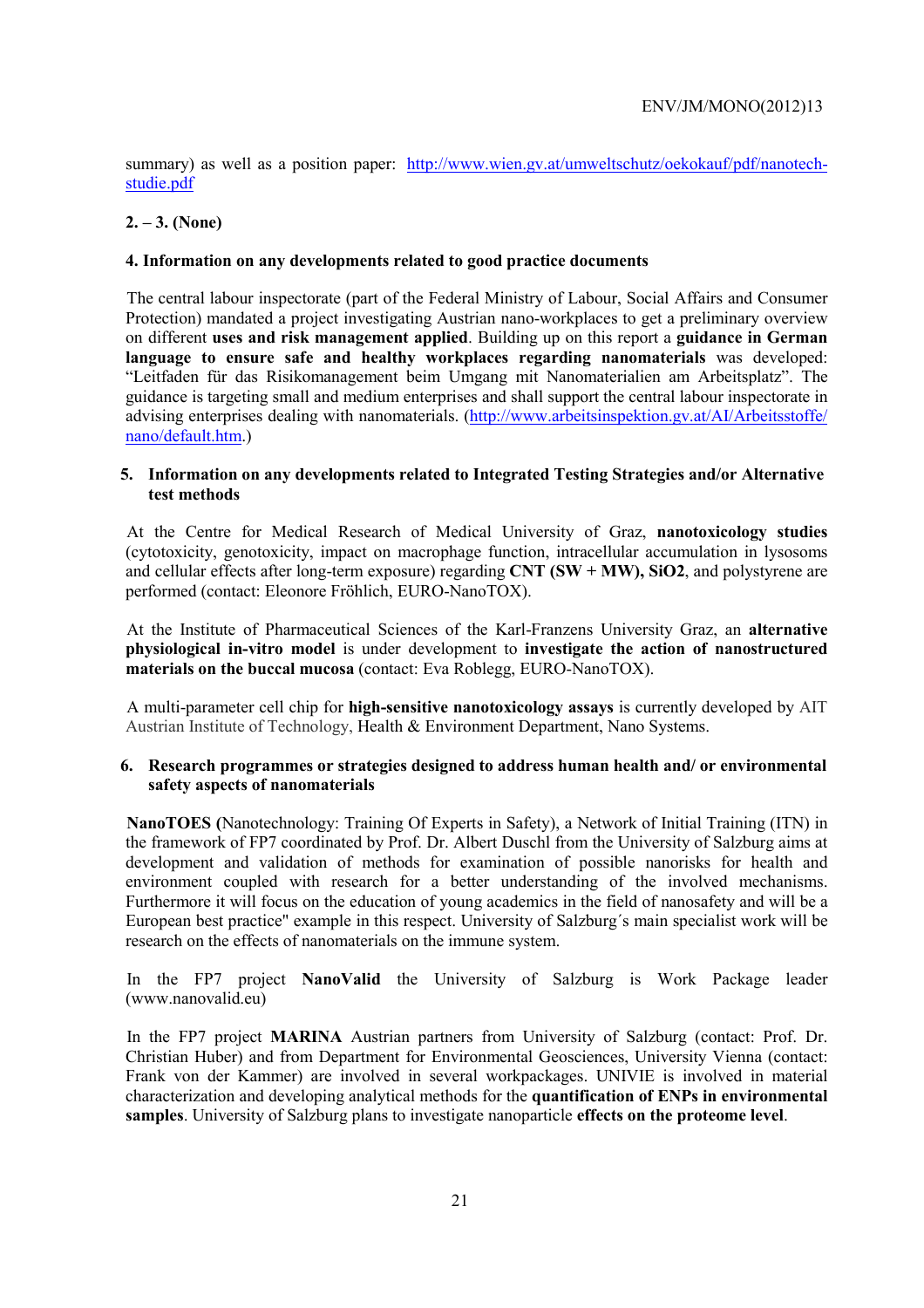In the FP7 project **NanoLyse** the Department for Environmental Geosciences, University Vienna (UNIVIE, contact: Frank von der Kammer) is leading the workpackage for the **sample preparation and quantification of inorganic nanoparticles in food**. UNIVIE is responsible member of the project management board and also involved in the development of organic nanoparticle analysis.

**EURO-NanoTOX** is an open virtual national platform which is co-ordinated by the BioNanoNet Forschungsgesellschaft mbH. It elaborates strategies to conduct standardised toxicological on nanostructered material. See: http://www.euro-nanotox.at/

The project **NanoTrust,** funded by the Austrian Federal Ministry for Transport, Innovation and Technology (BMVIT), is a research project to continually survey, analyse and summarise the state of knowledge regarding potential health and environmental risks of nanotechnology. Dossiers (also in English language) on specific nano-related topics are released: http://nanotrust.ac.at/dossiers.html.

**A Scientific Symposium of the Austrian Society of Toxicology (**ASTOX) and the Emerging Field Oxidative Stress and DNA Stability (ANTIOX) with **Nanotoxicology** as a main conference subject has taken place on 24.-25th of November 2011 in Vienna.

# **7. Information on any public/ stakeholder consultation**

As a measure of implementation of the Austrian Nanotechnology Action plan an Austrian **Nanotechnology Information Platform (NIP**) lead-managed by the Federal Ministry of Health and including stakeholders from several ministries, agencies, NGOs, research institutions and industry has been built up. Currently the setup of a national website for the public including chances and risks of nanomaterials is in progress.

A **platform ("Österreichische Nanotechnologie-Plattform")** of relevant ministries, agencies, NGOs, occupational health organisations, the Austrian Chamber of Commerce (WKO) and research institutions lead-managed by the Federal Ministry of Agriculture, Forestry, Environment and Water Management (BMLFUW) was established in autumn 2007 to exchange information and discuss specific nanomaterial related topics.

In the **Sparkling Science project "Nanomaterials – Possibilities and Risks of a New Dimension",**  sponsored by the Federal Ministry of Science and Research, first results reveal a low information status on nano-products among young people as well as a not balanced information regarding risks and possibilities in media and school books. The project is lead-managed by the Austrian Environment Agency (contact: Simone Mühlegger), four Austrian schools, three research institutions and an environmental education partner are included (see also: http://www.sparklingscience.at/en/projekte/401-nanomaterialien-chancen-und-risiken-einer-neuendimension )

Greenpeace has launched an **online petition against the use of nanotechnology in sunscreens** http://www.greenpeace.org/austria/de/themen/konsum/Was-wir-tun/sonnencreme/

The project **SEBEROC** (Simulation and Evaluation of Better Regulation of Converging Technologies, carried out on behalf of the SKEP Network) aims at applying the "Better regulation" approach to the regulation of nanotechnology and genetic engineering. Austrian partner is IFZ-Inter-University Research Centre for Technology, Work and Culture Graz (contact: Manfred Klade; http://www.seberoc.info/home0.0.html )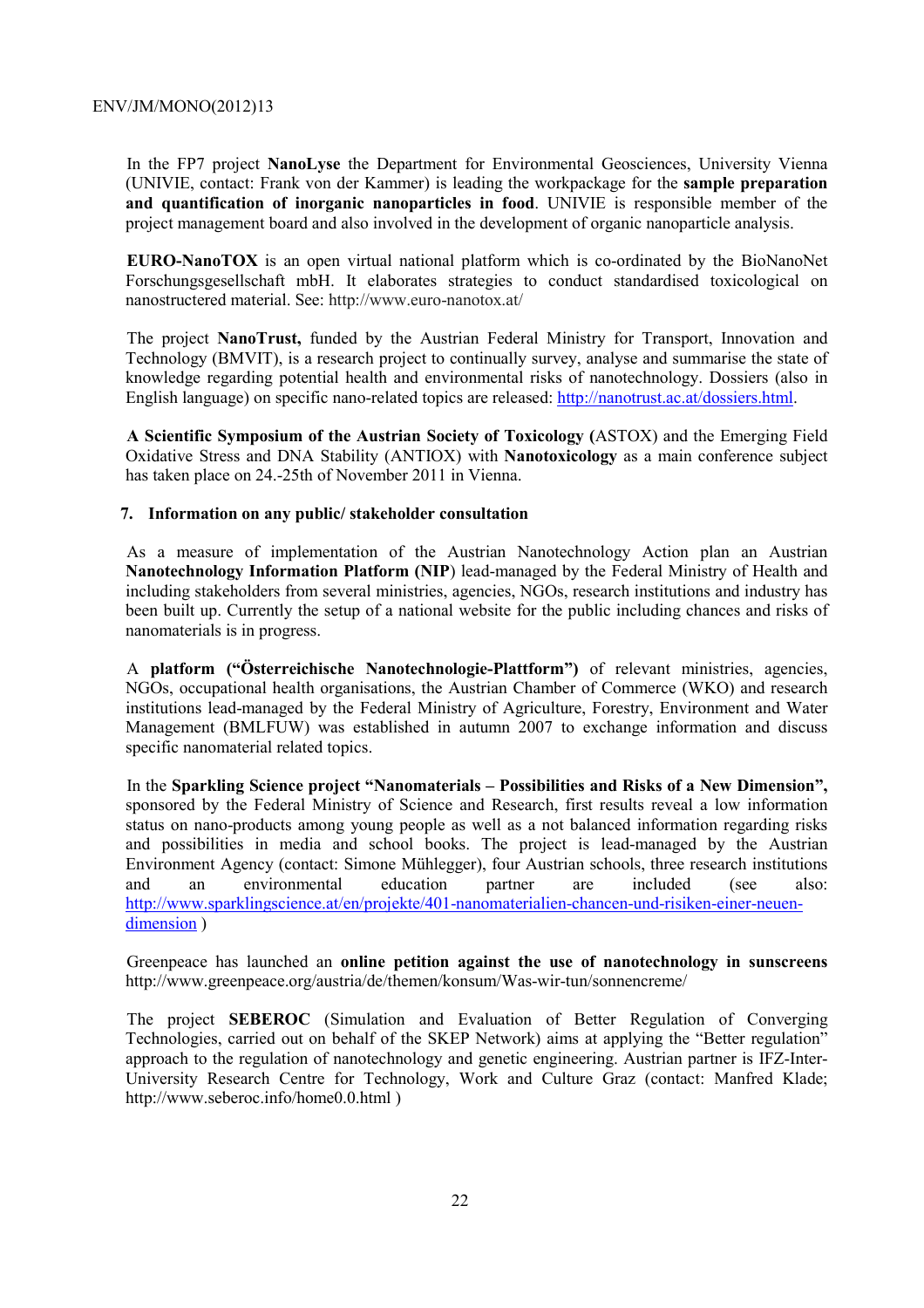# **8. Information on research programmes or strategies which focus on life cycle aspects of nanomaterials, as well as positive and negative impacts on environment and health of certain nanoenabled applications.**

Austria is partner of the **ERA-net SIINN** ("Safe implementation of innovative Nanoscience and Nanotechnolgies") and workpakage leader of WP3 ("Risk assessment and life cycle validation"). The ERA-Net will coordinate European activities in the area of Nano-EHS and will implement joint calls for research projects.

BioNanoNet Forschungsgesellschaft mbH is partner in the project **NANOFORCE** "Nanotechnology for Chemical Enterprises – how to link scientific knowledge to the business in the Central Europe"; and responsible for the workpackage **"How to foster the responsible use of nanotech and manage associated risks".**

The project "**NanoSan - Application of nanoscale zero-valent iron (nZVI)** for in situ remediation of groundwater contaminated by chlorinated solvents" focuses on improving nZVI particles properties with respect to sufficient longevity, reactivity, and in-depth understanding of their mobility under hydrogeological conditions typically accounted in coarse-grained, alpine, highly productive porous aquifers and under corresponding water chemical conditions. The project is led by the Department for Environmental Geosciences, University Vienna (project partner: Austrian Institute of Technology GmbH (AIT),Health&Environment Department) and funded by the Federal Ministry of Agriculture, Forestry, Environment and Water Management (BMLFUW). Management by Kommunalkredit Public Consulting GmbH.

# **9. Information on any development related to exposure measurement and exposure mitigation**

A **conference** regarding nanotechnology and **occupational health** took place on 7<sup>th</sup> of December 2011 in Vienna at the Austrian Academy of Sciences. (http://nanotrust.ac.at/nano11/)

# *Additional Information*

• Consideration of ethical implications:

The project **"Making Futures Present, On the Co-production of Nano and Society in the Austrian Context"** is carried out by the Department of Social Studies of Science, University of Vienna (contact: Prof. Ulrike Felt) and sponsored by FWF. The goal of the project is to analyse the fundamental construction processes of possible futures in the present and the "technoscientific promises" connected to them (see: http://sciencestudies.univie.ac.at/en/research/making-futurespresent-nano-and-society/ ).

The Conference on **(Nano-)Silver in Medical and Consumer Products** –Miracle Drug Against Germs Or Threat For Our Health and Environment?" organised by the Institute for Sustainable Healthcare in collaboration with the University Hospital Uppsala, Sweden took place on 9th June, 2011, in Vienna: http://www.inges.at/silbertagung.htm.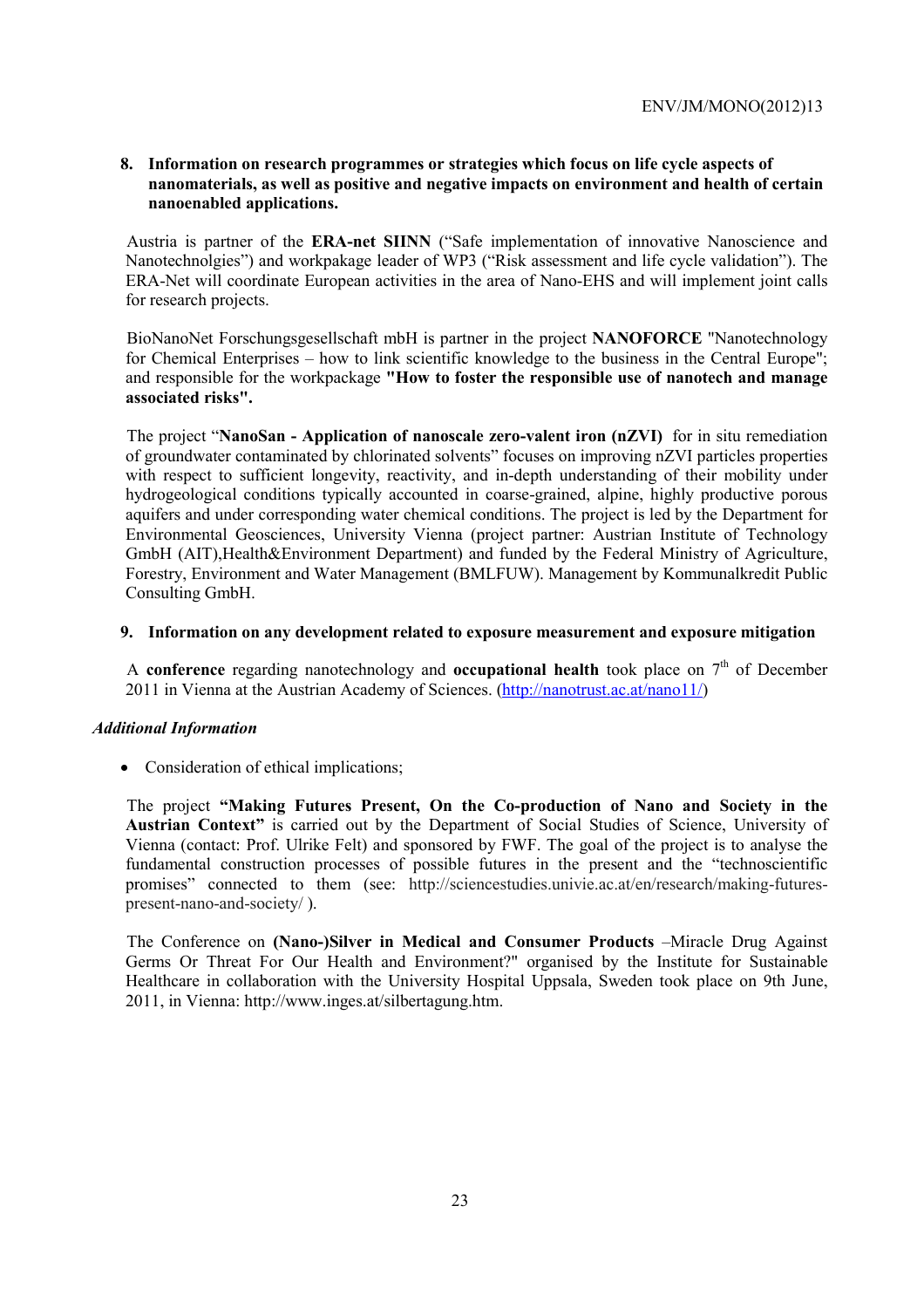# **CANADA**

# *Highlights of Developments since the 8th Meeting of the Working Party on Manufactured Nanomaterials*

The following activities have taken place since the 8th meeting of the Organization for Economic Cooperation and Development (OECD) Working Party on Manufactured Nanomaterials (WPMN) in March 2011:

- ¾ Health Canada has revised the *Interim Policy Statement on Health Canada's Working Definition for Nanomaterials* (Interim Policy Statement) based on stakeholders' feedback, developments in international norms, evolving scientific evidence and regulatory program needs. In October, 2011, the revised *Policy Statement on Health Canada's Working Definition for Nanomaterial* was published on Health Canada's website. This Working Definition will continue to be updated as the body of scientific evidence and international norms progress. Health Canada's response to stakeholders' comments resulting from the Interim Policy Statement public consultation, as well as a set of frequently asked questions are also posted on Health Canada's website.
- $\triangleright$  Canada participates in a Joint Working Group (Joint WG), under the International Co-operation on Cosmetic Regulation (ICCR), on safety approaches to nanomaterials in cosmetics.

### *Work completed, underway or planned*

**1. Any national regulatory developments on human health and environmental safety including recommendations or discussions related to adapting existing regulatory systems or the drafting of laws/ regulations/ guidance materials.** 

A. In October, 2011, Health Canada published a revised Policy Statement based on stakeholder feedback, as well as developments in international norms, evolving scientific evidence and regulatory program needs. The *Policy Statement on Health Canada's Working Definition for Nanomaterial* (Working Definition) which is available on Health Canada's website, will continue to be updated as the body of scientific evidence and international norms progress. Health Canada's responses to stakeholders' comments and a set of frequently asked questions are also posted on Health Canada's website.

B. Discussions at the 4th annual meeting of International Cooperation on Cosmetic Regulation (ICCR-4) in Canada on cosmetics and cosmetic-like drug/quasi-drug products led to the formation of a new Joint Industry/Regulator Working Group. Canada is participating in the Joint WG which is a follow up from the previous ICCR Ad Hoc Nano Working Group that developed criteria for identification of nanomaterials within the context of cosmetic regulation. The criteria statement was as follows:

*For purposes of the International Cooperation on Cosmetic Regulation, a substance used in a cosmetic is considered a nanomaterial if it is an insoluble ingredient, intentionally manufactured, with one or more dimensions in the realm of 1 to 100 nanometers in the final formulation and is sufficiently stable and persistent in biological media to allow for the potential of interaction with biological systems.* 

The purpose of the Joint WG is to examine the existing safety approaches for applicability to nanomaterials in use by (or relevant to) activities within the cosmetic industry. The main task of the Joint WG is to carry out a review of the existing safety approaches, and to identify any specific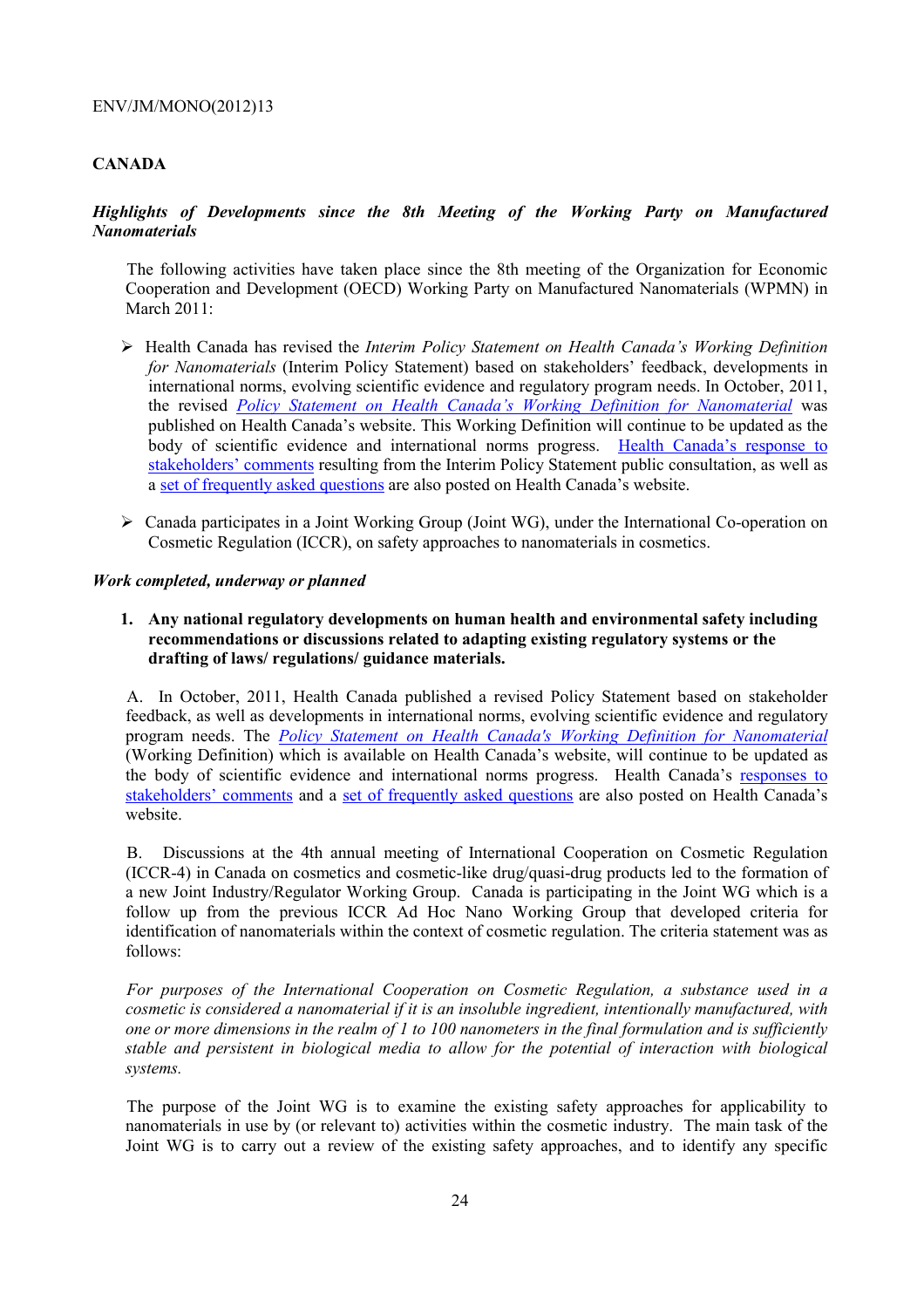aspects relevant to consumer safety that should be taken into consideration in relation to the use of nanomaterials in cosmetics.

The Joint WG will aim to produce a document that will be aimed at providing guidance and help to those intending to use or assess nanomaterials in a cosmetic product in the form of an expert view on important safety aspects for consideration in an industry or regulatory setting. It is, however, not the intention of the Joint WG to focus exclusively on regulatory (mandatory) safety testing, or to develop any strict pathway or protocol, although it will take a brief account of the current requirements for safety assessment under the existing regulatory frameworks within the ICCR jurisdictions.

# **2. Developments related to voluntary or stewardship schemes.**

None

# **3. Information on any Risk Assessment Decisions.**

A number of notifications have been received by some regulatory programmes.

- *Industrial or commercial chemicals:* Since March 2011, an additional five notifications have been received for nano-related assessment under the *Canadian Environmental Protection Act, 1999* (CEPA 1999). The Significant New Activity (SNAc) provisions of CEPA 1999 have been applied to these notifications, requiring the submission of additional information and assessment prior to use of the substances at the nanoscale or in other nanoscale applications.
- *Pharmaceuticals:* A number of nanotechnology based products in the areas of medical devices and drugs are currently under review by Canada, under the current regulations and policies.
- *Pesticide applications:* Some inquiries have been made, but no notifications have been submitted to date.
- *Food related application:* Six notifications have been received. Two letters of no objection have been issued; the other four are still under review.
- *Others:* No notifications with respect to fertilizers, veterinary biologics, or animal feed have been received to date.

# **4. Information on any Developments Related to Good Practice Documents.**

A. The Canadian Standards Association (CSA) Technical Committee on Nanotechnologies - Occupational Health and Safety has completed a draft national standard (CSA Z12885) to provide guidance for workers, entitled "Nanotechnologies — Exposure control program for engineered nanomaterials in occupational settings" This document is largely based on the published international ISO Technical Report, ISO/TR 12885:2008 entitled "Health & Safety Practices in Occupational Settings relevant to Nanotechnologies". The CSA Z12885 standard has completed the public review process and is proceeding to ballot, with completion anticipated in mid-2012.

B. Government, industry, research, user, and consumer interests are participating as designated experts from Canada on international standards development through the Canadian Advisory Committee to International Organization for Standardization/Technical Committee 229 (ISO/TC229) Nanotechnologies, facilitated by CSA Standards. This includes active participation on terminology,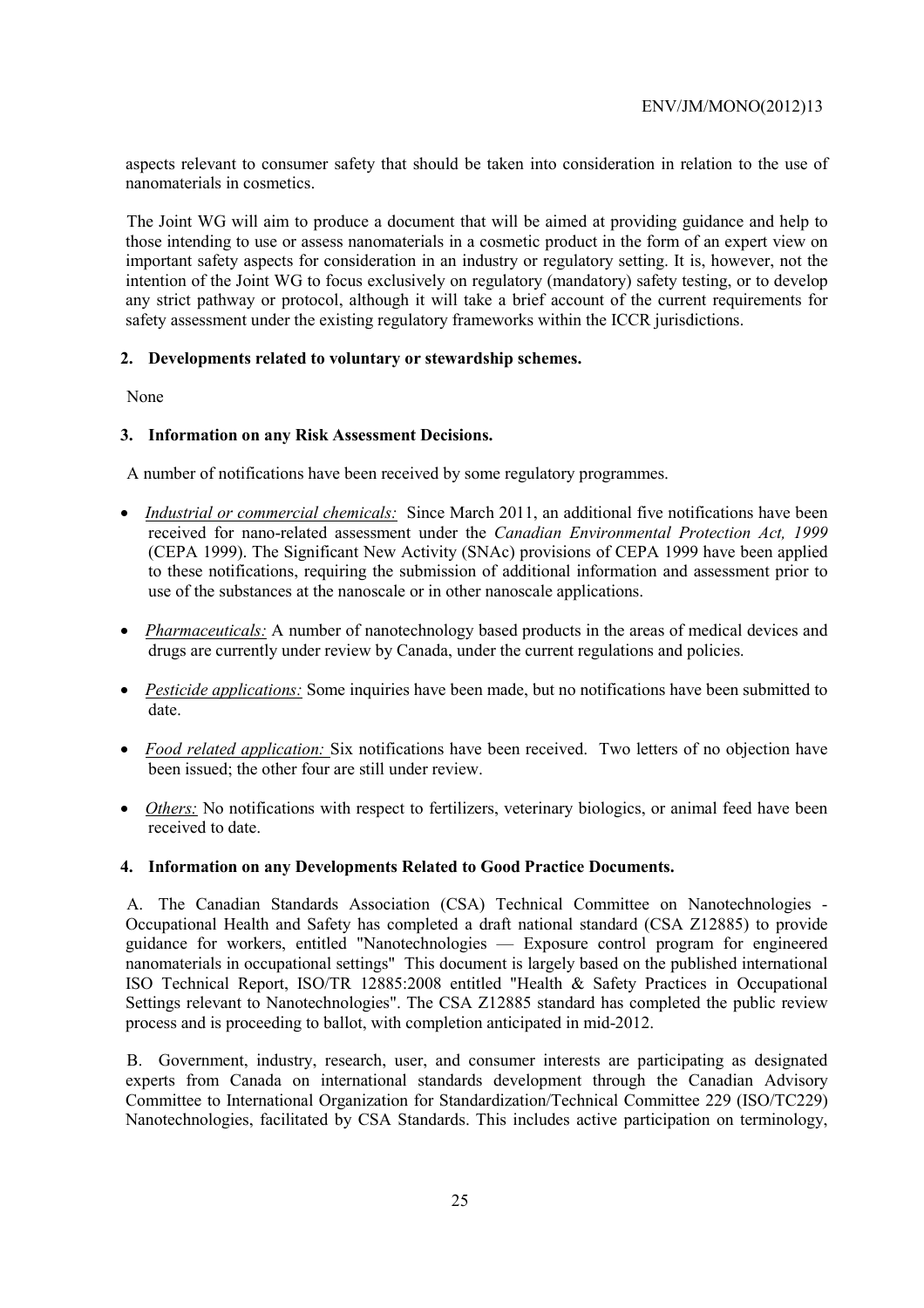nomenclature, measurement, characterization, material specification and health, safety, environmental aspects of nanotechnologies standards under development.

C. Canada is the lead for the ISO TC 229 Working Group 1 Task Group on Nomenclature. This Task Group includes active representation from the United States, Japan, Germany, France, Australia, and includes regulators, industry, and academia, as well as observers from the Chemical Abstracts Service and the International Union of Pure and Applied Chemistry (IUPAC). The Group is tasked with developing a nomenclature system which meets the needs of regulators, industry, and academia. A liaison between ISO TC 229 and IUPAC has been secured and a subcommittee has been formed to pursue work on developing nomenclature.

# **5. Research programmes or strategies designed to address human health and/ or environmental safety aspects of nanomaterials.**

# Scientific research

Health Canada has begun a research project to investigate the toxicity of surface-modified silica nanoparticles. The aim of the project is to investigate the importance of size and surface modification to the toxicity of silica nanoparticles. Silica nanoparticles are being modified to most closely resemble those for which notifications for assessment have been received by the New Substances Program.

Canada has supported multiple research projects under the Strategic Grants Program of the Natural Sciences and Engineering Research Council (NSERC). The nanomaterials used in these projects have included OECD priority nanomaterials such as TiO2, ZnO and Ag. The projects examined fate both in the aqueous and the subsurface compartments and include establishing methodologies for suspension and physical-chemical characterization of the nanomaterials prior to any exposure testing.

A larger Canadian initiative is a multidisciplinary, 3-year collaborative project that brings together: 1) industry and academic/government researchers involved in the engineering and production of new and existing commercial nanomaterials, 2) representatives involved in the current regulatory testing industry that require new, cost-effective, time-sensitive, and efficient testing methods, 3) academic/government researchers who can develop and apply new technologies to the area of safe nanomaterials production and effective ecotoxicology testing, and 4) Canadian regulatory community. The goal of the project is to understand the fate and effects of nanomaterials (including OECD priority materials) in the aquatic environment, with specific themes targeting (1) synthesis; (2) characterization in complex media; (3) methods for biological effects testing; and (4) establishing collaborative dialogue between key stakeholders.

Canada is also currently engaged in both in-house and collaborative research projects involving a range of different nanomaterials (e.g., nanoparticulates of zero-valent iron, gold, silver, TiO2, single walled carbon nanotubes, and C60 fullerenes). Testing includes pulmonary and cardiovascular injury; reproductive, developmental and transgenerational effects; exposure and tissue penetration, interactive effects with microorganisms, immune defenses, and genotoxicity. Alternative tests such as molecular (genomic/proteomic) and cellular in vitro techniques play an important part of the repertoire for such investigations. Other on-going projects include developing bioassays and biomarkers for nanomaterials, harmonizing and standardizing chemical and toxicological assays, toxicogenomics, evaluating fate in aquatic environments understanding the interaction of nanoparticles with microbial cells, soil effects research, and bioaccumulation and toxicity in benthic invertebrates, and ecosystem level effects studies of silver nanoparticles.

# Policy research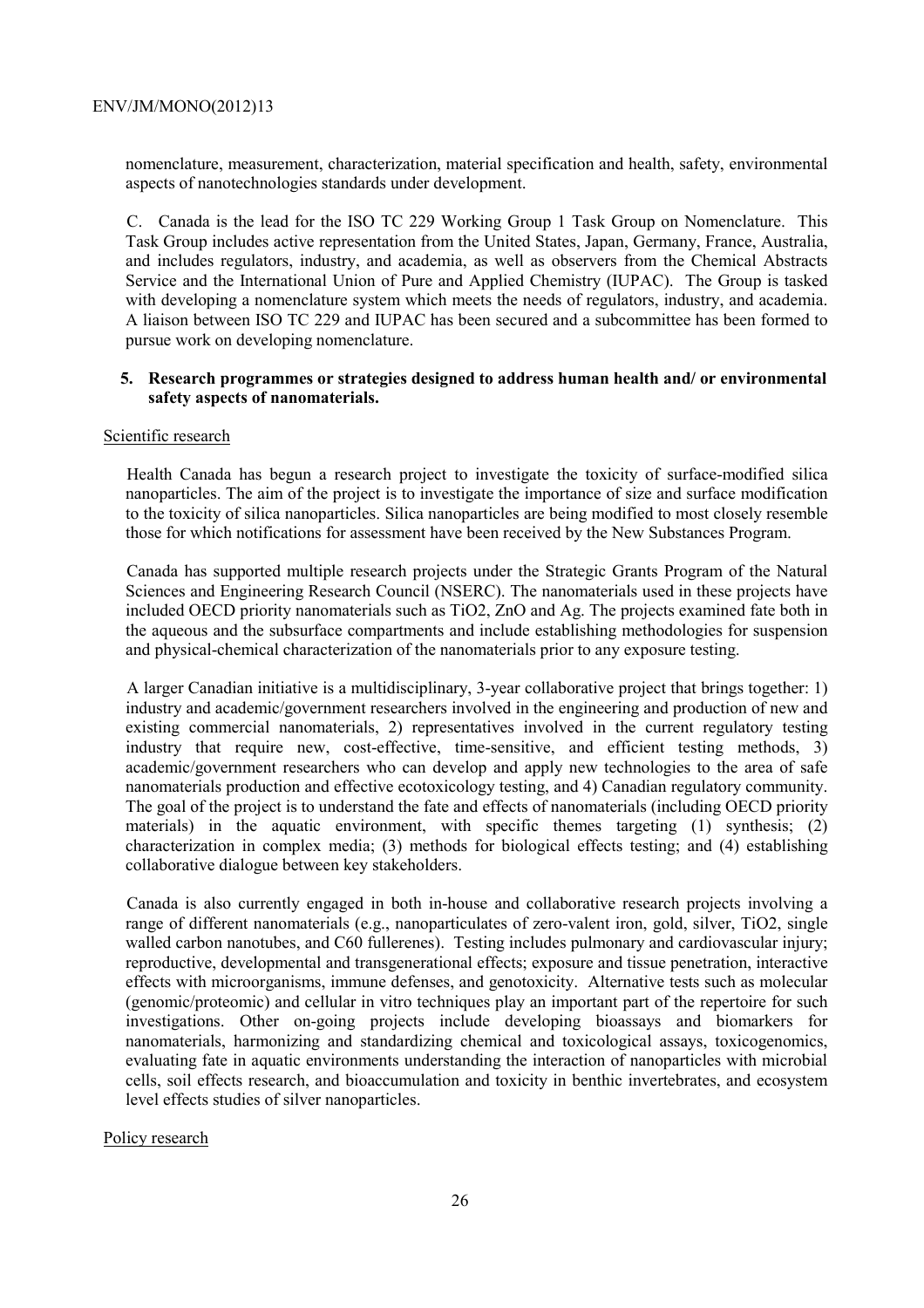Canada participates in the project on Regulatory Framework for Nanotechnology in Food and Medical Products. The project is composed of two independent surveys addressing the same set of questions related to: (1) the regulatory frameworks being used to provide oversight for the use of nanotechnology in food and medical products, (2) the legislative frameworks relevant to these regulatory frameworks, and (3) relevant government-supported research programmes and institutions. The surveys have been circulated to member countries and responses have been collected.

The information generated by the surveys will be used to populate inventories, and draft a report on areas of shared interest and highlight opportunities for enhancing communication related to regulation and applications of nanotechnology in food and medical products. The report is expected to be completed in 2011/2012.

### **6. Information on any public/ stakeholder consultations.**

None.

**7. Information on any developments related to Integrated Testing Strategies and/or Alternative test methods.** 

None.

**8. Information on research programmes or strategies which focus on life cycle aspects of nanomaterials, as well as positive and negative impacts on environment and health of certain nano-enabled applications. (You may wish to contact your colleagues participating in SG9.)** 

Canada is engaged in a project lead by the International Life Sciences Institute (ILSI) to look at releases of nanomaterials from industrial matrices (e.g., coatings). The purposes of this project are to develop information on different test methodologies and nanomaterials used to study releases from matrices, and to develop standard methodologies (validated through round-robin testing) to quantify releases of nanomaterials from a matrix. At present, the Steering Committee for the project has selected the nanomaterial to be studied (MWCNT) and is requesting input from manufacturers and processors to select the polymeric matrix to be used. Government agencies in the United States, Non-Governmental Organizations and Industry are also engaged in the project. Additional information can be found at http://www.ilsi.org/ResearchFoundation/Pages/NanoRelease1.aspx.

# **9. Information on any development related to exposure measurement and exposure mitigation**

None

#### *Additional Information*

None

# **CZECH REPUBLIC**

#### *Highlights of developments since the 8th meeting of the WPMN*

 $\triangleright$  Ministry of the Environment of the Czech Republic has launched a working group to prepare a national strategy for environmentally safe handling of nanomaterials and nanotechnologies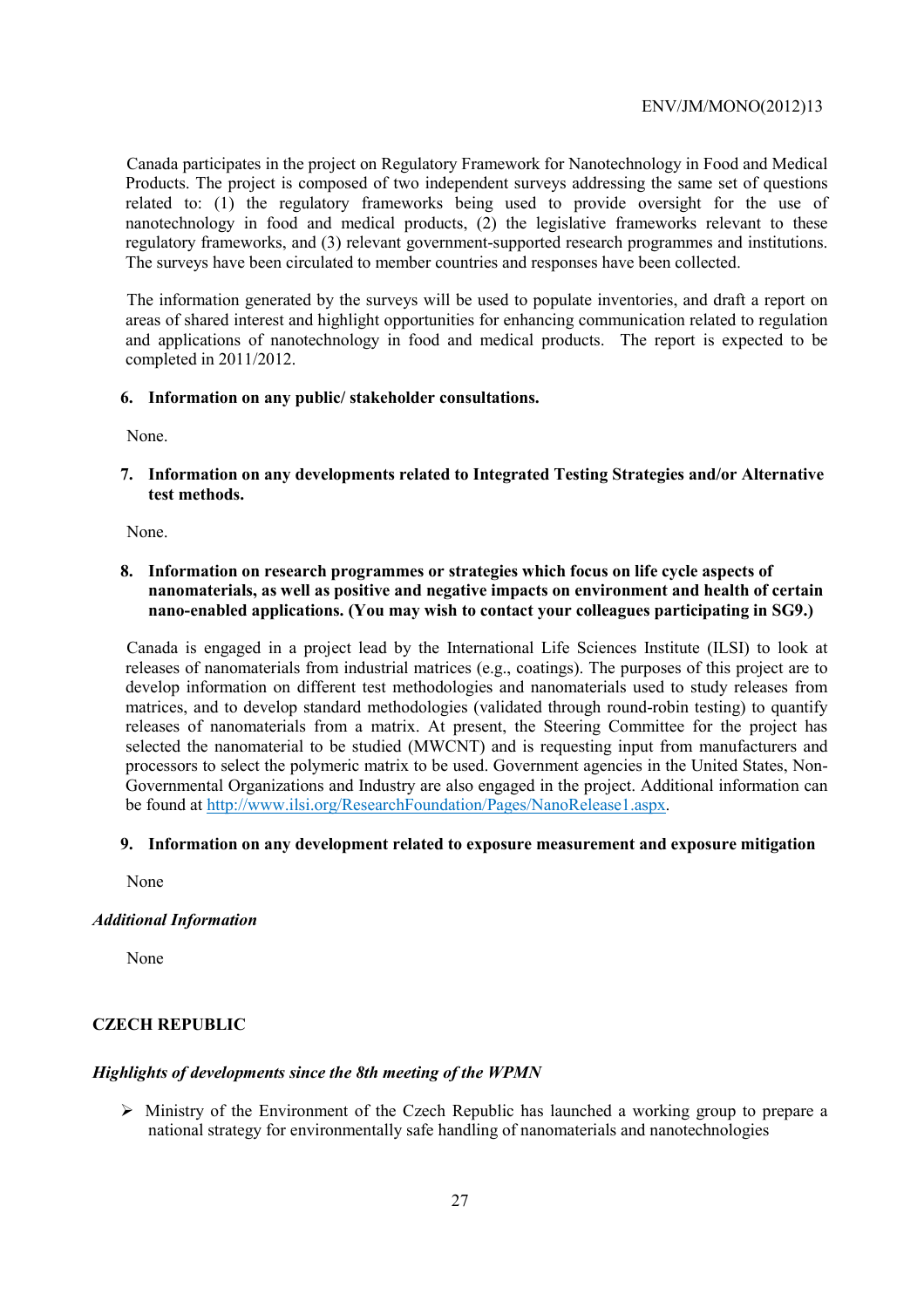- $\triangleright$  Various individual individual research projects addressing environmental health and safety aspects of nanomaterials, funded by national grant agencies, are underway in the Czech Republic
- ¾ Meetings, seminars and short courses dedicated to nanosafety issues have been organized by various institutions. These include Ministry of the Environment (Nanomaterials and nanotechnologies in energetics, June 2011); National Institute of Public Health, Prague (Occupational health aspects of nanomaterials, 21.6.2011); Technology Centre of the Czech Academy of Sciences (several short conferences addressing also nanosafety issues); Czech Technology Platform on Industrial Safety, etc.
- ¾ NanoOstrava 2011 conference with a section Environmental and health risks of nanomaterials was held on April 27-29, 2011, in Ostrava
- $\triangleright$  NanoCon 2011 conference with a section Protection of health and environment & toxicity of nanomaterials was held on September 21-23, 2011, in Brno

### *Work completed, underway or planned*

### **1.-5. (None)**

- **6. Research programmes or strategies designed to address human health and/or environmental safety aspects of nanomaterials**
- Ministry of the Environment of the Czech Republic has launched a working group to prepare a national strategy for environmentally safe handling of nanomaterials and nanotechnologies
- Ministry of Labour and Social Affairs together with Occupational Safety Research Institute http://www.vubp.cz has launched a project HC213/11 "Analysis of contamination of working environment by nanoparticles and determining the effectiveness of personal protective equipment to protect respiratory system against the influence of nanoparticles at the workplace"
- Various individual research projects addressing environmental health and safety aspects of nanomaterials, funded by national grant agencies, are underway in the Czech Republic

### **7.- 8. (None)**

# **9. Information on any development related to exposure measurement and exposure mitigation**

Exposures to nanoaerosols in workplaces are occasionally monitored on a commercial basis with the results kept confidential.

#### **DENMARK**

# *Highlight of developments since the 8th meeting of the WPMN*

- $\triangleright$  Funding for establishing a Danish Center for Nano Safety in 2012 (se below under section 9)
- $\triangleright$  Funding for establishing a register for registration of products containing nanomaterials (section 1 below).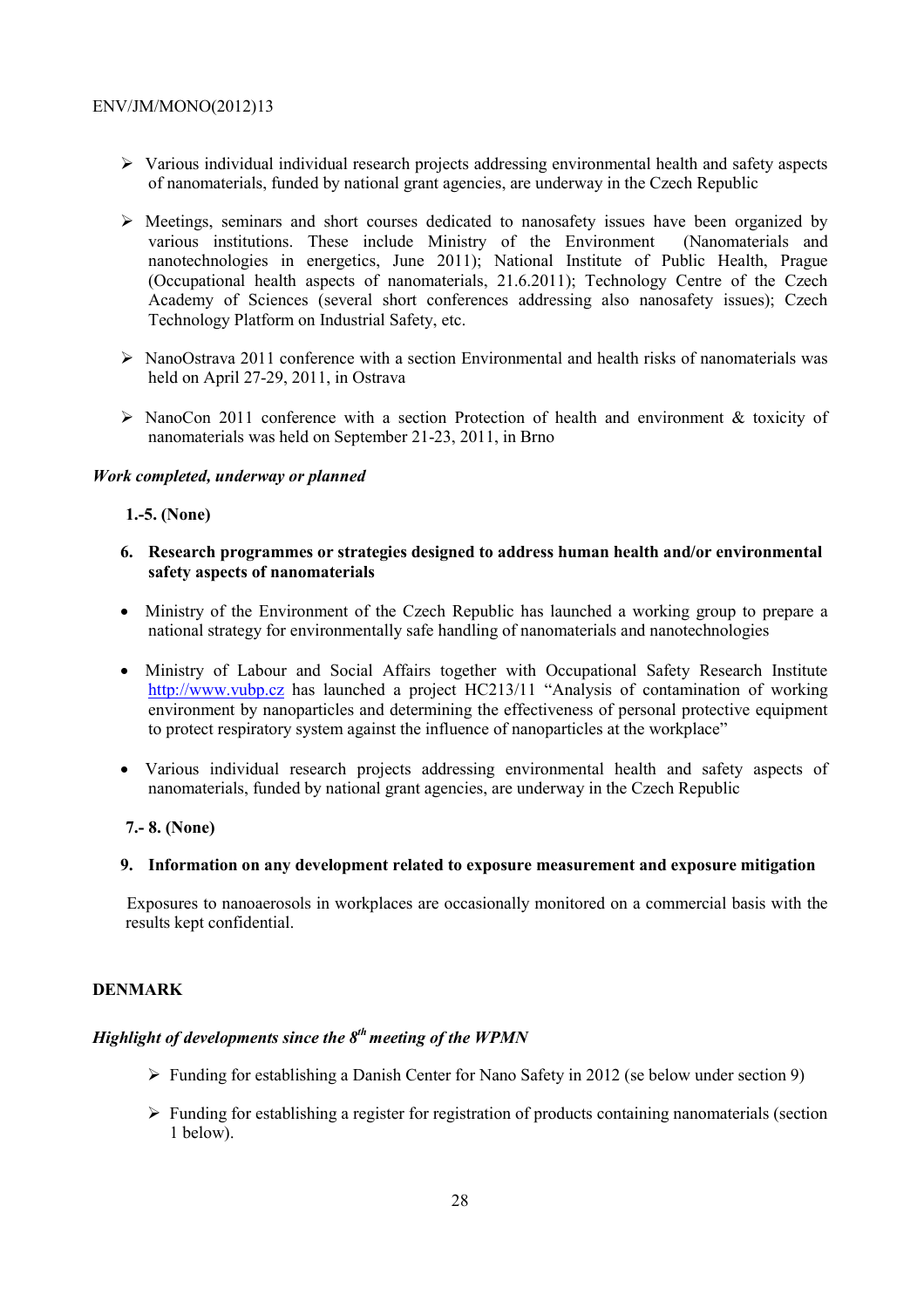### *Work completed, underway or planned*

# **1. Any national regulatory developments on human health and environmental safety including recommendations or discussions related to adapting existing regulatory systems or the drafting of laws/ regulations/ guidance materials;**

Recently the Danish Government has allocated funding for establishing activities aimed at gaining clarity about the consequences for consumers and the environment due to the use of nanomaterials. The activities include the establishment of database on products with nanomaterials. At present the Danish EPA is in a planning phase in order to investigate the various possibilities for establishing such a database.

#### **2. Developments related to voluntary or stewardship schemes;**

None

### **3. Information on any risk assessment decisions;**

The Danish Environmental Protection Agency (EPA) has ordered withdrawal of a specific spray sealing product marketed as a nanoproduct from the market. The spray product in itself did not contain nanomaterials but generated a nanolayer on the treated surfaces and produced reactive nanosized aerosols during spraying.

The product has been notified to the European RAPEX system: http://ec.europa.eu/consumers/dyna/rapex/create\_rapex.cfm?rx\_id=298 (see 42-1057/10).

The withdrawal was due to very high toxicity by inhalational exposure to mice, see publication: http://toxsci.oxfordjournals.org/content/116/1/216.full.pdf+html.

Further work is now going on in order to identify spray products with similar high inhalational toxicity.

### **4. Information on any developments related to good practice documents;**

The Danish industrial trade organisation has issued guidance on how to handle nanomaterials in the occupational environment. Most of the material is in Danish language; however an English version of "Nanoparticles in the working environment" in laboratories is available at; http://www.ibar.dk/Vejledninger%20mm/Liste/~/media/Industrien/PDF/NANO%20NY%202011/LAB/ Lab pjece english 2version.ashx

# **5. Information on any developments related to Integrated Testing Strategies and/or Alternative test methods**

None

### **6. Research programmes or strategies designed to address human health and/ or environmental safety aspects of nanomaterials;**

The Danish EPA has recently published two reports concerning human health and environmental assessment of nanomaterials.

In one of the projects work was initiated for developing a screening tool (called "NanoRiskCat") for exposure and hazard assessment of products containing nanomaterials. However, further work and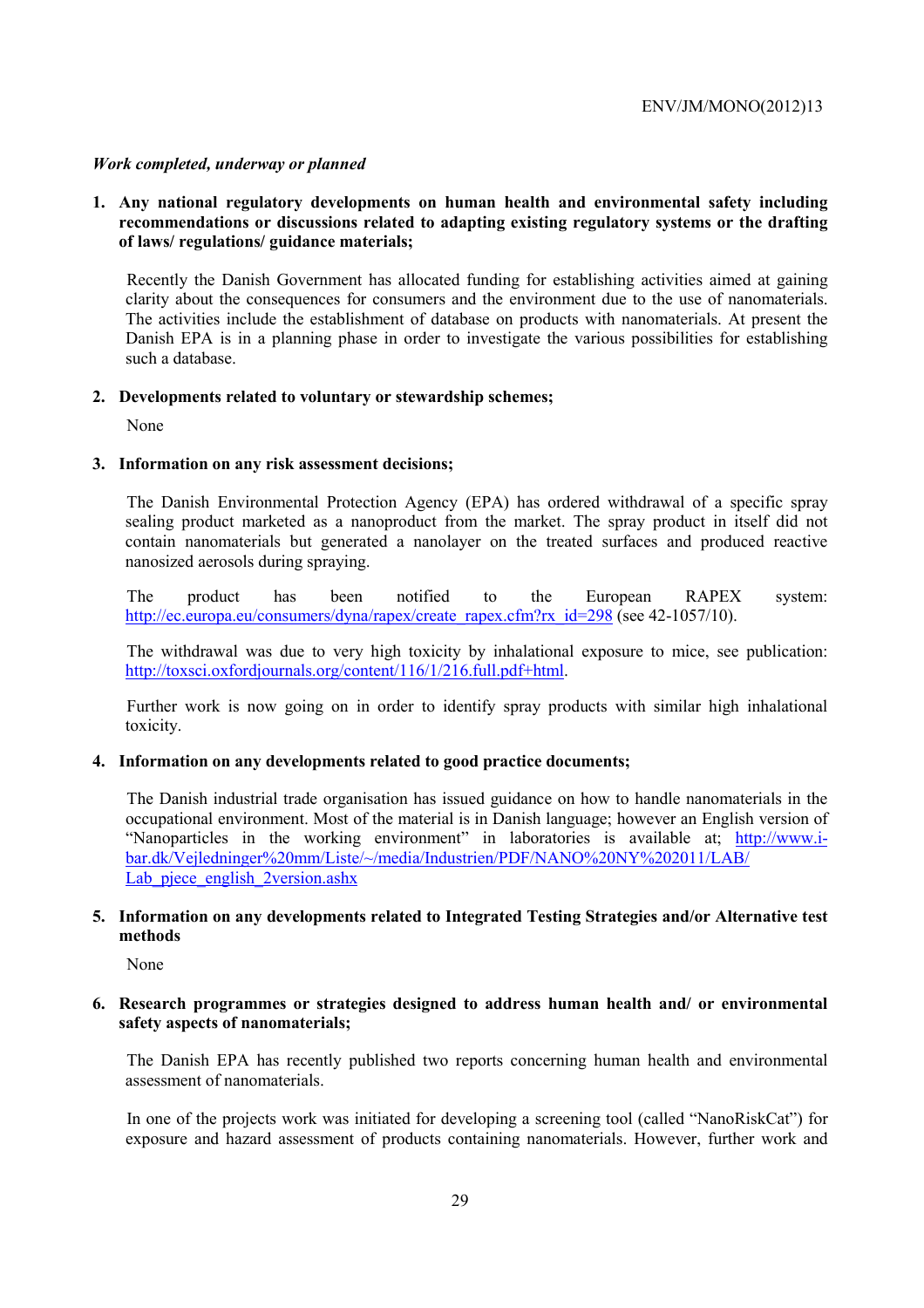development has to be done in order to improve the screening procedure and develop a more practical and user friendly screening tool: http://www.mst.dk/Publikationer/Publications/2011/12/978-87- 92779-11-3.htm.

In another project seven widely used nanomaterials were evaluated in relation to uses and environmental and human health hazard and risk in order to create a common basis and understanding of the current knowledge concerning these nanomaterials: http://www.mst.dk/Publikationer/Publications/2011/08/978-87-92779-09-0.htm

Further projects from the Danish EPA are underway: one project concerning characterisation, use and evaluation of CNTs and one project on nanosilver in textiles where products containing nano-silver is analysed and assessed in relation to the potential of environmental and human health risk.

A further project examines various spray products used for nano-coating in relation to the inhalational toxicity in mice in order to create a better understanding of hazards and risks and to identify products of concern on the market.

### **7. Information on any public/ stakeholder consultation;**

In November 2011 the Danish Europe Movement together with Confederation of Danish Industry and The Danish Consumer Council organised an open conference in the Danish Parliament building regarding health and nanotechnology. At this meeting the Danish Minister of Environment announced the funding of the new Danish Government for establishing a nano-register. Benefits as well as knowledge gaps and potential risks in relation to nanotechnology were further discussed at the conference.

# **8. Information on research programmes or strategies which focus on life cycle aspects of nanomaterials, as well as positive and negative impacts on environment and health of certain nano-enabled applications. (You may wish to contact your colleagues participating in SG9.);**

The former Danish Government has funded a Center for Nano Safety for a period of 3 years. The center will be established by the Danish Working Environment Authority in 2012 and the work will focus on projects on various issues such as: measurements and exposure assessment of nanoparticles in the occupational environment; mitigation and risk reduction measures, and risk assessment of specific uses of nanomaterials.

# **9. Information on any development related to exposure measurement and exposure mitigation**

The National Research Centre for Working Environment has recently published their work regarding Comparison of dust released from sanding conventional and nanoparticle-doped wall and wood coatings. The addition of engineered nanoparticles to the products only vaguely affected the geometric mean diameters of the particle modes in the sanding dust when compared to their reference products, see: http://www.nature.com/jes/journal/v21/n4/full/jes201032a.html

# *Additional Information*

- Any consideration on the benefits of nanotechnologies;
- Consideration of ethical implications; and
- Information on past, current or future activities on nanotechnologies that are being done in your respective countries in co-operation on a bilateral basis with non-OECD countries.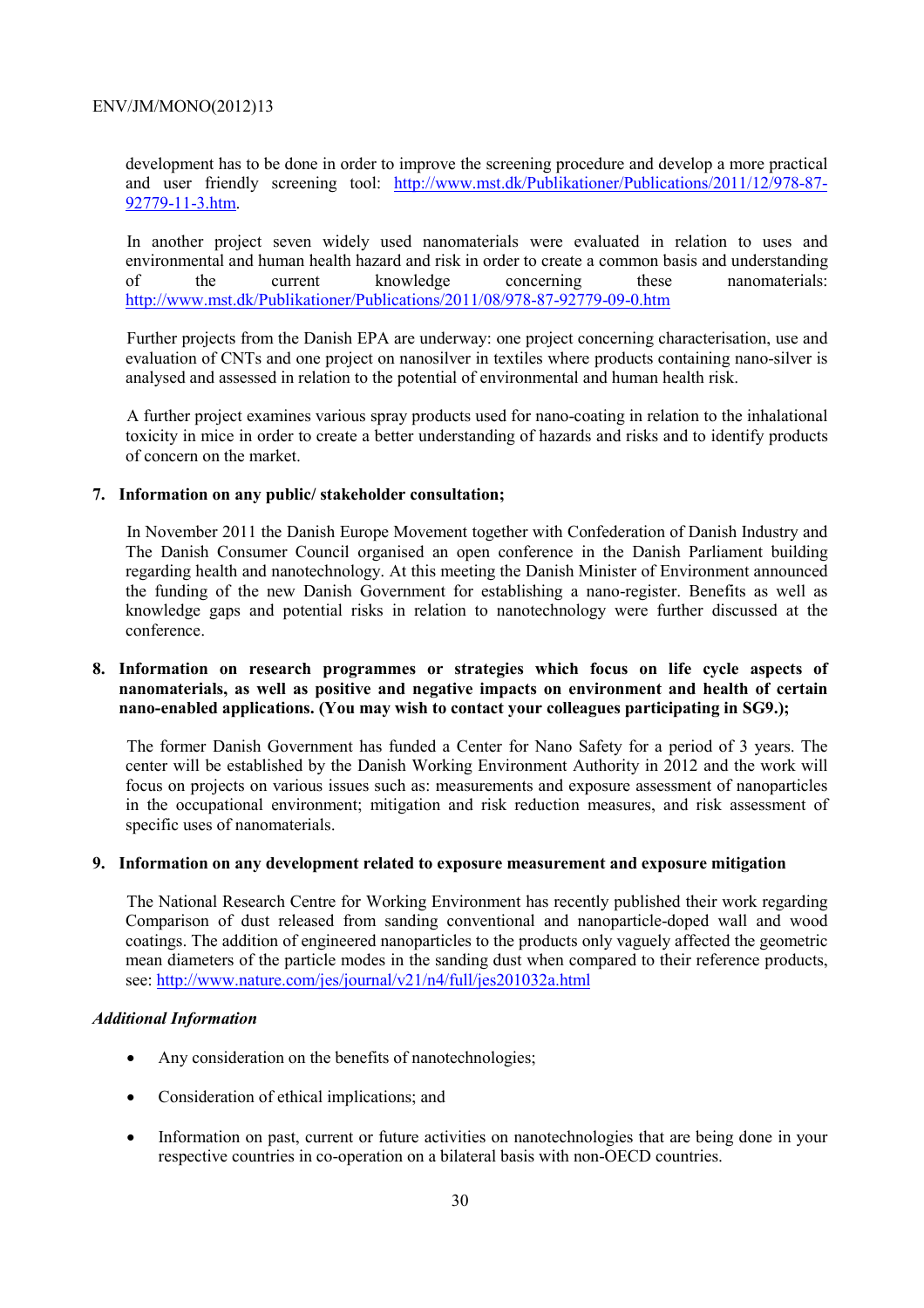# **FINLAND**

# *Work completed, underway or planned*

**1. Any national regulatory developments on human health and environmental safety including recommendations or discussions related to adapting existing regulatory systems or the drafting of laws/ regulations/ guidance materials** 

Finland is a member of the EU and accordingly follows the EU regulations.Finland has been actively participating in REACH competent authority (CARACAL) subgroup on nanomaterials (CASG-nano) and in the development of technical guidance how to apply the regulation on nanomaterials in RIP oNs 1, 2 and 3. All the competent authorities for REACH, biocides, plant protection products and most other chemical safety issues are now nationally integrated to the new Finnish Safety and Chemicals Agency

Similarly the work on novel foods and cosmetics is followed at EU level.

The various ministries have 2011 established a formal discussion forum on nanotechnology under the Ministry of Social Affairs and Health in order to follow and participate in the national and international discussions.

In October 2011 Finland (and Finnish Safety and Chemicals Agency) organized a Nordic Workshop on nanomaterial safety and especially regulatory issues as one project of their chairmanship of the Nordic Council of Ministers. The meeting identified areas of cooperation which would enhance the Nordic participation and input in OECD and EU regulatory work.

# **2.– 4. (None)**

# **5. Information on any developments related to Integrated Testing Strategies and/or Alternative test methods**

The alternative in vitro test methods are used in the several research projects among the in vivo tests.

# **6. Research programmes or strategies designed to address human health and/ or environmental safety aspects of nanomaterials**

The University of Eastern Finland participates in the OECD Sponsorship Programme with aquatic ecotoxicology testing of nano-silver and nano-iron as part of the Nordic group.

The University of Technology, VTT Finland and UPM Kymmene have established The Finnish Centre for Nanocellulosic Technologies with 40 researchers concentrating on innovations but also on safety assessment of nanocellulose applications.

Forestcluster LTD (a public-partnership for science, technology and innovations) runs a EffNet (Efficient Networking towards Novel Products and Processes, 2010 – 2013) program that focuses, on one hand, on developing radically new energy and resource efficient web production technologies and, on the other hand, reengineering the product concept of fiber based products with nanocellulose4. The E15 million program develops and demonstrates new types of products, but carries out also safety assessment of nanocellulose applications and studies their life-cycle.

<sup>4</sup> http://www.forestcluster.fi/d/content/efficient-networking-towards-novel-products-and-processes-2010-2013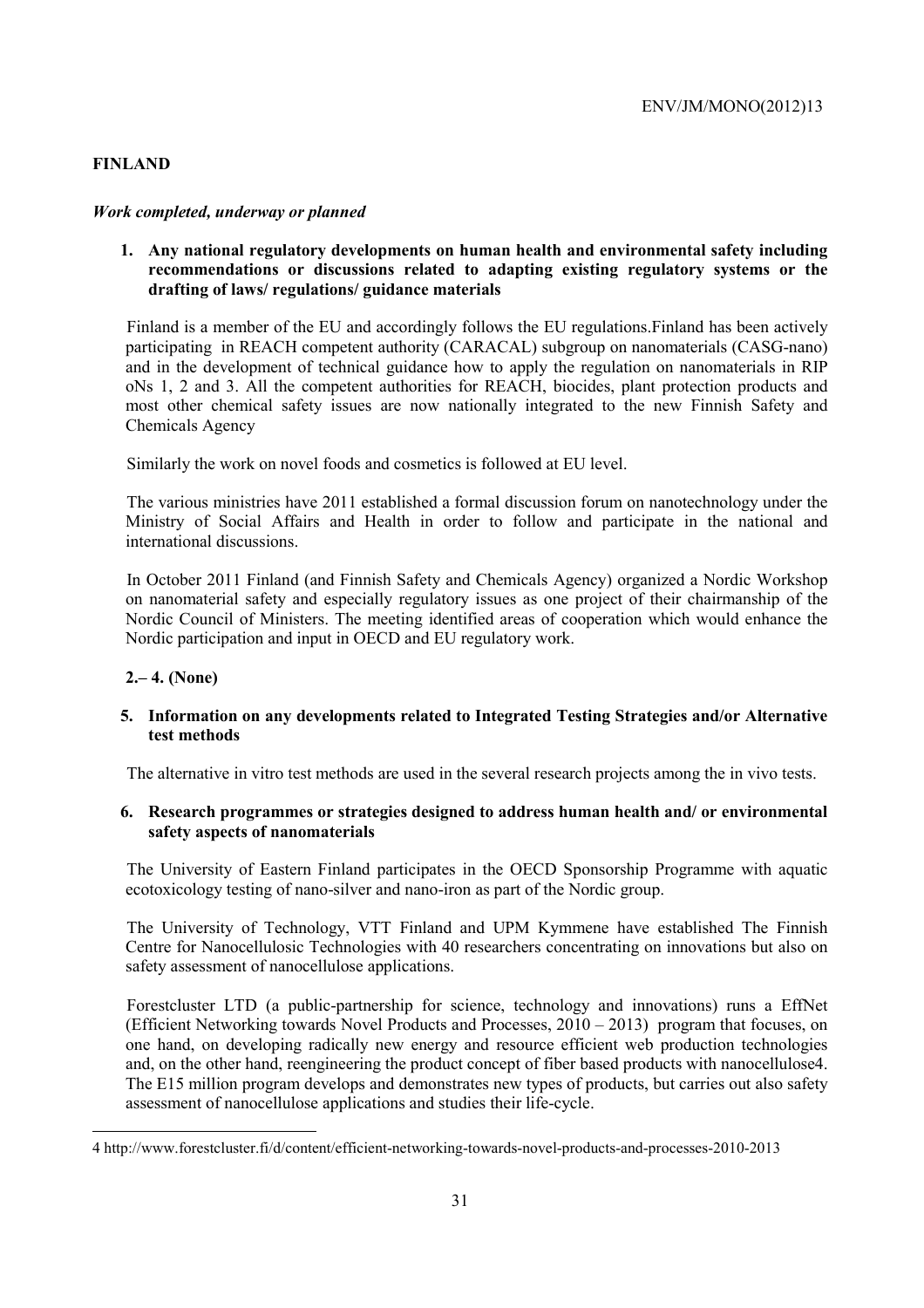Finnish Institute of Occupational Health has established Nanosafety Research Centre as of January 1, 2011. The centre has resources of 21.2 person years some 42 individuals working in different capacities for the Centre. The Centre focuses on research on assessment of exposure to, and immunoand genotoxic effects of engineered nanomaterials and urban air ultrafine particles. The centre also carries out research on nanoparticles characterization and risk assessment of engineered nanomaterials, and prepares guidance on safe use of engineered nanomaterials in workplaces.

A part of the Centre's networking activities is being a member of a recently established network of nanosafety activities in Finland. The network was established by the Ministry of Social Affairs and Health, and is coordinated by it. It includes representation from all governmental sectors dealing with nanosafety in Finland, also the representation of those research institutes which work under different ministries represented in the network. The Nanosafety Research Centre is a part of this network and as a member of a preparatory working group of the network prepares operationalization of the network activities.

The Nanosafety Research Centre is also active in the Finnish-RUSNANO collaboration in issues related to nanosafety and standardization.

The Centre is currently Coordination the NanoSafete Cluster that includes all research projects funded from the EU FP6 and FP7. The Centre is also coordinating, together with the NanoSafety Cluster, and for the Commission, two documents: Vision for Nanosafety 2015-2020, and a Strategic Research Agenda on Nanosafety 2015-2010. Presumably both are a part of preparation of the 8th Framework Programme for Research and Innovation of the EU.

The Centre will also organize, on a request of the EU Commission, an EU-USA Nanosafety workshop jointly organized by the EU Commission and the US Government (NNI) in Helsinki on April 19-20, 2012. The Venue of the Congress is Congress Centre Paasitorni in Helsinki. The workshop is by invitation (the Commission and NNI) and the number of expected participants is 100-120.

The Centre also organizes an International Congress on Safe Nanomaterials and Nanotechnologies (SENN2012, see www.senn2012.fi) on October 28-31, 2012. The venue of this event is Marina Congress Centre in Helsinki. Some 300 participants are expected.

The Centre also coordinates FP7 funded research project NANODEVICE (EU contribution of 9.5 million euros and totally 26 partners in addition to the coordinator). The Centre is also responsible for the Coordination of a new ERANET project (not yet started but already accepted for funding) on industrial safety. The title of the ERANET Project is SAF€RA, and is has a budget of 1.5 million euros and has some 18 partners.

Finnish Institute of Occupational Health (FIOH) is leading or involved several ongoing research projects on nanomaterials:

- European Commission 6thFramework Programme project together with several institutes on " *Inflammatory and genotoxic effects of engineered nanomaterials (NANOSH)" The project end date was March 31, 2010, but reporting of the results of the project is going on.*
- European Commission 7thFramework project *"Novel concepts, methods and technologies for the production of portable easy-to-use devises for the measurement and analysis of airborne Engineered nanoparticles in workplace air (NANODEVISE)"*. Here FIOH has the lead.
- European Commission 7thFramework project "Scale-up nanoparticles in modern papermaking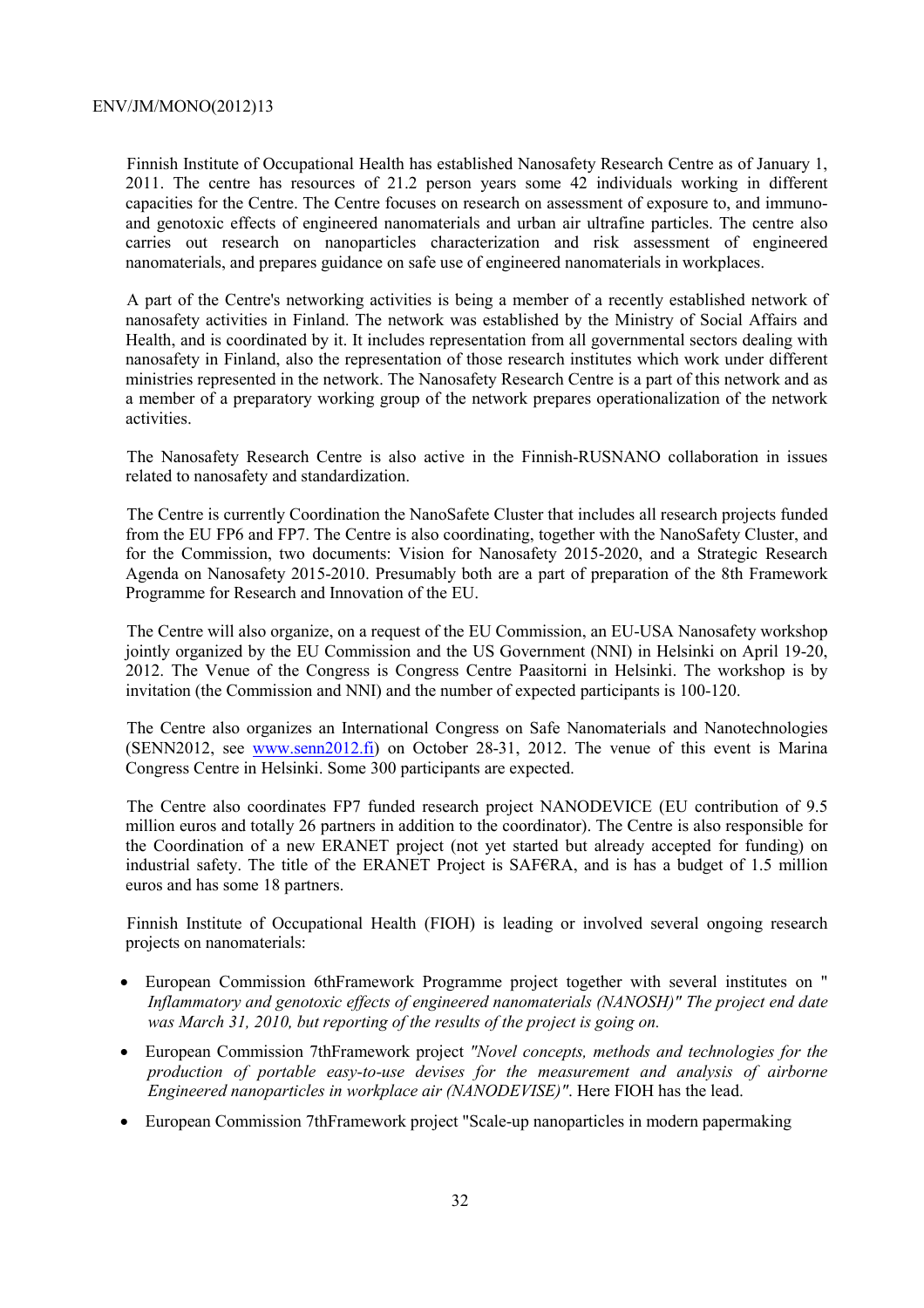- Academy of Finland project "*Engineered nanoparticles: synthesis, characterization, exposure and health hazards"*
- European Commission DG SANCO project *" Safety evaluation of manufactured nanomaterials by characterization of their potential genotoxic hazard (NANOGENOTOX)"*
- European Network on the Health and Environmental Impact of Nanomaterials

University of Helsinki (with Kungliga Tekniska Högskolan KTH, Sweden; University of Birmingham, UK; University College Dublin, Ireland) is participating in:

- European Commission 6thFramework Programme SKEP ERA-NET project (Scientific Knowledge for Environmental Protection) on "*Nanomaterials in REACH –evaluation of applicability of existing procedures for chemical safety assessment to nanomaterials (nanoREACH)"*, in the Workpackage on Precautionary procedures for nanomaterial safety assessment.
- European Commission 7thFramework Large Scale Integrating Collaborative Project on "*Nanopatterning, Production and Applications Based on Nanoimprinting Lithography (NaPANIL)*", in the workpackage on dissemination and exploitation: social-ecological analysis of nanopatterning and related applications with a consortium of 20 European partners coordinated by VTT Finland.

The Technological Research Centre of Finland VTT is participating in:

- Recently established network on nanosafety activities in Finland, coordinated by the Ministry of Health and Social Affairs.
- European Commission  $7<sup>th</sup>$  Framework Programme NanoSustain project (Development of sustainable solutions for nanotechnology-based products based on hazard characterization and LCA), in work on ecotoxicology and on recycling and final treatment of nanotechnology-based products.
- European Commission  $7<sup>th</sup>$  Framework Programme MARINA project (Managing Risks of Nanoparticles), in the workpackages on monitoring and assessment of occupational exposure.

The laboratory of the Finnish Environment Institute (SYKE) has started studies on aquatic exposure concentrating especially on nanomaterial detection and characterization. SYKE has also started planning a research project on the integration of nanosafety concerns into processes of industrial product and process design.

SYKE takes also part in the "Simulation and Evaluation of Better Regulation of Converging Technologies" (SEBEROC) project carried out on behalf of the SKEP Network (www.seberoc.info).

The Ministry of Social Affairs and Health is a collaborator as the Finnish Institute of Occupational Health is an associated partner in the NanoGenotox project which is a Joint Action, and partly funded under the Commission's Second Health Programme focusing on Safety evaluation of manufactured nanomaterials by characterization of their potential genotoxic hazard.

The Finnish Food Safety Authority (Evira) is coordinating the work of a newly established Nordic Network on nanomaterials in Foodstuffs. The work is financed by The Council of Nordic Ministers. The network is to start its operation in 2010.

The Finnish Food Safety Authority (Evira) and VTT Finland are participating in a European COST FA0904 project on "Eco-sustainable food packing base on polymer nanomaterials".

**7. - 9. (None)**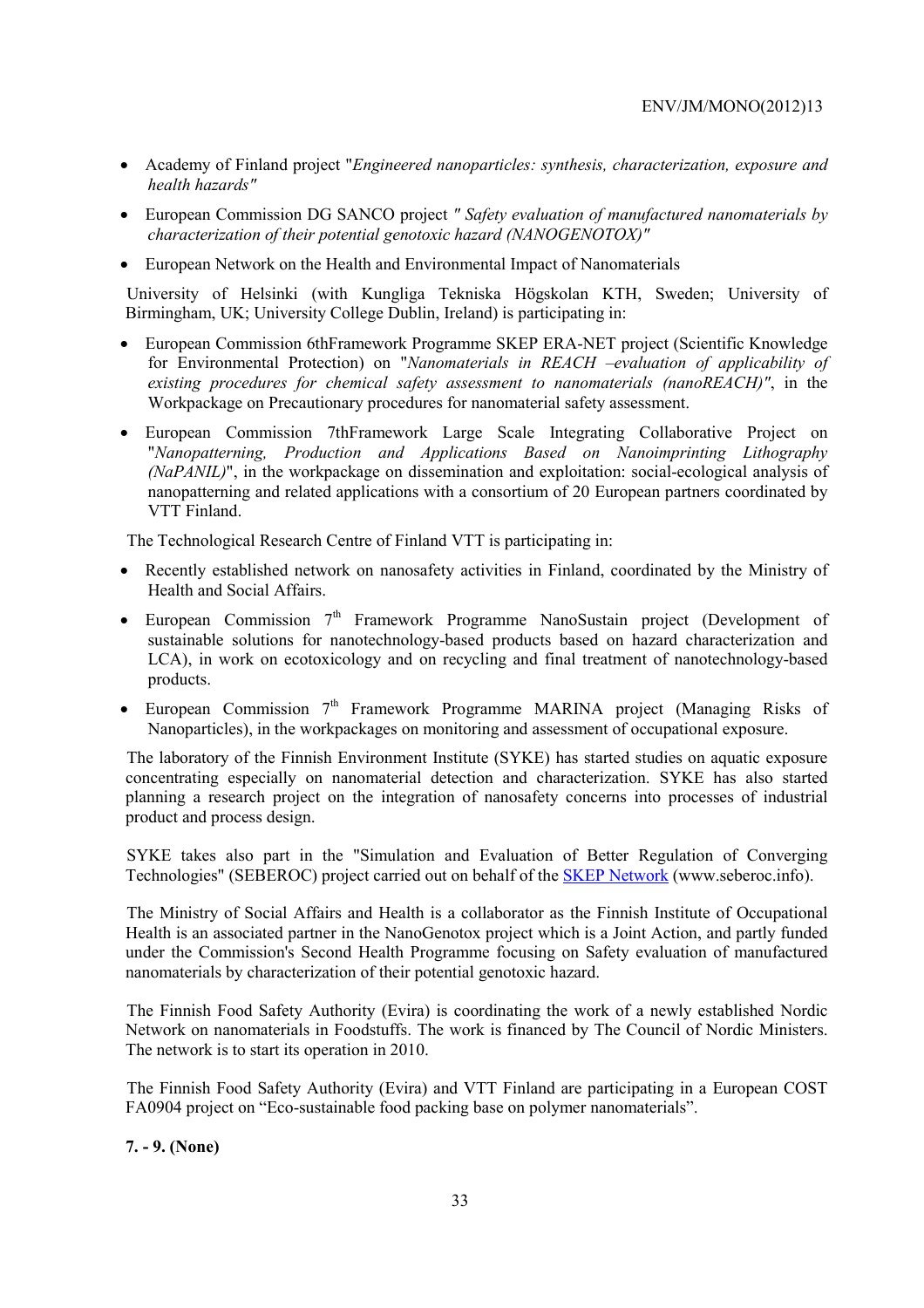# **FRANCE**

# *Work completed, underway or planned*

**1. Any national regulatory developments on human health and environmental safety including recommendations or discussions related to adapting existing regulatory systems or the drafting of laws/ regulations/ guidance materials** 

The interministerial decree (Environment, Health and Labour, Agriculture, Defence, Justice) relating to the annual declaration of market-traded nanoscale substances, issued pursuant to Article L, 523-4 of the Environmental Code, was notified to the European Commission and prompted not a detailed opinion but observations from the Commission, as well as from Germany and the United Kingdom, to which the French authorities have responded. These observations concern the scope of application, the declaration threshold, the definition, the notion of "importer", the content of the declaration, the declaration in the framework of research, the number of enterprises, laboratories, substances, mixtures and articles covered by the declaration and development, as well as the impact study.

The text of the decree (in the European Union's various official languages – the French version being authentic) is available at the following Internet addresses, in English and French respectively:

http://ec.europa.eu/enterprise/tris/pisa/app/search/index.cfm?fuseaction=pisa\_notif\_overview&sNlang  $ENRi\nu = 2011&\n{inum} = 307&\n{isl}$ 

http://ec.europa.eu/enterprise/tris/pisa/app/search/index.cfm?fuseaction=pisa\_notif\_overview&iYear= 2011&inum=307&lang=FR&sNLang=FR (in French)

It should be noted that the threshold above which a declaration must be filed has been raised from 10 g/year (as indicated at the previous Tour de Table) to 100 g/year.

# **2. - 5. (No information)**

# **6. Research programmes or strategies designed to address human health and/ or environmental safety aspects of nanomaterials**

**NANOGENOTOX** meets the objectives in terms of the safety of manufactured nanomaterials laid down in the 2009 work plan of the Programme of Community Action in the Field of Health (ref.: Decision No. 1350/2007/EC).

For the record, the primary purpose of this three-year programme is to provide the European Commission with a robust and reliable method for detecting the potential genotoxicity of manufactured nanomaterials (MNs), which could then trigger a risk of cancer or toxicity to human reproduction.

At the present time, characterisation tests are practically completed, and standardised measuring protocols are being drawn up. Toxicokinetic and in vitro studies are far advanced. In vivo studies will begin soon, as will a round robin test (an inter-laboratory test to validate the trial method) concerning the in vitro tests.

# **Stakeholders consultation in respect of the NANOGENOTOX joint action**

An initial stakeholders consultation took place between October 2010 and January 2011. Its objectives were to: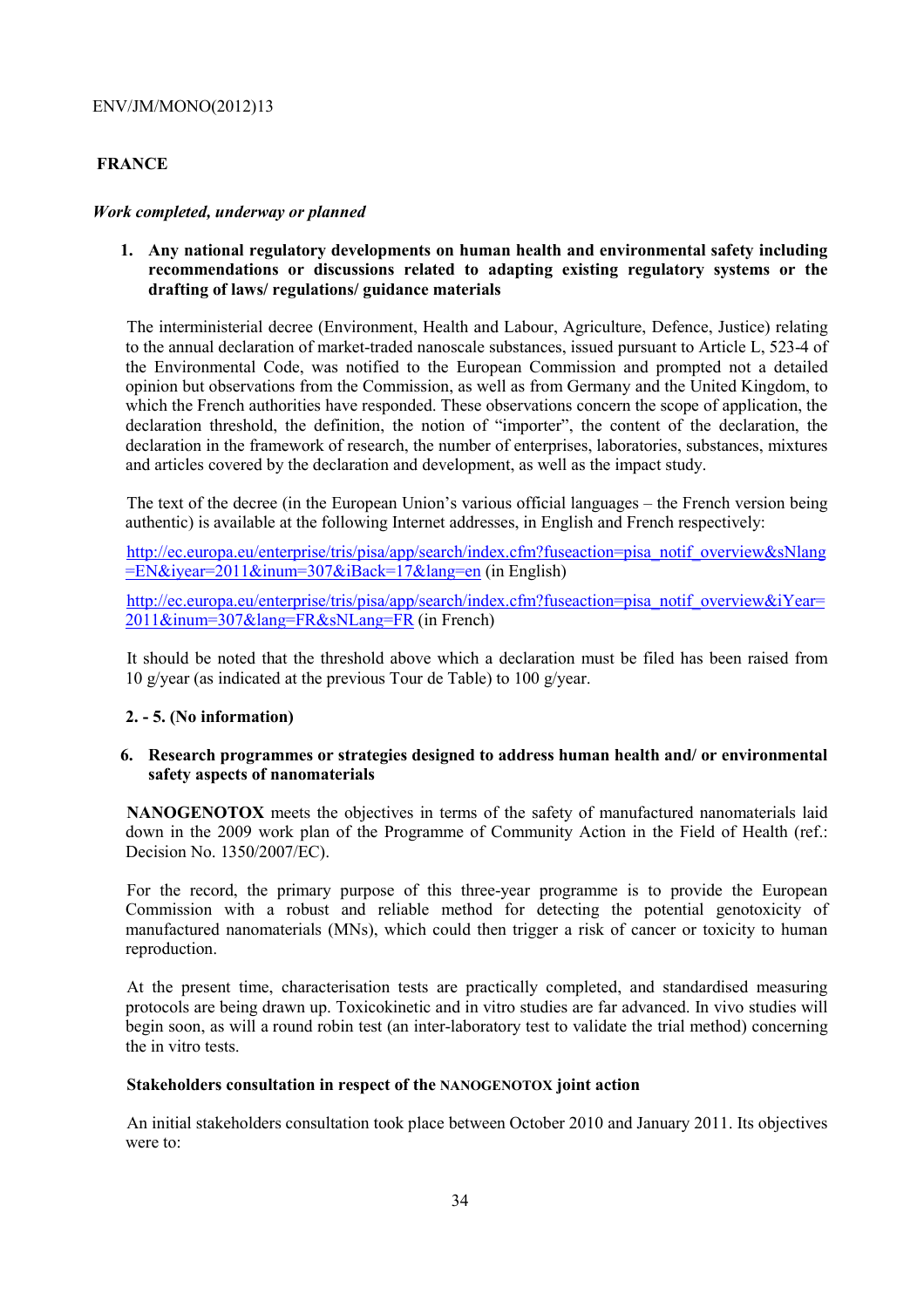- identify the key concerns regarding the aims and outputs of the project;
- bring the project to the attention of key concerned actors/stakeholders;
- establish contacts in order to facilitate and orient further dissemination activities.

Nineteen persons, selected from five broad categories of European-level stakeholders (industrial firms, trade unions, EU competent authorities, NGOs and the scientific community), took part in the consultation by responding to a detailed questionnaire. The consultation report was posted in April 2011 on the nanogenotox.eu website.

A second phase of the consultation will take place in early May 2012 in Brussels, in the form of a mini-conference open to all. The aim here, in the presence of representatives of stakeholders and project partners, will be to take stock of the initial progress of NANOGENOTOX and to discuss the dissemination and use of future findings and the organisation of the final conference, to be held in early 2013.

#### **7. Information on any public/ stakeholder consultation**

None

# **8. Information on research programmes or strategies which focus on life cycle aspects of nanomaterials, as well as positive and negative impacts on environment and health of certain nano-enabled applications. (You may wish to contact your colleagues participating in SG9.)**

The French National Institute for Industrial and Environmental Risks (INERIS) has conducted a study on socio-economic analysis in REACH and its adequacy and adjustment requirements in the case of nanomaterials. This will be available very soon on the INERIS Internet site: http://www.ineris.fr/.

#### **9. Information on any development related to exposure measurement and exposure mitigation**

None

#### *Additional Information*

The European Committee for Standardization (Technical Committee 352) has approved a proposal from the French Association for Standardisation (AFNOR) regarding the management of uncertainty with respect to products derived from nanotechnologies (or incorporating nanomaterials).

# **GERMANY**

# *Highlight of developments since the 8t meeting of the WPMN*

# *A) Federal Ministry for the Environment, Nature Conservation and Nuclear Safety (BMU)*

- $\triangleright$  Preparation of the NanoDialog: NanoDialog is an Expert Dialogue (ED) on issues relating to nanotechnology. There are 4 ED planned by the BMU. The first one is aimed at the "risk management in the nano world" and will take place on December  $1<sup>st</sup>$  and  $2<sup>nd</sup>$ , 2011.
- $\triangleright$  The German Advisory Council on the Environment (SRU) published its special report on "Precautionary Strategies for managing Nanomaterials" in September 2011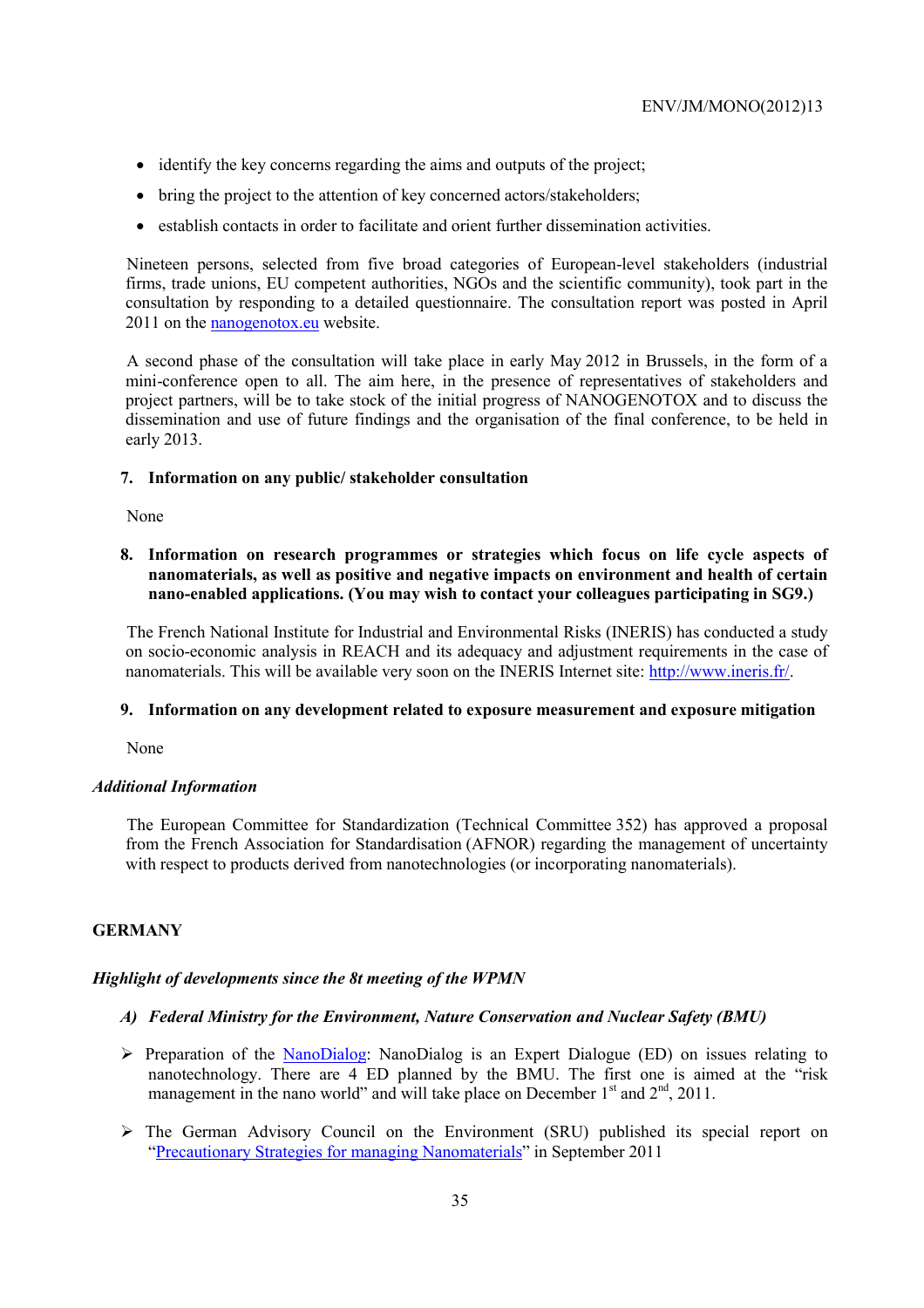# *Work completed, underway or planned*

- $\triangleright$  See Highlights
- $\triangleright$  English versions of reports of NanoKommission are available online: http://www.bmu.de/english/nanotechnology/nanodialog/doc/47547.php

# **1. Any national regulatory developments on human health and environmental safety including recommendations or discussions related to adapting existing regulatory systems or the drafting of laws/ regulations/ guidance materials;**

# **A) Federal Environment Agency (Umweltbundesamt, UBA):**

- (1) Federal Environment Agency (Umweltbundesamt, UBA): *Legal questions regarding the application of the substance definition to nanomaterials within the framework of the REACH Regulation:* Currently it is discussed whether and how to adapt the existing chemical legislation (e.g. the European REACH Regulation) to the particular characteristics that are exhibited by nanomaterials. One core question is the applicability and the possible problems of the application respectively of the substance definition. Therefore, the German Federal Environment Agency conducts a project which analyzes whether the application of the existing substance definition and the requirements that result from the substance identification take account of the differences of bulk and nanomaterials sufficiently. Furthermore, it will be analyzed whether an adaptation of the substance definition is necessary or if the adaptation of the guidance documents is sufficient. Additionally, the project will include an analysis of different possibilities for the regulation of nanomaterials within the REACH framework.
- **2. 4.** (None)

# **5. Information on any developments related to Integrated Testing Strategies and/or Alternative test methods**

# **A) Federal Institute for Risk Assessment (Bundesinstitut für Risikobewertung, BfR):**

- (1) BfR participates in the Coordination and Support Action QNano which is coordinated by Ireland for integrating activities within the  $7<sup>th</sup>$  European Framework Programme in different work packages. In WP JRA 5, BfR is lead in the advancement of in vitro methods in nanotoxicology. The aim is to promote the development of *in vitro*, alternative methods for hazard characterisation of manufactured nanomaterials.
- (2) BfR participates in methods development for in vitro genotoxicity analysis in the FP-7- EU- Nanogenotox consortium (www.nanogenotox.eu) coordinated by France.

# **6. Research programmes or strategies designed to address human health and/ or environmental safety aspects of nanomaterials;**

#### **A) Federal Environment Agency (Umweltbundesamt, UBA):**

(1) *Ecotoxicological investigation of nanogold:* As direct support of the Global-NanoMaPPP public private partnership, Germany funds research performed by the Fraunhofer Institute for Molecular Biology and Applied Ecology (IME). Global-NanoMaPPP addresses safety issues of nanomaterials in collaboration between scientists, industry, public authorities and other stakeholders. For the research project at the Fraunhofer IME the nanogold NM 330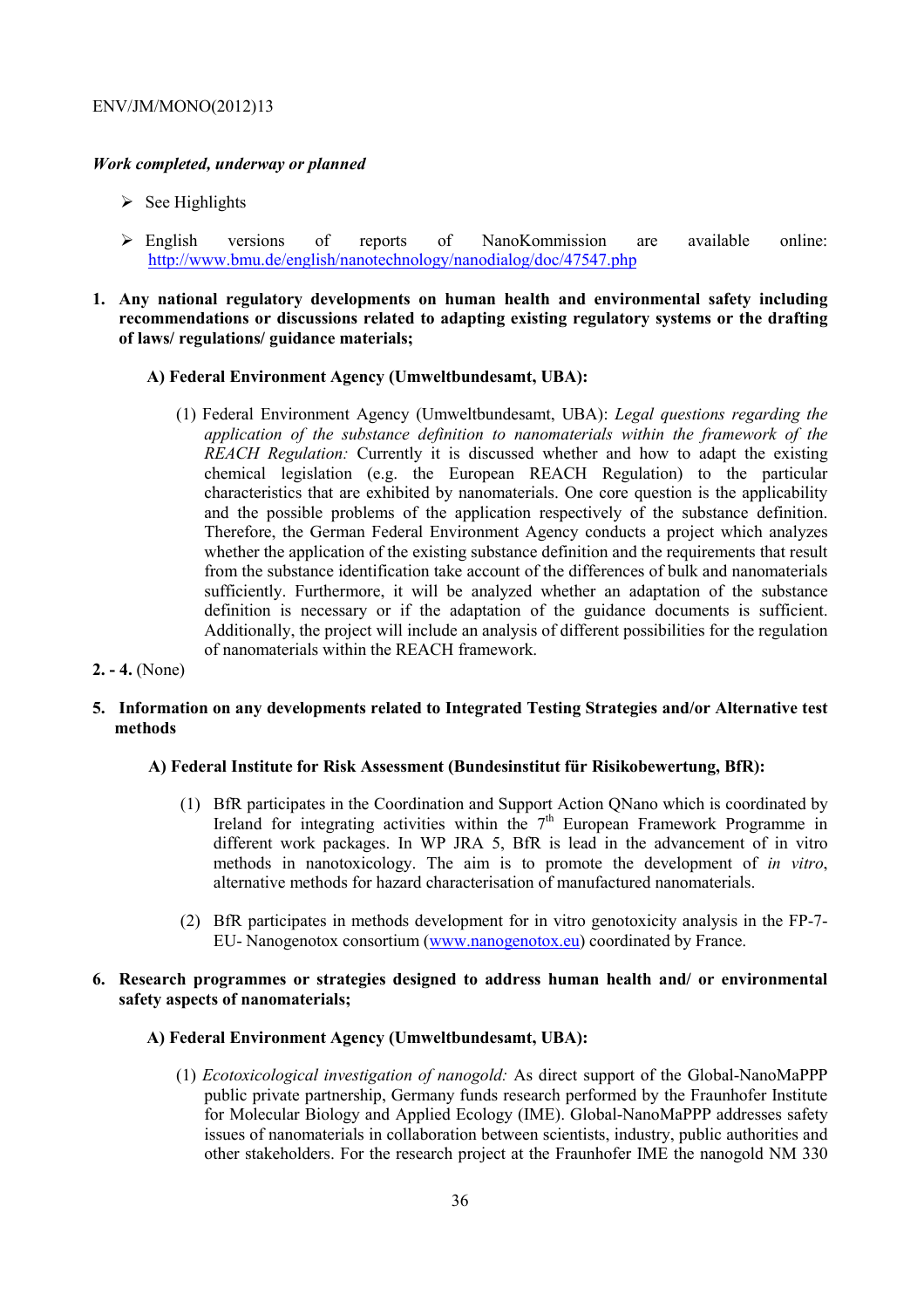(and NM-330DIS as dispersion control) of the NM-Series of representative manufactured nanomaterials (JRC repository) was selected in order to address the aquatic toxicology of nanogold. The following OECD test guidelines will be applied: OECD 201 (Freshwater Algae and Cyanobacteria, Growth Inhibition Test, 2006), Draft Test Guideline on "Fish Embryo Toxicity Test"Draft New Guideline (May 2006), OECD 219 (Sediment-Water Chironomid Toxicity Using Spiked Water, 2004).

- (2) *Environmental assessment of nano-sized titanium dioxide: Analysis of studies regarding ecotoxicology and environmental fate:* This expert`s report will focus on the analysis of existing literature regarding the selected reference and alternate materials within the OECD Sponsorship Programme. Furthermore the analysis will also include study reports performed within the TiO2 Sponsorship Programme which are provided in the TiO2 installation at NANOhub. The analysis will concentrate on assessing the quality and reliability of the studies. For this aim the Klimisch Code for reliability (Klimisch et al. 1997) will be applied. The following questions will be answered: Are the presented information complete and comprehensive? Is the methodology adequately described? Is the sample preparation sufficiently described? Is the material well characterized? Are the results and conclusion plausible? In addition to this analysis the appropriateness of the chosen methods and selected endpoints for assessing environmental fate and effects will be elaborated. Based on the results of the assessment key studies as well as supporting studies will be selected and conclusions regarding the ecotoxicological potential and the environmental fate will be drawn.
- (3) *Study on potential environmental impacts due to nanowaste disposal in different types of waste treatment plants:* It will be analyzed if the disposal of so called nanowaste in a waste incineration plant, in a mechanical-biological-treatment plant, in a anaerobic digestion plant and in a composting plant causes the release of nanoparticles into the environment. One result should be a mass balance and an evaluation of the allocation of nanoparticles during the processes. The study will be a basis for a guidance for the handling of nanowaste.
- (4) *Investigation of the fate of synthetic, inorganic nanoparticles (NP) during sediment passage under near-natural conditions.* In the frame of this study, the risk associated with breakthrough of four nanoparticles (TiO<sub>2</sub>, Sb<sub>2</sub>O<sub>5</sub>, Ag(0), CeO<sub>2</sub>) during natural drinking water treatment methods such as river bank filtration, artificial groundwater recharge and slow sand filtration was assessed. The NP were suspended in the supernatant of a water-saturated sediment column (1 m length) implemented into a slow sand filtration pond. The column was fed with surrounding surface water and sampled in various depths (20 cm, 40 cm, 60 cm, 80 cm) as well as at the outflow. Besides, various aggregation experiments with NP in the water were conducted to elucidate possible hydrochemical effects on NP size distribution. Results of the experiments will help to gain a better understanding on the fate of NP in both water and sediment.

#### **B) Federal Institute for Risk Assessment (Bundesinstitut für Risikobewertung, BfR):**

(1) Within the research programmes of the Federal Ministry of Education and Research a project called "NanoGEM" (Nanostructured Materials - Health, Exposure and Material properties), BfR participates in risk evaluation and experimental analysis of modes of action of manufactured nanomaterials. For further information please refer to http://www.nanogem.de.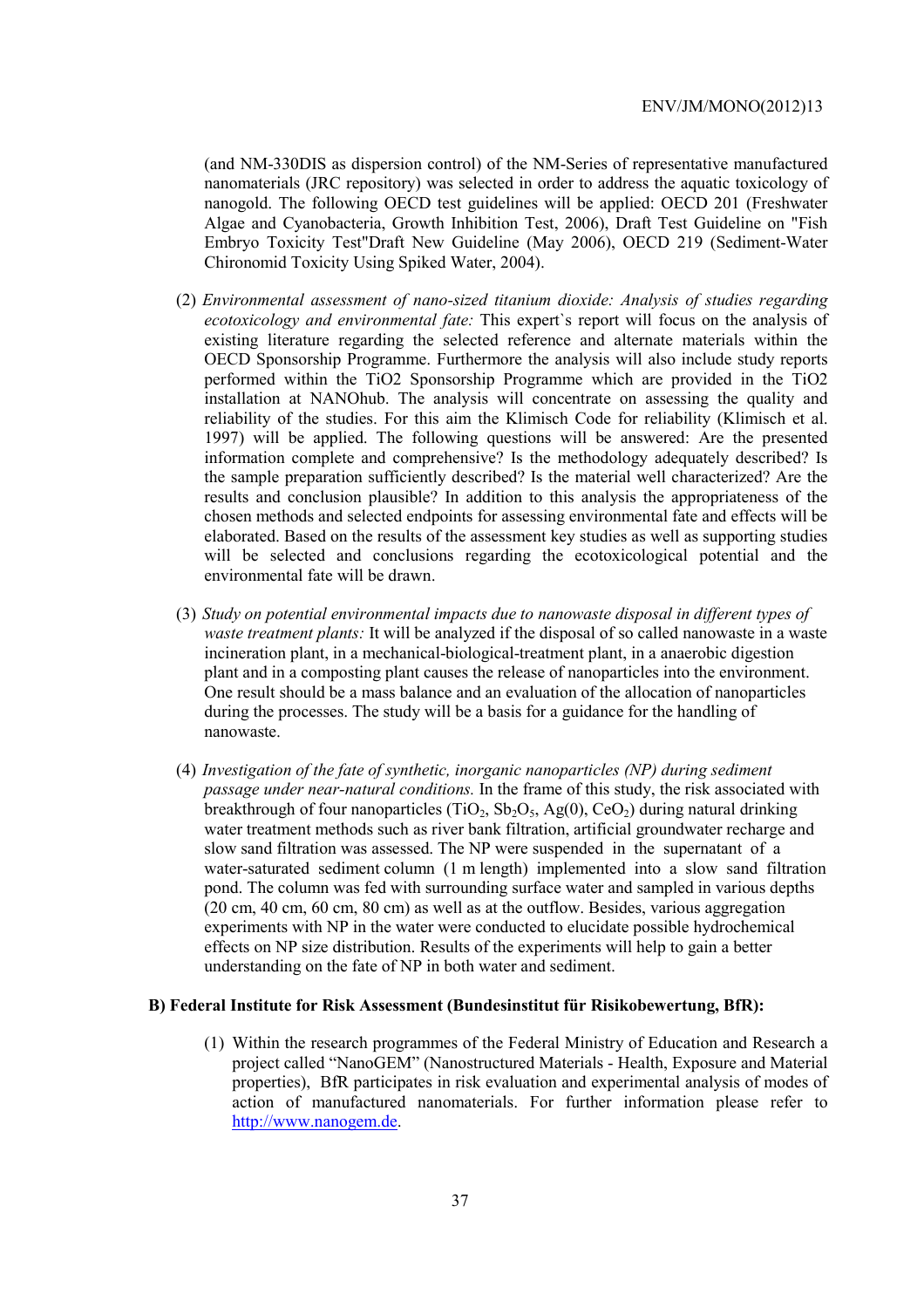**7. Information on any public/ stakeholder consultation;** 

None

**8. Information on research programmes or strategies which focus on life cycle aspects of nanomaterials, as well as positive and negative impacts on environment and health of certain nano-enabled applications. (You may wish to contact your colleagues participating in SG9.);** 

#### **A) Federal Environment Agency (Umweltbundesamt, UBA):**

- (1) *Analysis and strategic management of sustainability potentials of nanoproducts*: On behalf of Federal Ministry of Environment and Federal Environment Agency, the Institute for Applied Ecology (Öko-Institut e.V.) has developed a general assessment system for evaluation of sustainability aspects of nanotechnology based products. It is intended that assessment tool will serve as a basis for strategic optimization of products. BASF and Nanogate have participated in the project. The project is finished. It is intended that the results will be published soon.
- (2) *Investigation of the impacts of selected nanotechnology based products on the resource and energy demand*: Often nanotechnology based products contain scarce metals and precious metals which are functional active nano components. The products show some opportunities in comparison with conventional applications (i.e. saving of energy and resources). On behalf of Federal Ministry of Environment and Federal Environment Agency the Institute for Applied Ecology (Öko-Institut e.V.) focuses on the analysis of the relevance of an increased demand of energy and resources in the production on nano materials in products. Applying special evaluation criteria it should be assessed if a higher use of resources can cause a relevant environmental problem or if the availability of the resources is crucial. It is intended that the results of the project support the assessment of sustainabilty of nanotechnology based. The project has started in September 2011. It will end in March 2013.

#### **9. Information on any development related to exposure measurement and exposure mitigation**

# **A) Federal Institute for Occupational Safety and Health (Bundesanstalt für Arbeitsschutz und Arbeitsmedizin, BAuA):**

(1) In autumn, a working group consisting of institutes and institutions from research, chemical industry, social accident insurance and government published a pragmatic approach for the measurement of inhalative exposure to nanomaterials. The approach is applicable both in commercial production operations and R&D laboratories and pilot plants. The tiered approach and thus the present document focuses on a size range from 1 nm to 100 nm and is designed to support assessment of health risks from solid, particulate substances released as nanoscale aerosol from engineered nanomaterials in routine workplace operations. Therefore, aerosols containing nano-objects and their nanoscale aggregates and agglomerates are targeted by this approach. Members of the group are: Institute of Energy and Environmental Technology e.V. (IUTA); Federal Institute for Occupational Safety and Health (BAuA); German Social Accident Insurance Institution for the Raw Materials and Chemical Industry (BG RCI); German Chemical Industry Association (VCI); Institute for Occupational Safety and Health of the DGUV (IFA) Research Group Mechanical Process Engineering; and Institute of Process Engineering and Environmental Technology, Technical University Dresden (TUD).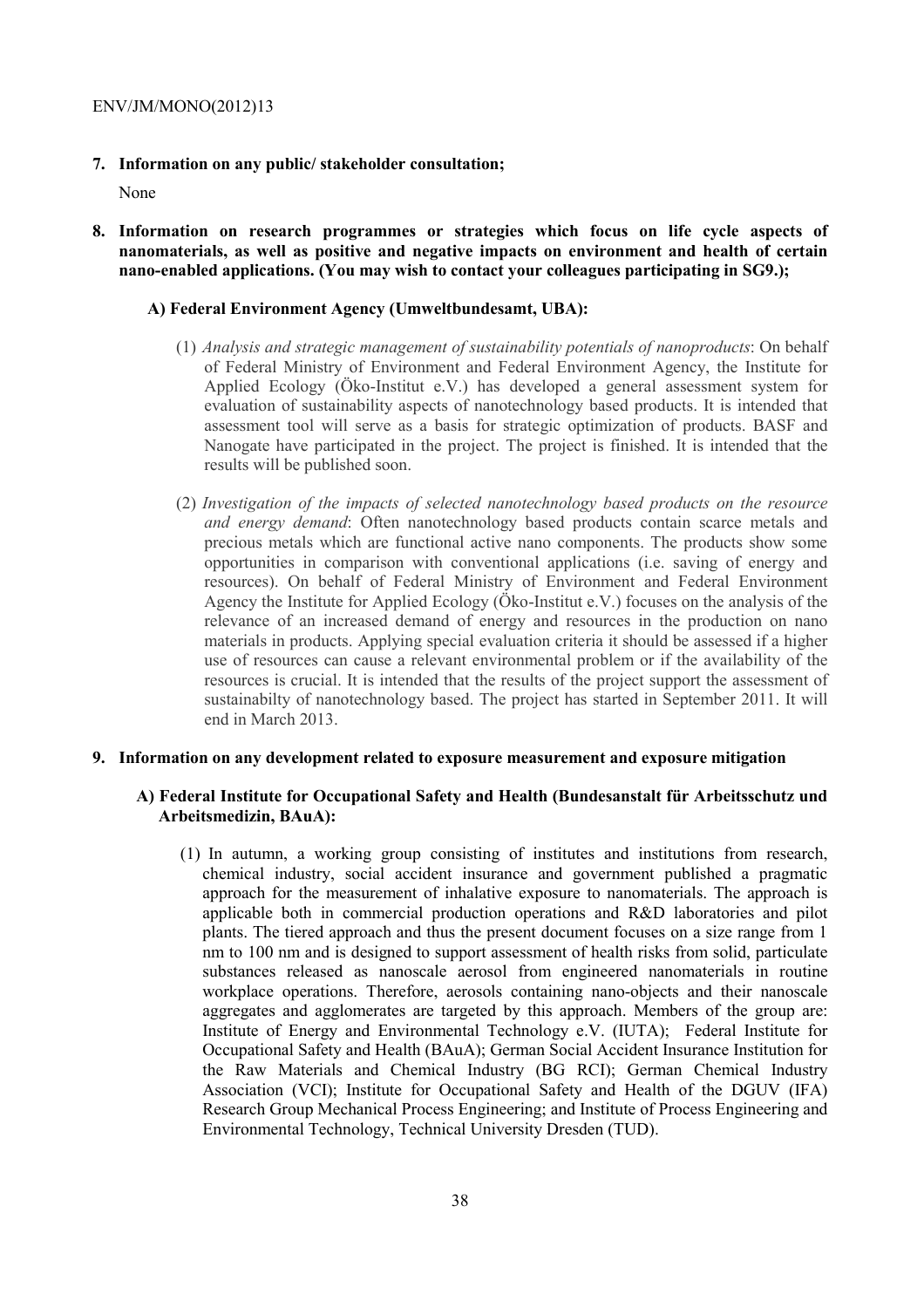Tiered Approach to an Exposure Measurement and Assessment of Nanoscale Aerosols Released from Engineered Nanomaterials in Workplace Operations (PDF-Datei, 2 MB)

# *Additional Information*

None

# **IRELAND**

# *Highlight of developments since the 8t meeting of the WPMN*

 $\triangleright$  The Irish Health & Safety Authority issued a request for information on nanomaterials on the 28<sup>th</sup> September 2011 *via* a web survey:

http://www.hsa.ie/eng/Your\_Industry/Chemicals/Nanotechnology/Nanotechnology\_Survey/

# *Work completed, underway or planned*

Ireland is participating in a relevant ERANeT (see point 6 below).

**1. Any national regulatory developments on human health and environmental safety including recommendations or discussions related to adapting existing regulatory systems or the drafting of laws/ regulations/ guidance materials;** 

Ireland participated directly in the European Commission's REACH Implementation Project on Nanomaterials 1 (RIP\_oN 1) on Substance Identity. It is foreseen that the report will be forwarded to the European Chemicals Agency (ECHA) shortly. In addition, it is anticipated that ECHA will keep the REACH and CLP Competent Authorities (CARACAL) and the Competent Authorities subgroup on Nanotechnology informed of developments and issues arising on an ongoing basis. It is also anticipated that any policy recommendations arising from this work area will be referred to CARACAL for agreement and decision. Ireland will follow these discussions closely.

- **2. Developments related to voluntary or stewardship schemes;**
- **3. Information on any risk assessment decisions;**

# **4. Information on any developments related to good practice documents;**

The Irish Health & Safety Authority published an information sheet on considerations for handling nanomaterials in the workplace.

http://www.hsa.ie/eng/Publications\_and\_Forms/Publications/Chemical\_and\_Hazardous\_Substances/ Nanoparticles%20Information%20Sheet.pdf

# **5. Information on any developments related to Integrated Testing Strategies and/or Alternative test methods;**

**6. Research programmes or strategies designed to address human health and/ or environmental safety aspects of nanomaterials;**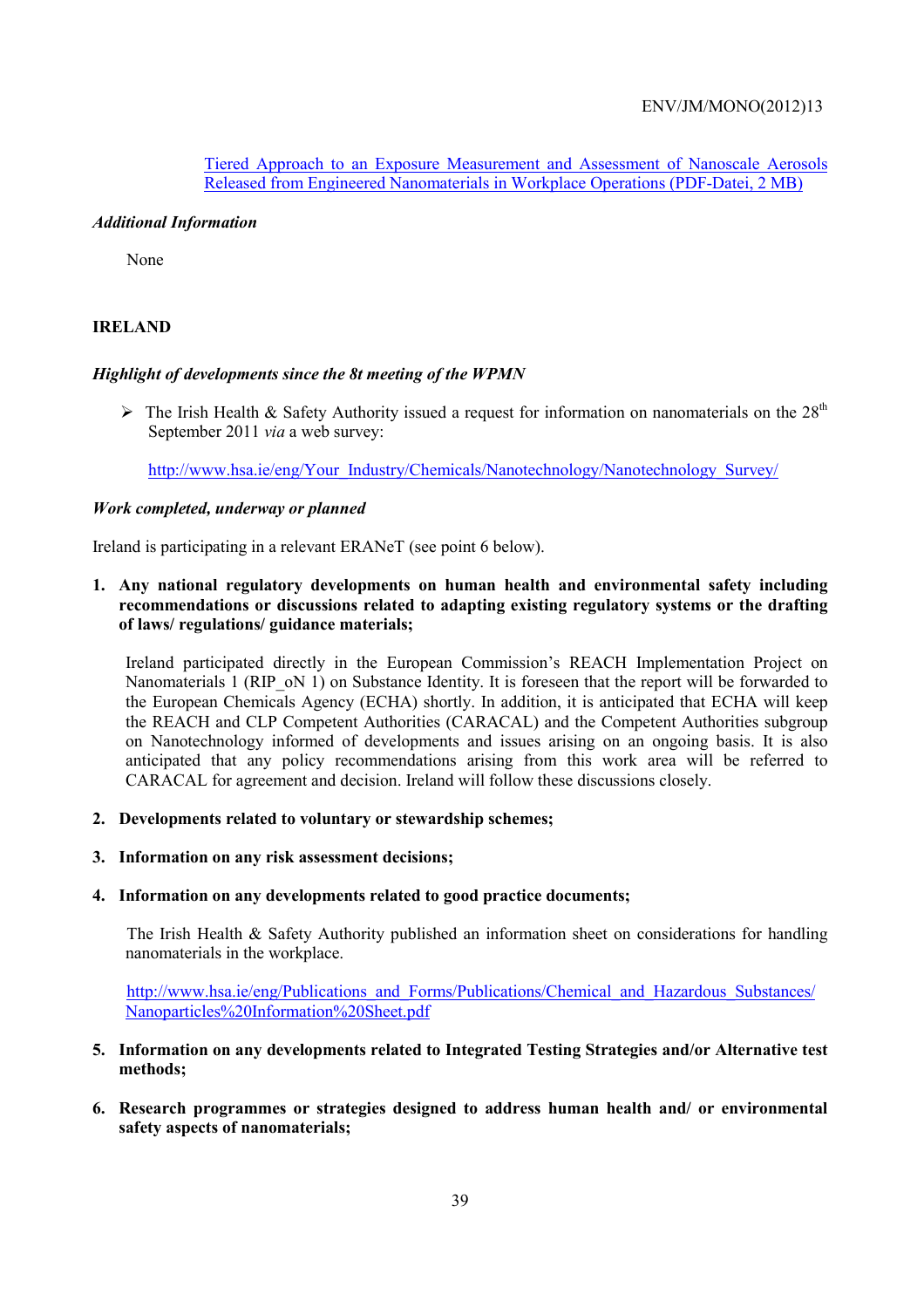Ireland is participating in the SIINN ERA-NET (*Safe Implementation of Innovative Nanoscience and Nanotechnology*); Science Foundation Ireland is the national representative. The primary aim of SIINN is to promote the rapid transfer of the results of nanoscience and nanotechnology research into industrial application by helping to create the conditions necessary for such technology transfer. In order to strengthen the European Research Area and to coordinate nanoscience and nanotechnology related R&D work, the project will bring together a broad network of ministries, funding agencies, academic and industrial institutions to create a sustainable transnational programme of joint R&D in nanoscience and nanotechnology.

The Irish Department of Agriculture, Food and the Marine is funding a research project that aims to develop methodologies for the development of 'smart' packaging materials by incorporation of antimicrobial/antibacterial nanoparticles into conventional polymers, with the potential to develop active antibacterial packaging to extend the quality, safety and shelf-life of many forms of food products. Aspects of the project relating to human health and environmental safety aspects include the following:

- − An examination of the effects of nanoparticle application to packaging materials through physical and functionality testing of these packaging materials.
- − An examination of the possibility for nanoparticle migration to food surfaces by exposing food samples to different contact times and temperatures. Samples will subsequently be examined for attachment/migration of nanoparticles onto various food products.
- − An assessment of the potential attachment or migration of particles into the food product.
- − An assessment of the potential human exposure levels to nanoparticles and additionally, the potential change in microbial risk to consumers, resulting from the use of nanoparticles in food packaging applications.

#### **7. Information on any public/ stakeholder consultation;**

The Irish Health & Safety Authority issued a request for information on nanomaterials on 28th September 2011 via a web survey.

http://www.hsa.ie/eng/Your\_Industry/Chemicals/Nanotechnology/Nanotechnology\_Survey/

The survey will remain open until December 2011 and aims to collect detailed information on **the types of nanomaterials being produced and/or used in Ireland and the corresponding safety measures being used by Irish industry/academia when handling these materials.**

**8. Information on research programmes or strategies which focus on life cycle aspects of nanomaterials, as well as positive and negative impacts on environment and health of certain nano-enabled applications. (You may wish to contact your colleagues participating in SG9.);** 

A number of Ireland's research laboratories and nano-initiatives will be in involved in submitting a number of proposals to the following NMP topics with a stage 1 deadline of November 8: (the details of the specific projects are not yet public domain):

- Engineered nanomaterial interactions with living systems and/or the environment
- Modelling toxicity behaviour of engineered nanoparticles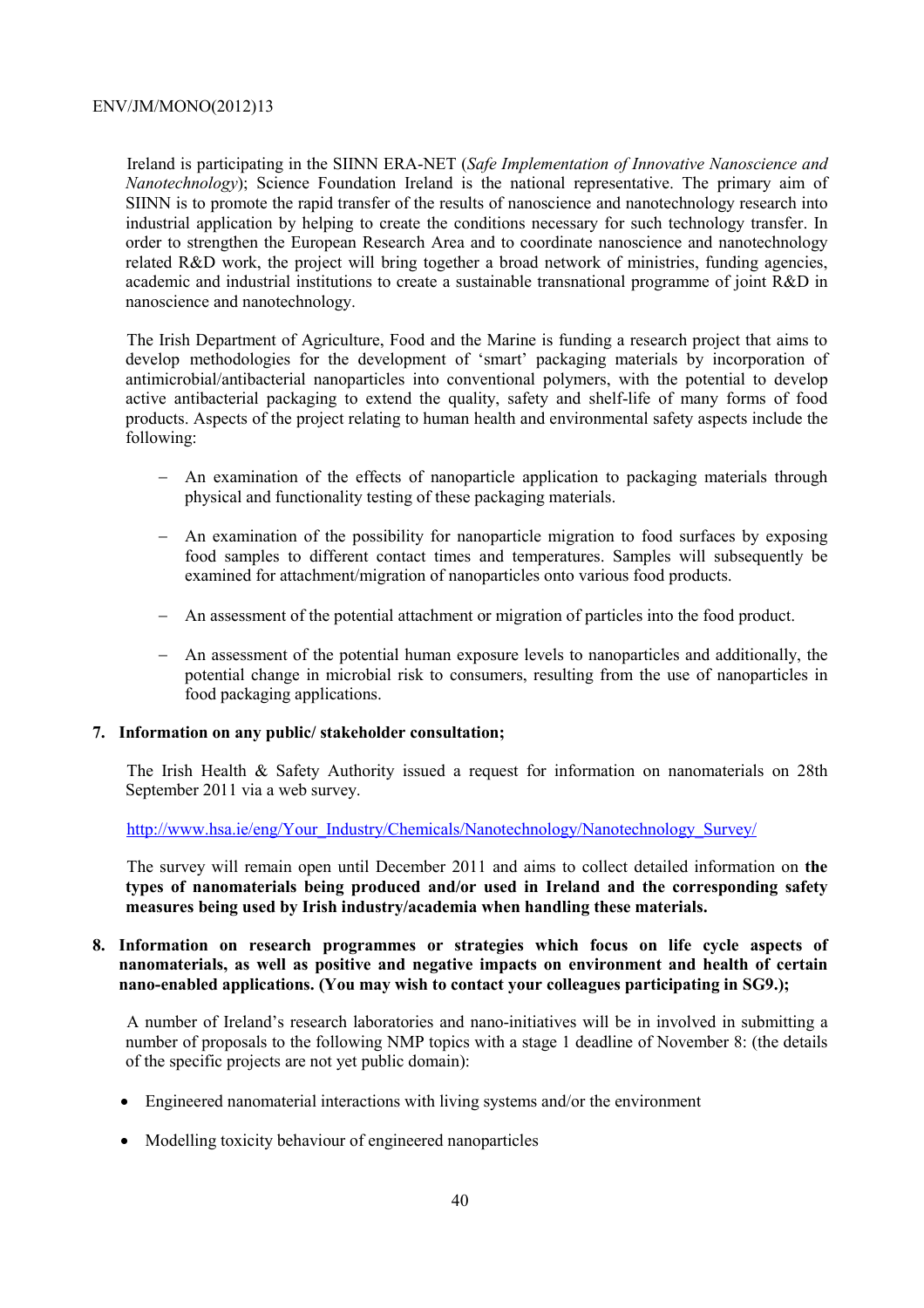• Regulatory testing of nanomaterials

Department of Agriculture, Food and the Marine: See item 6 above.

### **9. Information on any development related to exposure measurement and exposure mitigation;**

### *Additional Information*

• Any consideration on the benefits of nanotechnologies;

The Irish Department of Agriculture, Food and the Marine are funding a research project that aims to examine consumer and industry acceptability of novel technologies and one of the technologies chosen is nanotechnology. This research provides some insights into Irish consumer acceptance of food related applications of nanotechnology and details the determining factors framing consumers' attitudes. Key issues investigated include consumers' awareness of and attitudes towards nanotechnology, the subjective values (including perceived risk-benefit trade-offs) that frame these attitudes and the influence of new information on consumers' attitudes and acceptance.

# **ITALY**

# *Highlight of developments since the 8t meeting of the WPMN*

- $\triangleright$  The Italian Society for Environmental Mutagenesis has organized a Symposium entitled "Nanomaterials: new opportunities for medicine and new challenges for toxicity assessment" in the frame of its 19th Annual Congress (Parma, 28-30 September, 2011)
- $\triangleright$  The Italian Society of In Vitro Toxicology, in the frame of its 20th anniversary congress, has organized a session on "In vitro Nanotoxicology: Achievements and Future Challenges" (Rome, 19-21 October, 2011).
- $\triangleright$  A session on Responsible Development and Nano Toxicology is planned during the International Conference NanotechItaly 2011, jointly organized by AIRI/Nanotec IT, Veneto Nanotech, National Research Council and Italian Institute of Technology, in collaboration with Federchimica, Politecnico of Torino (Latemar Research) and Assobiotec-Federchimica (Venice 23-25 November, 2011).
- ¾ The National Institute of Health (Istituto Superiore di Sanità, ISS) is organizing a session on "Nanomaterials health and environment" in the frame of the National Congress on Health and Environment in Italy (Rome, 5-6 December, 2011).

# *Work completed, underway or planned*

**1. Any national regulatory developments on human health and environmental safety including recommendations or discussions related to adapting existing regulatory systems or the drafting of laws/ regulations/ guidance materials;** 

Third National Conference on REACH legislation to be held in Rome on November 14, 2011. The event is jointly organized by the Ministry of Economic Development, the Ministry of Environment, the Centre for Chemical Substances of the National Institute of Health, the Institute for Environmental Protection and Research and the Italian National Agency for New Technologies, Energy and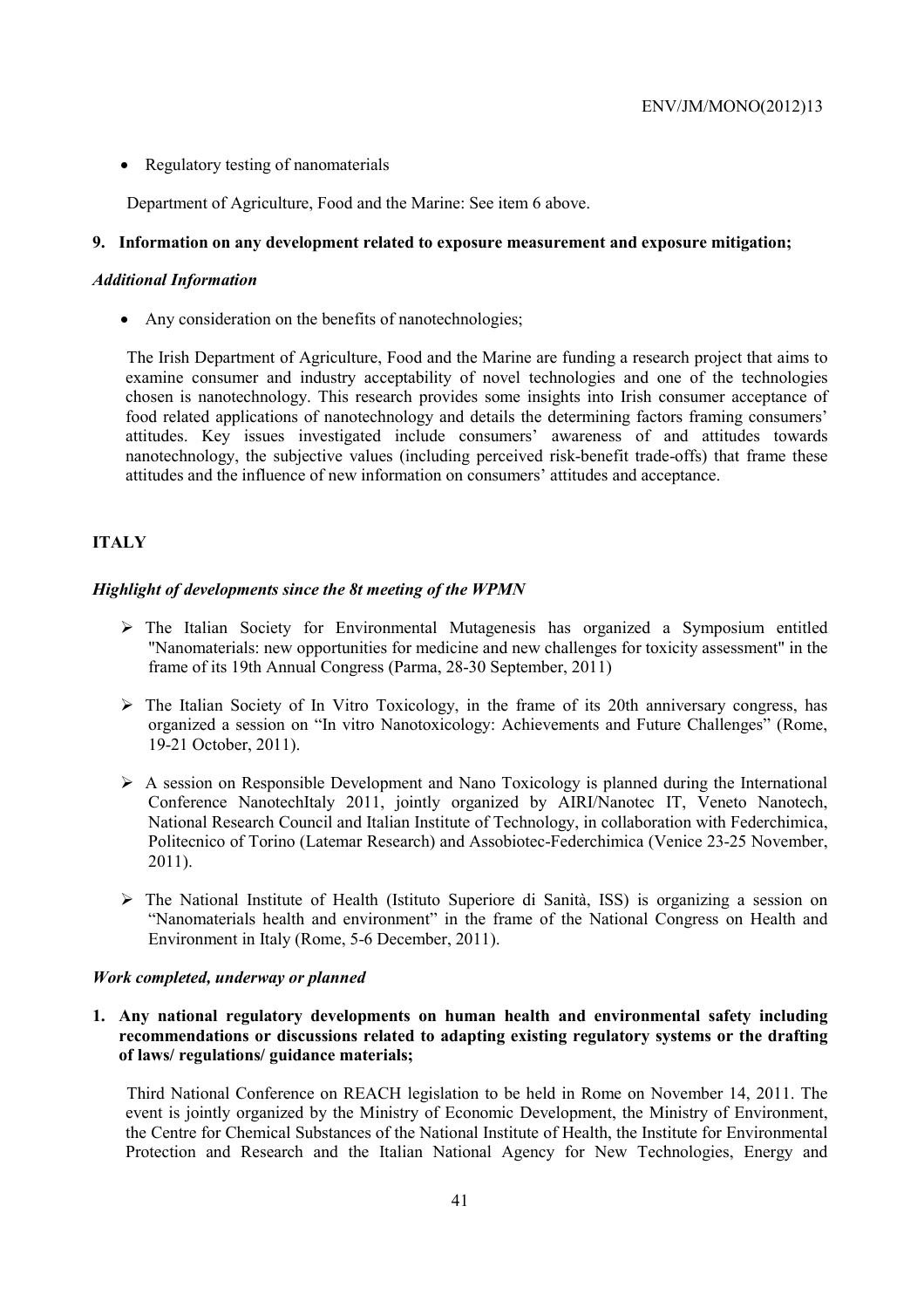Sustainable Economic Development. Among other topics it will address new emerging issues related to the application of the REACH legislation to nanomaterials.

### **2. – 5. (None)**

# **6. Research programmes or strategies designed to address human health and/ or environmental safety aspects of nanomaterials;**

 The National Institute of Health (Istituto Superiore di Sanità, ISS) is participating, as additional partner, to the QNano project, the European Union-funded infrastructure for nanomaterial safety testing. In particular, the Environmental and Primary Prevention Department of ISS will be involved in the JRA5 component: Development of alternative testing strategies.

Environmental and Primary Prevention Department and the National Centre for Chemicals of ISS are involved in a two years project funded by the Italian Ministry of Health on "Sviluppo e implementazione di metodi validati e/o alternativi per la determinazione delle caratteristiche fisicochimiche e della potenziale attività geno/tossicologica di nanomateriali rilevanti per applicazioni industriali".

### **7. Information on any public/ stakeholder consultation;**

None

# **8. Information on research programmes or strategies which focus on life cycle aspects of nanomaterials, as well as positive and negative impacts on environment and health of certain nano-enabled applications. (You may wish to contact your colleagues participating in SG9.);**

The Life Cycle Assessment and Ecodesign Laboratory of ENEA participates with its expertise on the combination of LCA and Risk Assessment methodologies to the EU projects: NANOHEX for research and development of nanofluid coolants and LAMP for research and development of a new method to produce quantum dots with high performing light-emitting properties.

# **9. Information on any development related to exposure measurement and exposure mitigation**

None

# *Additional Information*

None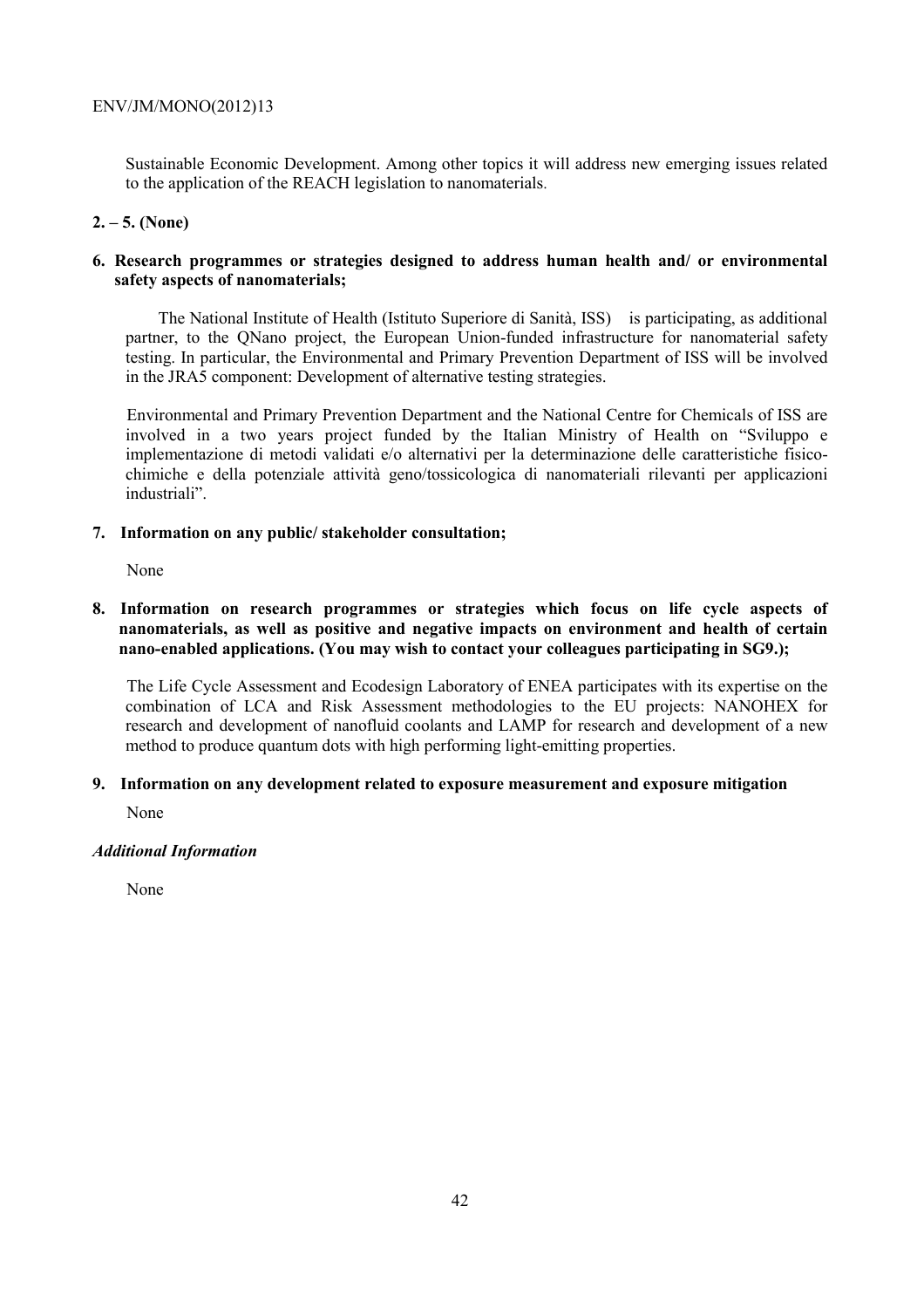# **JAPAN**

# *Highlight of developments since the 8t meeting of the WPMN*

 $\triangleright$  Ministry of Economy, Trade and Industry (METI) launched a five-year programme for the "Development of Innovative methodology for Safety Assessment of Industrial Nanomaterials" in September, 2011, which aims to develop fundamental hazard assessment methodology leading to a tiered risk assessment approach for industrial nanomaterials. The programme has two R&D themes: 1) establishment of equivalence criteria of nanomaterials and 2) establishment of low-cost and convenient methods for hazard assessment to acquire basic hazard information. (September/2011)

### *Work completed, underway or planned*

**1. Any national regulatory developments on human health and environmental safety including recommendations or discussions related to adapting existing regulatory systems or the drafting of laws/ regulations/ guidance materials;** 

No significant change after the  $8<sup>th</sup>$  WPMN.

### **2. Developments related to voluntary or stewardship schemes;**

METI calls on the industries to voluntarily report their safety data and management activities on the manufactured nanomaterials to METI. METI publicised each report on its website (see 4. in detail).

#### **3. Information on any risk assessment decisions;**

No significant change after the  $8<sup>th</sup>$  WPMN.

# **4. Information on any developments related to good practice documents;**

In November 2008, METI organised a study group focusing its discussion on safety measures introduced by nanomaterial manufactures on a voluntary basis. Experts from industries made presentations on their voluntary activities for safety production of nanomaterials in three meetings which were open to the public. A study report was published in March  $2009^5$ . Following the conclusion of the report, METI requested the manufacturers to further implement the voluntary safety measures, to enhance their communication with users and to provide voluntarily information on test data and management methods to the public and METI. METI publicised information gathered through this survey on METI's website in March 2010 (only in Japanese). The information gathered from the manufacturers is to be revised and publicised within FY 2011.

Ministry of Health, Labour and Welfare (MHLW) established two committees on safety of manufactured nanomaterials in 2008. Those committees discussed safety of nanomaterials in occupational settings and in consumer products, respectively. The first committee issued the report in November 2008, and the second one in March 2009, which was translated into English. According to the report of the first committee, titled "Review Panel Meeting on Preventive Measures for Worker

<sup>5</sup>http://www.meti.go.jp/policy/chemical\_management/files/The%20Expert%20Meeting%20on%20Safety%20Measur es%20for%20Nanomaterial%20Manufactures%20etc.pdf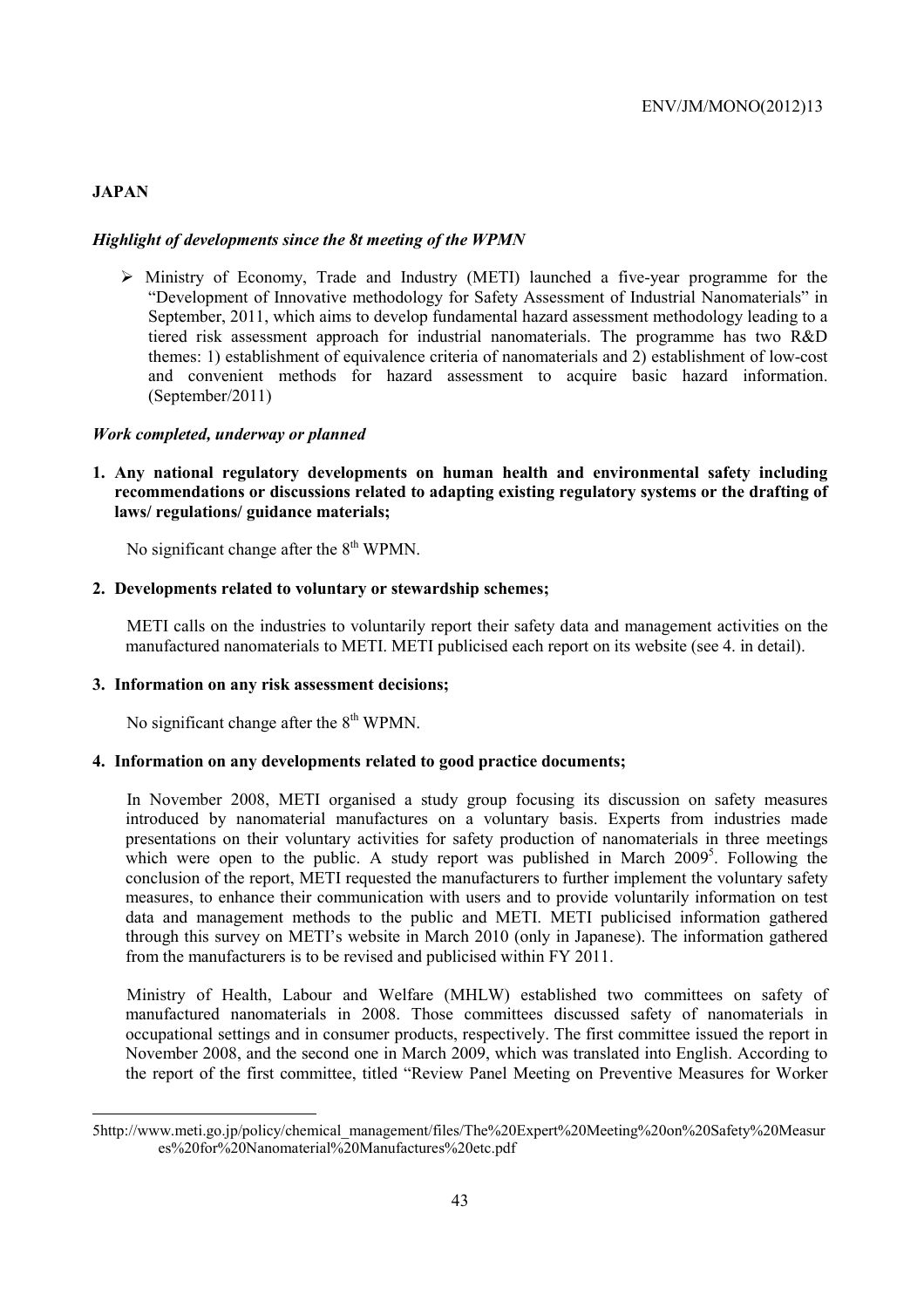Exposure to Chemical Substances Posing Unknown Risks to Human Health (Nanomaterials) <sup>6</sup> MHLW revised a notification for exposure prevention in the workplace in March 2009. Moreover, MHLW conducts commissioned surveys on the utilisation of typical nanomaterials and literature research on the toxicity of those nanomaterials, etc. every year since 2007, and published the report of FY 2009. The report includes results gained from interviews with manufacturers, and illustrates what kinds and what amounts of nanomaterials are manufactured and used, and what kinds of products contain nanomaterials in Japan.

Japanese Industrial Standards Committee (JISC), established within METI, is the national member body participating as a P-member in ISO/TC229 (Nanotechnologies). JISC nominated the Convenor and Secretary of TC229/JWG2 (Measurement and characterization). Until the end of October 2011, sixteen documents developed by TC229 had been published. With regard to the items proposed and led by JISC, ISO TS 10868 "Nanotechnologies –- Characterization of single wall carbon nanotubes using ultraviolet-visible-near infrared (UV-Vis-NIR) absorption spectroscopy", was published 17 August and ISO TR 10929 "Nanotechnologies -- Characterization of multiwall carbon nanotube samples", was registered for formal approval on 4 October. Moreover, the latest new work item, Technical Specification "Nanotechnologies - Nanoparticles in powder form: Characteristics and measurements" was approved as a new project on 10 May.

In June of 2008, MOE established an expert committee on potential risk of manufactured nanomaterials to human health and the environment by the exposure in the ambient environment. The committee issued the "Guidelines for preventing the environmental impact of manufactured nanomaterials" to provide manufacturers with currently available information for the environmentally sound management of manufactured nanomaterials, in March 2009<sup>7</sup>. Based on "Future Challenges" which were identified in the Guideline, MOE has conducted and reported an experimental study on 1) effectiveness of countermeasures to reduce releases of nanomaterials to the environment, such as filters and coagulation sedimentation, and 2) applicability of existing measuring methods for nanomaterials in the ambient air and water in FY 2009. MOE has also started an experimental study on effectiveness of the incineration of nanomaterials as a countermeasure to prevent releases of nanomaterials to the environment in FY 2010.

# **5. Information on any developments related to Integrated Testing Strategies and/or Alternative test methods;**

No significant change after the 8th WPMN.

### **6. Research programmes or strategies designed to address human health and/ or environmental safety aspects of nanomaterials;**

METI launched a five-year programme for "Evaluation of the Potential Risks of Manufactured Nanomaterials based on Toxicity Tests with Precise Characterisation" in 2006, which focuses on toxicity test protocols and a risk assessment methodology of manufactured nanomaterials. The programme aimed at 1) establishing preparation methods of test samples; 2) developing methods for measuring shapes and sizes of tested nanomaterials, for testing toxicity, and for analysing exposure; 3) publishing such results in the form of manuals; 4) carrying out risk assessment on typical of nanomaterials; and 5) proposing a risk management policy with formulating risk assessment documents. Fullerenes, carbon nanotubes (CNTs) and titanium dioxides are given priority as targeted nanomaterials. The programme is coordinated by the National Institute of Advanced Industrial

<sup>6</sup> http://www.jniosh.go.jp/joho/nano/files/mhlw/s1126-6a\_en.pdf

<sup>7</sup> http://www.env.go.jp/chemi/nanomaterial/eibs-conf/guideline\_0903\_enab.pdf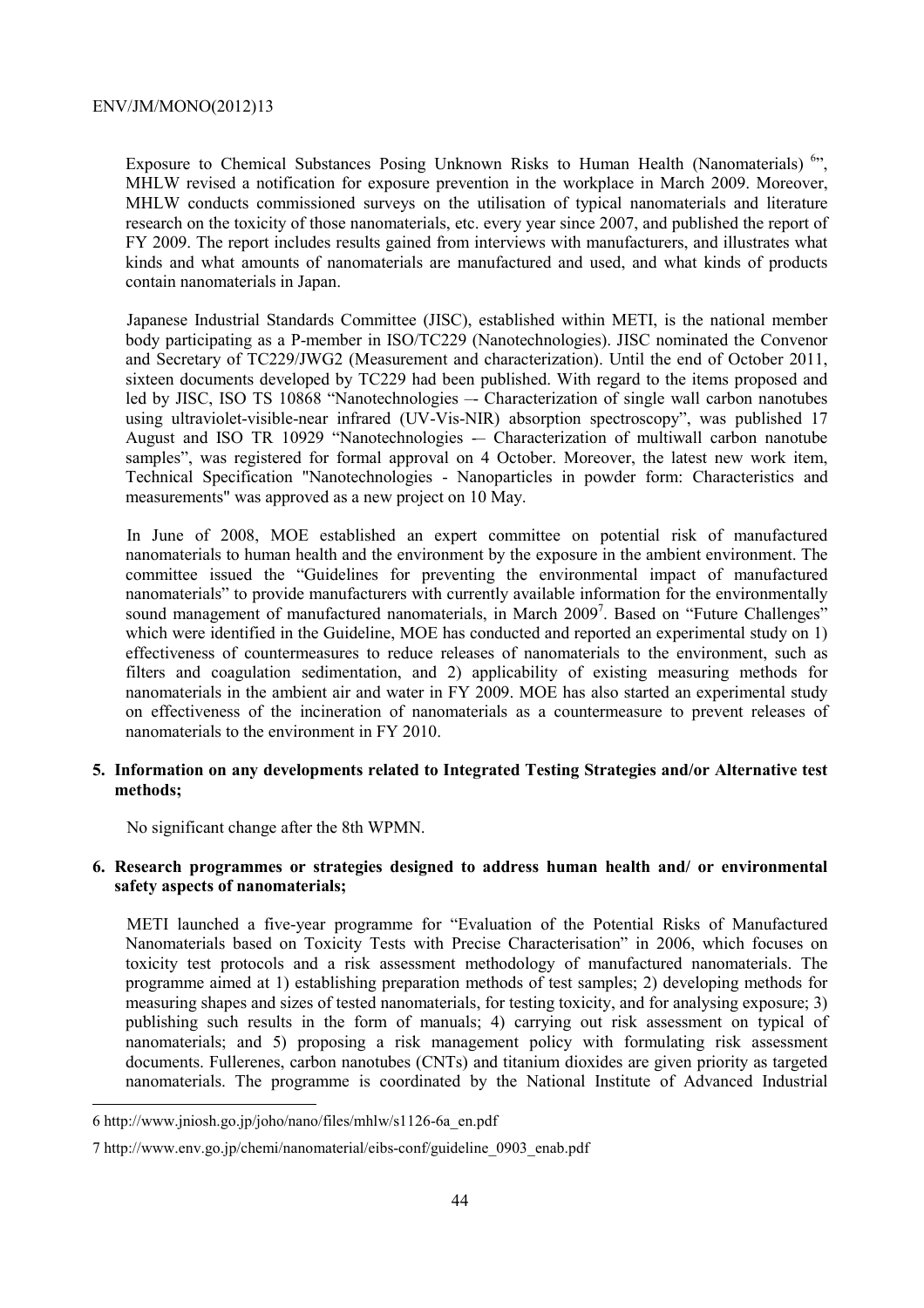Science and Technology (AIST), which also conducts much of this research in cooperation with the University of Occupational and Environmental Health and other universities. The New Energy and Industrial Technology Development Organisation (NEDO, an R&D management organisation) evaluated the progress of the programme. On 16 October, 2009, AIST released interim reports on the risk assessment of the aforementioned three nanomaterials, in addition to a concept paper "The Principles and Basic Approach to Risk Assessment of Manufactured Nanomaterials." The English version is available for download from the AIST-RISS website8. The final Risk assessment reports on three nanomaterials are envisaged at the end of the project in mid-2011. After that, NEDO/AIST held a two-day international symposium in Tokyo on 29-30 September 2011 to explain the achievements of the programme.

METI launched a five-year programme for the "Development of Innovative methodology for Safety Assessment of Industrial Nanomaterials" in September, 2011, which aims to develop fundamental hazard assessment methodology leading to a tiered risk assessment approach for industrial nanomaterials. The programme has two R&D themes: 1) establishment of equivalence criteria of nanomaterials and 2) establishment of low-cost and convenient methods for hazard assessment to acquire basic hazard information.

METI launched a five-year programme on the "Innovative carbon nanotubes composite materials project toward achieving a low-carbon society" in 2010, which has three R&D Themes: 1) physicality and shape control of SWCNTs; 2) dispersion of SWCNTs; and 3) development of techniques for voluntary safety management of nanomaterials. The third theme focuses on development of toxicity testing and exposure assessment protocols for ensuring safety of manufactured nanomaterials and their applications. Study results from this programme will be contributed to OECD and ISO.

MHLW has promoted research on the human health aspect of several nanomaterials since 2003 through the Health and Labour Sciences Research Grants, etc. In FY2011, six research projects, including a basic research on development of methods for evaluating hazard and disposition of nanomaterials on human health, are progressing.

The Japan Bioassay Research Center launched a "Research project on the potential hazards, etc. of nanomaterials", commissioned by MHLW, which focuses on carcinogenicity of nanomaterials used/manufactured in the workplace (six-year programme, FY 2009-2014). Thirteen-week inhalation study is on-going now (FY 2011) as the preliminary studies for two-year inhalation study of MWCNT, .

The National Institute of Occupational Safety and Health Japan (JNIOSH) conducted a three-year project study on possible health issues due to exposure to manufactured nanomaterials in the workplace since April 2007. This project includes 1) a questionnaire survey on occupational health practices for handling and use of nanomaterials in the workplace, 2) studies on sampling and analytical methods, and 3) toxicological studies in vitro with human cultured cell lines and in vivo by intratracheal administration. This three-year project was finalised in March 2010 and JNIOSH published a research report in December 2010 (in Japanese).

MHLW conducted a one-year research project on "Behaviour of Nanomaterials in the Workplace" and National Institute of Occupational Safety and Health Japan (JNIOSH) was chosen to perform this project in FY2010. This project includes the research on behaviour of several nanomaterials both in workplace and in an experimental chamber. For subject materials, CNTs, nano-silica and TiO2 were chosen for both fields. Difficulties of detection of nanomaterial pariticles in real workplaces was

<sup>8</sup> http://www.aist-riss.jp/main/?ml\_lang=en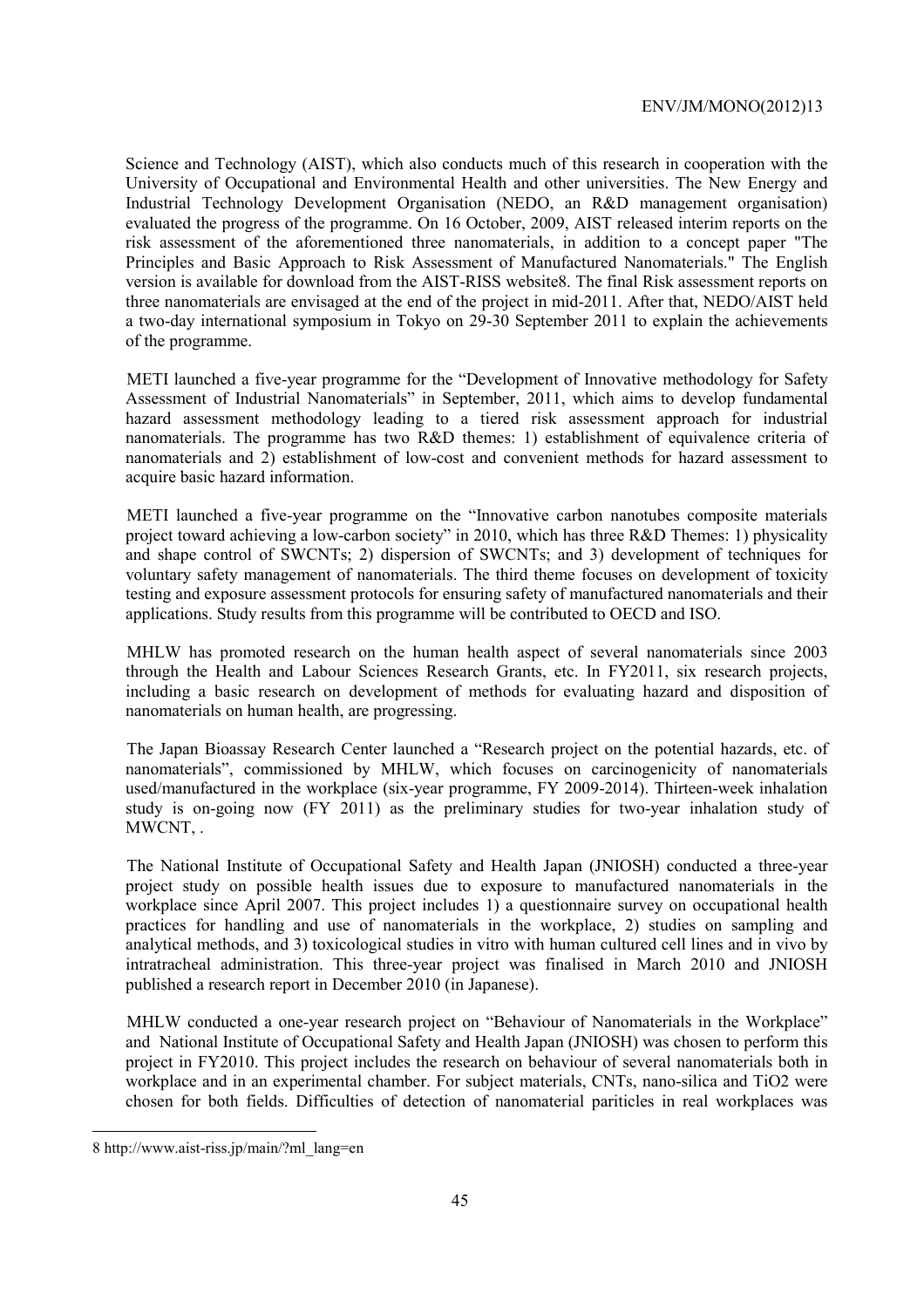observed even if such particles were detected in experimental chambers. Applicability of present analytical methods to work environment control was analyzed.

In 2006, the National Institute for Environmental Studies (NIES) launched a nanotoxicology programme to investigate both in vitro and in vivo toxicities of nanostructured particulate materials. In the 1st nanotoxicology programme (FY 2006-2010), NIES completed several studies concerning 1) interaction of nano fibres including CNTs with cell membranes, 2) transepithelial and transpulmonary migration of nanoparticles, 3) in vitro and in vivo toxicity assay of nanomaterials using heat-treated asbestos as reference samples. In FY 2011 NIES has started the 2nd nanotoxicology programme in which the stability of nanomaterials in the environment, and health effects and ecotoxicological aspects of nanomaterials are being investigated.

On 10 and 11 June 2010, the National Food Research Institute (NFRI) and the Japan Food Machinery Manufacturers' Association (JFMA) held the "International Conference on Food Applications of Nanoscale Science Japan, 2010". In this conference, following topics about nanoscale materials of food origin were discussed: production and characterisation of particles, technologies for measurement of physical and chemical characteristics of materials and risk assessment of nano-food.

### **7. Information on any public/ stakeholder consultation**

Three Ministries (METI, MOE and MHLW) together presented their latest activities at the UNITAR executive workshop in Tokyo on 8 March 2010, which was open to the public9.

**8. Information on research programmes or strategies which focus on life cycle aspects of nanomaterials, as well as positive and negative impacts on environment and health of certain nano-enabled applications. (You may wish to contact your colleagues participating in SG9.)** 

| Project name                                                       | Governing<br>ministry or | <b>FY2011</b><br>(million yen) |
|--------------------------------------------------------------------|--------------------------|--------------------------------|
|                                                                    | organisations            |                                |
| Innovative carbon nanotubes composite materials project toward     | <b>METI</b>              | 600                            |
| achieving a low-carbon society / Theme No.3: Development of        |                          |                                |
| techniques for voluntary safety management of nanomaterials        |                          |                                |
| Research project on risk of chemicals                              | <b>MHLW</b>              | 286                            |
|                                                                    |                          |                                |
| Research project on the potential hazards, etc. of nanomaterials   | <b>MHLW</b>              | 111                            |
| Food nanotechnology project                                        | $MAFF^*$                 | 98                             |
| Development of innovative methodology for safety assessment of     | <b>METI</b>              | 299                            |
| industrial nanomaterials                                           |                          |                                |
| Study on the methodology to prevent environmental impacts posed by | <b>MOE</b>               | 23                             |
| Nanomaterials                                                      |                          |                                |
| Health and ecotoxicological effects of nanomaterials               | <b>NIES</b>              | 27                             |

#### **9. Others (major draft budget plans on safety of manufactured nanomaterials in FY 2011)**

Note) \*MAFF: Ministry of Agriculture, Forestry and Fisheries

<sup>9</sup>http://www.unitar.org/event/unitar-executive-workshop-ii-nanotechnology-and-manufactured-nanomaterialsaddressing-risks-and-bene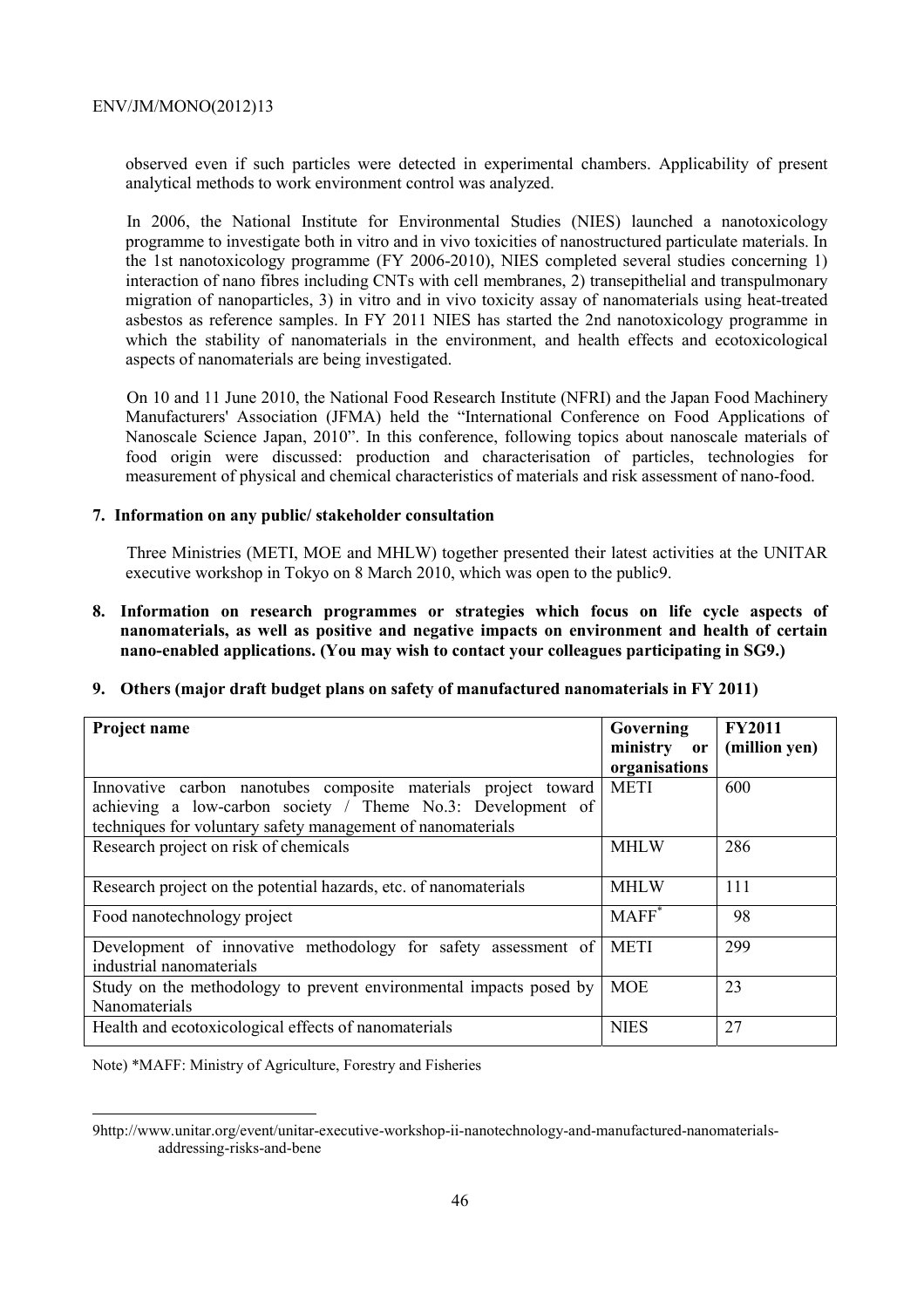# **KOREA**

# *Highlight of developments since the 8th meeting of the WPMN*

- $\triangleright$  The Korean government has established the 'National Nano-safety Master Plan (2012~2016)' on nanomaterials, nanotechnology, nanoproducts and occupational safety. For this plan, Ministry of Environment (MOE), Ministry of Education, Science and Technology (MEST), Ministry of Knowledge and Economy (MKE), Ministry of Employment and Labour (MOEL) and Korea Food and Drug Administration (KFDA) worked together.
- $\triangleright$  MKE has prepared a "Guidance on safe management of nanotechnology based product". The goals of this standard are to specify appropriate compliances for nanoproducts manufacturers 1) to enhance acceptance of nanoproducts to the public, 2) to ensure sustainable development of nanotechnology, and 3) to promote safety for consumer and nanotechnology user. This guideline will give a responsibility and good practice on safety in developing nanotechnology or nanotechnology in commerce. This guideline was published as Korean Standard on 12 May 2011.
- $\triangleright$  MEST developed the 3rd Korea nanotechnology Initiative (KNI) in order to promote nanotechnology development.

# *Work completed, underway or planned*

# **1. Any national regulatory developments on human health and environmental safety including recommendations or discussions related to adapting existing regulatory systems or the drafting of laws/ regulations/ guidance materials**

MOE has developed the guidance on the occupational safety management for nanomaterials.

MKE is completed a "Guidance on safe management of nanotechnology based product". This guideline will give a responsibility and good practice on safety in developing nanotechnology or nanotechnology in commerce. This guidance was published as Korean Standard on 12 May 2011.

# **2. Developments related to voluntary or stewardship schemes**

MOE initiated the project which is a voluntary survey on the production, use, import and export volumes and use patterns of manufactured nanomaterials.

# **3. Information on any risk assessment decisions**

The Korean government has implemented the research projects as elaborated below in #5 this year including risk assessment, but these are still in the initial stage.

KATS (The Korean Agency for Technology and Standards, an affiliated body of MKE) has developed a draft guideline for exposure monitoring of nanomaterials such as Carbon nano tubes (CNTs) and silver nanoparticles, and method for exposure assessment. The guideline will be published as Korean Standard after the standard committee's review. KATS is developing the reference doses of silver nanoparticles for workers and consumers. The draft provisional reference doses have been presented in OECD WPMN SG8 meeting in Aug, 2011.

# **4. Information on any developments related to good practice documents**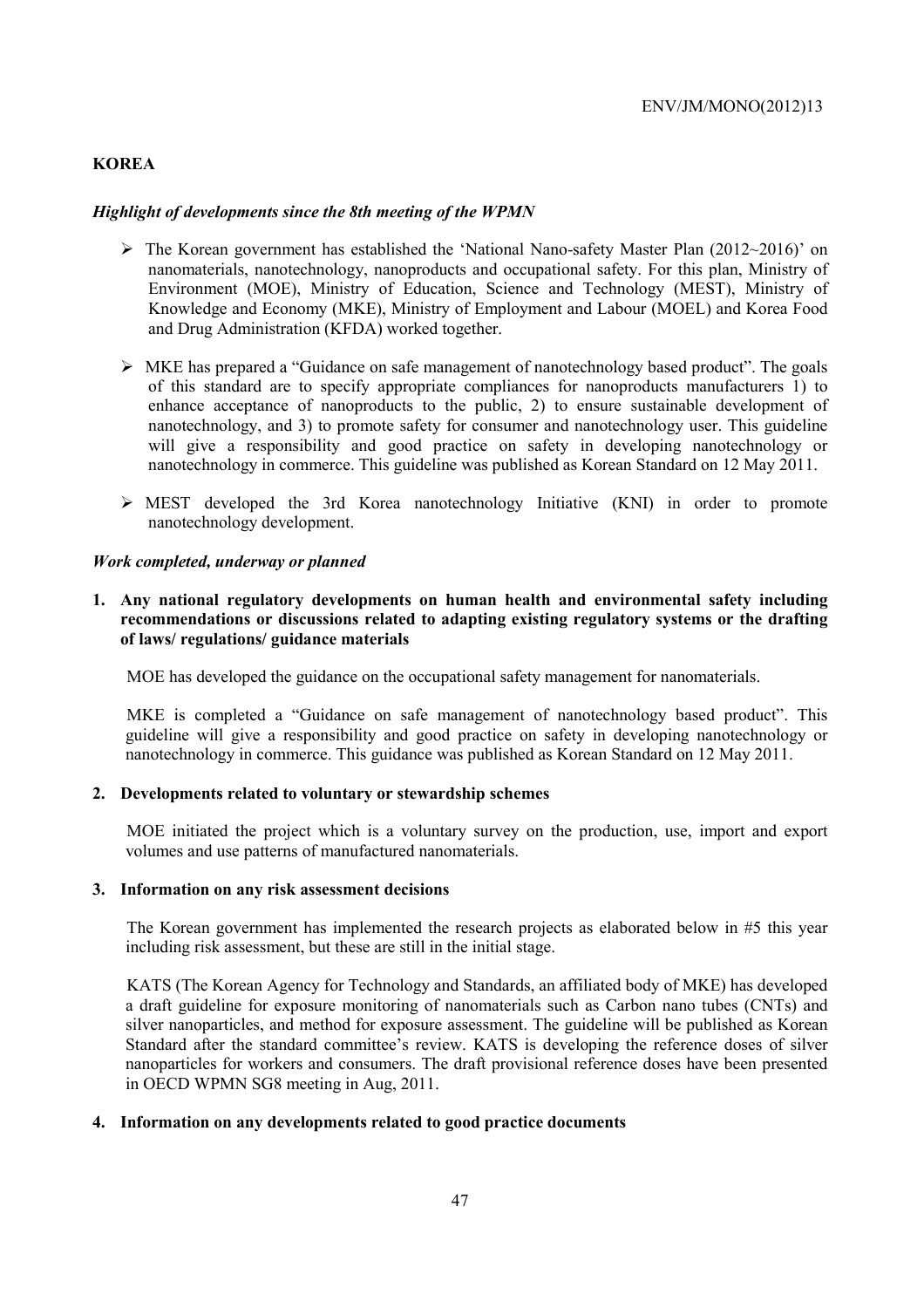The Korean government has implemented the projects related to good practice as elaborated below in #5.

### **5. Research programmes or strategies designed to address human health and/ or environmental safety aspects of nanomaterials**

The Korean government has well recognized the importance of potential risks of nanomaterials, and several projects are in progress, regarding human health and environmental safety issues of nanomaterials.

#### Ministry of Environment (MOE)

MOE implemented the projects such as 'Research on the most relevant dosing metric for the ecotoxicity management system of manufactured nanomaterials (2009~2012)' in order to find the correlation between the dose metric and the risk assessment and 'Genomic studies of nanoparticles to rats, bacteria, yeast and fish' to develop alternative methods for nanotoxicity tests.

MOE and NIER (National Institute of Environmental Research, an affiliated body of MOE) have conducted the nanomaterials hazard assessment projects to review and adopt the OECD TGs on nanomaterials and cumulate the data related to physico-chemical properties, eco-toxicity, environmental fate and human-health in order to contribute to decision making since 2007.

MOE and NIER launched the project for a survey on the production, use, import and export volumes, use pattern and the information on manufactured nanomaterials in order to establish inventory for nanomaterials. NIER organized the Nanomaterial Risk Expert Committee and held the fifth meeting in Oct, 2011. This committee handles the nanomaterial safety issues, such as reviewing of the project planning on the nanomaterial safety assessment.

Furthermore, MOE and NIER take a key role in facilitating and conducting OECD sponsorship programme under close co-operation among ministries, academia, and industries.

#### Ministry of Education, Science and Technology (MEST)

MEST developed the 3rd Korea nanotechnology Initiative (KNI) in order to promote nanotechnology development.

KRISS (Korea Research Institute of Standard Science, a subsidiary body of MEST) has been developing the National Measurement Standards of materials (including nanomaterials). In connection with this topic, the research project on "Development of Characterization Techniques for Nanomaterials Safety (2009 – 2015)" was launched.

This project is composed of four parts; i) physic-chemical property characterization of nanoparticles such as silver, gold, titanium dioxide, polystyrene, silicon dioxide, CNTs and quantum dot has been conducted in order to develop their CRMs, ii) Surface structures and its compositions are studied using XPS, MALDI-ToF, ToF-SIMS etc. iii) The size measurement of nanoparticles is also executed with SMPS, DLS, PBMS, TEM, BET and AFM as a part of OECD WPMN and VAMAS (TWA34) projects. Nanoparticles trace technology using ToF-SIMS and Raman spectroscopy is under development. iv) The studies on the transport and potential transformation of nanomaterials (ADME) are underway.

In 2011, MEST/NRF (National Research Foundation of Korea) launched two projects under the category of Green Nanotechnology to monitor the changes in physicochemical properties of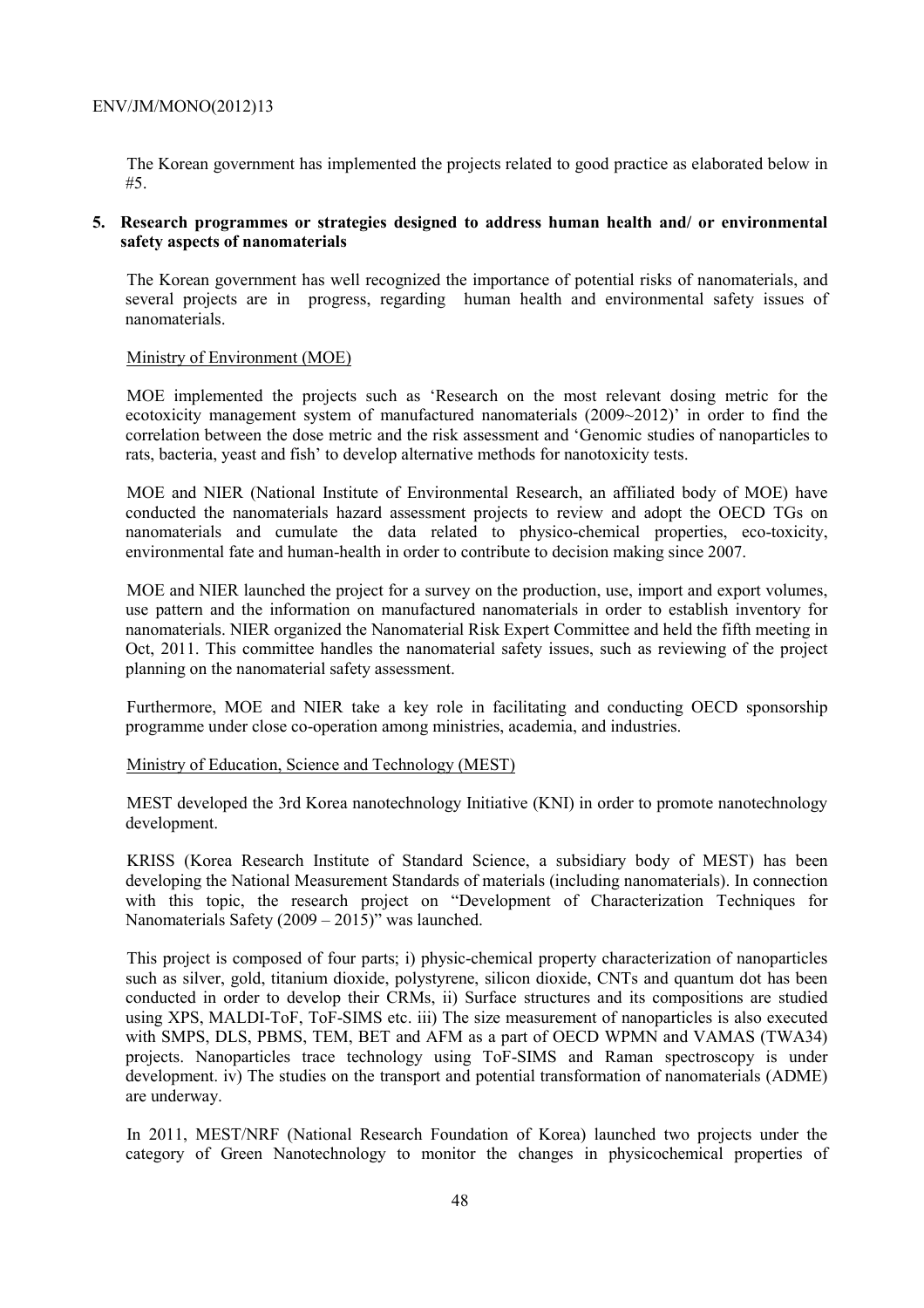nanomaterials with living cells and the environmental fate of one dimensional nanomaterials. These are five year projects (2011-2016) with aims to develop measurement techniques for intracellular nanoparticle SiO2, or CNT tracking and further detection of one dimensional nanomaterials in the environments. The research results are expected to contribute to understanding the relationship between the physicochemical properties of nanomaterials and living bodies as monitoring the property changes in the environments. Also it is expected to develop standard operation procedures (SOP) and test guidelines for evaluating environmental toxicity of nanomaterials through these projects.

### Ministry of Knowledge and Economy (MKE)

MKE in collaboration with MEST has initiated the programme "Strategy on Nano Convergence Industry Development" to strengthen research on the safety and social impact of nanomaterials. The MKE/KATS implemented "Risk Management Platform Technology for NanoProducts (2009-2013)" which will provide an infrastructure for the certification of nanoproducts based on a risk management system including characterization, efficacy quality and safety assessment along with standard development. MKE recently submitted a "Plan for safety management of nanotechnology based products" to National Science and Technology Council and the plan was approved by the council.

KATS has been developing national standards to ensure safety and support marketing of consumer products containing silver nanomaterials and CNTs. Guidelines for exposure monitoring, characterization, and exposure assessment of nanomaterials such as CNTs and silver nanoparticles were completed. Accordingly, a guideline for exposure monitoring of nanomaterials will be published in 2011 after standard committee's review. KATS will develop a new standard for safe handling and disposal of nanomaterials in 2011. KATS is developing the reference doses of silver nanoparticles for workers and consumers. The provisional reference doses have been presented at OECD WPMN SG8 meeting in Aug, 2011.

# Korea Food & Drug Administration (KFDA)

KFDA has been operating the Nanotoxicology Project since 2007. The Nanotoxicology Project mainly focuses on providing toxicity data for preparing guidelines to evaluate safety and nano risk management associated with food, drugs, medical devices and cosmetics using nanoscaled materials. Research areas in the Nanotoxicology Project encompass a wide range of safety issues related to nanoscaled nanomaterials including toxicological evaluation, risk communication, kinetics, and physico-chemical characterization behavior.

Test materials such as SiO2, silver, gold and ZnO have been used to prepare guidelines for safety evaluation.. Effects of size, shape and surface properties of nanomaterials on general toxicity, genotoxicity, immune response, developmental and reproductive toxicity, brain uptake mechanism, interaction with biomaterials were mainly investigated. From 2010 to 2012, KFDA plans to mainly conduct studies on the selected nanomaterials, such as SiO2 and ZnO to get the information on physico-chemical properties, kinetics, and toxicity.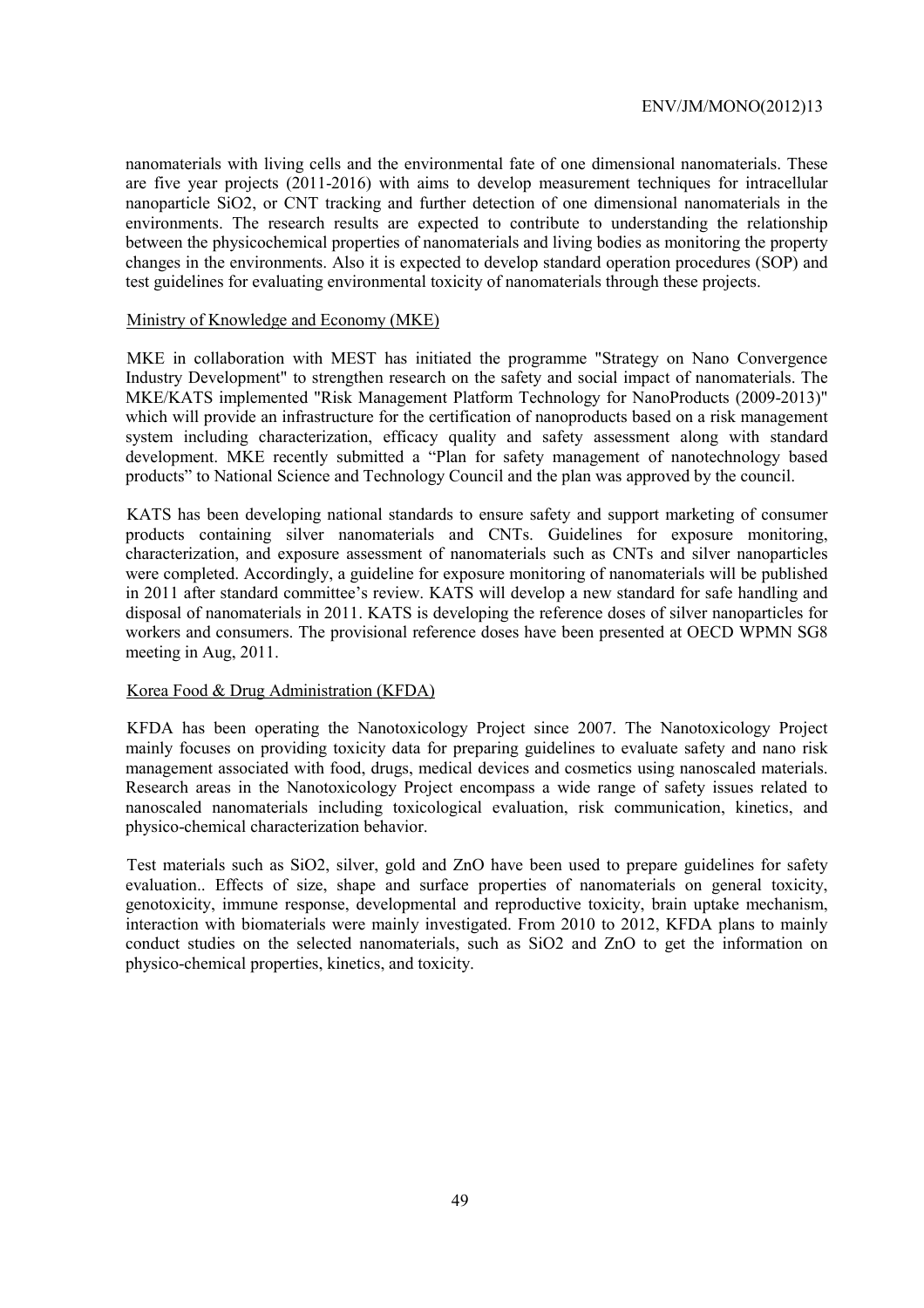### Ministry of Employment and Labor (MOEL)

MOEL has actively participated in the 'National Nano-safety Strategic Plan (2011~2015)' especially on occupational safety in the workplace.

KOSHA (Korea Occupational Safety and Health Agency, a subsidiary body of MOEL) has conducted the project concerning the risk assessment and management of nanomaterials in the workplace. Hazard of ultrafine dust generated from the workplace has been evaluated to study the connection between the dust and the increasing occupational disease. The inhalation exposure test of nano scaled carbon black dust has been conducted to assess its health effect. Also, surveillance of the workplace treating nanomaterials has been carried out under the relevant guideline published in 2008, to monitor the effectiveness of safety management tool including personal protective equipment and ventilation system.

MOEL provides useful information on typical nanomaterials such as titanium dioxide and CNT(Carbon Nano Tube) for the evaluation of occupational exposure with respect to particle sizes, mass, surface area and concentrations, suggesting that surface area monitor can be used for monitoring nanomaterials due to its correlation with other nanomaterial monitors and economic issues. Also, control measures for reducing exposure to nanomaterials as well as nanoband tool and general guidelines were established in 2010.

### **6. Information on any public/ stakeholder consultation**

The guidance for prevention of environmental impact by manufactured nanomaterials is under development by MOE.

MKE held a public consultation meeting at 23, Nov. 2010 to hear stakeholder's opinion of "Guidance on safe management of nanotechnology based product".

# **NETHERLANDS**

# *Highlight of developments since the 8<sup>t</sup> meeting of the WPMN*

- ¾ The Netherlands has hosted and organised a fruitful horizontal meeting on inhalation testing of nanomaterials.
- $\triangleright$  A new research and innovation program on nano- and microtechnology was started in the Netherlands (NanoNextNL).

#### *Work completed, underway or planned*

# **1. Any national regulatory developments on human health and environmental safety including recommendations or discussions related to adapting existing regulatory systems or the drafting of laws/ regulations/ guidance materials;**

The Dutch government focuses its efforts for regulatory developments on EU regulation to ensure a coherent legal framework on the risk assessment and management of nanomaterials (*e.g.* by active involvement in the REACH implementation plans on nanomaterials and SCENIHR discussions on the definition). In February 2011 the Dutch government called upon the European Commission for progress in managing nanomaterials (*i.e.* decide on a definition, finalize the REACH implementation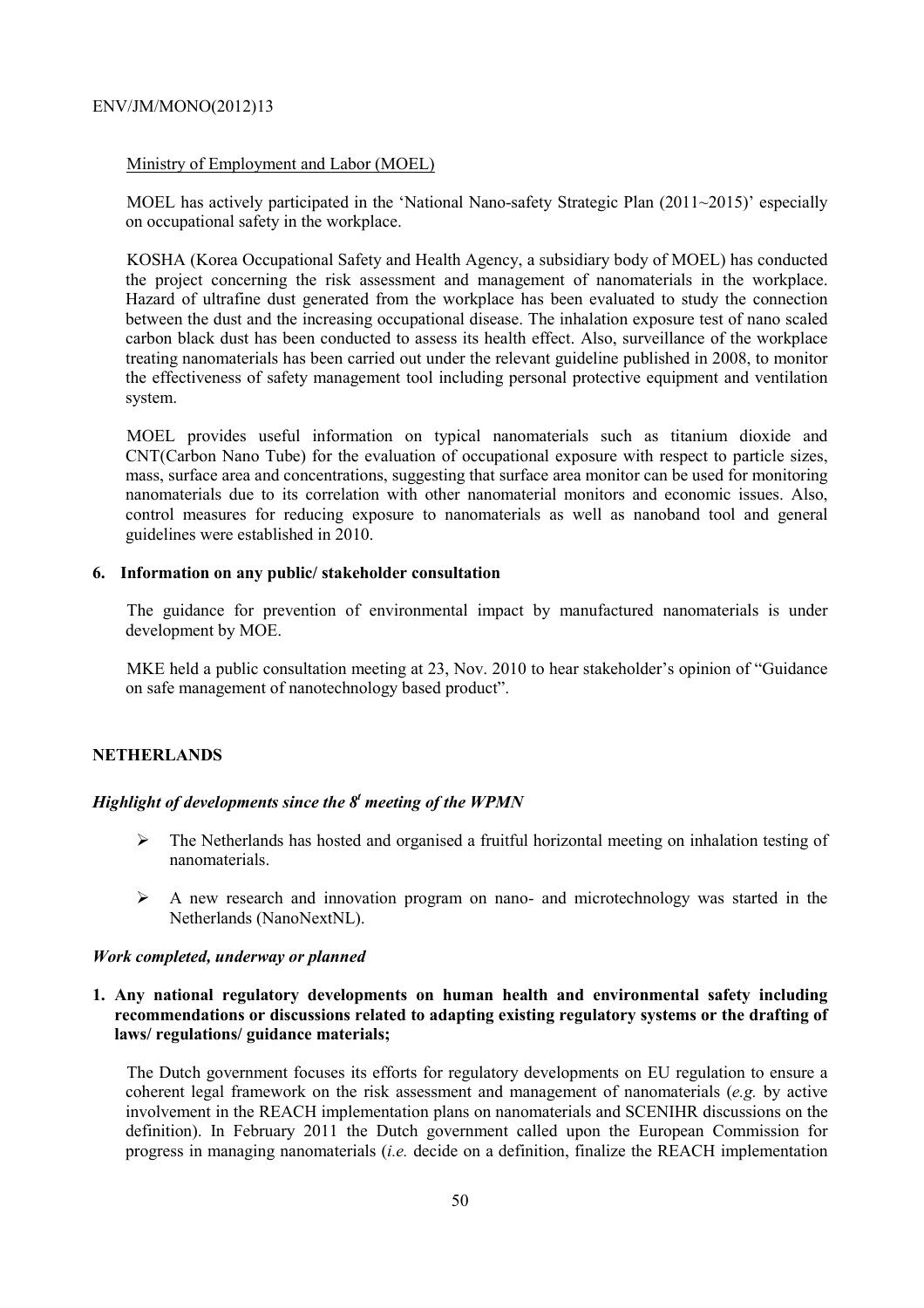plans on nanomaterials, and get clarity on which criteria are needed to assess whether a nanomaterial exposes specific risks).

### **2. Information on any risk assessment decisions;**

Within the REACH process the Netherlands has proposed one nanomaterial for substance evaluation. As soon as the list for substance evaluation is adopted by the Member State Committee the Netherlands will start to work on this nanomaterial.

### **3. Information on any developments related to good practice documents;**

Facilitated by the Dutch Ministry of Social Affairs and Employment and supported by trade unions and the Confederation of Netherlands Industry and Employers nano reference values were derived as provisional alternative for health based recommended occupational exposure limits or derived noeffect levels and their practice and feasibility for precautionary risk management were assessed. The English report is available at the SG8 section in OECD's Clearspace.

### **4. Information on any developments related to Integrated Testing Strategies and/or Alternative test methods**

The Dutch National Institute for Public Health and the Environment (RIVM) participates actively in the EU funded projects MARINA and NanoSafety Cluster, both of which will contribute to Integrated Testing Strategies and/or Alternative test methods.

# **5. Research programmes or strategies designed to address human health and/ or environmental safety aspects of nanomaterials;**

- NanoNextNL is the name of the new research and innovation program on nano- and microtechnology in the Netherlands. It has a budget of 250 M $\epsilon$ , 125 M $\epsilon$  from government, the other half from universities, research institutes and the business community. In total over 110 partners participate, including more than 80 companies (about 70 small/medium enterprises). Research will be done along the following lines: energy, nanomedicine, clean water, food, beyond Moore ('nano-electronics'), nanomaterials, bio-nano, nanofabrication and sensors & actuators. Beside these lines an integrated line covering Risk Analysis and Technology Assessment is formulated. The basic thought behind this integrated line is to turn information on risks into (pivotal) information that stimulates technological and economical development of nanotechnology. Therefore this line covers both links to the relevant technical lines, as well as risk research of a more generic nature. NanoNextNL will started in 2011 and runs until 2016.
- The Dutch National Institute for Public Health and the Environment (RIVM) participates actively in NanoImpactNet, an EU funded network that promotes knowledge and protocol exchange. Participation includes contributions to annual conferences, workshops and training schools for young researchers.
- The Netherlands (RIVM) has coordinated inhalation studies on cerium oxide within the OECD Sponsorship Programme for the Testing of Manufactured Nanomaterials including studies on the biodistribution of these nanomaterials.
- The Netherlands (RIVM) has performed studies in volunteers on the biodistribution of nano-sized gold particles in collaboration with the University of Edinburgh.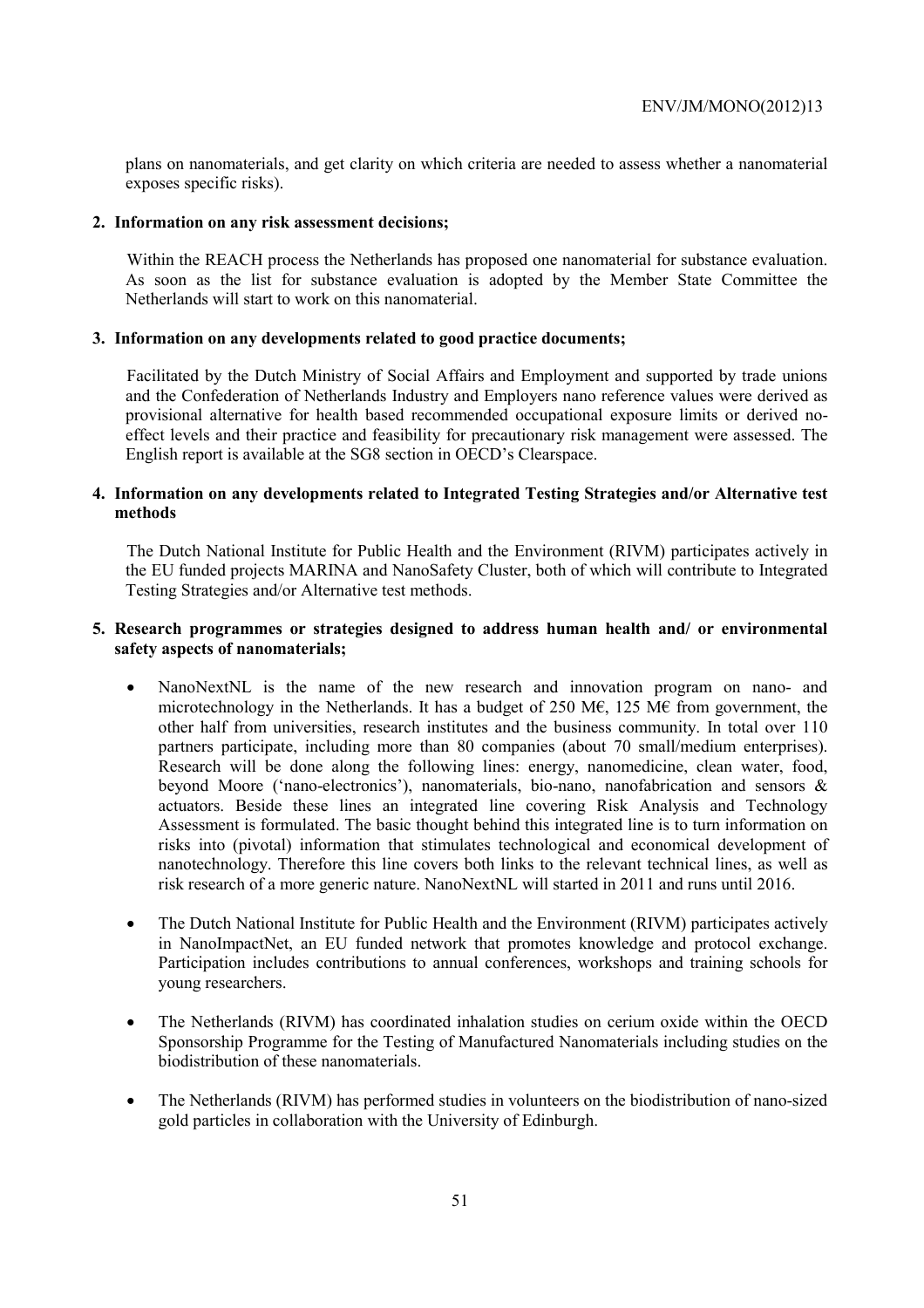### **6. Information on any public/ stakeholder consultation;**

The Dutch Committee on the *Societal Dialogue on Nanotechnology* was installed in 2009 to organize the societal dialogue on nanotechnology in The Netherlands. In the last two years the committee funded 35 nano-dialogue projects. These varied both in audience (from high school students till young parents), manifestation (from theatre till You Tube movies) and participating organizations (*e.g.* knowledge institutes, companies, NGO's). In January 2011 the committee published its final report. It concluded that Dutch citizens want a responsible development of nanotechnology, just as the government. Dutch citizens have a carefully balanced opinion on both the positive possibilities and the possible negative consequences of nanotechnology. The current absence of practical experience with nanotechnology in the general public indicates that their opinion may change once more products enter the market. Well-balanced information, both on positive aspects and on risks can help the acceptance of new technologies. More information can be found on http://www.nanopodium.nl/CieMDN/english (mainly in Dutch).

#### *Additional Information*

### • **Risks of Nanotechnology Knowledge and Information centre (KIR-nano).**

KIR-nano aims at observing and monitoring the potential risks of nanotechnology, gathering relevant scientific literature, generating overviews of relevant legislation, and advising and informing governmental bodies and professionals. These activities are always performed from a risk assessment viewpoint. Its signalling function is put into practice by participating in national and international networks (*e.g.* OECD-WPMN, REACH CASG-Nano, ISO, SCENIHR, ILSI, EFSA, SETAC, WHO/FAO, ETP NanoMedicine) and bringing experts together into national expert panels on different topics (environment, food, consumer products, medical applications, and workers). In addition, KIR-nano is involved in the EU FP-7 projects EU-ObservatoryNano and NanoImpactNet. In this way, KIR-nano acts as an information exchange platform without performing research itself. KIR-nano regularly publishes newsletters in Dutch directed at professionals and regulators but publicly available (www.rivm.nl).

#### • **Nanomaterials in Consumer Products**

The Dutch National Institute for Public Health and the Environment (RIVM) in corporation with MESA+ has examined 22 consumer products for the presence of nanomaterials (2011, RIVM Report 320029001, www.rivm.nl). Products with a 'nano' claim do not necessarily contain nanomaterials and *vice versa*. The main conclusion was that measurement techniques should be improved to verify these results. In addition research institute RIKILT detected nanomaterials in 5 of the 15 tested cosmetics products (RIKILT Report 2011.009, www.rikilt.wur.nl; in Dutch only). Their conclusion was that currently consumer products may contain nanomaterials, but whether these pose a risk is still uncertain.

#### • **Dutch worker exposure to nanomaterials.**

The Dutch research institute TNO conducted a survey of workplace exposure to nanoparticles in a large number of Dutch industries The results of the survey serve as a basis for large-scale study of exposure to nanoparticles in Dutch workers that was recently launched at TNO.. Their main conclusion was that many Dutch people are potentially exposed to nanoparticles in the workplace. The full report is only available in Dutch (TNO-rapport V9300, www.tno.nl).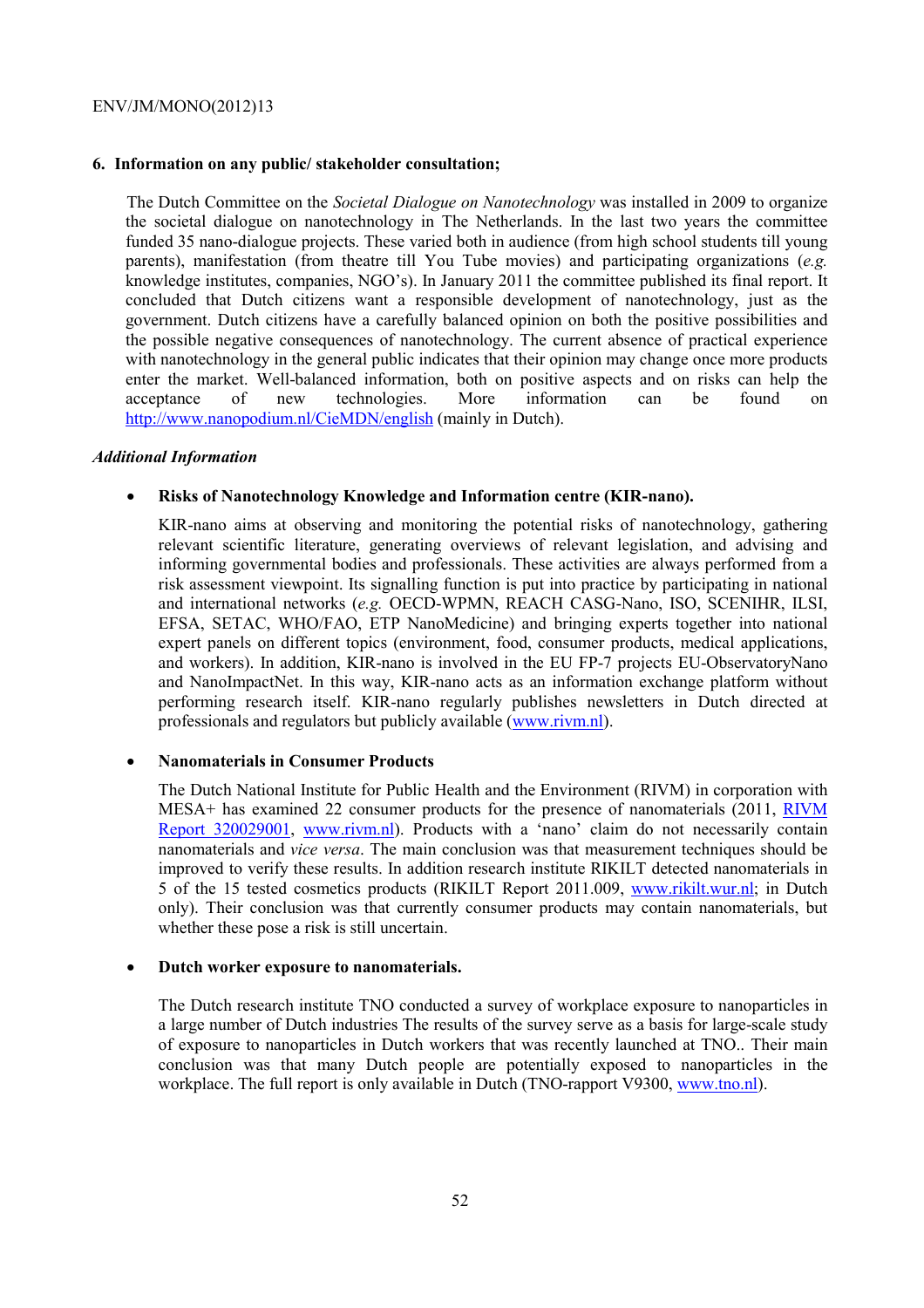### **POLAND**

### *Work completed, underway or planned*

# **1. Any national regulatory developments on human health and environmental safety including recommendations or discussions related to adapting existing regulatory systems or the drafting of laws/ regulations/ guidance materials;**

In Poland there is an obligation (imposed by article 15 of the Act on Chemical Substances and its Mixtures of 25 February 2011) which stays that a natural or legal person that manufactures a dangerous mixture or hazardous mixture in the territory of the Republic of Poland, and a natural or legal person that imports such a mixture to the territory of the Republic of Poland, shall notify the Inspector for Chemical substances of this mixture. Currentlywe are expanding the database of dangerous preparations and it will be possible, on a voluntary basis, to submit information about nano in dangerous preparations.

- **2. 5.** (None)
- **6. Research programmes or strategies designed to address human health and/ or environmental safety aspects of nanomaterials;** 
	- **New polymeric and carbon materials, which protect against the nanoparticles with harmful properties and against specific vapours and gases, are being developed by the researchers from the Central Institute of Labour Protection-National Research Institute** (CIOP-PIB). In contrast to the conventional filtering-absorbing materials, new fabrics will stop not only vapour and gas, but even the smallest particles of sizes ranging from 1 to 100 nanometers (1 nanometer is one millionth of a millimetre).
	- Scientists received over PLN 6.5 million from the Operational Program Innovative Economy for their research project "Innovative polymeric and carbon materials protecting against nanoparticles, vapours and gases". The funds were granted under the competition organised by the Ministry of Science and Higher Education. The project began in May 2009 and will continue until June 2013.
	- In addition, the project of BioNanoPark is implemented by Technopark Lodz. As part of this investment Molecular and Nanostructural Biophysics Laboratories will be created. One of the main tasks of these laboratories will be the assessment of nanostructures impact on human health and the environment. Laboratories are planned to be open by the end of 2012. In general, in Poland in recent years 3 large nanotechnology centers have been created: in Lodz, Szczecin and Gdansk.

# **7. Information on any public/ stakeholder consultation; (**None)

### **8. Information on research programmes or strategies which focus on life cycle aspects of nanomaterials, as well as positive and negative impacts on environment and health of certain nano-enabled applications. (You may wish to contact your colleagues participating in SG9.);**

The Central Institute for Labour Protection has been realizing the project no OPIE 01.01.02-10- 018/09-01 "Innovative polymer and carbon materials for respiratory protection against nanoparticles, vapors and gases." Period: 01.05.2009 r. - 30.06.2013 on The project is implemented under the Operational Programme Innovative Economy OPIE, 2007-2013Priority 1: "Research and development of new technologies"Measure 1.1: "Support for scientific research for the economy knowledgebasedAction 1.1.2: "The strategic research programs and work development Project leader: Central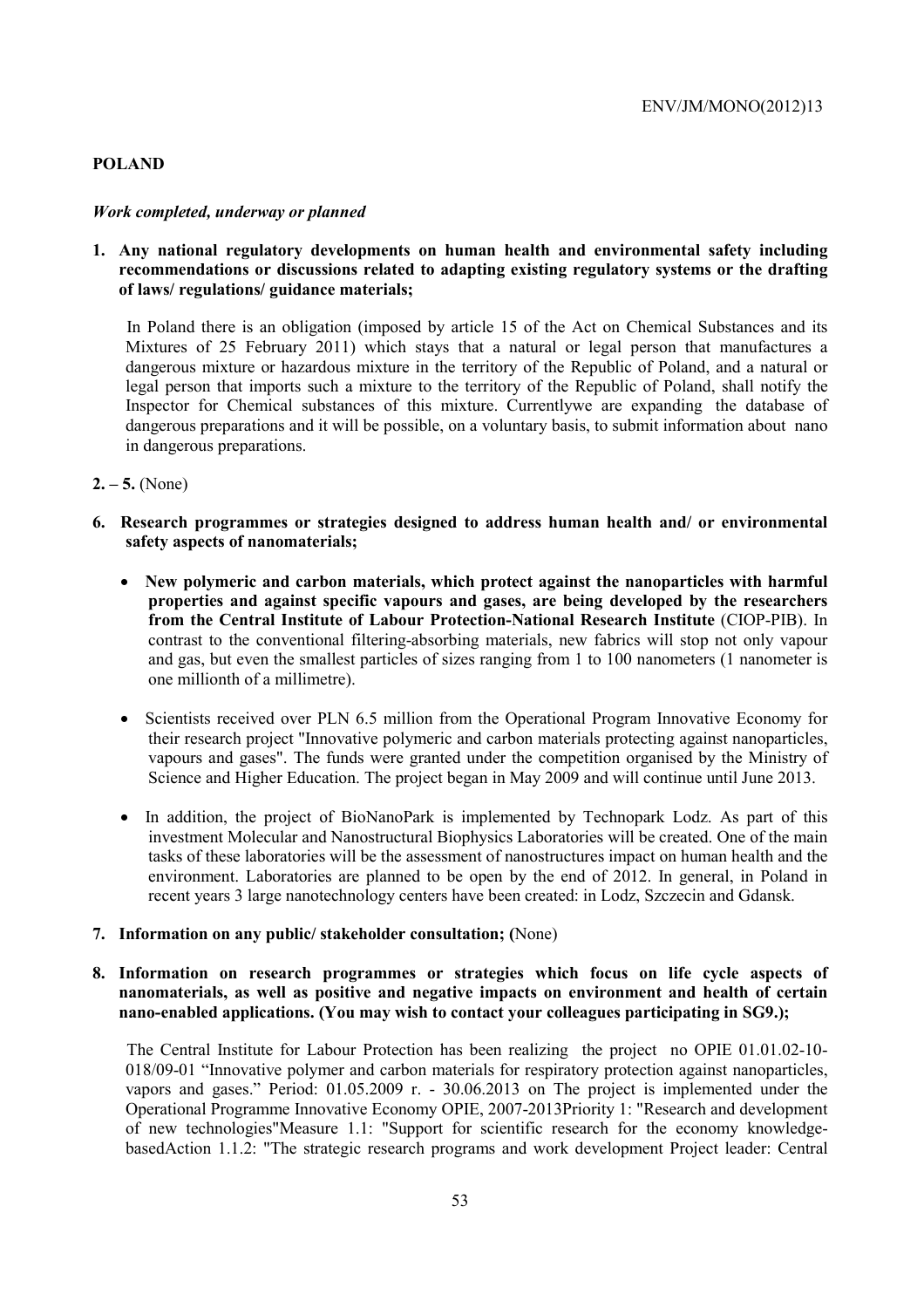Institute for Labour Protection - National Research Institute CIOP-PIBProject Partner: Technical University of Lodz. Faculty of Process and Environmental

The main goal is to improve the safety and comfort of workers exposed to aggressive work environment using personal protective equipment.

The indirect purpose - the development of innovative nonwoven materials based on polymers that are part of the design of filtering respiratory protective equipment in order to implement effective protection against nanoparticles of air pollutants and modified carbon materials with the properties to clean the air of specific vapors and gases.

### **9. Information on any development related to exposure measurement and exposure mitigation**

None

### *Additional Information*

- In May 2011 in Lodz has been signed an agreement between 5 Polish voivodships to establish a consortium of bioregions. The aim of this initiative is to promote mutual cooperation in the field of bio and nanotechnology and related industries and services, and in particular to:
	- − work together to create good conditions for business activity
	- − cooperate to facilitate the development and commercialization of innovative products
	- work together to facilitate closer cooperation between the world of science and business
	- − cooperate in the development of educational activities in the field of bio and nanotechnology
	- − initiate and support joint projects in the field of bio and nonotechnology
	- − inform each other about conferences and seminars
- On  $9<sup>th</sup>$  and  $10<sup>th</sup>$  of November 2011, in Hotel Andels in Lodz, The European Economic Forum will take a place. During the forum the potentials of the regions in the field of bio and nanotechnology will be presented. One of the topics which will be discussed is "*The role of Central European Consortium of Bioregions in the development of bio and nanotechnology in Central and Eastern Europe*. Moreover, at the same time, it is planned to sign a letter of intent between Poland, Lithuania, Latvia, Czech Republic, Slovakia and Hungary to establish bioregions of Central and Eastern Europe.
- Furthermore, currently European Centre of Bio and Nanotechnology is being built in Lodz. ECBNT is formed by Technical University of Lodz as innovative institution in Poland and will follow the leading European standards. Centre will conduct research in accordance with scientific studies tendency of world leading research institutes and research priorities of EU Framework Programme.
- In addition, an Polish-Norwegian project was finished by the end of last year. The overall objective of this project is to elucidate understanding of the nature of measured comparative responses induced by nanoparticles in various biological models. The latter are investigated at different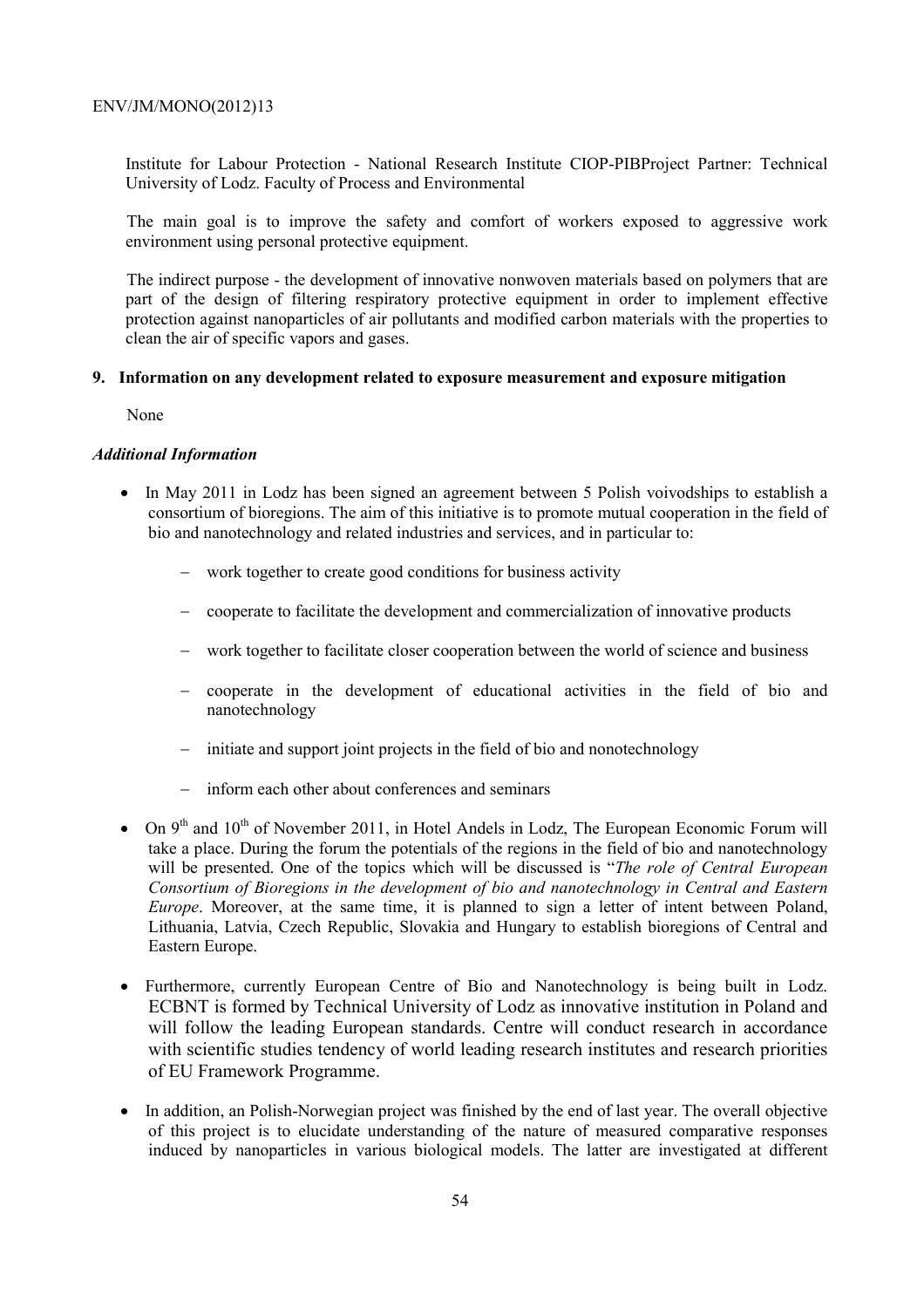levels of organization (from molecules to individuals) from which the potential hazards to human health can be determined by observation, modeling and data interpolation.

The project consortium consists of five academic and research partners from Norway and Poland Project details:

Research area: Healthcare Project Reference: PNRF-122-AI-1/07 Start date: 2008-12-31 End date: 2010-12-31 Total amount: 1 609 230.00 Euro

# **SOUTH AFRICA**

### *Work completed, underway or planned*

#### $1. - 2.$  (None)

#### **3. Information on any risk assessment decisions;**

The Department of Science and Technology (DST) in South Africa has initiated research platform for Health and Safety Risk Assessment Research in the country. The initiative describes the DST's strategy for supporting research in investigating the possible adverse effects of nanotechnologies may have on human health and the environmental. It also aims at developing nanotechnology sustainably in its applications in South Africa

# **4. – 9. (None)**

### *Additional Information*

- Any consideration on the benefits of nanotechnologies;
- Consideration of ethical implications; and
- Information on past, current or future activities on nanotechnologies that are being done in your respective countries in co-operation on a bilateral basis with non-OECD countries.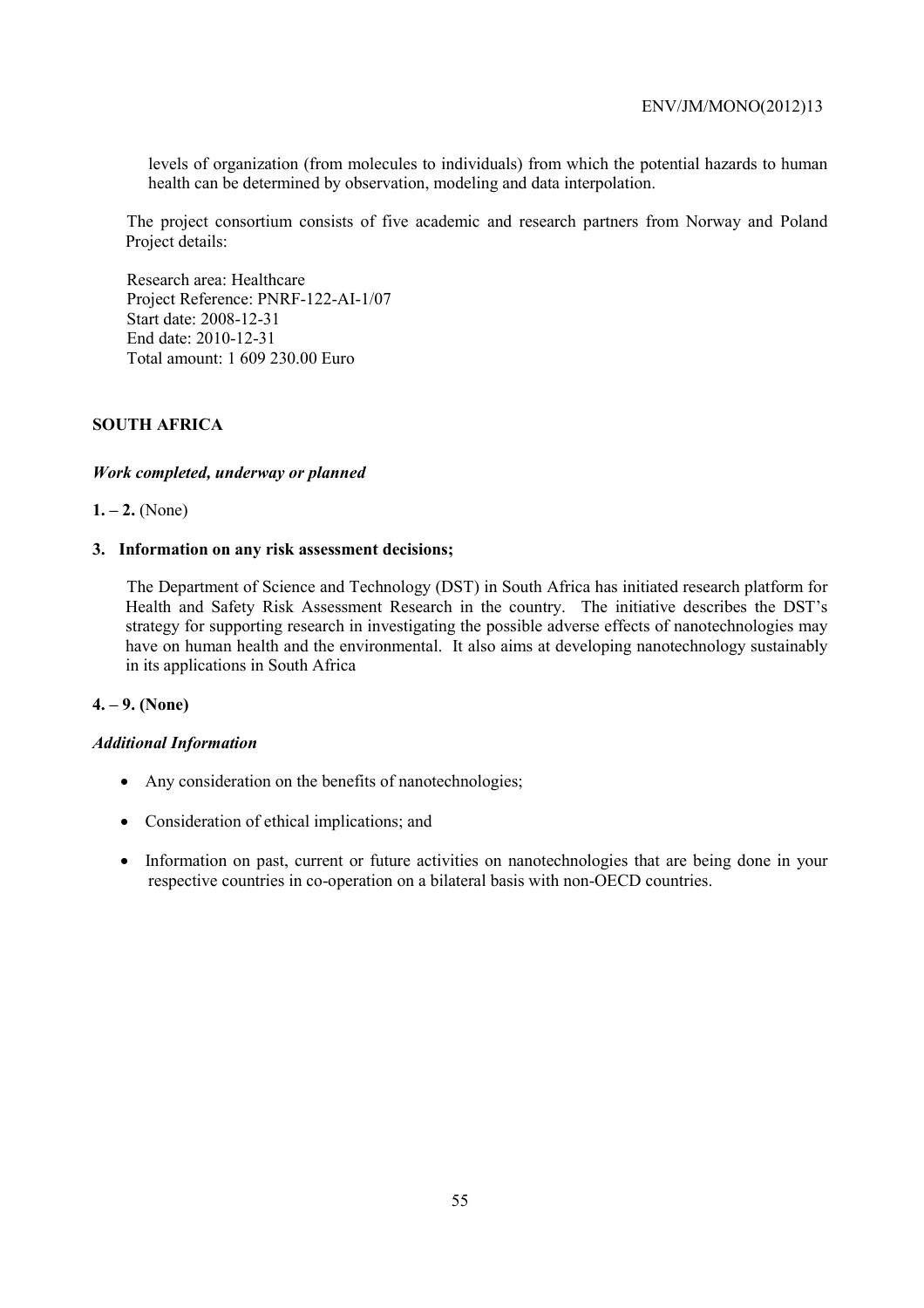### **SPAIN**

The Spanish Ministry of Environment and Marine and Rural Affairs finances the work carried out in the Framework of the OECD WPMN Sponsorship Program to Test Manufactured Nanomaterials with the technical support of the Spanish "Instituto Nacional de Investigación y Tecnología Agraria y Alimentaria (INIA)" by cosponsoring the testing of three types of nanomaterials (Titanium dioxide, Cerium Oxide and Dendrimers).

### *Highlight of developments since the 8t meeting of the WPMN*

- ¾ Development of a robust method to measure concentrations of metal nanoparticles in biological samples
- ¾ Development of a robust method to measure concentrations of dendrimer nanoparticles in biological samples is underway and is expected to be completed shortly
- $\triangleright$  Submission of results produced during the project to a peer reviewed journal
- $\triangleright$  Preparing further results for submission in 2 cases

### *Work completed, underway or planned*

- ¾ Finalized 1st stage toxicological and ecotoxicological testing of two nanoparticles (CeO2 and TiO2)
- $\triangleright$  Beginning of 2nd stage testing (CeO2 and TiO2)
- $\triangleright$  Finalizing toxicological testing of dendrimer nanoparticles 1st stage

# **1. Any national regulatory developments on human health and environmental safety including recommendations or discussions related to adapting existing regulatory systems or the drafting of laws/ regulations/ guidance materials;**

Spain is actively participating in REACH Competent Authority Subgroup on Nanomaterials (CASG-Nano) that works in the development of technical guidance related to substance identification, information requirements and chemical safety assessment and how to apply the regulation on nanomaterials.

# **2. – 8. (None)**

### **9. Information on any development related to exposure measurement and exposure mitigation**

Development of a robust method to measure concentrations of metal nanoparticles in biological samples

Development of a robust method to measure concentrations of dendrimer nanoparticles in biological samples is underway and is expected to be completed shortly

### *Additional Information*

None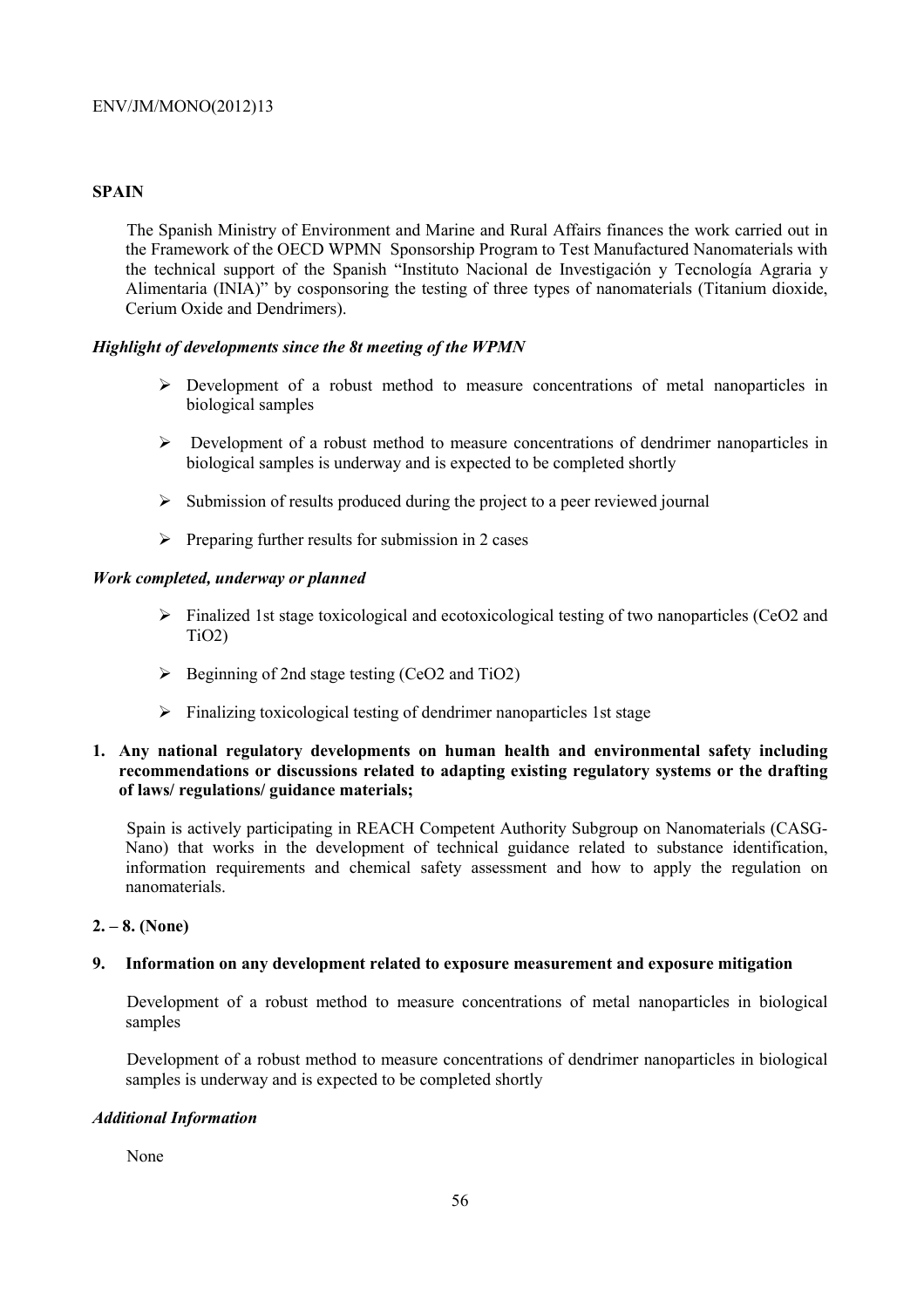# **SWITZERLAND**

### *Highlight of developments since the 8t meeting of the WPMN*

- $\triangleright$  New web application of the Precautionary Matrix for Synthetic Nanomaterials is online since September 2011 (see item 2a).
- $\triangleright$  An interim report about the status of implementation of the Swiss action plan "Synthetic nanomaterials" will be presented to the federal council of Switzerland in January 2012 (see item 2b).
- $\triangleright$  The Federal offices involved with implementing the Swiss action plan are currently compiling a joint web site on nanotechnology, which will go online by end of 2011.

### *Work completed, underway or planned*

**1. Any national regulatory developments on human health and environmental safety including recommendations or discussions related to adapting existing regulatory systems or the drafting of laws/ regulations/ guidance materials;** 

Switzerland is preparing a guidance document explaining the requirements for self-supervision by manufacturers and importers regarding synthetic nanomaterials under the existing Swiss chemicals law. This guidance document is expected to be released for public review by spring 2012.

# **2. Developments related to voluntary or stewardship schemes;**

a) An updated version of the Precautionary Matrix for Synthetic Nanomaterials has been released on July 14, 2011. The new version has been reworked and refined in several details, in particular regarding the environmental aspects. By end of September 2011, a fully interactive web application of the Precautionary matrix has been launched. The web application of the precautionary matrix furthermore allows to down-, upload and edit individual data files. Link to the Precautionary Matrix:

http://www.bag.admin.ch/themen/chemikalien/00228/00510/05626/index.html?lang=en

Link to the new web application:

http://www.bag.admin.ch/themen/chemikalien/00228/00510/12290/index.html?lang=en

(Web site available in German, French, Italian and English)

- b) The Federal authorities involved with implementing the Swiss action plan "Synthetic Nanomaterials" from April 9, 2008 will present to the federal council of Switzerland an interim report in January 2012. This report will summarise the activities, results, as well as future perspectives and regulatory requirements for synthetic nanomaterials in Switzerland.
- c) As a side-project of the action plan, a nanotechnology teaching platform aiming at high school and professional school level has been established under the name "Swiss Nano-Cube". Link to the web site: http://www.swissnanocube.ch/en/home/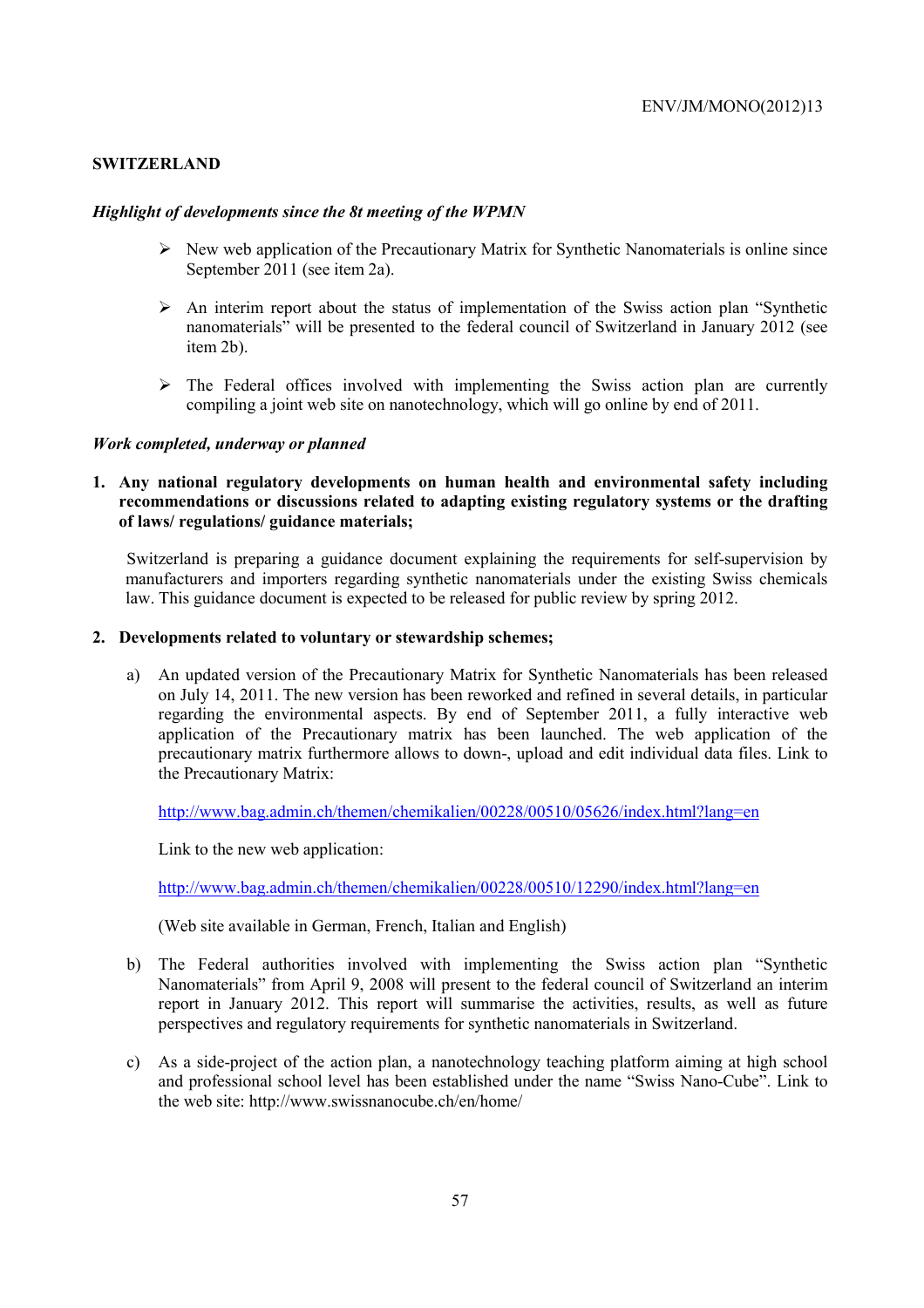- 1. (Web site available in German, French, Italian and English; some parts of the site may not be fully translated)
- d) The Federal offices involved with implementing the Swiss action plan are currently compiling a joint web site on nanotechnology (presumably www.nano-info.ch), which will go online by end of 2011.

### **3. Research programmes or strategies designed to address human health and/ or environmental safety aspects of nanomaterials;**

The National Research Programme NRP 64 "Opportunities and risks of Nanotechnologies" has been underway since December 2010. The total funding amounts CHF 12 million, and the proceedings of NRP 64 are to be expected by 2016.

### **4. Information on research programmes or strategies which focus on life cycle aspects of nanomaterials, as well as positive and negative impacts on environment and health of certain nano-enabled applications. (You may wish to contact your colleagues participating in SG9.)**

- a) Some of the ongoing research projects of the NRP 64 (see above) are also focussing on life cycle aspects.
- b) The Centre for Technology Assessment TA-SWISS has started an overview study "Nanomaterials: Effects on Environment and Health", which runs from September 2011 until end 2012.

http://www.ta-swiss.ch/en/projects/nanotechnologies/nano-and-environment/

In particular, this study aims at identifying and assessing the benefit-risk ratio of a number of nanomaterials applications within the societal, economical and environmental context of Switzerland.

# *Additional Information*

• Switzerland has proposed the addition of activities on the environmentally sound management of nanotechnology and manufactured nanomaterials to the Global Plan of Action of SAICM (Strategic Approach to International Chemicals Management). Additional information can be found on the SAICM web site:

http://www.saicm.org/documents/OEWG/Meeting%20documents/OEWG1%208\_GPA%20Additi ons%20E.pdf

• Additional Information on the Swiss action plan "Synthetic Nanomaterials" can be found on the website of the Federal Office for the Environment FOEN:

http://www.bafu.admin.ch/chemikalien/01389/01393/01394/index.html?lang=en

(Web site available in German, French, Italian and English, however some sub-pages or documents may not be available in all these languages)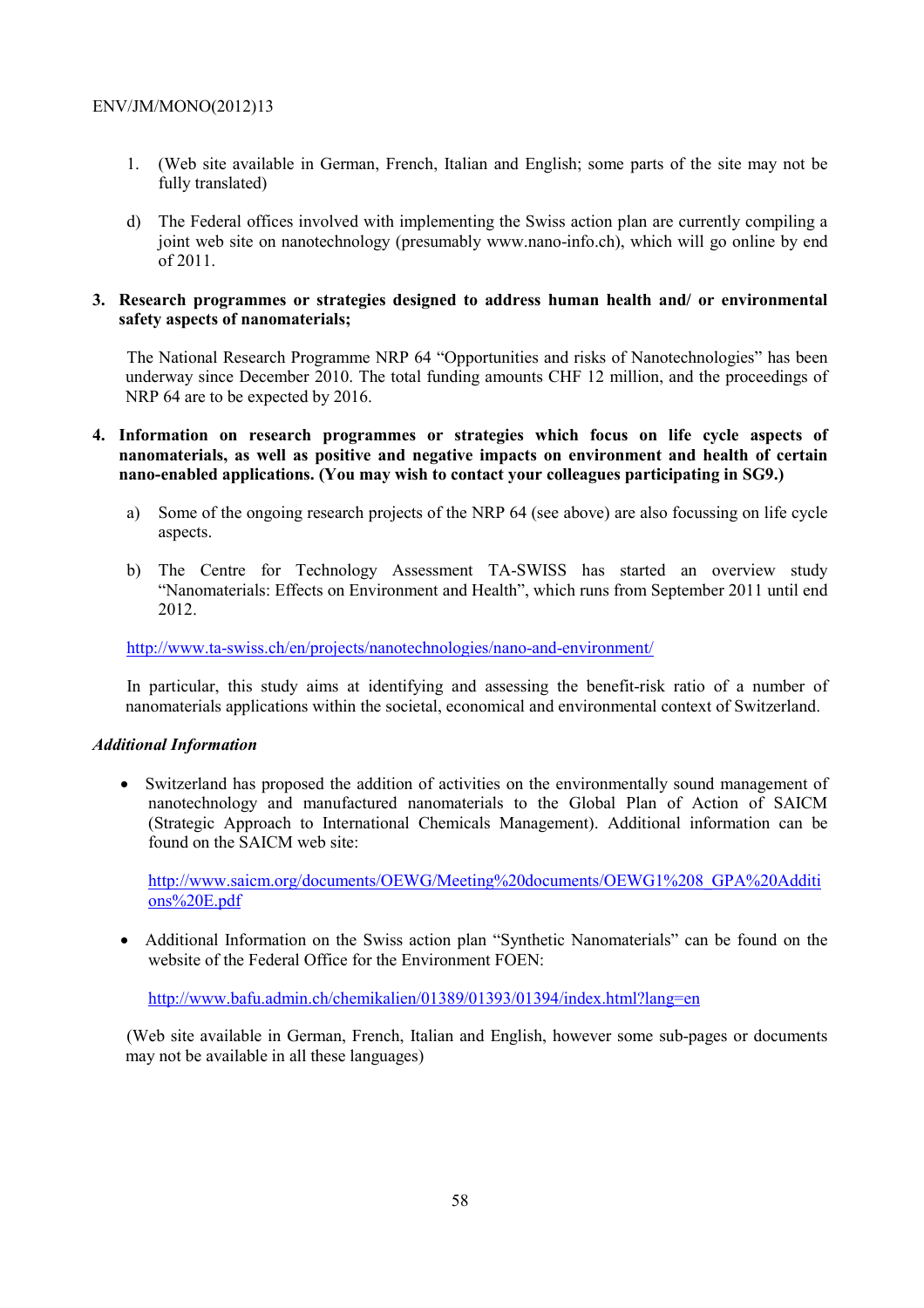# **THAILAND**

# *Highlight of developments since the 7th meeting of the WPMN*

 $\geq$  Since the 8<sup>th</sup> meeting of WPMN, a number of nano-safety development and activities have taken place in Thailand.

Nano-safety Activities of Government Agency/ Organization/ Research Institute:

# **The National Nanotechnology Center (NANOTEC), National Science and Technology Development Agency (NSTDA)**

The National Nanotechnology Center (NANOTEC) has established:

- National Nanosafety Strategic Plan which has already been approved by the Executive Board Committee of NANOTEC and the Board of National Science and Technology Development Agency (NSTDA)
- Nanotechnology Information Center of Thailand (NICT) at Chulalongkorn University
- "Nano Q" as a standard nanomark for selected Thai nano-products to identify the presence of nanoparticles and nano-properties e.g. anti-bacterial and water repellence
- National Nano-safety Guideline compliance with laboratory and industrial protocol
- Nanosafety training program with UNITAR.
- Workshop and seminar in Nanosafety in Thailand: Status report of Thai Nano-products to disseminate knowledge in nanotechnology and its potential risk to the public.
- Nanotoxicity and ecotoxicity research program of nanosilver,  $TiO<sub>2</sub>$  fly ash particles
- Collaborative research programs with the Swiss Federal Institute for Materials Testing and Research (EMPA)
- Participation as part of the Thai Delegation in the ISO/TC229 Nanotechnologies standard development activities
- Collaboration with the Ministry of Public Health and the Ministry of Labour for nanoparticle screening in plants and manufactures.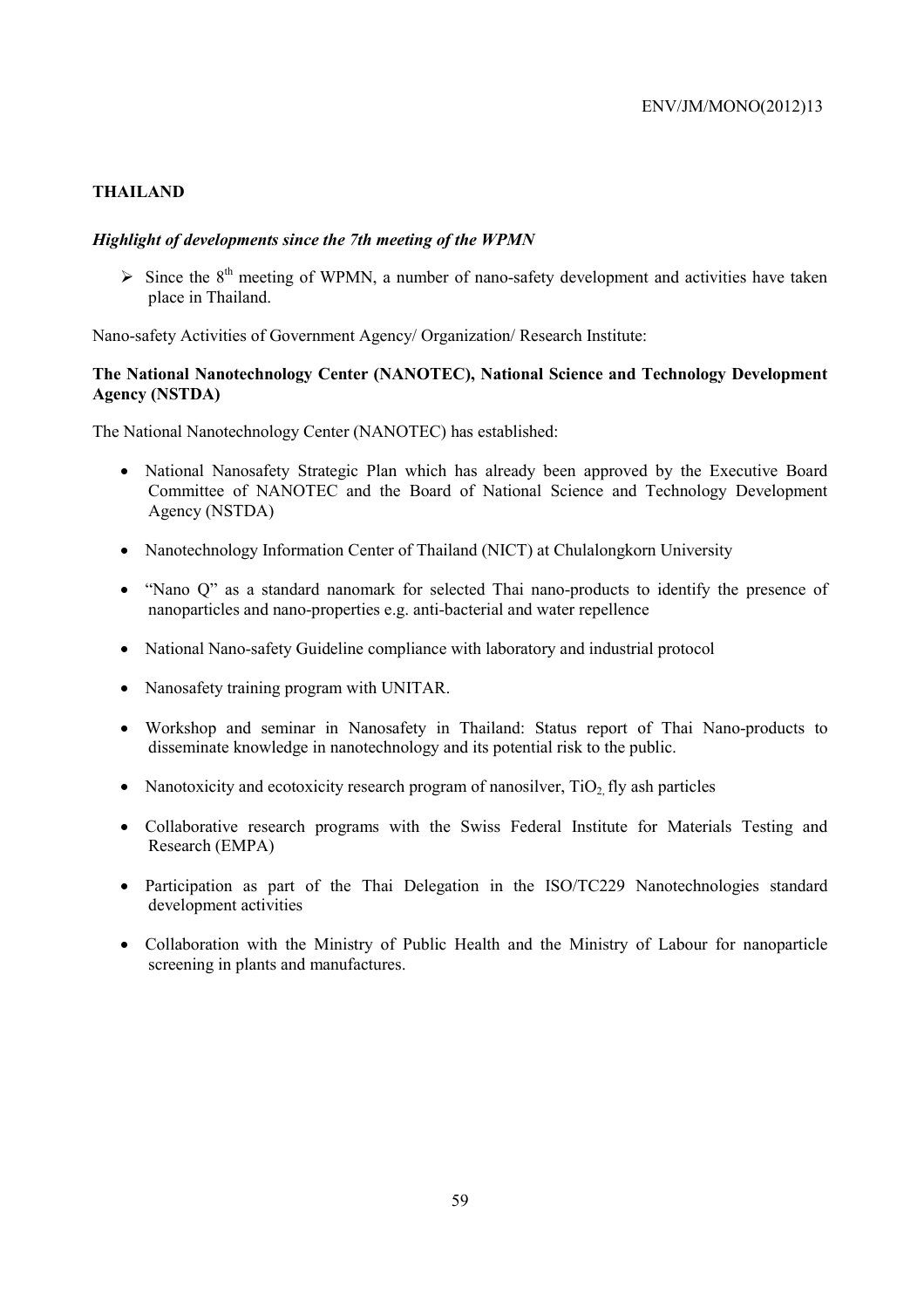# **Strategic goals of NANOTEC:**

- **1.** Conduct research on measuring nanomaterials in the workplace, including developing new measurement methods and validating measurement methods. Also, the nanotoxicity in human health,and environment is being investigated.
- **2.** Strengthen the capability of nanosafety and risk assessment program.
- **3.** Standardize and validate nano-scale measurement and testing methods.
- **4.** Integrate nanosafety guideline into the National Chemical Safety Strategic Plan.
- **5.** Evaluate the role of nanoparticle properties in exposure-dose-response relationships, develop and validate models for nanoparticle risk assessment, and determine risk estimates of occupational exposures.

Furthermore, NANOTEC has initiated a new Nanotechnology Information Center of Thailand (NICT) in collaboration with Chulalongkorn University. NICT will serve as the focal point in monitoring movements in issues related to nanomaterials and nanotechnology. It will also serve as a focal point in disseminating such knowledge to the Thai public. Over time, NICT is expected to become an independent agency in order to boost its credibility as an impartial organization.

### **Thai Industrial Standard Institute (TISI)**

Thai Industrial Standard Institute (TISI) and NANOTEC have participated in ISO TC229 and planned to set up a steering committee for the National Terminology of Nanomaterials (July, 2008)

#### **Chulalongkorn University**

In addition to the scientific and technological components, the Center for Innovative Nanotechnology (CIN) of Chulalongkorn University has two built-in programs or units that cover the topics of nanosafety and nanoethics, respectively. The nanosafety program, led by Dr. Lerson Tanasugarn, is preparing the budget for funding in 2011.

Nano-safety in Thailand Q&A:

**1. Any national regulatory development on human health and environmental safety including recommendations or discussions related to adapting existing regulatory systems or the drafting of laws/ regulations/ guidance materials.** 

At the beginning of 2011, three nano-safety activites have been conducted by NANOTEC. They were National Nano-safety Strategic Plan Assembly Forum, and the establishment of Nanotechnology Information Center of Thailand, in collaboration with Chulalongkorn University. The nano-label, so called Nano-Q, have been initiated and planned to approve some nanoproducts in the end of 2011 by Nanotechnology Association of Thailand.

Since 2007, nanosafety and nanoethics have been considered in the forums of local ISO TIS (Thai Industrial Standard). Currently, Nanomaterials Safety Projects have been funded with three objectives: to support R&D in the area of nanosafety; to drive nanosafety policy into the national level; and to establish a nanostandard for industrial use. Moreover, the Nanosafety Strategic Plan is being developed by the Nanosafety Committee, comprising of representatives from Ministry of Science and Technology, Ministry of Public Health, Industrial Federation, and NGO. In the international level, Thailand has participated in the working parties of international organizations such as OECD and ISO TC 229.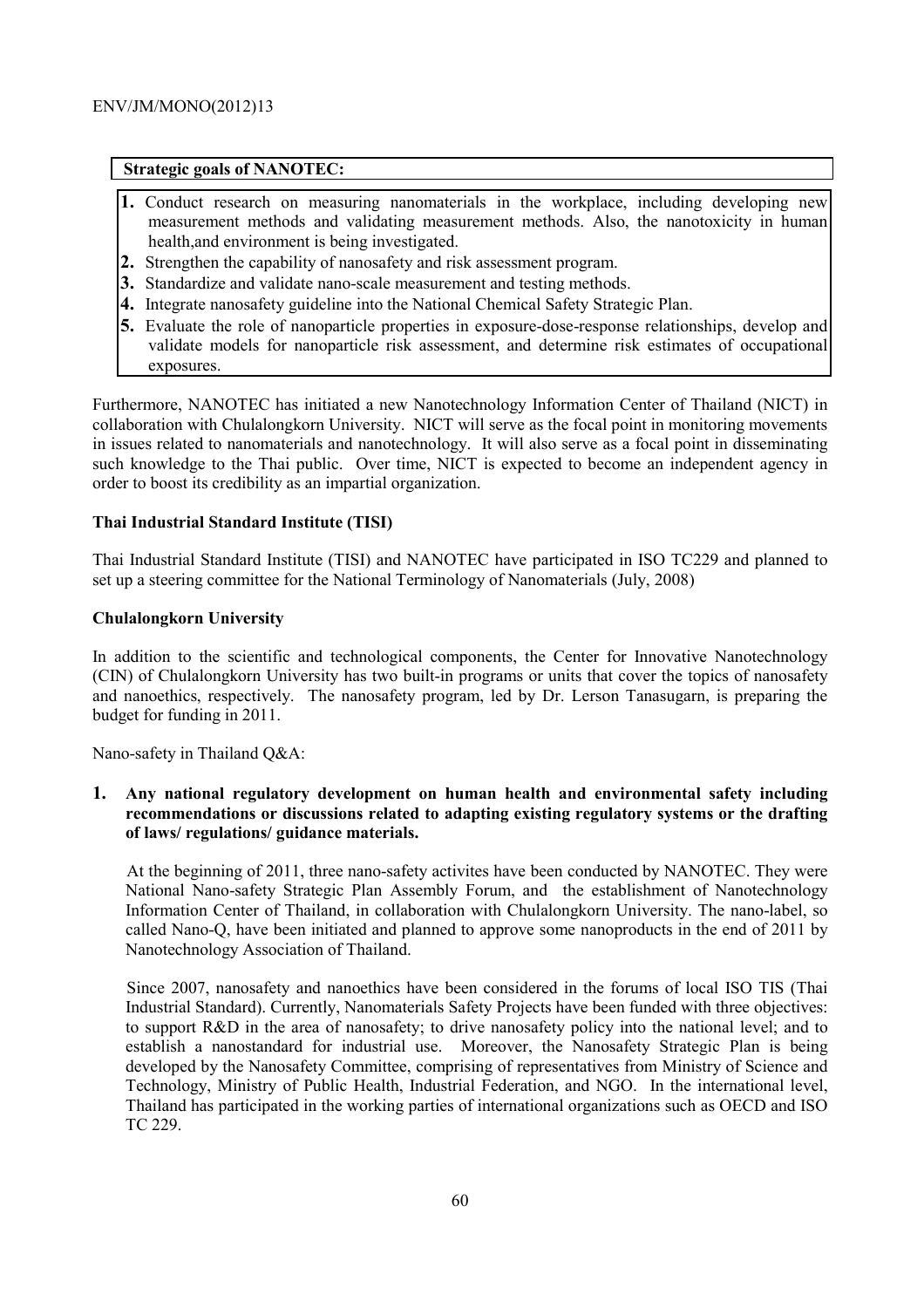Back in 2004, the newly drafted NANOTEC strategic plan called for a national policy body to handle nanosafety issues. This established policy body then initiated a drafting of a nanosafety and nanoethics guideline in 2005.

NANOTEC consequently commissioned Chulalongkorn University to prepare a nano-safety status report in 2007. The main objective of this exercise was to gather international information on all aspects of nanosafety and nanoethics. Data sources include university centers that receive US government grants related to nanosafety/ nanoethics, independent policy research institutes, independent academics, e.g. in South America, and international organizations such as OECD, ISO, and APO (Asian Productivity Organization). In addition, this exercise attempted to familiarize a dozen of experts in various fields with the foundation and features of nanotechnology. These experts from the fields of environmental law, consumer protection law, economics, and political science, would become invaluable resource persons and reviewers of the national nanosafety guideline.

### **2. Developments related to voluntary or stewardship schemes**

Stewardship schemes are being studied in parallel with the nanosafety guideline development effort and the nano-mark initiative for specific products.

### **3. Information on any risk assessment decisions**

NANOTEC has regularly exchanged nanosafety information with the Thai FDA and Office of the Consumer Protection Board. Several misleading advertisements of nano-products were removed from the public media i.e. nano-water, nanosilver coated refrigerator, TiO2 coated air conditioner, etc.

### **4. Information on any developments related to good practice documents**

The guideline mentioned in Item 1 will refer to all domestic and foreign good practice documents that are found during the literature review stage.

### **5. Research programs or strategies designed to address human health and/ or environmental safety aspects of nanomaterials**

During the past few years, NANOTEC as a funding agency has urged researchers to add the safety aspects to all nanomaterial R&D grant proposals. For example, nanoparticle-coated fabrics under development were subject to wash-water contamination tests. Nano-titanium dioxide (TiO2) coated fish tanks were tested for toxicity to fish. Skin creams containing titanium dioxide nanoparticles were also tested for skin penetration through a model (pig) skin. Ecotoxicity of nanosilver in waste water was also tested. More comprehensive nanomaterial safety data resulting from program specifically designed to address the human health and environmental safety aspects should be available through NANOTEC after such research works are completed.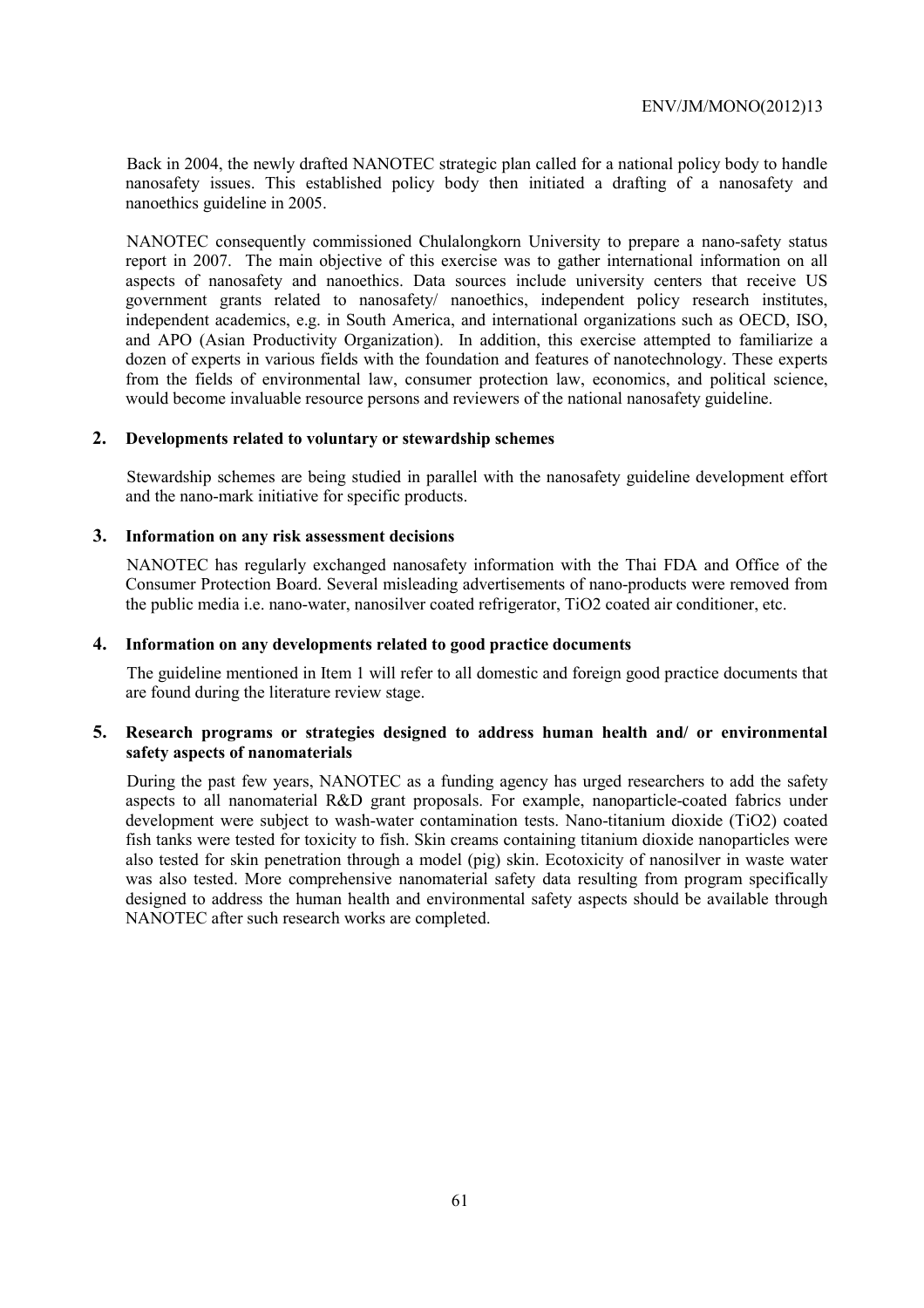### **6. Information on any public/ stakeholder consultation.**

NANOTEC has regularly organized nanosafety public seminars, assembly forum, and international conferences including NanoThailand, the largest international conference and exhibition of nanotechnology in Thailand, nanosafety session was included.

The National Nanotechnology Center, Thailand, (NANOTEC) was founded on August  $13<sup>th</sup>$ , 2003 as an autonomous agency under the umbrella of the National Science and Technology Development Agency (NSTDA), Ministry of Science and Technology (MOST). Our vision is to create micro- and nanotechnologies that would enrich Thai industries, protect the environment and give rise to niche innovative products, processes, and competitiveness in the global market. Our missions are to establish, support and promote the nanotechnological development of the country through research innovations, technology transfer, human resource development, and infrastructure. Specifically, we (1) prepare the National Nanotechnology Road Map, (2) act as the national coordinating body between academia, industry and government, (3) set up collaborative network by assembling a critical mass of high-caliber researchers and educators on nanotechnology, (4) identify and focus on niche areas and products in nanotechnoloogy thus enhancing Thailand's competitiveness, (5) disseminate knowledge and transfer nanotechnoogy to industrial and governmental sectors, (6) carry out research in certain core or common areas in nanotechnology, and (7) provide essential analytical nano-scale instruments for sharing with other nanotechnology research laboratories.

### **UNITED KINGDOM**

### *Work completed, underway or planned*

# **1. Any national regulatory developments on human health and environmental safety including recommendations or discussions related to adapting existing regulatory systems or the drafting of laws/ regulations/ guidance materials**

"Nanomaterials in REACH" Co-funded partnership desk study project under the Science Knowledge for Environmental Protection network that has been running for over a year and will complete shortly. Sponsors are in discussion about how best to make the project's report available publicly. The project looked at how the current EU Chemicals Regulation (REACH) covers nanomaterials, how the regulation should be changed to provide adequate protection of the environment and human health with respect to nanomaterials, and how any gaps may be dealt with through other regulatory mechanisms. It is complementary to the work of the Competent Authorities Sub-Group on Nano and will provide a useful comparison to that European Commission-funded work when submitted to the Commission for consideration.

#### **2. Information on any developments related to good practice documents**

Under development is a "Guide for SMEs on Legislation and Standards for Nanomaterials and Nanotechnology-based Products" (ref PAS137), which has been designed to support both new and existing SMEs to introduce nanotechnology based products and processes in a safe and responsible manner.

A revision of the first UK nanotechnology terminology document (ref PAS71) – vocabulary – nanoparticles, first published in June 2005 has been completed. An updated August 2011 version is available at http://shop.bsigroup.com/en/ProductDetail/?pid=000000000030214797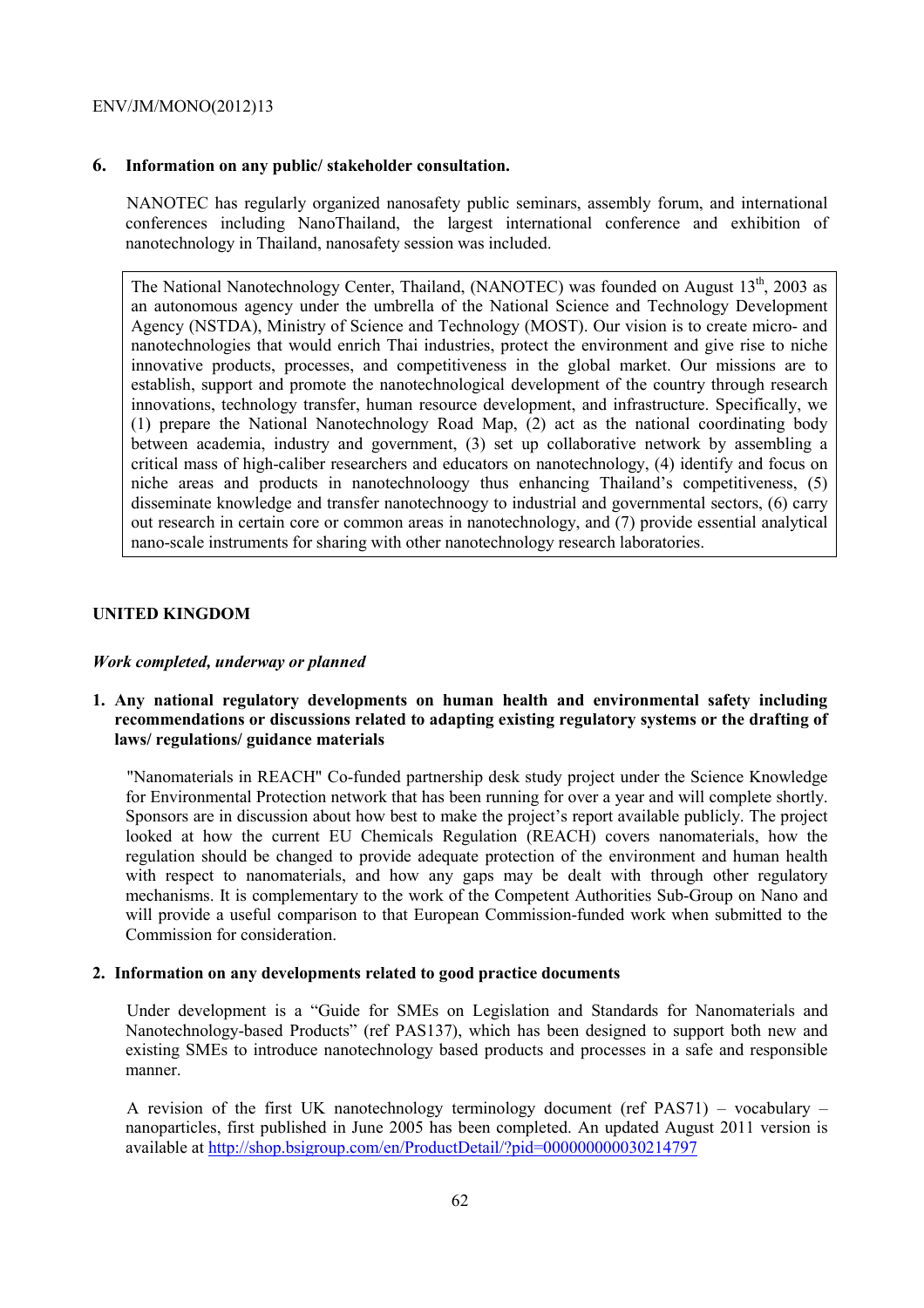Two new standards documents are being developed by the BSI: A guide to disposal of wastes containing manufactured nanoscale materials; and A guide to the detection and identification of manufactured nanomaterials in complex matrices

Work through the National Physical Laboratory (NPL) continues for standardisation for airborne nanoparticle number concentration in ISO TC24;BSI – NTI/1: 3 ISO and 1 PAS published since March. Ambient air quality measurements carried out for Defra as part of the particle network.

### **3. Research programmes or strategies designed to address human health and/ or environmental safety aspects of nanomaterials**

### *A. Phase 2 of the Environmental Nanoscience*

The Natural Environment Research Council, in cooperation with the Engineering & Physical Sciences Research Council, the Department for Environment, Food & Rural Affairs (Defra), the Environment Agency and the United States Environmental Protection Agency, has selected two research proposals against a major joint research effort to develop and validate predictive tools and similar conceptual models that predict exposure, bioavailability and effects of manufactured nanomaterials in the environment. A third collaborative project has also been funded looking mainly at airborne exposures to nanomaterials with a focus on human health. In addition, researchers will be asked to develop novel techniques for detection and characterisation of nanomaterials in complex environmental and biological systems. The projects have been underway for about 1 year and are progressing well. Total funding is in the region of \$8M. Awards to the following projects were made:

- **NanoBEE** (Manufactured nanoparticle bioavailability and environmental exposure)
- **TINE** (Transatlantic Initiative for Nanotechnology and the Environment)
- **RAMNUC** (Risk Assessment of Manufactured Nanomaterials in Consumer Products)

# *B. Risk/Benefit Approach to the Application of Iron Nanoparticles for the remediation of contaminated sites in the environment*

A voluntary moratorium currently prevents the use of iron nanomaterials for the remediation of contaminated sites in the UK. This study aims to re-evaluate this position by reviewing the knowledge base in the light of recent research and the deployment of nano-iron for trial and full-scale remediation processes around the world. A consortium led by *Contaminated Land: Applications in Real Environments (CL:AIRE)* are undertaking this desk-based study in order to ascertain whether it can now be determined whether the benefits offered by the use of nano-iron outweigh the potential risks.

It is acknowledged that permitting the use of nano-iron for remediation will have to be considered on a case-by-case basis, and this project's deliverables will therefore include a list of key risk considerations that could be used to inform such decisions. The results of this study will be published in late 2011.

#### **C. FABLE project funded under Environmental Exposure and Health Initiative (NERC)**

FABLE (From Airborne Exposures to Biological Effects) is one of a number of studies being funded under the Environmenttal Exposure and Health Initiative (EEHI). This study will focus on 3 nanoparticulate metals (cerium, zinc and vanadium) found in vehicle exhausts. These will be investigated for their potential to impact on human and environmental health. It is anticipated that this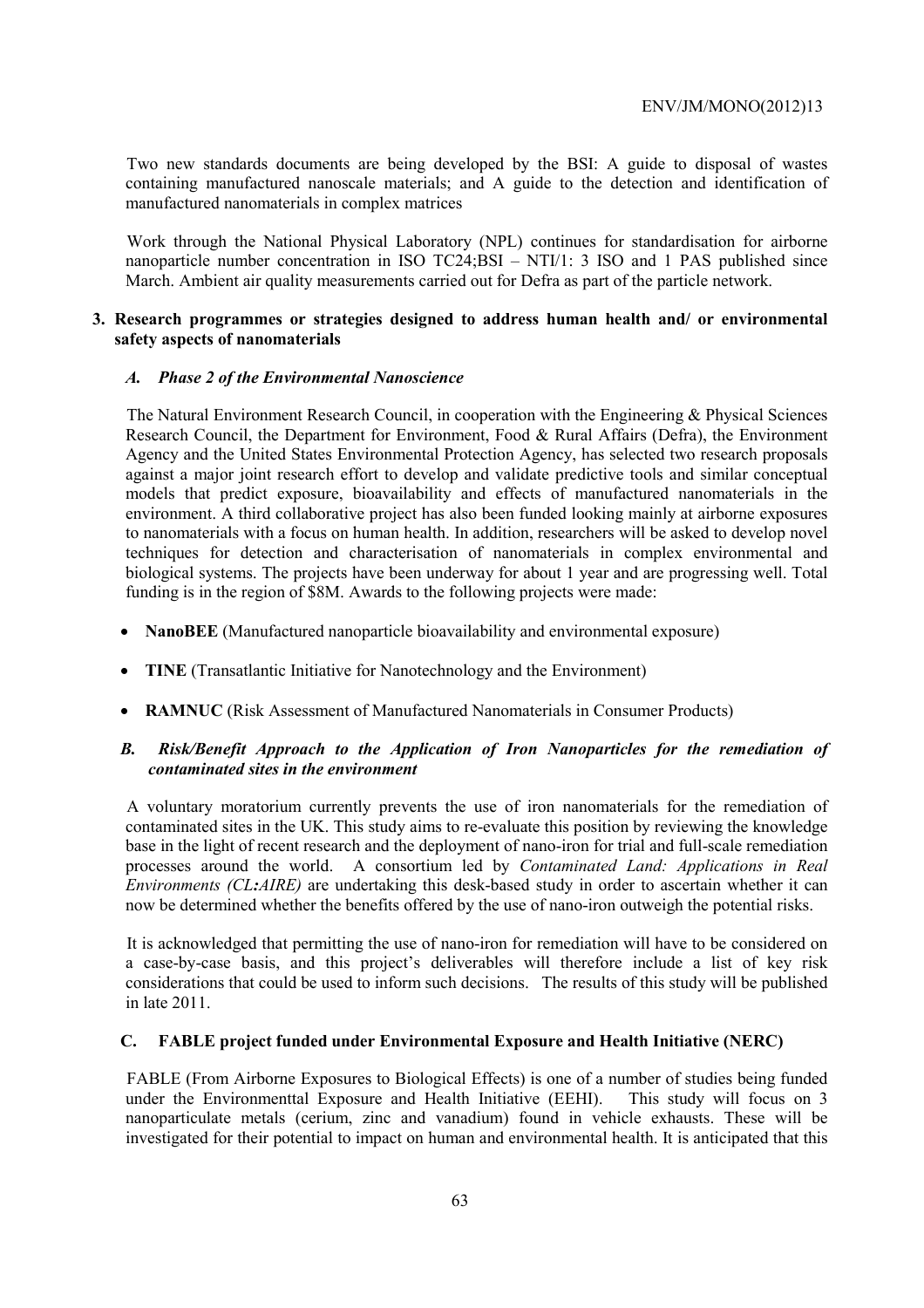study will make a major step-change in the assessment of risks from NPs. The study will use these real life levels (rather than the usual approach of using high concentrations) in a series of lab experiments to define where these NPs go once breathed in and what damage they might do. It is anticipated that this work will identify the processes which occur upon exposure to nanoparticles (e.g. inflammation) and consequently will allow "safe" levels / limits of exposure to be established.

# **D. The Engineering and Physical Sciences Research Council (EPSRC)**

EPSRC has just announced a four year research grant to a research consortium at Swansea and Leeds University with the aim of developing techniques to accurately measure the nanoparticle dose delivered to biological cells, track the dose dilution as cells reproduce thereby providing vital information for researchers studying any potential toxic responses. The total grant value is £1.2M.

EPSRC has recently commissioned a £360k project at the University of York to improve the basic understanding of how nano-materials interact with cells and in particular to investigate the toxic effects triggered by nanoparticles through oxidative stress.

**E.** NPL have completed a Technology Strategy Board (TSB) feasibility project investigating the selective capture of nanoparticles from waste water.

# **F. The Department of Health has 4 ongoing projects totaling £1m looking at:**

- Nanoparticles and Antherothrombosis
- Carbon nanotubes asbests os/fibre structure activity relationship;
- In Vivo Safety and Particokinetics of inhaled nanomedicines
- Risk Assessment for Manufactured Nanoparticles used in Consumer Products.
- **G.** Imperial college are leading on RESAC (Respiratory effects of silver and carbon nanomaterials), a project focussed on interactions of silver and carbon nanomaterials with the lung. This will include analysis of particles, tubes and wires in order to fully expose the impact of shape on pulmonary effects.

# **H. The Risk Assessment for Manufactured Nanoparticles used in Consumer Products (RAMNUC) study**

It aims to undertake a detailed experimental investigation of potential exposure arising from nanoconsumer products (cleaners/air fresheners) in a controlled environment and measuring the airborne particulates. The study will also be examining Cerium Oxide used as a fuel additive.

# **8. Research programmes or strategies which focus on life cycle aspects of nanomaterials**

# *A comparative methodology for estimating the economic value of innovation in nanotechnologies*

While a great deal has been invested around the world on nano innovation, no robust methodology has existed until now to estimate the value of the potential benefits. The UK Department for Environment, Food & Rural Affairs (Defra) has recently published a methodology for estimating, in monetary terms, the benefits of nanotechnology. This ground-breaking toolkit will enable calculations to be made to estimate the monetary value of nanotechnology products and applications.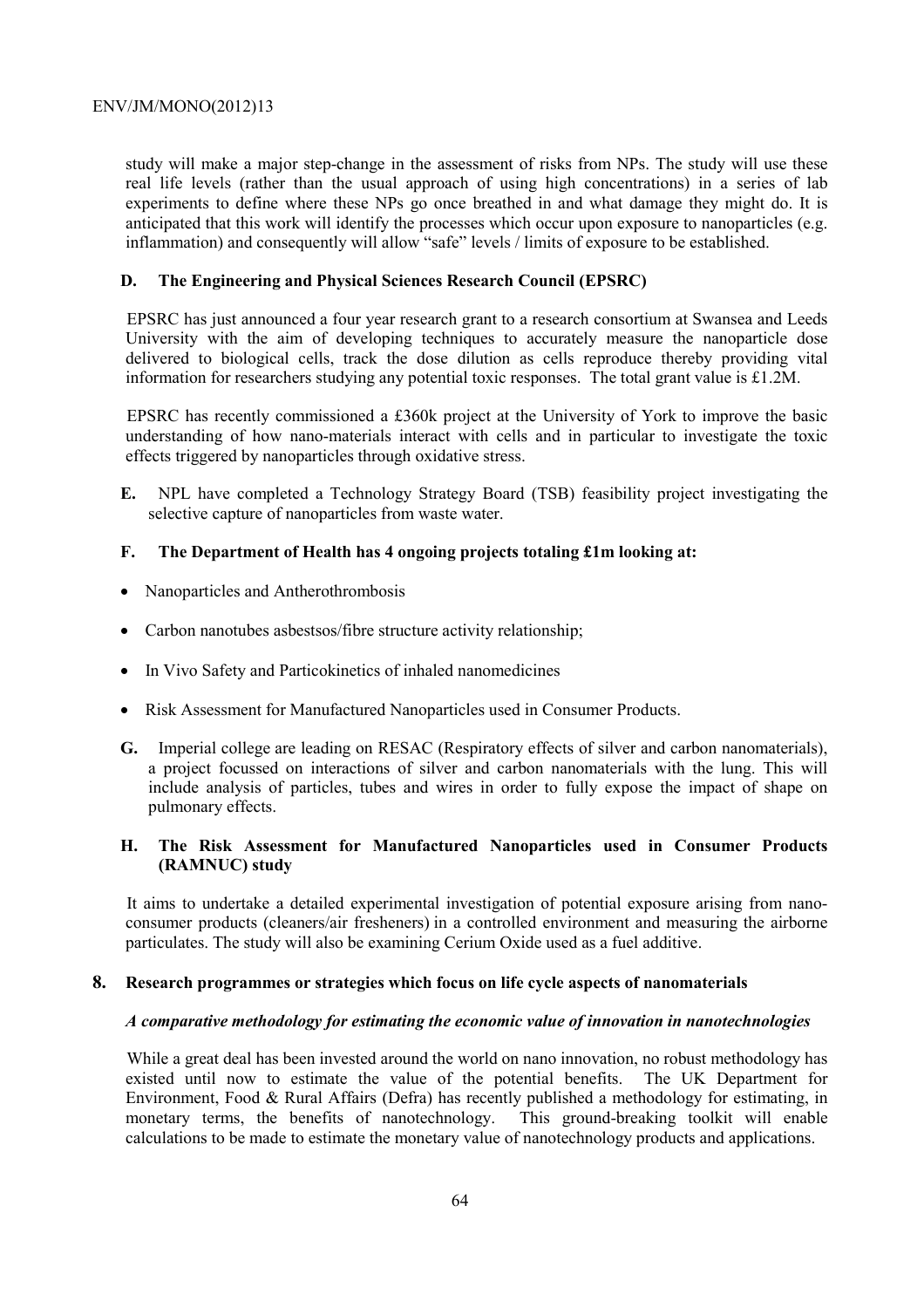The toolkit provides a methodology that enables users to value nanotechnology applications, by comparing them to alternative, incumbent technologies. It enables the economic benefits accruing to producers and consumers to be considered, as well as wider benefits to the economy, environment and society. The added value of a nano-application can be calculated over a specified timeframe and can be related to a particular geographical region. If human health or environment risk data is available, this can also be factored in to the calculation. (The toolkit can be accessed **by clicking here)**

### **9. Information on any development related to exposure measurement and exposure mitigation**

### *Modelling environmental concentrations of nanosilver in the UK*

In view of the use of nanosilver as an antimicrobial agent in a growing array of consumer products, and mindful of widespread interest and concerns in some quarters regarding possible environmental impacts, the UK Department for Environment, Food and Rural Affairs (Defra) commissioned a monitoring and modelling study to ascertain likely environmental exposure to nanosilver in the UK aquatic environment. This study undertook monitoring to measure concentrations at 6 'typical' UK sewage treatment plants (STP). The results were then be used to map current and foreseen UK environmental exposure, using a Geographical Information System (GIS)-based model of UK waterways, effluent sources and water treatment facilities. The results of this study are available by clicking below.

http://randd.defra.gov.uk/Default.aspx?Menu=Menu&Module=More&Location=None&ProjectID=17 267&FromSearch=Y&Publisher=1&SearchText=cb0433&SortString=ProjectCode&SortOrder=Asc& Paging=10#Description

# **UNITED STATES**

### *Highlight of developments since the 8th meeting of the WPMN*

- ¾ EPA Office of Pesticide Programs has published a notice in its Federal Register announcing how EPA plans to determine which pesticide products currently on the market contain nanoscale materials. The Food and Drug Administration (FDA) announced availability of a draft guidance for industry entitled ''Considering Whether an FDA–Regulated Product Involves the Application of Nanotechnology'' on June 14, 2011. On April 17, 2011, NIOSH released "Current Intelligence Bulletin 63: Occupational Exposure to Titanium Dioxide (http://www.cdc.gov/niosh/docs/2011-  $160/$ ).
- $\triangleright$  The Food and Drug Administration (FDA) announced availability of a draft guidance for industry entitled ''Considering Whether an FDA–Regulated Product Involves the Application of Nanotechnology'' on June 14, 2011. The guidance is intended to provide industry with FDA's current thinking on whether FDA-regulated products contain nanomaterials or otherwise involve the application of nanotechnology. The guidance is intended to be broadly applicable to all FDAregulated products, with the understanding that additional guidance may be articulated for specific product areas, as appropriate in the future.
- ¾ EPA Office of Pesticide Programs published a notice in the Federal Register on June 11, 2011 announcing how EPA plans to determine which pesticide products currently on the market contain nanoscale materials. This notice also contains a policy stating that EPA will consider any product identified as containing nanoscale materials as a new active ingredient for purposes of the pesticide laws.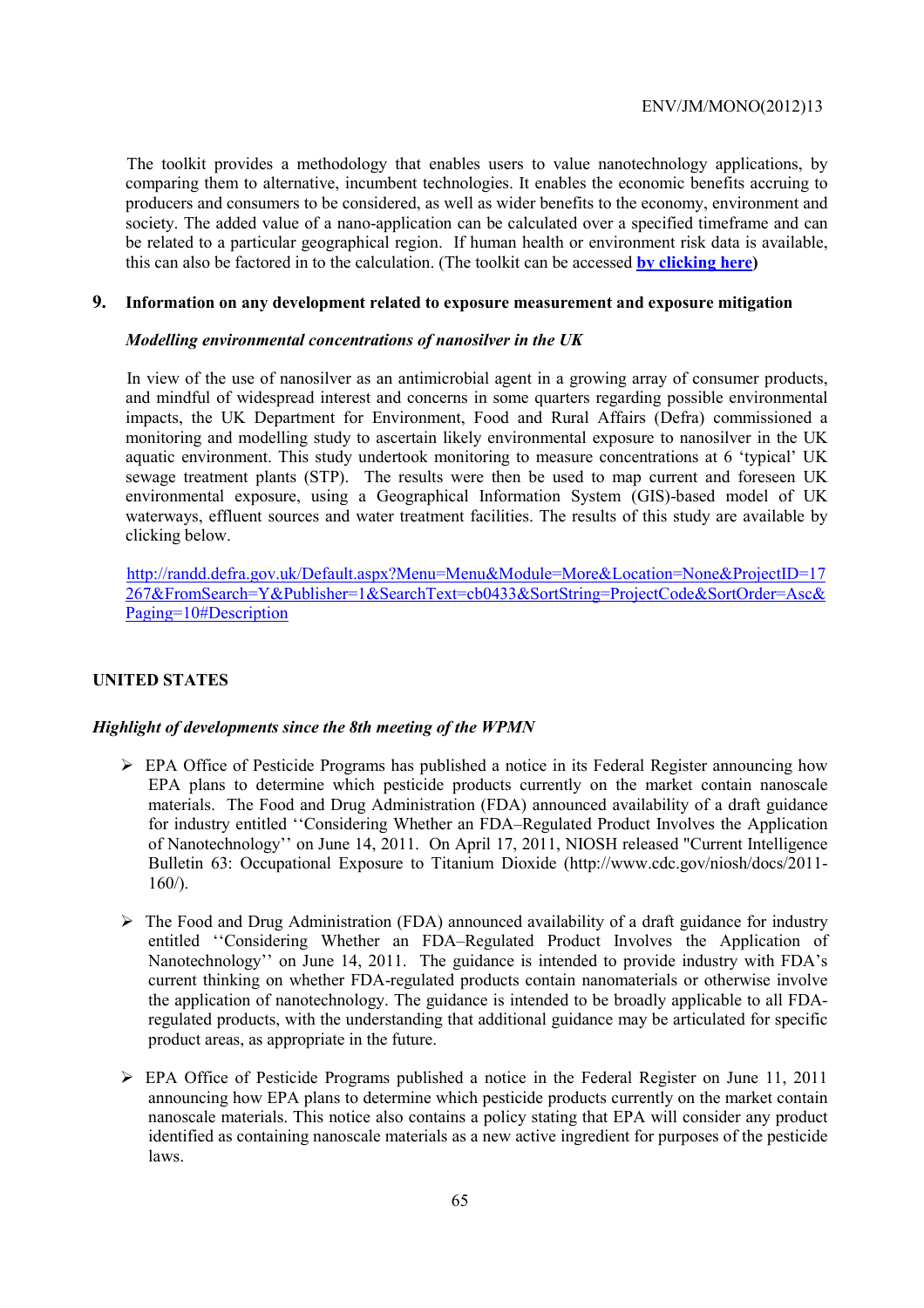- ¾ EPA Office of Pesticides Programs has received applications to register antimicrobial pesticides containing nanoscale silver. These applications proposes that the products would be used as "materials preservatives," i.e., the antimicrobial pesticides would be added to other types of products—textiles, plastic, adhesives, etc.—to control microorganisms that might grow on or in the treated products. Currently, EPA is deliberating on whether or not to register these products using toxicity data for analogous forms of nanosilver available in the scientific literature. As a condition of registration, EPA is proposing to require additional product chemistry, toxicology, exposure, and environmental data to confirm these products will not cause unreasonable adverse effects to human health and the environment
- $\geq$  On May 6, 2011, EPA issued a significant new use rule (SNUR) for a multiwalled carbon nanotube. EPA had previously issued SNURs for other carbon nanotubes on September 17, 2010. EPA has received premanufacture notifications for other carbon nanotubes and is developing proposed SNURs for those chemical substances B7to be issued later this year.
- $\triangleright$  EPA is developing a SNUR under section 5(a)(2) of TSCA to ensure that nanoscale materials receive appropriate regulatory review. The SNUR would require persons who intend to manufacture, import, or process new nanoscale materials based on chemical substances listed on the TSCA Inventory to submit a significant new use notice to EPA at least 90 days before commencing that that activity. EPA is developing a section 8(a) rule under TSCA for nanoscale materials. The rule would propose that persons who manufacture these nanoscale materials notify EPA of certain information described in the rule which includes use, production volume, certain physical properties and chemical/structural characteristics, methods of manufacture and processing, exposure and release information, and available health and safety data.
- $\triangleright$  EPA is also developing a section 4 rule which would propose test requirements for certain nanoscale materials. When deciding which nanoscale materials and tests to require EPA will consider ongoing testing programmes including the OECD sponsorship programme.
- $\triangleright$  EPA has assessed more than 120 nanoscale materials under TSCA since January 2005.
- $\triangleright$  Beginning October 2011, EPA's nanomaterials research activities will be located within EPA's new Chemical Safety for Sustainability research program. This move will enable closer coordination of EPA's nanomaterials research with other EPA chemicals-related research that relates to EHS issues, such as life-cycle assessment, inherent chemical properties, and green chemistry. Additional information may be found at http://epa.gov/research/priorities/chemicalsafety.htm.
- ¾ On April 17, 2011, NIOSH released "Current Intelligence Bulletin 63: Occupational Exposure to Titanium Dioxide (http://www.cdc.gov/niosh/docs/2011-160/).
- $\triangleright$  NIOSH co-sponsored the 5th International Conference on Nanotechnology-Occupational and Environmental Health, which was held on Aug. 9-12, 2011, in Boston, Mass. More information is available at www.uml.edu/nano/nanoehs/Conferences.html. On September 23-24, 2010, NIST hosted the fourth in a series of workshops addressing measurement needs for single wall carbon nanotubes (SWCNTs). The primary focus of this workshop was on SWCNT chirality population measurements and chirality-dependent properties. Additional details of the workshop can be found at http://www.nist.gov/mml/polymers/complex\_fluids/4th-carbon-nanotube-workshop.cfm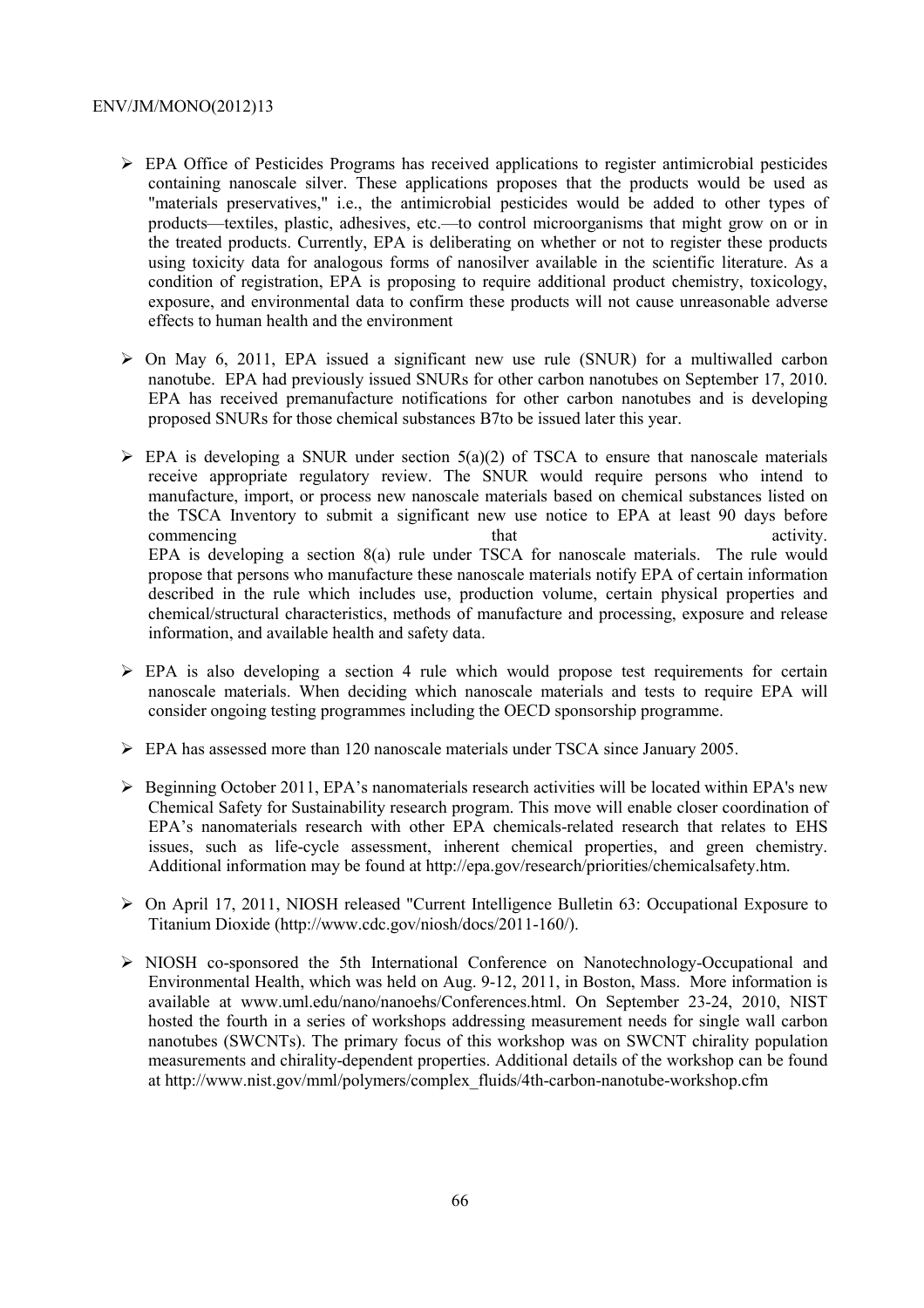- $\triangleright$  In March 2011, NIOSH invited comments on the types of research relevant to hazard identification and risk management that it should consider in updating its strategic plan on nanotechnology research. http://edocket.access.gpo.gov/2011/2011-5110.htm
- $\triangleright$  On February 28-March 1, 2011, NIST hosted a workshop on carbon nanomaterials, held under the auspices of the National Nanotechnology Initiative (NNI) Signature Initiative on Sustainable Manufacturing. The workshop focused on technical barriers to manufacturing carbon nanomaterials and issues concerning environmental, health, and safety of these materials. Additional information on the workshop can be found at http://www.nist.gov/cnst/thenewsteel.cfm
- ¾ The National Cancer Institute (NCI) of the National Institutes of Health (NIH) funds a variety of groups that use nanotechnology to improve cancer-related outcomes. In particular, the NCI funds the Alliance for Nanotechnology in Cancer (ANC) which is a targeted funding initiative to create a network of investigators and institutions that will serve as nanomedical research hubs as well as become models for future research groups to form transdisciplinary projects. The first phase of the ANC (2005-10) funded eight large centers and twelve research projects and resulted in over 1,000 publications, 250 patent disclosures, and 50 spin off companies. The current Phase II (2010-15) seeks to build upon these successes while expanding a significant training effort. (website: http://nano.cancer.gov/)
- $\triangleright$  A component of the NCI-ANC is the intramural Nanotechnology Characterization Laboratory (NCL) at NCI-Frederick SAIC. The NCL provides a free service for the cancer nanotechnology community (domestic and international) including academia, government, as well as small and large business concerns. Since 2005 it has conducted its preclinical assay cascade on close to 300 nanoparticles with intended use for cancer treatment, imaging, and/or diagnostics and published extensively on thematic observations. This assay cascade examines the physical character, in vitro activity, and in vivo toxicity to thoroughly characterize these particles for biological use. This work has been instrumental in several Investigational New Drug (IND) filings with the US-FDA. (website: http://ncl.cancer.gov/) (Email: ncl@mail.nih.gov)

# **EUROPEAN COMMISSION (EC)**

# *Highlight of developments since the 8th meeting of the WPMN*

- ¾ The European Commission adopted on 20 October 2011 a Recommendation on the definition of a nanomaterial. The Recommendation is designed to be used as the common reference defining nanomaterials when they are subject to requirements under EU regulations. For further details see heading 1 below.
- $\triangleright$  The Commission concluded in summer 2011 a two-year long REACH Implementation Project on Nanomaterials (RIPoN) providing thorough recommendations on how companies and ECHA should tackle nanomaterials when a nanomaterial is being registered under REACH. Final reports are available here:
- ¾ http://ec.europa.eu/environment/chemicals/nanotech/index.htm#ripon
- **1. Any national regulatory developments on human health and environmental safety including recommendations or discussions related to adapting existing regulatory systems or the drafting of laws/ regulations/ guidance materials;**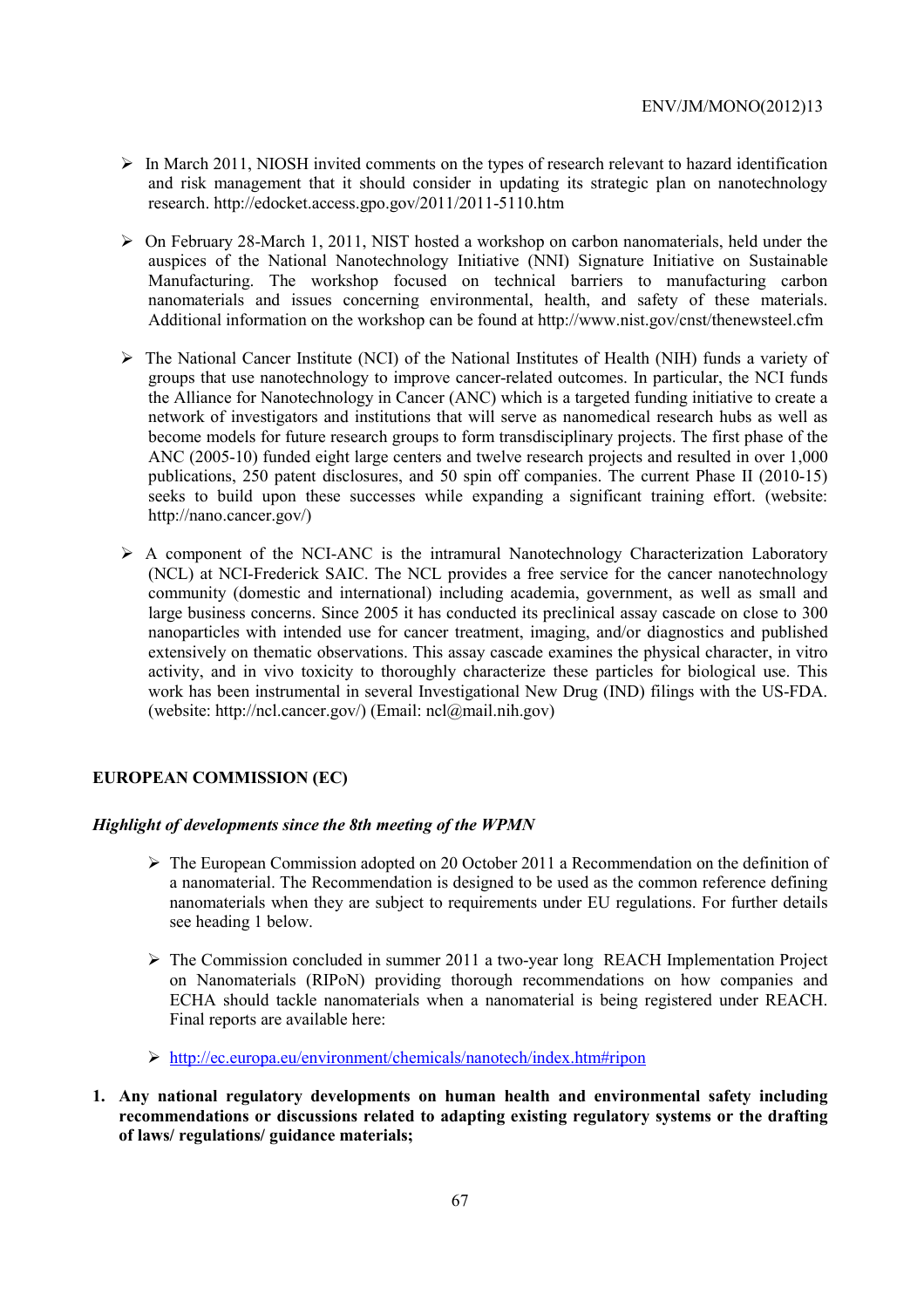# 2. i) Definition of nanomaterials

The European Commission adopted on 20 October a Recommendation on the definition of a nanomaterial (696/2011). The core terms of the definition reads:

*1. "Nanomaterial" means a natural, incidental or manufactured material containing particles, in an unbound state or as an aggregate or as an agglomerate and where, for 50 % or more of the particles in the number size distribution, one or more external dimensions is in the size range 1 nm - 100 nm.* 

*In specific cases and where warranted by concerns for the environment, health, safety or competitiveness the number size distribution threshold of 50 % may be replaced by a threshold between 1 and 50 %.* 

*2. By derogation from point 2, fullerenes, graphene flakes and single wall carbon nanotubes with one or more external dimensions below 1 nm should be considered as nanomaterials.* 

The Recommendation and a question and answer document can be found here: http://ec.europa.eu/environment/chemicals/nanotech/index.htm#definition

The definition will primarily be used to identify materials for which special provisions (concerning for example risk assessment or ingredient labelling) might apply. Those special provisions are not part of the definition but of specific legislation in which the definition will be used.

Nanomaterials are not intrinsically hazardous but there may be a need to take into account specific considerations in their risk assessment. Therefore one purpose of the definition is to provide clear and unambiguous criteria to identify materials for which such considerations apply. It is only the results of the risk assessment that will determine whether the nanomaterial is hazardous and whether or not further action is justified.

Today there are several pieces of EU legislation and technical guidance documents that support the implementation of legislation, which contain specific references to nanomaterials. To ensure conformity across legislative areas, where the same materials are often used in different contexts, the purpose of the Recommendation is to provide a coherent cross-cutting reference. Therefore another basic purpose is to ensure that a material which is considered as a nanomaterial in one sector will also have the same classification if used in another. Definitions so far used in EU legislation have not been subject to the same level of detailed scrutiny as the present Recommendation. The EU co-legislators already acknowledged this when e.g. the Cosmetics Regulation was adopted, by allowing later adaptation of the definition through the comitology procedure. The Recommendation will be used as the basis for this adaptation.

#### **Why not use existing international definitions?**

Several countries, both inside and outside the EU, as well as international organisations, have used working definitions. All these have been carefully scrutinised. There is variability between the different working definitions and most of them are not as precise as the present Recommendation.

Most non-EU countries generally use their definitions in a different regulatory context mainly to identify individual substances on a case by case basis, which then may be subject to specific data provision or risk assessment obligations. In the EU, provisions in individual pieces of legislation (e.g. ingredient labelling, prior notification and authorisation etc.) apply directly to all producers of products containing nanomaterials. Therefore, much more precision is required to provide legal clarity.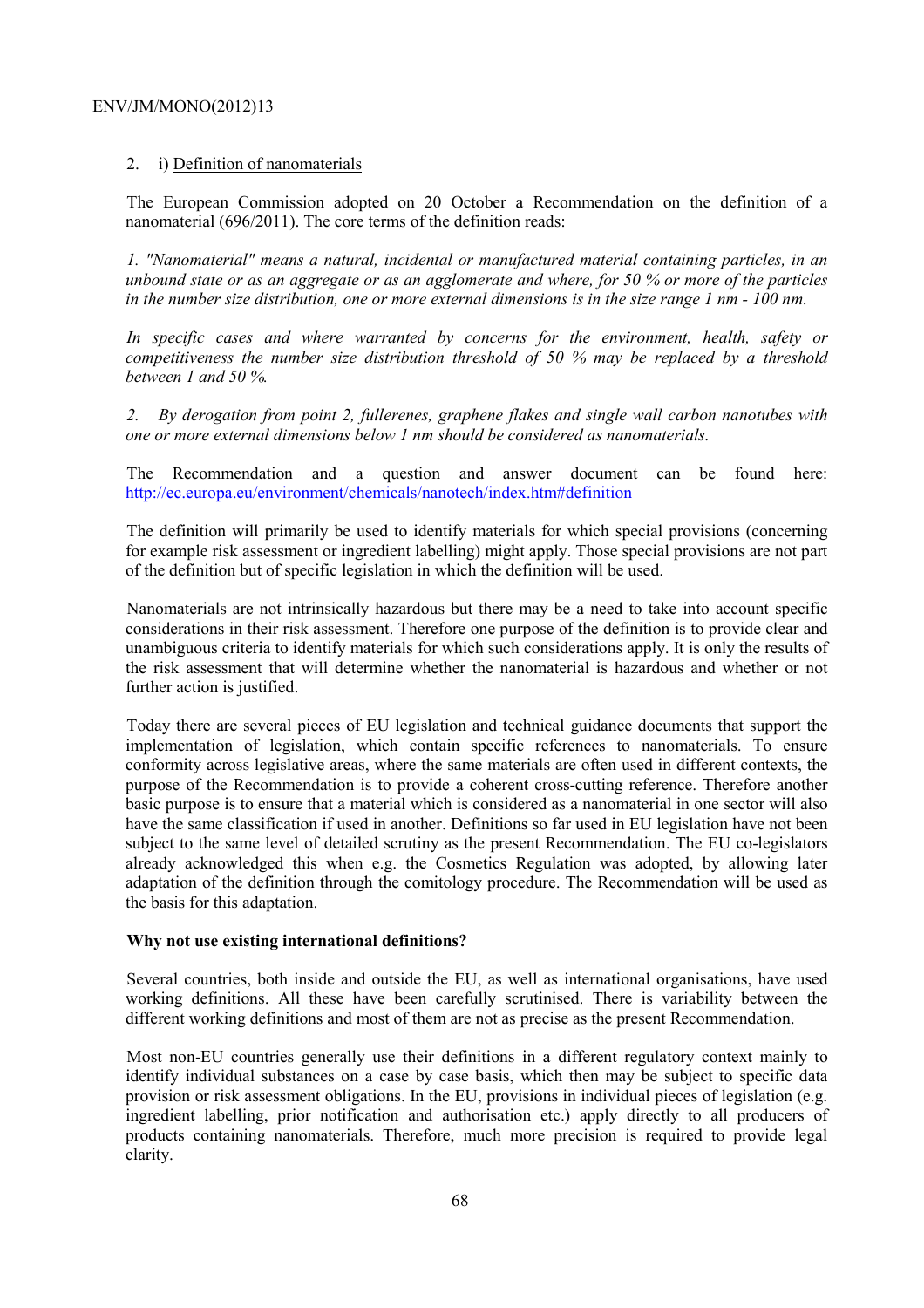The Commission has taken the ISO (International Organisation for Standardisation) term "nanomaterial" as the basis for its definition but has made a number of modifications which were deemed necessary to ensure its practical application in a regulatory context.

Notably the reference to "approximately" when referring to the size range is not appropriate in a legislative context. Moreover, contrary to ISO terminology, the Commission definition of "nanomaterial" is limited to materials consisting of particles (excluding non-particular materials such as proteins or micelles as present for example in mayonnaise), and excludes nanostructured materials (i.e. solid products, parts or components) with an internal or surface structure in the range between 1- 100 nm, such as computer chips).

### **Is it really possible to have only one single definition?**

The Recommendation offers a common understanding of the term "nanomaterial" to avoid confusion on terminology and inconsistency between different pieces of legislation. This does not mean that specific legislation needs to apply to all nanomaterials, or that there could not be legislation covering similar materials outside the definition. Since the definition is broad in its coverage, further sector specific qualifiers may be needed in order to identify more precisely those materials that should potentially be subject to specific legislative requirements or policy attention.

### **Why must the particle distribution be measured in number and not by mass which is commonly used?**

The amount of nanoparticles in a material can be determined based on mass (weight of nanoparticles to total weight of material) or based on the numbers (number of nanoparticles to total number of particles, "number size distribution"). There is a correspondence between the two measures for every material, but size and mass distribution are not directly convertible.

The Scientific Committee (SCHENIR) argued in its opinion that "a low mass concentration of nanoparticles in a product may still represent a high number of particles and a mass based distribution can be skewed by the presence of relatively few large and thus heavy particles". Therefore it considered number size distribution as a more relevant metric for possible effects of nanoparticles than mass concentration.

The Commission considers this reasoning as relevant and decided to follow this choice of metrics. Further work is certainly needed on the metrological aspects. The Commission intends to start work to provide practical guidance on measurement methods. This issue is also likely to be one of the subjects to be studied in further detail as part of the review planned for 2014.

#### **Are aggregates and agglomerates of nanoparticles nanomaterials?**

The short answer is 'yes'. Agglomerated or aggregated particles may exhibit the same properties as unbound particles. Moreover, there can be cases during the life-cycle of a nanomaterial where the particles are released from weakly bound agglomerates or under certain conditions even from more strongly bound aggregates. The definition in the Recommendation therefore includes particles in agglomerates or aggregates whenever the constituent particles are in the size range 1 nm - 100 nm.

This inclusion is in conformity with the scientific advice the Commission has received as well as the general international understanding e.g. in the works of ISO.

3. ii) Worker protection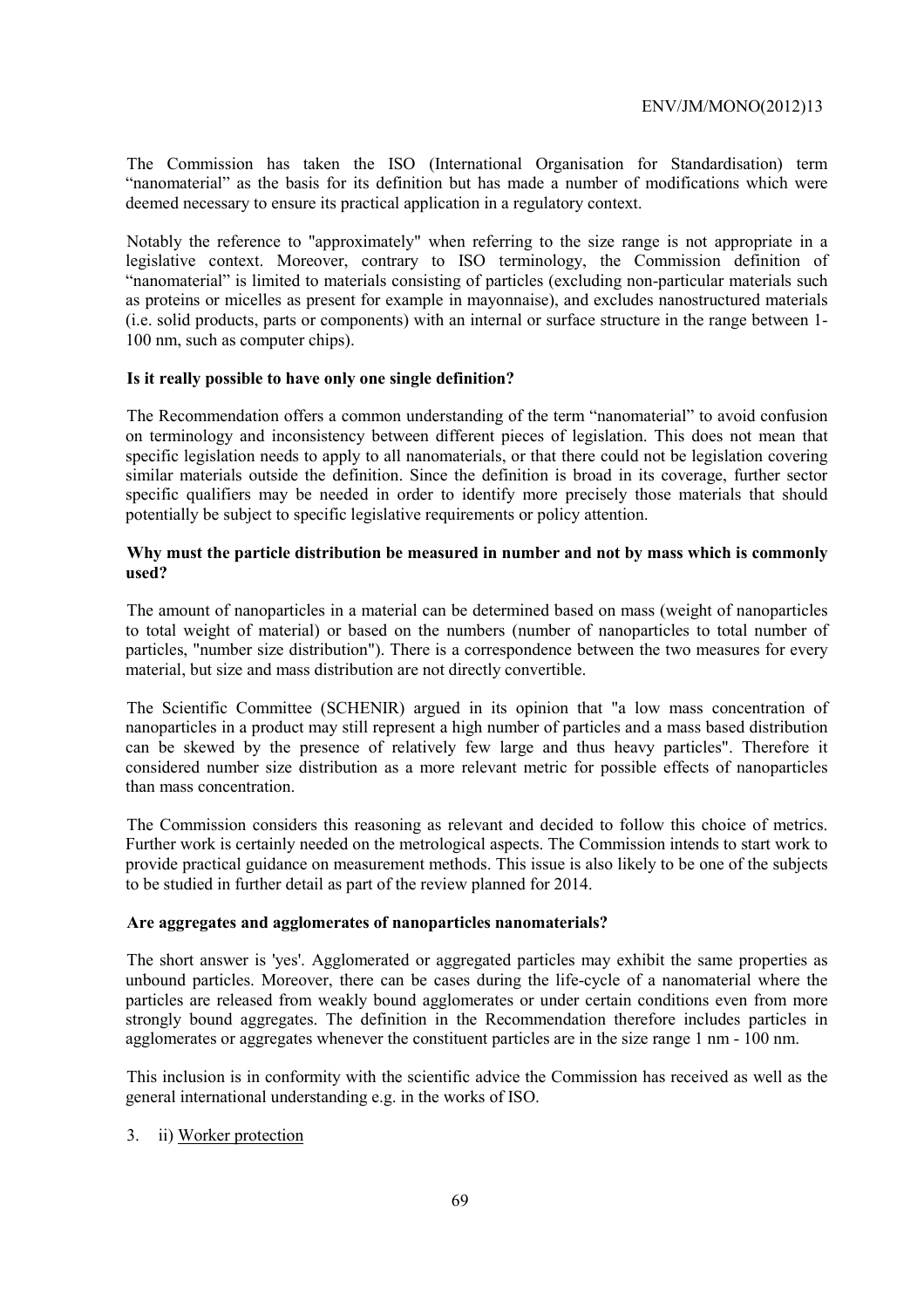The European Commission service responsible for workers protection is Directorate General Employment, Social Affairs and Inclusion (DG EMPL). The EU Agency for Safety and Health at Work (OSHA) in Bilbao, Spain, also holds responsibilities concerning awareness raising and dissemination of information.

Work is ongoing to undertake a study, elaborated and finalised by the end of 2012, which will look, inter alia, into:

- a) The types, uses and likely exposures and which workers are more likely to be exposed as well as future exposure trends based on current knowledge.
- b) The information requirements for risk assessment and what are the more significant gaps relative to workplace risk assessment needs.
- c) Identification of types and effectiveness of risk management measures relevant in this context.
- d) Based on current knowledge, and to the extent possible, identification of whether the mode of action of nanomaterials is similar or different from traditional work based chemicals, *e.g.* is there an increased risk from the dermal and inhalation exposure routes.
- e) State of the art regulating measurement and monitoring *e.g*. have national or other Occupational Exposure Limits setting bodies any standards in place and whether there are associated measurement methodologies.

Conclusions from the work may be used to assess the appropriateness of current Occupational Safety and Health legislation to protect workers from potential risks posed by nanomaterials and/or nanotechnology in EU workplaces.

The call for tender was successfully launched with four offers being received. The process of choosing a contractor is underway and a contract is expected to be signed in 2011 still.

### **6. Research programmes or strategies designed to address human health and/ or environmental safety aspects of nanomaterials;**

7th EU Research Framework Programme (FP7)

- The projects MARINA, NANOVALID, MODNANOTOX and NANOTRANSKINETICS are launched on 1st November 2011.
- New proposed projects selected under the fifth call for proposals are currently in negotiation, by topic:
- 4. i) New methods for measuring, detection and identification of nanoparticles in products and/or in the environment; projects targeting SMEs
	- INSTANT: "Innovative Sensor for the fast Analysis of Nanoparticles in Selected Target Products
	- SMART-NANO: "Sensitive Measurement, detection, and identification of engineered nanoparticles in complex matrices"
- 5. ii) Worker protection and exposure risk management strategies for nanomaterial production, use and disposal, Small focused projects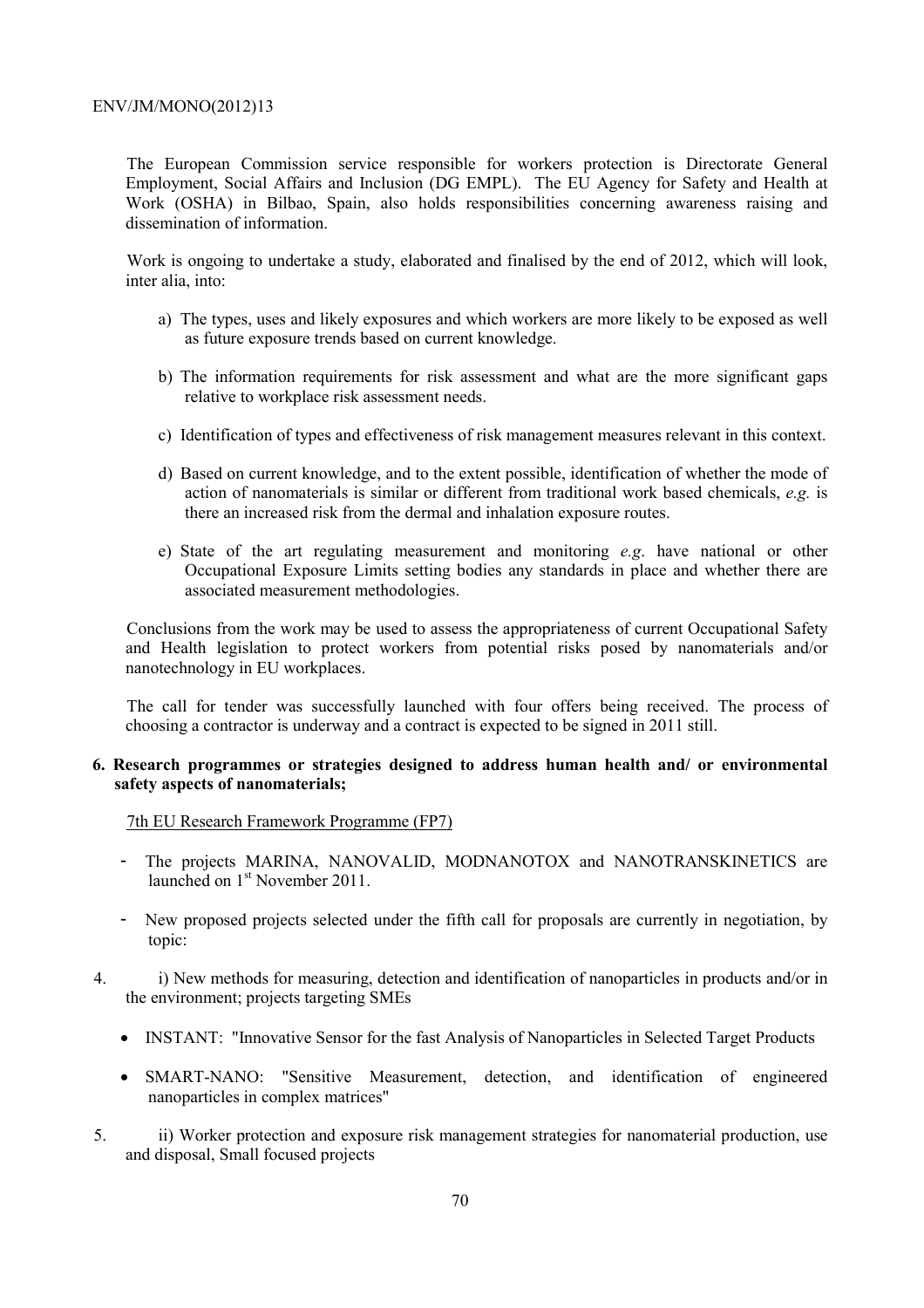- Sanowork: "Safe Nano Worker Exposure Scenarios"
- Nanomicex: "Mitigation of risk and control of exposure in nanotechnology based inks and pigments"
- Scaffold: "Innovative strategies, methods and tools for occupational risks management of manufactured nanomaterials (MNMs) in the construction industry"
- 6. iii) Intelligent testing strategies for nanomaterials impact and exposure towards regulation and clustering of materials; Coordination and support action
	- ITS-Nano: "Intelligent Testing Strategy for Engineered Nanomaterials"
	- Under the sixth call for proposals the following topics have been addressed:
	- NMP.2012.1.3-1 Systematic investigations of the mechanisms and effects of engineered nanomaterial interactions with living systems and/or the environment.
	- NMP.2012.1.3-2 Modelling toxicity behaviour of engineered nanoparticles
	- NMP.2012.1.3-3 Regulatory testing of nanomaterials
	- Examples of recent results of the EC-funded research programmes are:
	- DG RTD NMP initiative EU Nanosafety cluster also continues their activities. More details at: www.nanosafetycluster.eu. The second edition of the "Compendium of Projects in the European NanoSafety Cluster" is available:

http://www.nanosafetycluster.eu/home/european-nanosafety-cluster-compendium.html

• The nanosafety cluster is preparing a "nano-EHS research strategy for 2015-2020".

# **8. Information on research programmes or strategies which focus on life cycle aspects of nanomaterials, as well as positive and negative impacts on environment and health of certain nano-enabled applications**

This EU FP7 NanoValid project will run for four years with the aim of developing a set of reference methods and materials for hazard identification, risk assessment, and life cycle analysis of engineered nanomaterials. The kick-off meeting took place in Rome on 1 November 2011. Further information can be found at the project website: http://www.nanovalid.eu/

#### **9. Information on any development related to exposure measurement and exposure mitigation**

An International Workshop on 'Nano Reference Values as provisional substitutes for OELs and DNELs for nanoparticles' took place on 29th September, 2011 at The Hague, Netherlands.

This is an initiative of IVAM University of Amsterdam, the Dutch Trade Unions and Dutch Employers Organization. They have kindly given permission to send the relevant information for the purposes of a submission to the OECD WPMN SG8.

Thus, copies of the following papers will be forwarded to SG8 members: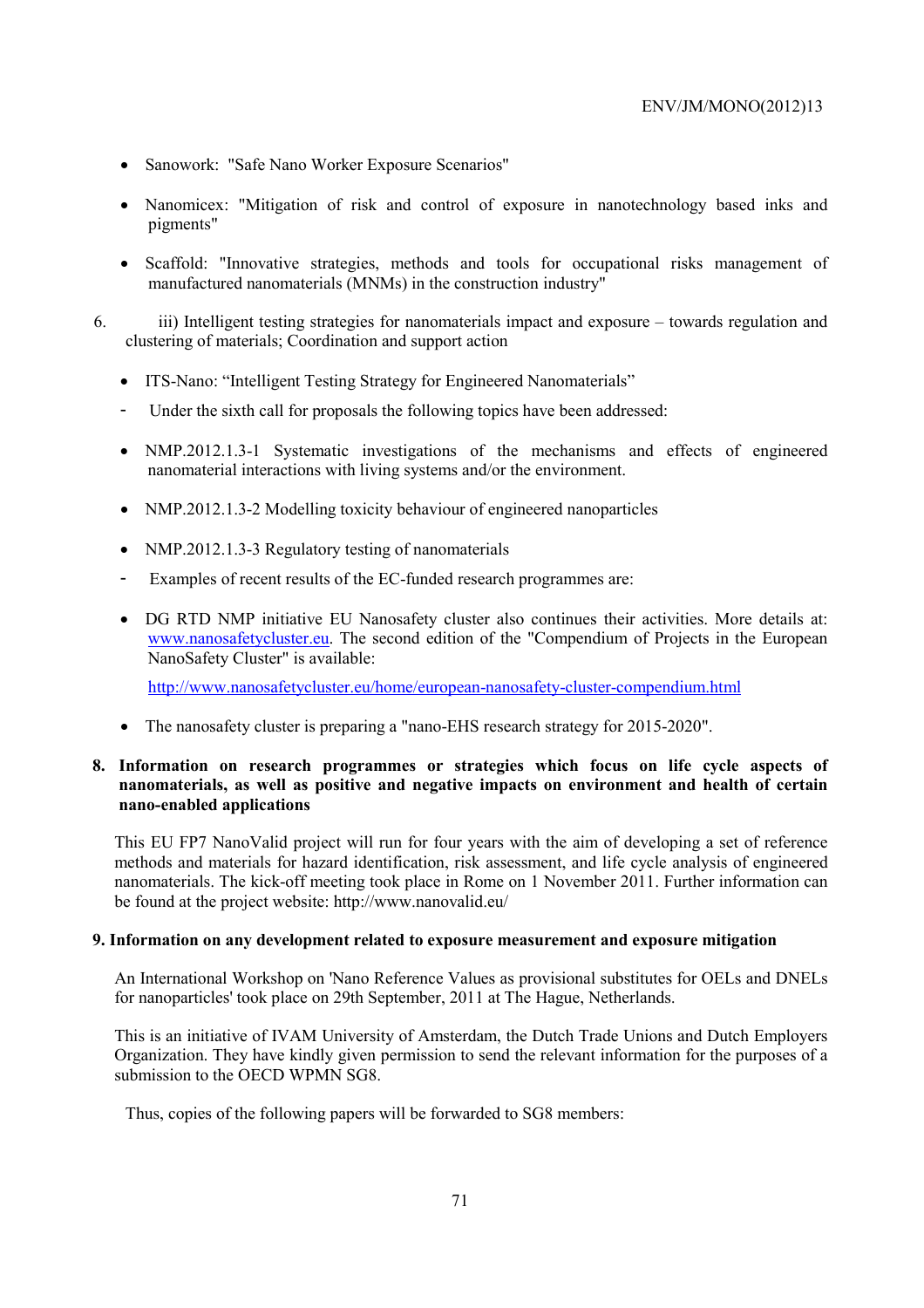- A paper titled 'Nano Reference Values as provisional alternative for HBR-OELs or DNELs practice and feasibility for precautionary risk management'.
- The respective presentation made by Pieter van Broekhuizen of the University of Amsterdam.

# **BUSINESS AND INDUSTRY ADVISORY COMMITTEE (BIAC)**

# **PART I: ACC**

The American Chemistry Council Nanotechnology Panel participates in national and international forums to promote scientifically sound approaches to nanotechnology policy and support research needed to assess and manage potential health and environmental risks associated with the responsible development of nanoscale materials. While the Panel continues to be an active participant in international discussions such as the WPMN and ISO/TTG 229, this update focuses on the Panel's domestic activities.

In April the Panel submitted comments to the National Institute of Occupational Health and Safety (NIOSH) with comments on its strategic plan for nanotechnology research. The Panel recommended that NIOSH focus its efforts on questions of exposure assessment, risk characterization, and risk management. The Panel believed NIOSH's plans regarding hazard assessment of nanomaterials was duplicative and should be left to the numerous federal and international agencies already focusing on that subject.

In August the Panel submitted comments to the U.S. EPA Office of Pesticide Programs on its preferred approach for gathering information on pesticide products (active and inert ingredients) that contain nanomaterials under the Federal Insecticide, Fungicide, and Rodenticide Act (FIFRA). The Panel disagreed with EPA's analysis and offered substantial comments on alternative approaches.

In August the Panel also submitted comments to the U.S. Food and Drug Administration (FDA) on its draft guidance to industry on how FDA will determine whether FDA-regulated products contain nanomaterials or otherwise involve the application of nanotechnology. The Panel largely supported FDA's approach, but made a number of recommendations to focus and further clarify the guidance.

In addition to providing agencies with guidance on specific proposals, the Panel continues to engage EPA's Office of Pollution Prevention and Toxics on its plans to exercise its existing regulatory powers under the Toxic Substances Control Act (TSCA) to require reporting of certain information, implement test rules, and issue a generic "significant new use rule," or "SNUR," for nanomaterials (see http://www.epa.gov/oppt/nano/#existingmaterials). The reporting rule would require that persons who manufacture nanoscale materials notify EPA of certain information including production volume, methods of manufacture and processing, exposure and release information, and available health and safety data. The test rule is expected to apply to specific multiwall carbon nanotubes, certain clays, alumina, and sprayapplied nanomaterials and will require material characterization data, as well as testing for health effects, ecological effects, and environmental fate. The SNUR would require persons who intend to manufacture, import, or process certain nanomaterials for an activity that is designated as a significant new use by the proposed rule to notify EPA at least 90 days before commencing that activity.

The Panel continues its support of the research coordinated by the U.S. National Nanotechnology Initiative (NNI) and participated in a public webinar announcing the NNI's 2011 EHS research strategy (http://www.nano.gov/node/681). The NNI has released a set of reports that are the result of a series of workshops focusing on various issues in the nanotechnology environmental, health, and safety (EHS) arena (http://www.nano.gov/node/647). The reports cover human health, environmental health, exposure, and legal and ethical dimensions of nanotechnology.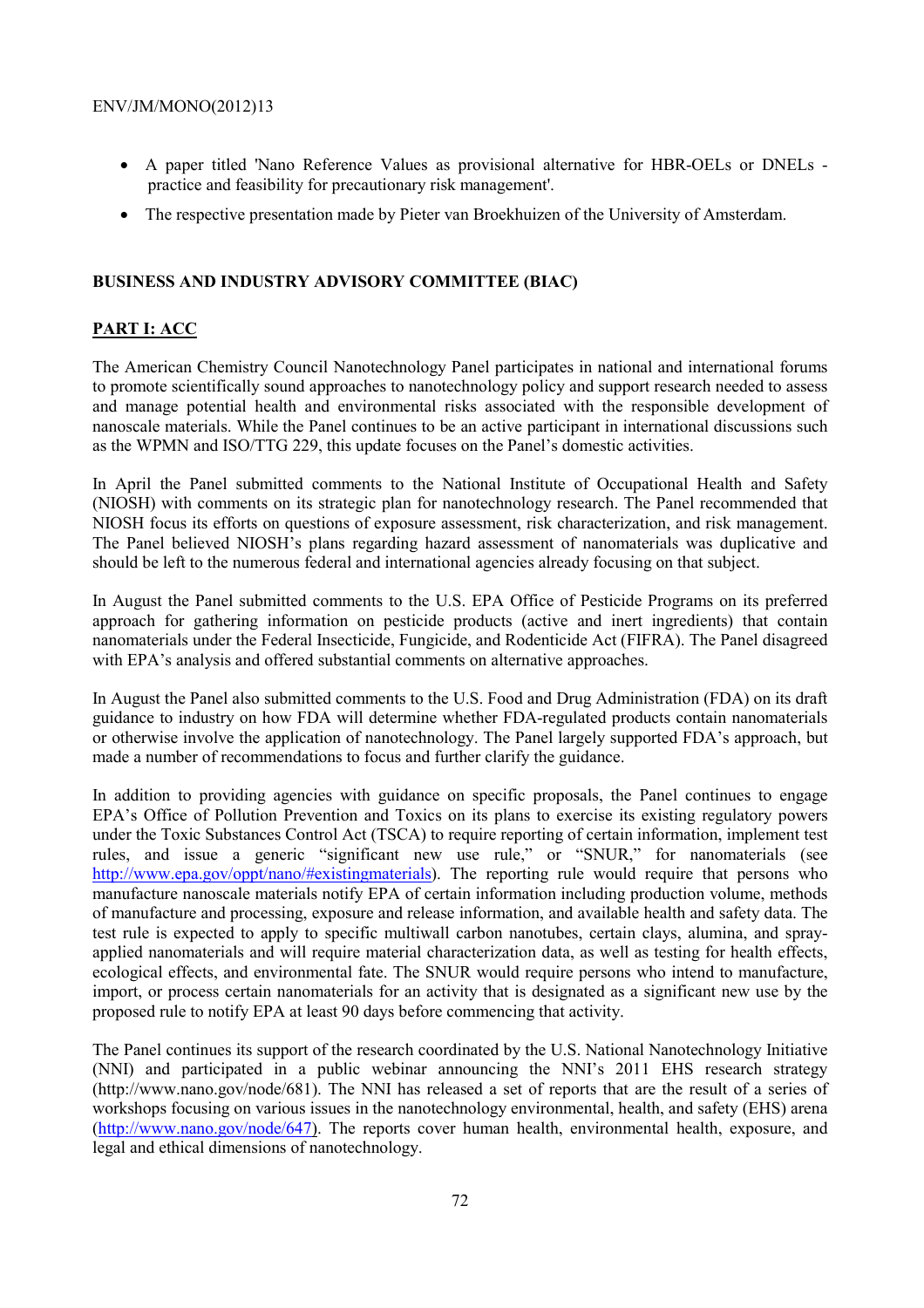Other activities of note include being interviewed by the U.S. Government Accountability Office regarding an investigation into the U.S. government's investments in nanotechnology EHS research, and participating in a meeting with U.S. Department of Agriculture (USDA) Officials about a recommendation from an advisory group that would have banned nanomaterials from USDA-certified organic foods. At the level of individual states, there has been little activity since the last WPMN meeting.

The Panel continues to co-sponsor the NanoRelease project coordinated by the International Life Sciences Institute's Research Foundation

(ILSI-RF; http://www.ilsi.org/ResearchFoundation/Pages/NanoRelease1.aspx).

In addition to our sponsorship, ACC Nanotechnology Panel members serve on the project's steering committee. The purpose of the project is to identify available methods for evaluating the release of nanomaterials from matrices, to identify gaps where new methods are needed, and to eventually fill some of the gaps by testing and evaluating selected methods.

After considerable discussion, the project's steering committee selected MWCNTs embedded within polymer matrices as the first nanomaterial to carry forward to the next phases of the project. The next steps include recruiting experts to develop white papers on several topics, convening a workshop to gather feedback on the resulting documents, writing a state-of-the-science document, and creating the work plan for the next phase of the project. That phase will consist of testing and methods development using an inter-laboratory testing approach. US and Canadian government, industry, and academic laboratories will be convened using a "cooperative research and development agreement" approach often used by US government agencies to enable technology transfer between public and private sectors.

Other project co-sponsors include U.S. EPA, Environment Canada, Health Canada, Society of Chemical Manufacturers and Affiliates, U.S. National Institute of Standards and Technology, The Adhesive and Sealant Council, and the American Cleaning Institute. Labor unions, consumer advocates, and other U.S. government agencies participate either through the project Steering Committee or in an advisory capacity.

## **PART II: CEFIC**

## **Highlights**

- $\triangleright$  Active contribution of industry to national and international regulatory initiatives to effectively manage nanomaterials and nanotechnologies.
- ¾ Cefic is an active participant in the REACH Implementation Project aimed to evaluate the current guidance to the regulation with regards to nanomaterials.
- $\triangleright$  Last year, Cefic published a Guidance describing how companies can apply the principles underpinning Responsible Care to their production and handling of nanomaterials.
- ¾ Through its Long-range Research Initiative (LRI), Cefic sponsors safety research on nanomaterials.
- $\triangleright$  External stakeholder events and projects on nanomaterials and nanotechnologies.

#### **Background**

The mission of Cefic - the European Chemical Industry Council - and its member companies, is to offer innovative and sustainable nanomaterials, nanotechnologies and nano-enabled products that help answer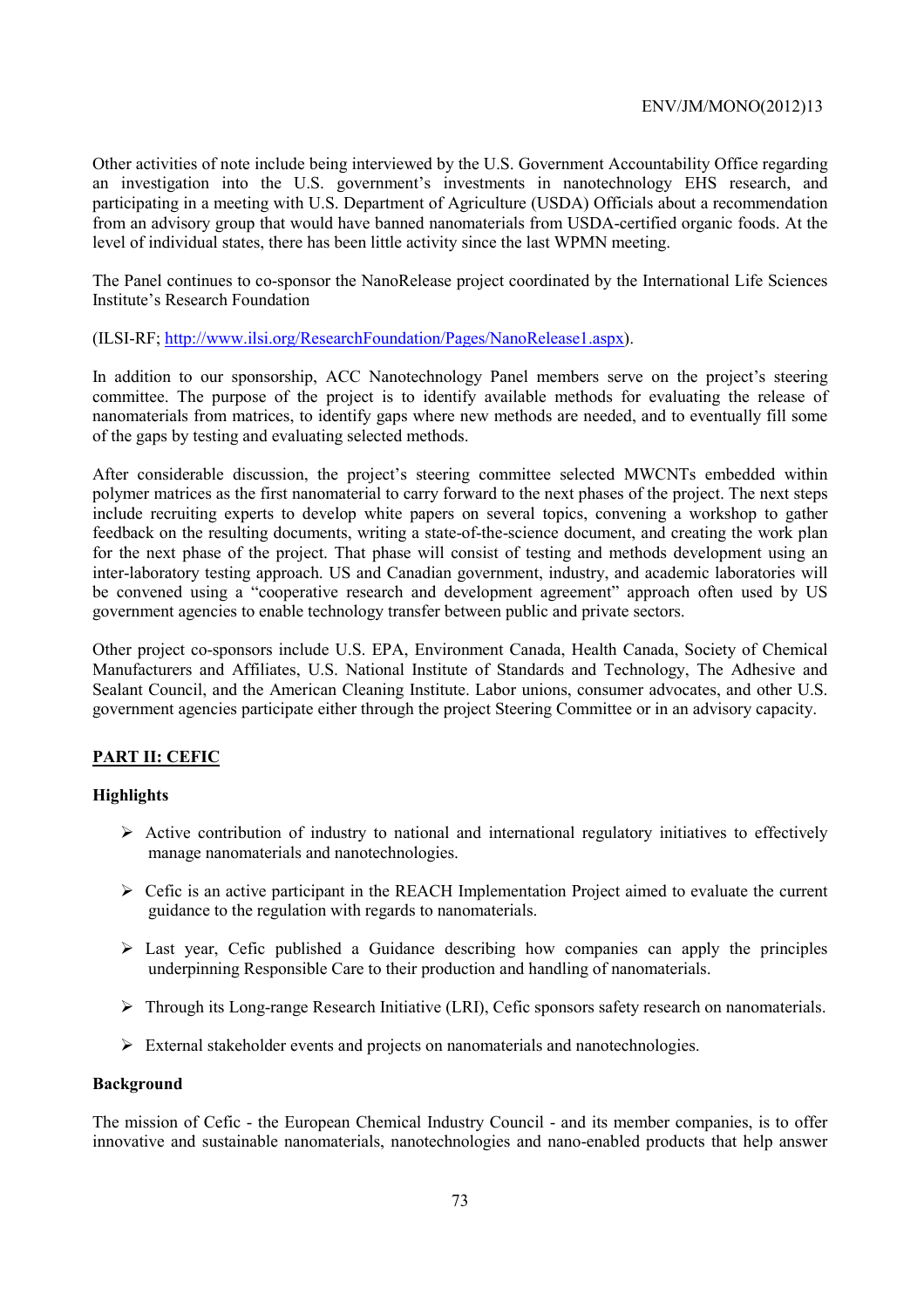the social and environmental challenges and respond to the changing needs of society to improve quality of life of this and future generations. We strive for that our nanomaterials, products and technologies are researched, designed, manufactured and used safely and responsibly throughout their entire life cycle. We continuously initiate dialogues and engagement with stakeholders to ensure that the products we market answer the needs and priorities of our customers and stakeholders and make a strong contribution to boosting the European economy.

### **Work underway or planned**

To achieve their vision for sustainable nanomaterials and nanotechnology, Cefic is undertaking a range of activities. A few of these activities are highlighted below:

## *National and regional regulatory developments on human health and environmental safety including recommendations or discussions related to implementing and, if needed, adapting existing regulatory systems and the drafting of guidance materials.*

At the end of 2009 the first out of three REACH Implementation Projects started, aimed to evaluate the applicability of existing guidance with regards to nanomaterials. This first project addresses how to conclude on Substance ID and sameness with the purpose of forming SIEFs (substance information exchange forum) ahead of registration. The other two projects, which concern guidance on information requirement and how to conduct a chemical safety report, started in January 2010. All projects are now finalised before the summer and available on http://ec.europa.eu/environment/chemicals/nanotech/index.htm#ripon. Cefic welcomes the reports as the final outcome of an extensive evaluation of not only existing REACH guidance but also several hundred scientific reports to ensure nanomaterials are appropriately addressed. In the end, the reports confirm Cefic's views that in general the REACH guidance is applicable to nanomaterials with only few amendments needed. We are now looking forward to ECHA's work in incorporating the conclusions from the RIP-oN2 and 3 in the existing guidance to REACH.

In addition, Cefic and its members continue to actively contribute to the REACH Competent Authority subgroup on nanomaterials, initiated by the REACH Competent Authority Meeting. The aim of the subgroup is to consider how the overall provisions of REACH and its guidance documents could be applied to nanomaterials.

Cefic continues to contribute to the public debate regarding nanomaterials by providing scientific input to discussions on risk assessment methodologies and risk assessment measures to adequately control potential risks with nanomaterials. At the international level, Cefic works through the ICCA (International Council of Chemical Associations) to contribute to initiatives at the global level.

On October 18, the European Commission adopted its long-awaited recommendation for a definition of the term "nanomaterial". Cefic welcomes these efforts to develop a regulatory definition for nanomaterials to help provide legal certainty and consistency, but is concerned that the Commission's recommendation is too broad in scope and therefore difficult to integrate into existing legislation in a meaningful way.

In particular, Cefic supports the initiative to develop a scientifically balanced definition of the term "nanomaterial" to help provide legal certainty and consistency for industry as well as for policy and law makers. Cefic fears implementing the proposed definition will add unnecessary burden for companies, leading to added costs and less efficient use of resources. In addition, its current form would define as nanomaterials some decades-old substances such as mineral pigments used in paints and other everyday products. The chemical industry is also concerned by the lack of standardised measurement techniques, which are important for legal certainty.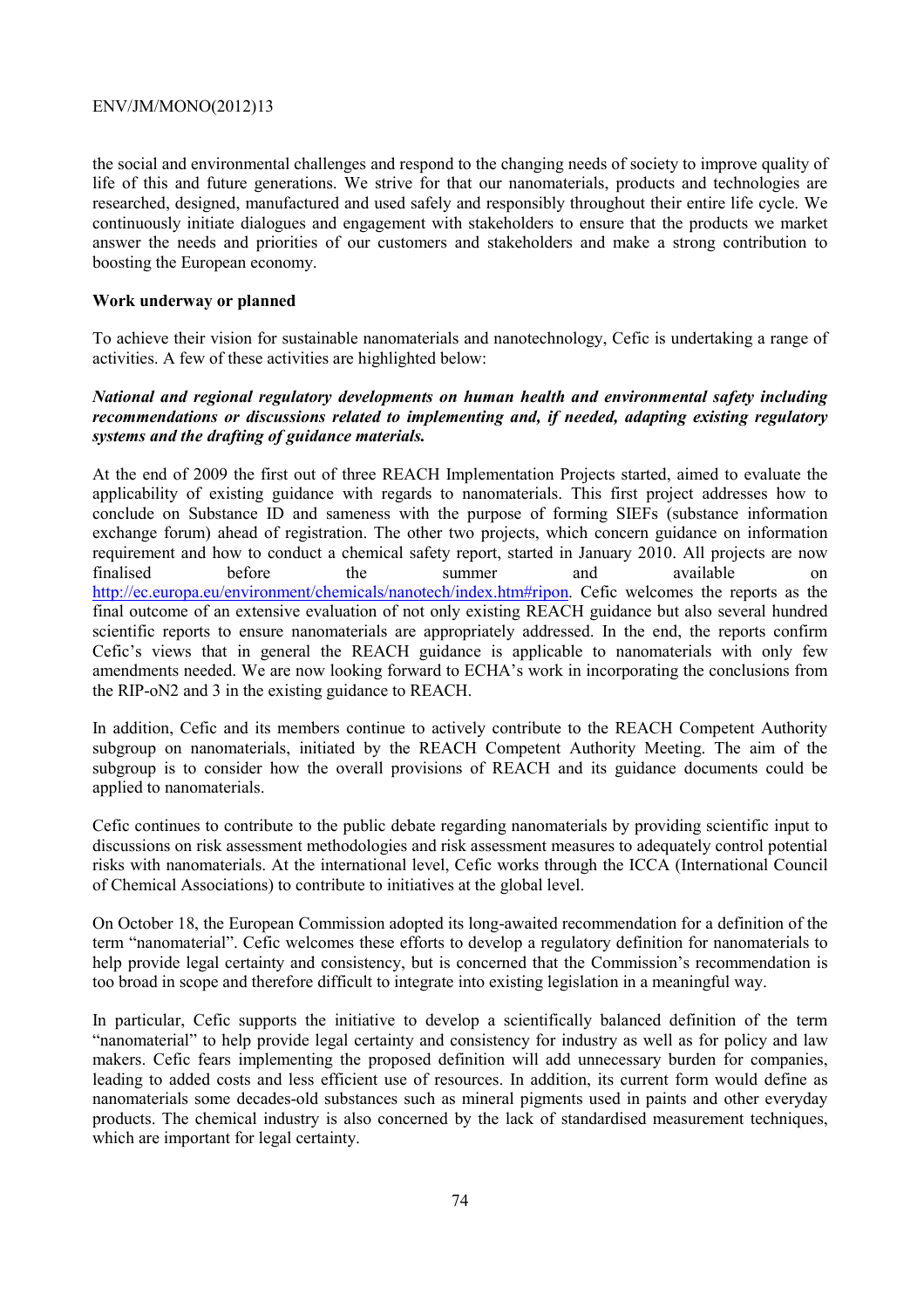Last year, Cefic together with ICCA, developed and agreed on a definition for nanomaterials (http://www.icca-chem.org/ICCADocs/Oct-2010\_ICCA-Core-Elements-of-a-Regulatory-Definition-of-Manufactured-Nanomaterials.pdf). Cefic will now continue to offer the experience of the chemical industry to illustrate the practical consequences of the definition proposals under discussion based on real materials.

## *Research programs or strategies designed to address human health and/or environmental safety aspects of nanomaterials.*

Through its Long-range Research Initiative (LRI), Cefic sponsors health and environment safety research on nanomaterials. As a first example, one project led by Dr Otto Creuzenberg at the Fraunhofer Institute will test the suitability of OECD testing guidelines for nano zinc oxide and nano amorphous silicium dioxide particles and define a tiered testing strategy for these nanoparticles. This project has started in 2010 – after a delay due to agreements needed on the reference material- and is now in the experimental phase. The finalization is expected by end of 2011.

In order to address regulatory and public concerns, industry is evaluating, in a second Cefic-LRI research project, the ecological risks that may be associated with nanoparticles. Currently accepted testing strategies will be evaluated, supplemented and improved, where needed, to address potential nano-specific effects focusing on ecologically relevant exposures. Through the LRI, the European chemical industry is sponsoring a project on the "assessment of nanoparticles specific effects in environmental toxicity testing". The research is being led by the group of Dr Alistair Boxall, at the University of York. The outcomes of the project will help determine the environmental impact of nanomaterials in aquatic systems. The project is well underway and expected to be completed by summer 2011.

Both projects are contributions of Cefic (via BIAC) to the Sponsorship Program of the OECD Working Party of Manufactured Nanomaterials.

Finally, a third Cefic-LRI project has been launched on testing and assessment of reproductive toxicity of Nanomaterials. The overall objective of this proposal is to analyze the suitability of current OECD guidelines to assess the reproductive toxicity of nanomaterials. Using two reference materials present on the OECD list of 'representative manufactured nanomaterials for testing' (1), nano silicium dioxide and nano zinc oxide, the ability of current reproductive toxicity OECD guidelines to identify hazard associated with nanomaterials will be tested in this project. The research is being led by Dr J. van de Sandt at TNO, in a consortium with BASF. The results of this project should address the following questions: do the existing OECD reproductive toxicity test guidelines adequately assess a potential hazard posed by nanoparticles, can the existing guidelines benefit from some revisions to better understand health risks posed by nanoparticles, and are there endpoints used to assess the potential hazard of industrial chemicals which may be inappropriate for testing nanoparticles? The project passed the suspension and aerosol characterization initial stage and  $2<sup>nd</sup>$ -generation study is underway.

#### **Stakeholder Engagement**

To draw on the strength of speaking on behalf of the entire industry, Cefic initiated last year an Industry Platform with participants from the supply chain. It has been proven a success and has achieved a better coherency between different sectors but also allowed for a better alerting system on sector specific regulatory activities.

Cefic has also identified a need to improve our way of communication to ensure more balanced messages which also include nanomaterials' environmental and societal benefits. This work will be carried out with the help of case studies, and illustrated by a number of workshops but also by a more detailed leaflet. The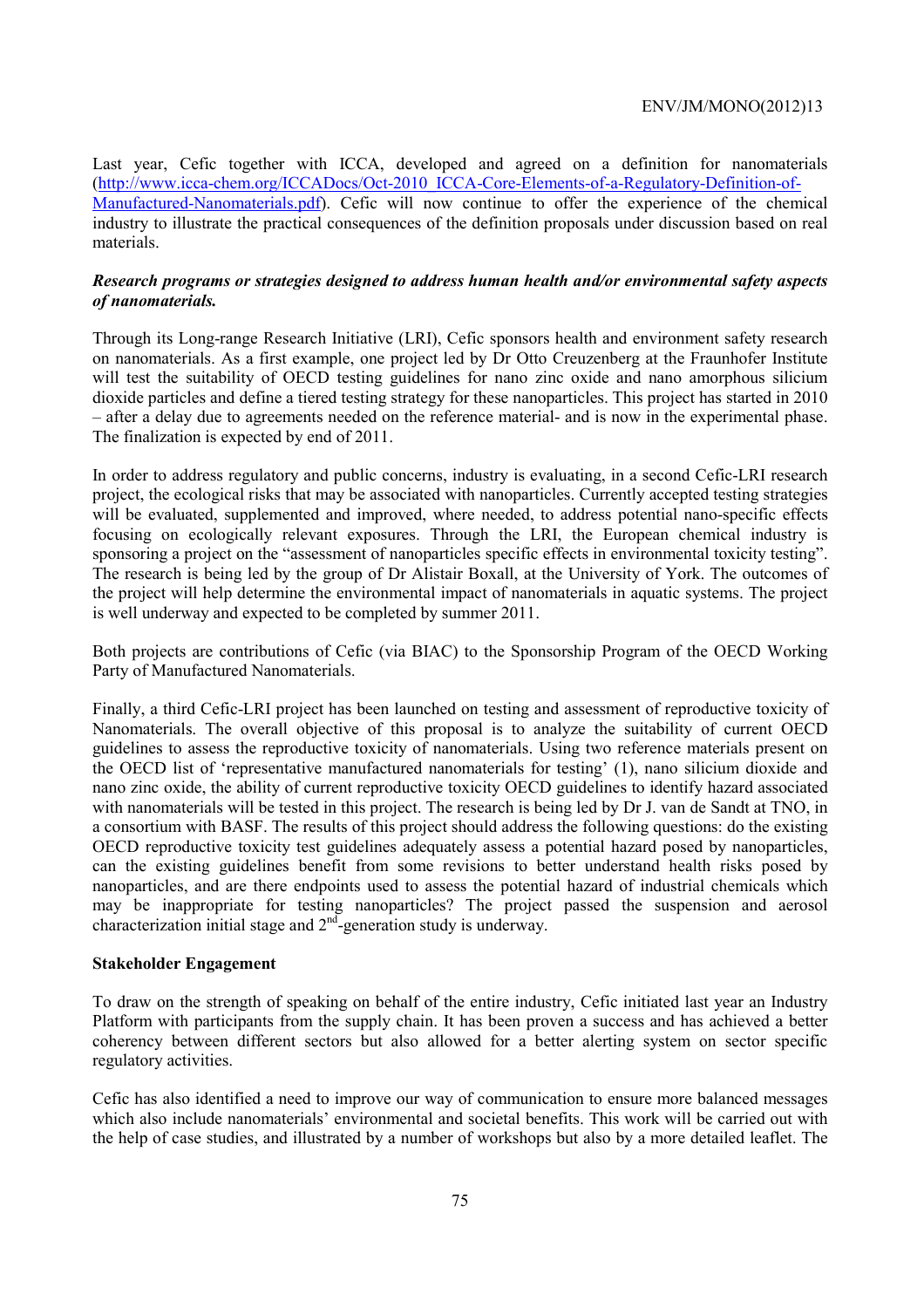objective of the work which will be finished by the end of the year is to serve as a basic information set for further discussions with policy makers and stakeholders.

Cefic will also continue to progress with development of industry specific guidance on best practices where the Responsible Care Guidance (http://www.cefic.org/Policy-Centre/Environment-health/Nanomaterials/) issued last year will form an important part. In addition, Cefic will also actively participate to a project related to risk management and occupational safety within the  $7<sup>th</sup>$  Framework Program under the ownership of DG RTD, European Commission.

## **PART III: JCIA**

The Japan Chemical Industry Association (New Topics Working Group) is committed to the ongoing development of the nanotechnology industry, particularly with respect to safe nanomaterial evaluation techniques for use inside and outside Japan based on the Action Plan set out in the Nanomaterial Opinion Statement, issued in July 2008.

The major initiatives undertaken this year are listed below.

#### **1. January 2011**

With a view to consulting with experts in Japan and overseas about a newspaper article in the Nikkei newspaper dated November 8, 2010 entitled "Silica and titanium dioxide nanoparticles cause pregnancy complications in mice (2011, 4. nature nanotechnology)," the Working Group visited a research laboratory once (January 12) and attended research report meetings twice (February 10 and June 7) in order to discuss issues of interpretation in accordance with the protocol.

The New Topics Working Group Committee plans to prepare an opinion statement by the end of this year and to release the statement to member companies on JCIA's website as an official statement from the association.

### **2. April 2011**

The Working Group visited nanomaterial analysis experts at the AIST's National Metrology Institute of Japan in order to study current R&D trends regarding systems for the measurement of average nanomaterial particle diameters and average particle diameter distributions.

It was discovered that measurement systems are not readily available for practical use.

The Working Group explained the need for such measurement systems to the experts (a definition of nanomaterials is likely to be established by the EU by the end of this year).

#### **3. May 2011**

Working Group members attended the 12th TC 229 International Committee Conference held in St. Petersburg, Russia and discussed at the meeting of Working Group 3 (environment and safety) the problems of the industry regarding SDS (Safety Data Sheets) in order to highlight the need to accelerate development.

At the meeting of Working Group 4 (materials standards), our Working Group members proposed a new approach to the standards proposed by China (creating general standards instead of specific standards for silica or titanium oxide).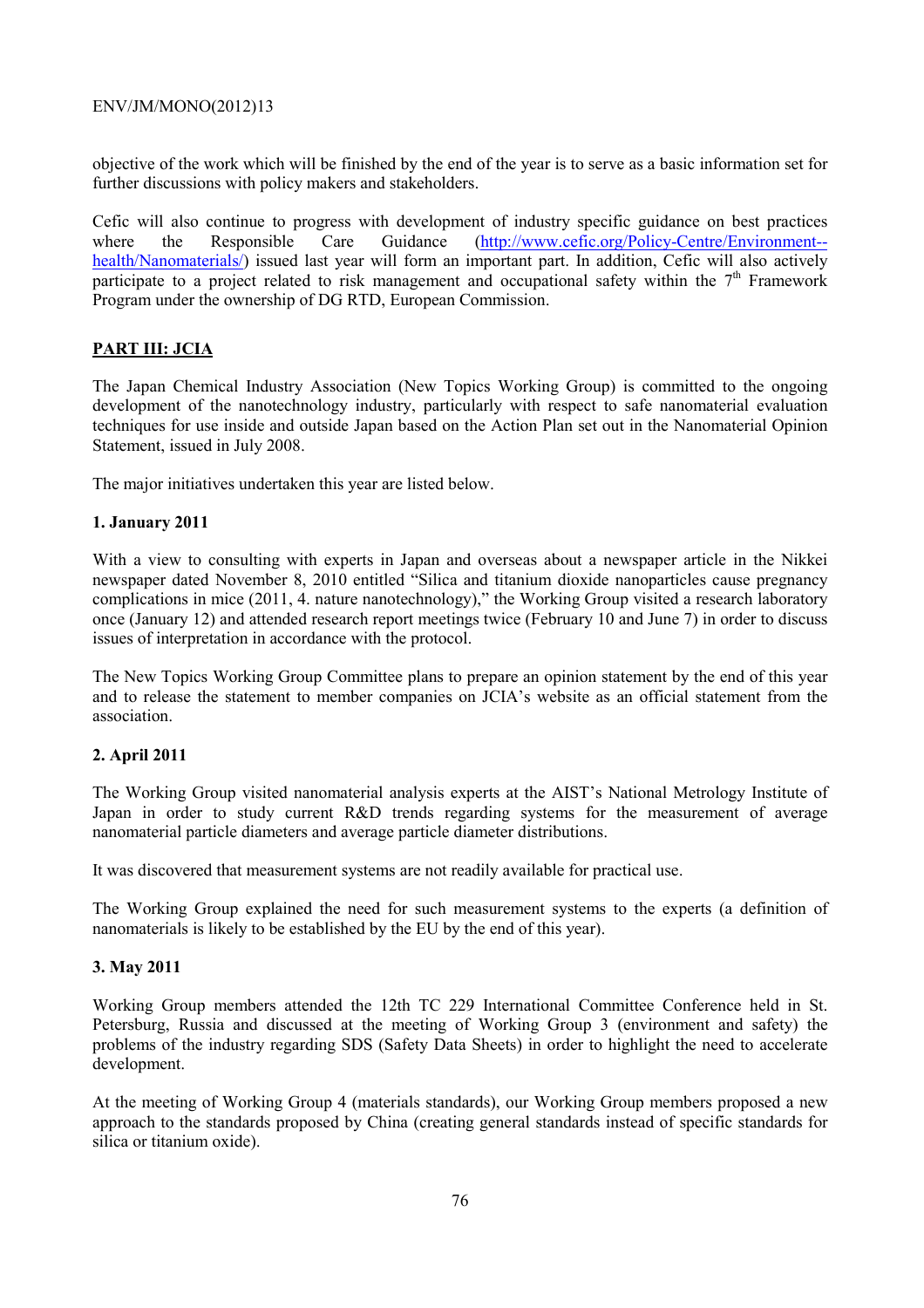## **4. July 2011**

The Working Group attended a briefing for the AIST's project entitled "Research and Development of Nanoparticle Characterization Methods" and identified issues in the report on how to deal with NOAEC (No Observed Adverse Effect Concentration) when evaluating of titanium oxide. The final briefing is scheduled to be held as an international symposium in Tokyo on September 29 and 30. The Working Group Committee plans to send four committee members to the symposium for participate in detailed discussions.

### **5. Since September 2008**

The Working Group has actively contributed to the Japanese National Nanotechnology Standardization Committee Project, which was set up by AIST, an OECD follow-up group. This was the last fiscal year of our second term of office, which lasted for four years (two terms), and we were reappointed as a committee member.

## **PART IV: NIA**

 $\overline{a}$ 

Through the coordination of the PROSPEcT (i.e. Ecotoxicology Test Protocols for Representative Nanomaterials in Support of the OECD Sponsorship Programme) project, the Nanotechnology Industries Association (NIA) provides the Lead Sponsor to the OECD WPMN Sponsorship of nano-ZnO, as well as the Co-Lead Sponsor to the OECD WPMN Sponsorship of nano-CeO2. PROSPEcT is a Public-Private-Partnership (PPP) (value: GBP 3.7 Million) between the UK Government and several industrial NIA members; the PPP was originally set up to run for three years (from 1st January 2009 until 31st December 2011), but received a 6 months extension in order to conduct in-depth research into phenomena observed earlier in the project.10

The NIA provides the Lead Sponsor to the OECD WPMN Sponsorship of **nano-Clay** through the project RefNanoCLAYM (i.e. Lead-Sponsorship, Characterisation and Testing of Reference Nanoclay Materials within the OECD Sponsorship Programme) – a Public-Private-Partnership (PPP) (value: EURO 245 000) between governmental test laboratories and NIA members (duration: 3 months, start date: 1<sup>st</sup> September  $2010$ <sup>11</sup>

On the 1<sup>st</sup> July 2011, the NIA launched the **Global-NanoMaPPP** (i.e. Global PPP for the Integrated Measurement and Testing of Representative NanoMaterials in Support of the OECD Sponsorship Programme) – an international Public-Private-Partnership (PPP) (value: EURO 4.6 Million). The Global-NanoMaPPP provides continuing Sponsorship and Contribution of the following OECD WPMN nanomaterials: **nano-ZnO**, **nano-CeO2**, **MWCNT**, **SWCNT**, **nano-clay**, **nano-silver**, **nano-Gold**, as well as **nano-BaSO4**. 12

The *Global-NanoMaPPP* furthermore provides stewardship of data collection and data review in the *NANOhub* (*i.e.* IUCLID-based database adopted by the OECD WPMN for the collection of data generated during the OECD WPMN Sponsorship Programme) for the above mentioned nanomaterial types.

<sup>10</sup> Follow this link for more information on *PROSPEcT*: http://www.nanotechia.org/content/activities2/currentprojects/prospectproject20090101/ or http://www.nanotechia-prospect.org/home/home

<sup>11</sup> Follow this link for more information on *RefNanoCLAYM* : http://www.nanotechia.org/nia-activities/niaprojects/nia-projects-refnanoclaym

<sup>12</sup> Follow this link for more information on the *Global-NanoMaPPP*: http://www.nanotechia.org/nia-activities/niaprojects/nia-projects-globalnanomappp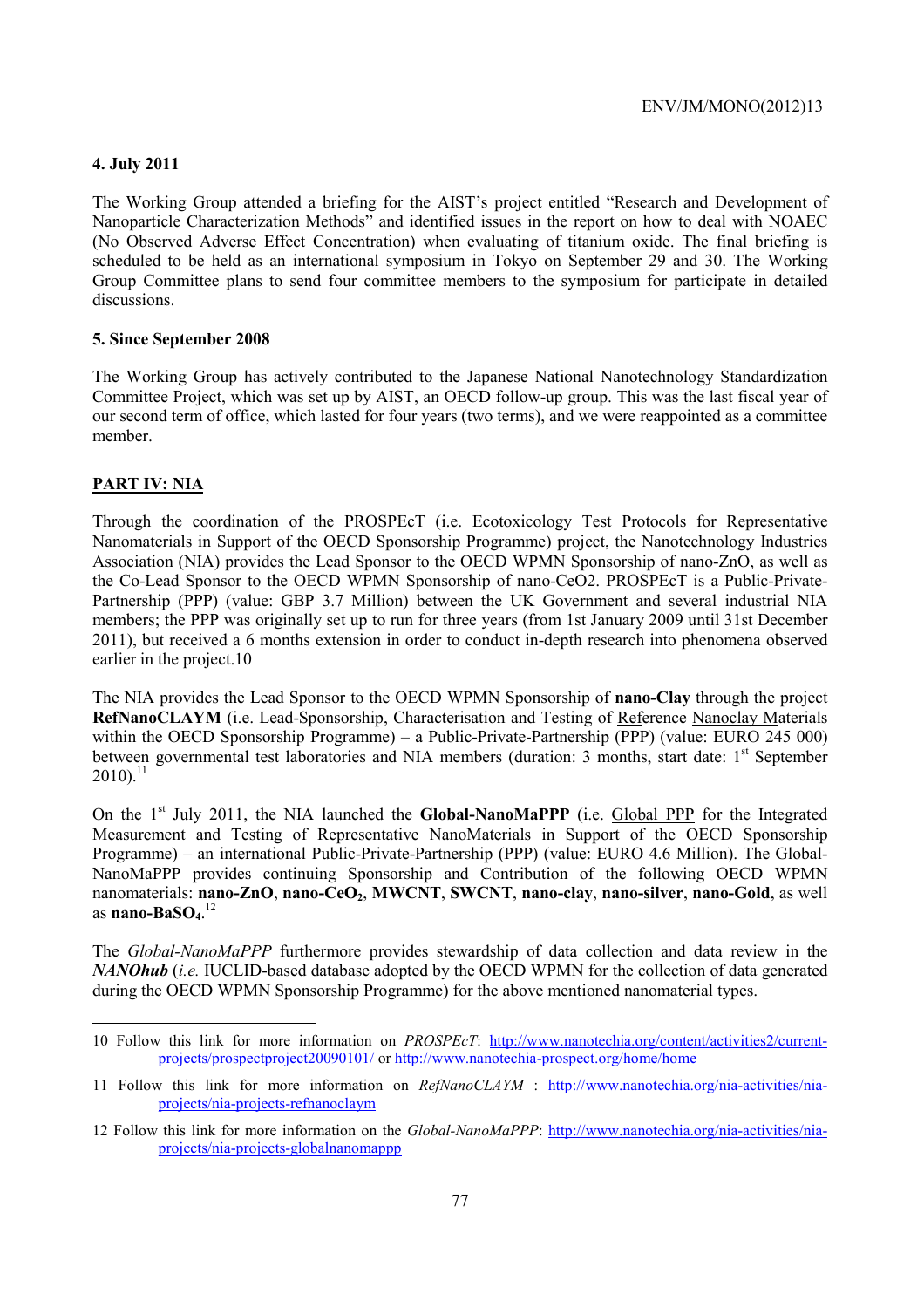# **(Other) NIA Projects:**

## Safety Assessment:

1. The *REACH Implementation Plans on Nanomaterials (RIP-oNs):13 Scientific and technical Support on Nanomaterials* concluded in September 2011.

*RIP-oN2:'Specific advice on fulfilling information requirements for nanomaterials under REACH'14'* 

This project aims to:

- Develop specific advice on how REACH information requirements on intrinsic properties of nanomaterials can be fulfilled. This should address and advise on the appropriateness of the relevant test methods (including dosimetry) for nanomaterials, and outline, when relevant, possible specific testing strategies.
- Develop advice on the information that is needed for safety evaluation and risk management of nanomaterials and in particular if information is needed beyond or in addition to the current information requirements listed in REACH Annexes VI-X.

*RIP-oN3:'Specific advice on exposure assessment and Hazard/Risk Characterisation for nanomaterials under REACH''15*

The project addresses exposure assessment and hazard/risk characterisation for nanomaterials within REACH. It aims to:

- Develop advice on how to do exposure assessment for nanomaterials within the REACH context. This shall be the main focus of the project and shall cover:
	- development of Exposure Scenarios,
	- evaluation of operational conditions and risk management/mitigation measures and
	- exposure estimation;

• Develop ideas on how to conduct hazard and risk characterisation for nanomaterials. The latter will involve threshold/non-threshold considerations.

2. On the 1st November 2011, the FP7 project *MARINA - Managing Risks of Nanoparticles* commenced:<sup>16</sup>

- 14 Follow this link to find out more about RIP-oN2: http://www.nanotechia.org/content/activities2/currentprojects/niaprojectripons/niaprojectripon2/
- 15 Follow this link to find out more about RIP-oN3: http://www.nanotechia.org/content/activities2/currentprojects/niaprojectripons/niaprojectripon3/
- 16 Follow this link for more information on MARINA: http://www.nanotechia.org/nia-activities/nia-projects/niaproject-marina

<sup>13</sup> *RIP-oN1: 'Substance Identification of Nanomaterials':* this RIP-oN is conducted by the IHCP (JRC) under consultation of additional experts.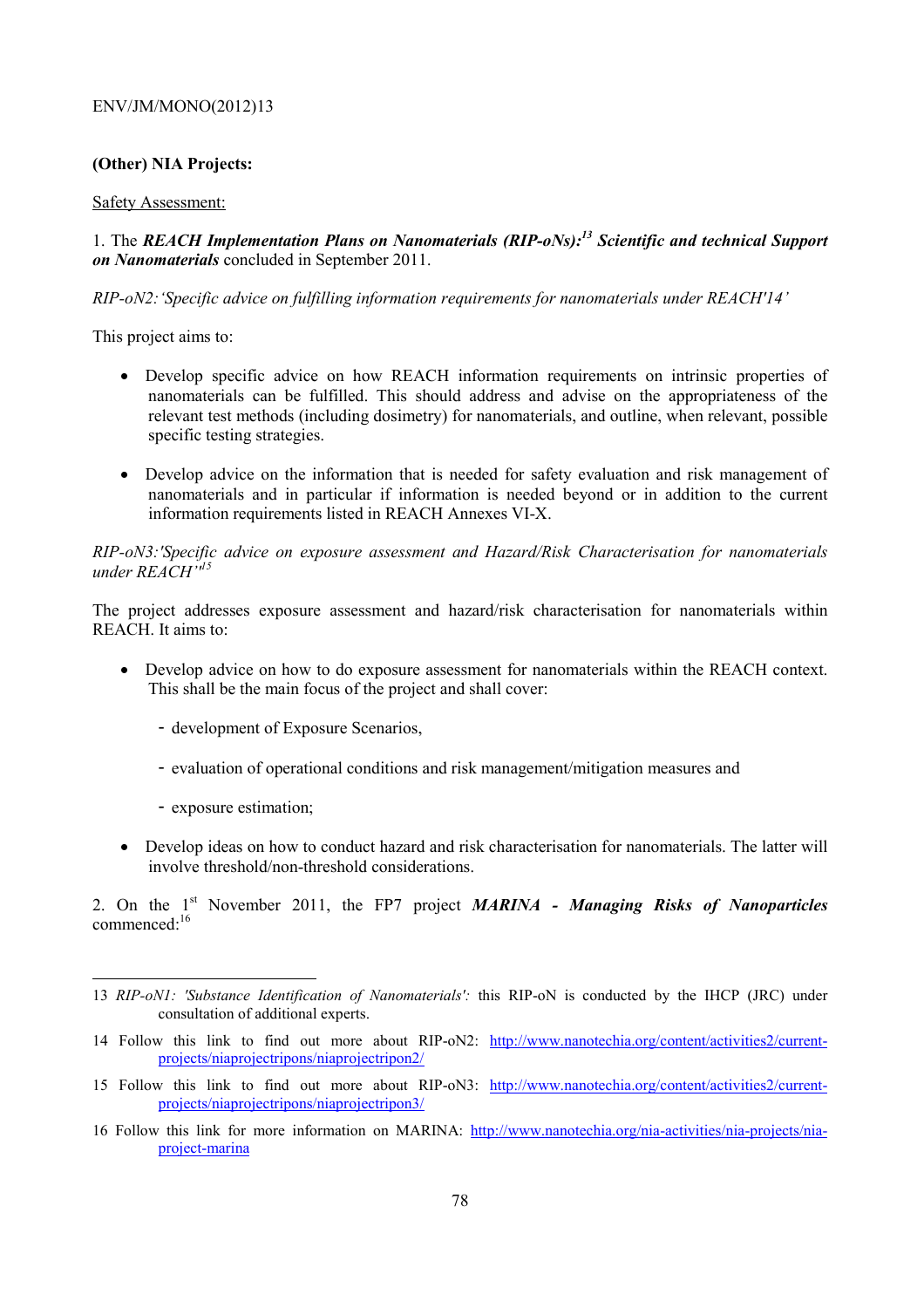MARINA will address the four central themes for the Risk Assessment and Management of Nanomaterials: Materials, Exposure, Hazard, and Risk. In MARINA we will develop beyond-stateof- theart referential tools from each of these themes and integrate them into a Risk Management Toolbox and Strategy for both human and environmental health. Specifically, MARINA will use and develop:

- a well-tested set of reference nanomaterials with thoroughly validated referential characterisation methods,
- methods to further understand the properties, interaction, exposure, and fate of ENM in relation to human health and the quality of the environment,
- validated, harmonised, and standardised reference methods for hazard assessment for both human health and environment culminating in an integrated/intelligent testing strategy, and
- $\bullet$  risk assessment tools by combining elements of (i), (ii) and (iii); strategies for monitoring ENM exposure for human health and environment (including estimating the size and possible pollution scenario caused by massive release, e.g. explosion or environmental spillage), and integrate them into a risk management toolbox and strategy for risk reduction.

### Regulatory Assessment:

On the 30<sup>th</sup> November 2011, the NIA held a workshop entitled *'Defining Nano!? - Compliance Requirements & Market Impact of the EU Definition of 'Nanomaterials'-*, during which the following questions were discussed:

- Which market sectors utilising nanotechnologies will be affected by additional regulatory compliance?
- What is the economic impact on current and future applications of nanotechnologies?
- How will the EU definition be implemented (in European legislation and in the EU Member States)?
- What can companies do in the short term, in order to offset the cost of long-term compliance?

#### **Nanotechnology Norms and Standards:**

The NIA is a member of the UK BSI (British Standards Institution) (i.e. BSI NTI/1) and the European Committee for Standardization (CEN TC/352).17 The NIA furthermore provides expert evidence to several ISO/TC 229 committee projects, as well as nano-specific evidence to the ISO/TC 194 committee.

#### **Contributions to the WPN:**

The NIA provides the BIAC Co-Lead representative to the WPN.

## **Publications (since last report – i.e. after January 2011):**

1. Consultation Responses & Evidence (interactive list):<sup>18</sup>

<sup>17</sup> Follow this link to download find out more about the NIA's work in Norms and Standardisation: http://www.nanotechia.org/nia-activities/standards---nanotechnology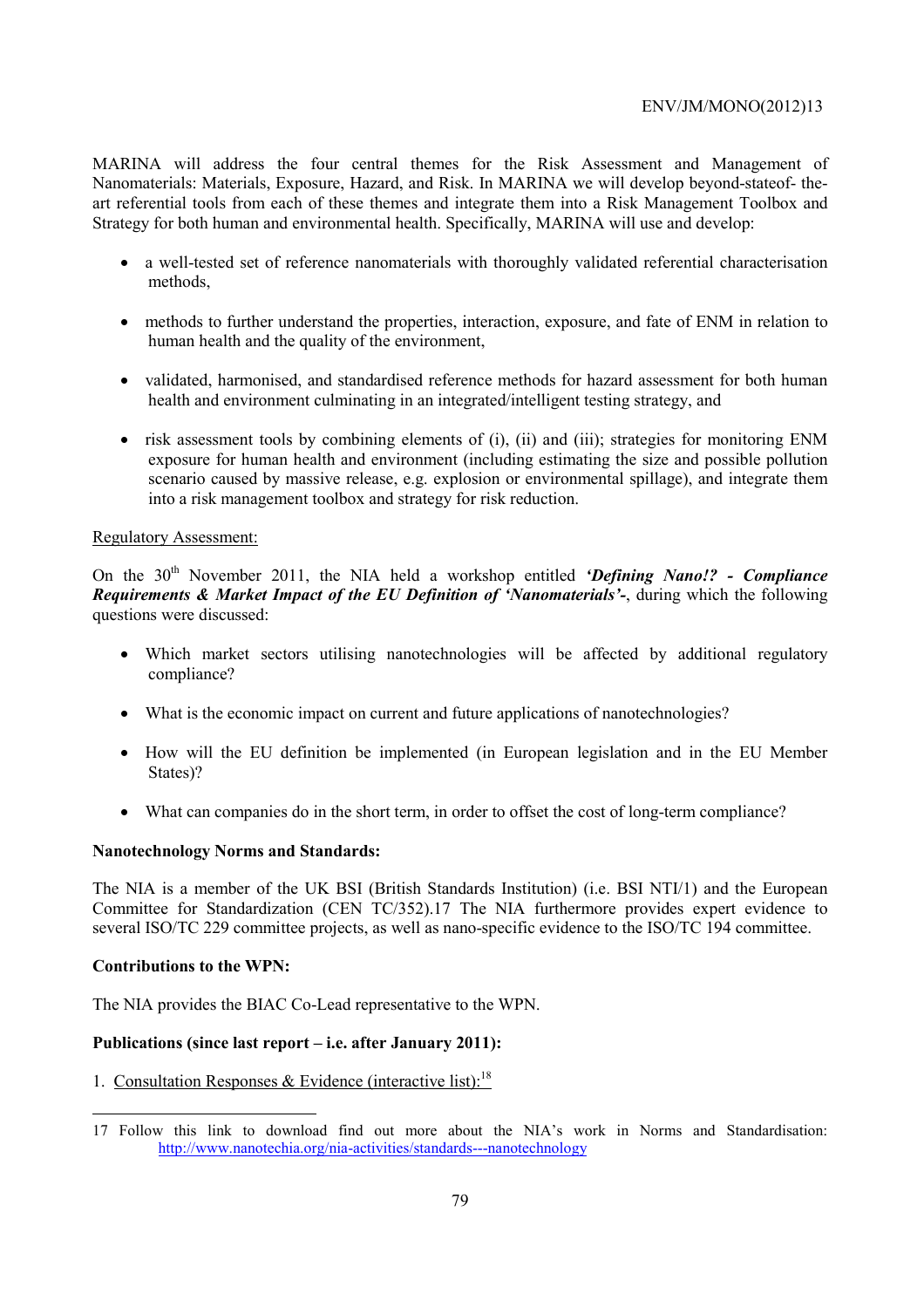• *February 2011:* 

NIA Opinion on French Government *'Decree regarding the annual mandatory reporting of nanoparticulate substances placed on the market' ('décret relatif à la déclaration annuelle des substances à l'état nanoparticulaire mises sur le marché')*

• *February 2011:* 

NIA Comment on *EFSA Draft Scientific Opinion* on *Guidance on risk assessment concerning potential risks arising from applications of nanoscience and nanotechnologies to food and feed*

# **PART V: VCI**

The German chemical industry is committed to a responsible production and use of nanomaterials. To support member companies, and customer companies in the value chain, to manage the health, safety and environmental aspects of nanomaterials throughout the life cycle, the German Chemical Industry Association VCI has – over the years - issued a series of documents. They provide guidance on all aspects of a good product stewardship on nanomaterials.

## **Principle documents:**

• Implementing Responsible Care® for a Responsible Production and Use of Nanomaterials

## **Regulatory documents:**

- Requirements of the REACH Regulation on Substances which are Manufactured or Imported also as Nanomaterials
- Guidance for a Tiered Gathering of Hazard Information for the Risk Assessment of Nanomaterials
- Guidance for Handling and Use of Nanomaterials at the Workplace
- Guidance for the Passing on of Information along the Supply Chain in the Handling of Nanomaterials via Safety Data Sheets
- Guidance for Safe Recovery and Disposal of Waste containing nanomaterials
- Strategy Paper of the German Chemical Industry on the Standardisation of Nanomaterials

## **Documents on safety research:**

1

- Roadmap for Safety Research on Nanomaterials
- Environmental Aspects of Nanoparticles
- Results of 10 years nanosafety research (The German version was published in October 2011; an English translation is currently being prepared.)

<sup>18</sup>Follow this link for a full list of NIA Consultation Responses & Evidence: http://www.nanotechia.org/content/publications/consultation/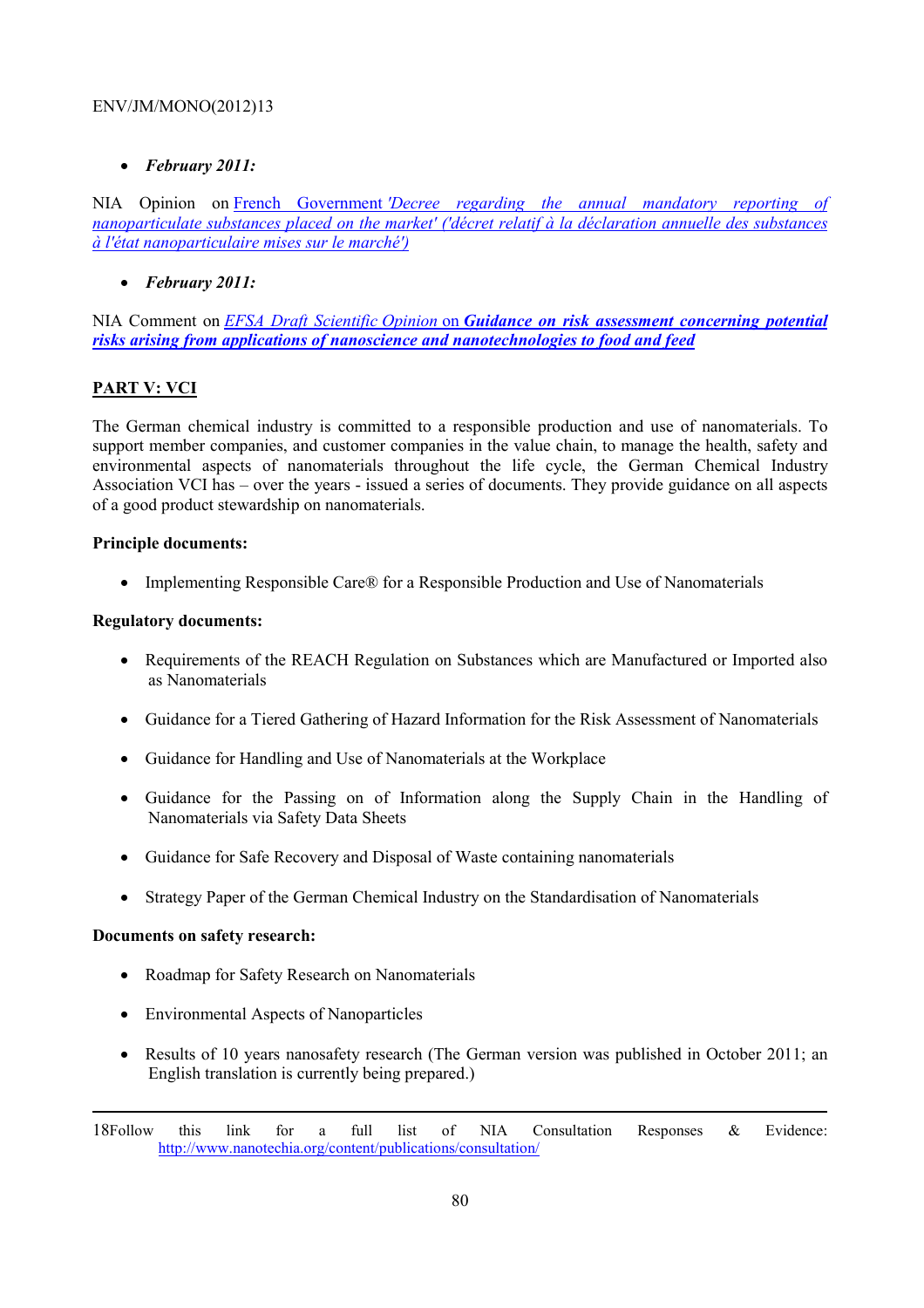These documents have been discussed with the public as well as with national and European authorities, and were also communicated to the OECD Working Party on Manufactured Nanomaterials (WPMN). Updates of some documents are in preparation.

## Information on developments related to exposure measurement and exposure mitigation

In 2011, a special focus was given on workplace safety – also as VCI contribution to SG 9 of the WPMN. VCI, the German Federal Institute of Occupational safety and health (BAuA), the German Social Accident Insurance Institution for the Raw Materials and Chemical Industry (BG RCI), and the Federal Institute for Occupational Safety and Health (IFA) of the German Social Accident Insurance (DGUV) jointly evaluated actual experiences and took them as the basis for a joint strategy paper on a "Tiered Approach to an Exposure Measurement and Assessment of Nanoscale Aerosols Released from Engineered Nanomaterials in Workplace Operations". This information aimed at deriving best practices for exposition measurement and is currently communicated at scientific and political level.

In order to enable a better overview of existing findings on the handling and use of nanomaterials and wishing to share this knowledge with all stakeholders in science, industry and public bodies, the VCI also supported a scientific review article by the Institute of Energy and Environmental Technology (IUTA) at Duisburg University and the Institute of Process Engineering and Environmental Technology at TU Dresden. The article "Nanoparticle Exposure at Nanotechnology Workplaces" came out in August 2011 in the journal "Particle & Fibre Toxicology".

In 2006, VCI and the German Federal Institute of Occupational safety and health (BAuA) had conducted a first survey on how industry is handling nanomaterials at the workplace. This survey is currently, with VCI's support and with an extended scope, repeated by BAuA. First results are planned to be communicated by end of 2011.

## Further VCI activities

VCI was engaged in the political discussion on the EU definition of nanomaterials and is currently supportive in the establishment of suitable analytical methods for this definition.

Together with the German Society for Chemical Engineering and Biotechnology (DECHEMA) VCI has published in October 2011 a brochure with the results of 10 years of nanomaterials safety research and on potential releases of nanoparticles from end products.

The German chemical industry has been deeply engaged in the second phase of the German *"Nano-Dialog"* initiated by the German government.

Furthermore the German chemical industry is engaged in the process of implementation REACH, e.g. in the RIPoNs, and in sector specific legislation addressing nanomaterials.

More information is available at www.vci.de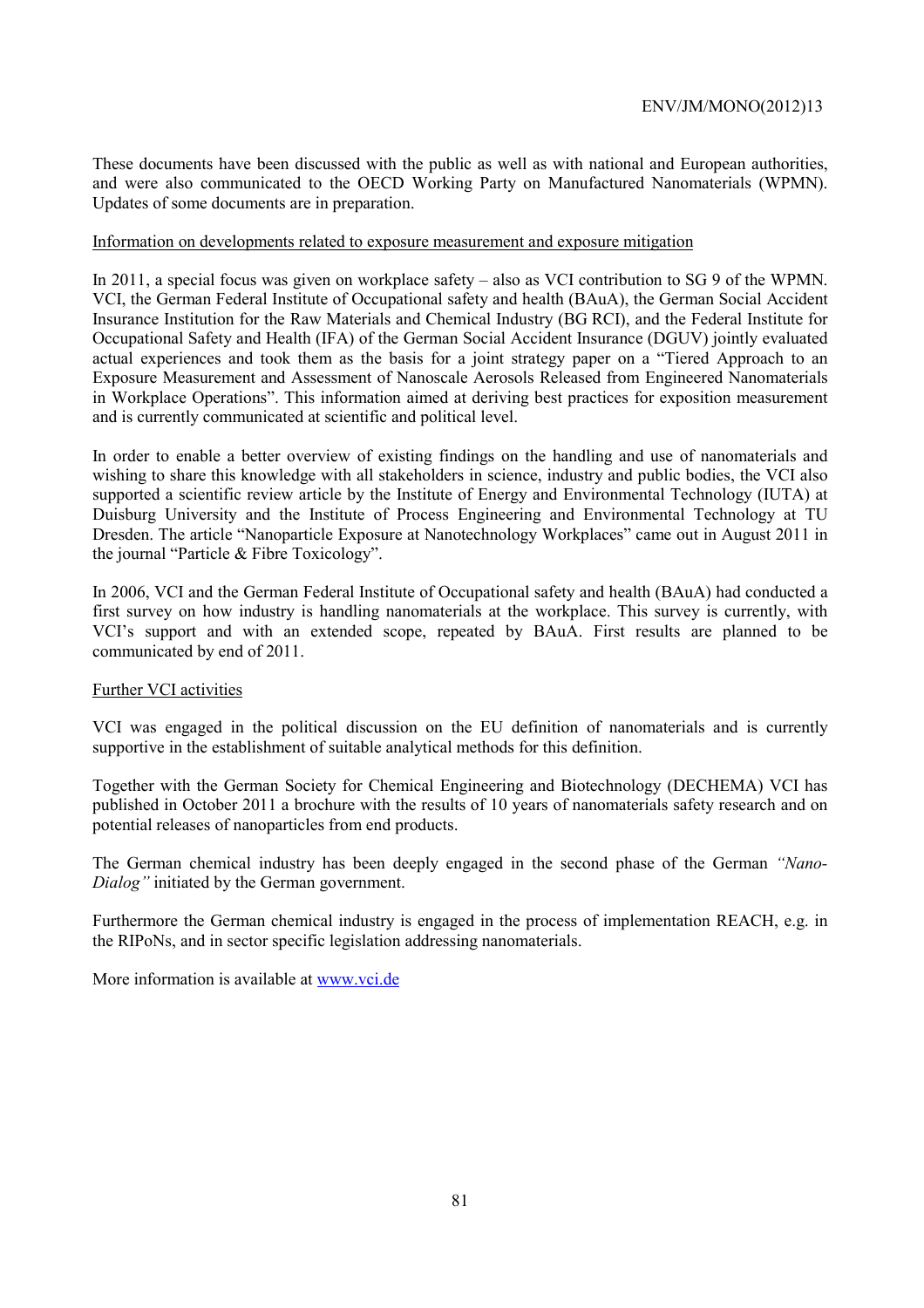## **SECTION II: CURRENT ACTIVITIES IN OTHER ORGANISATIONS RELATED TO NANOTECHNOLOGIES/ NANOMATERIALS**

## **THE INTERNATIONAL ORGANISATION FOR STANDARDISATION TECHNICAL COMMITTEE- NANOTECHNOLOGIES (ISO/TC 229)**

The International Organisation for Standardization Technical Committee (ISO/TC) 229 - Nanotechnologies - was established in June 2005 with a UK secretariat and chair. It has held twelve meetings to date, with the most recent being in St Petersburg, Russia, in May 2011. The next meeting will be in November 2011 in Johannesburg, South Africa. The committee currently has 44 members - 34 "P" and 10 "O". Fifteen documents have been published to date – six terminology (WG1), four measurement and characterization (WG2), and five health, safety and environment (WG3) – with a further 29 documents currently under development – see http://www.iso.org/iso/standards\_development/technical\_committees/list\_of\_iso\_technical\_committees/iso \_technical\_committee.htm?commid=381983 .

The publication most relevant to the WPMN since its last meeting, in March 2011, is ISO/TR 13121:2011 - Nanotechnologies -- Nanomaterial risk evaluation. Two documents that will be of interest to members of the WPMN are currently under ballot within the committee: DTS 12901-1 Nanotechnologies - Guidelines for occupational risk management applied to engineered nanomaterials —Part 1: Principles and approaches, with a closing date 12<sup>th</sup> January 2012; and DTR 13329 Nanotechnologies - Safety Data Sheet  $(SDS)$  preparation for manufactured nanomaterials, with a closing date  $26<sup>th</sup>$  January 2012. Members of the WPMN who wish to comment on either or both of these documents are encouraged to do so either through their national member body of ISO/TC 229 or through the liaison between the WPMN and ISO/TC 229.

ISO/TC 229 recently completed its second survey of members needs, the results of which will be presented at the next meeting of the committee, 14th to 18th November in South Africa. This survey will help to inform the committee's business plan and standards roadmap for the next three years.

ISO/TC 229 believes that close cooperation with the OECD WPMN will lead to valuable synergies and avoid duplication of effort by the two organisations. The relationship between TC/ 229 and the WPMN is governed by the terms of the 'ISO/TC 229 – OECD WPMN coordination paper – version 2, February 2009'.

The development of standards in ISO Technical Committees is undertaken on the basis of New Work Item Proposals (NWIP) received from, and approved, developed and adopted by members according to the procedures defined in the ISO/IEC Directives. The requirements for the submission and approval of NWIP are summarized below:

A new work item proposal within the scope of an existing technical committee or subcommittee may be made in the respective organization by

- a national body;
- the secretariat of that technical committee or subcommittee;
- another technical committee or subcommittee;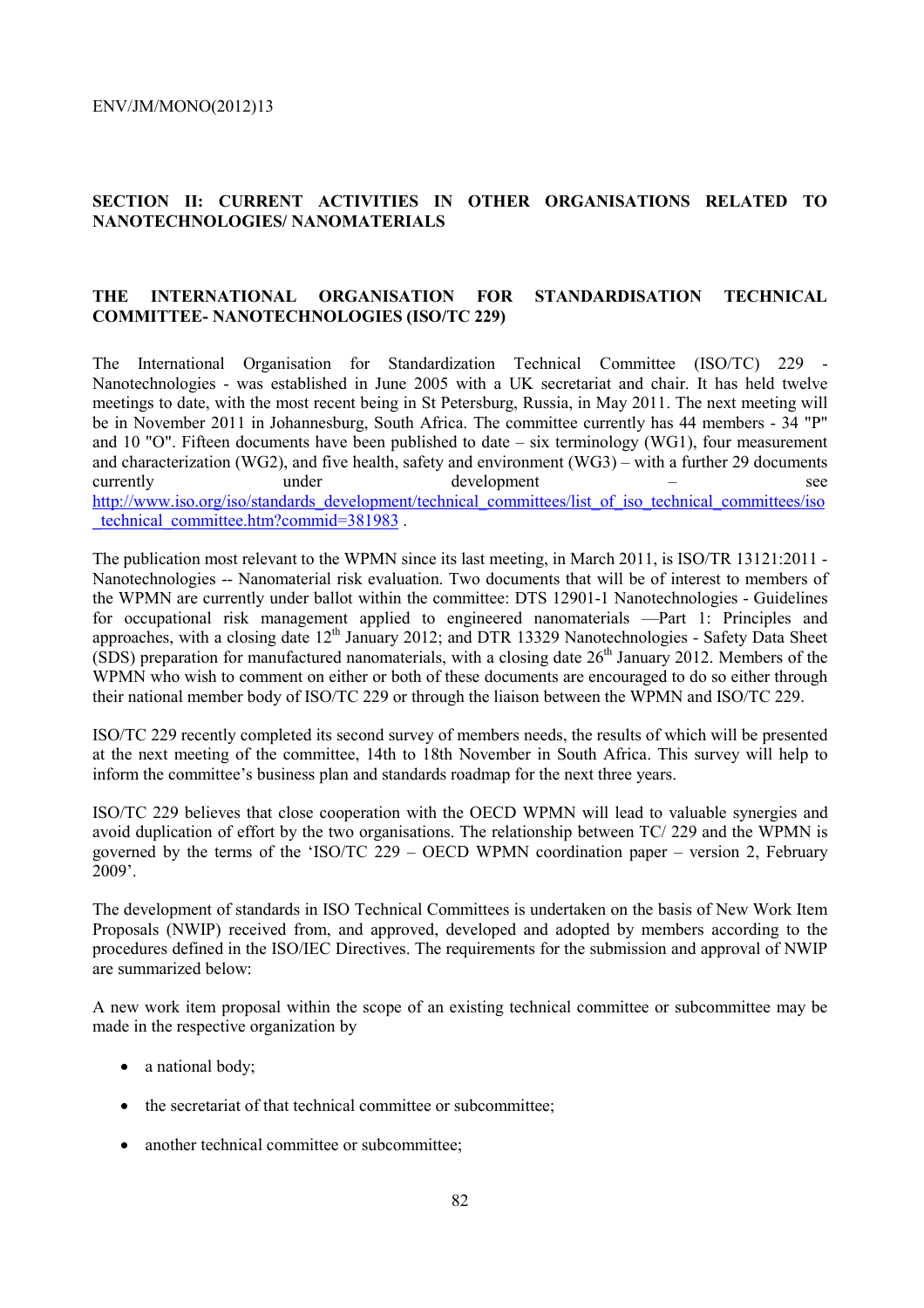- an organization in liaison;
- the technical management board or one of its advisory groups;
- the Chief Executive Officer.

### Acceptance requires

- a) a minimum of 5 P-members approving the work item and giving a commitment to participate actively in the development of the project; and
- b) approval of the work item by a simple majority of the P-members of the technical committee or subcommittee voting.

ISO standards can support regulation and legislation by, for example, providing validated and verifiable measurement methods for demonstrating compliance with regulatory requirements. However, whilst TC 229 has plans to develop standards that are relevant to and appropriate for the activities of the Working Party, the process for New Work Item adoption, described above, means that TC 229 members must be fully aware of Working Party needs and are able to identify experts to participate in project development. In order to help assure the development of standards that the Working Party identifies as being essential, members of the WPMN are strongly encouraged to contact their national representatives on ISO/TC 229 in order to coordinate activities in this area. A list of national contact points for ISO/TC 229 is available on the password protected website of the WPMN.

Further details about ISO TC 229 can be found at: http://www.iso.org/iso/standards\_development/technical\_committees/list\_of\_iso\_technical\_committees/iso \_technical\_committee.htm?commid=381983 , and about ISO at http://www.iso.org

# **THE UNITED NATIONS INSTITUTE FOR TRAINING AND RESEARCH (UNITAR)**

The mandate for UNITAR to work alongside OECD in this specific area of international awareness raising comes from resolution II/4 of the second session of the International Conference on Chemicals Management in 2009, as well as a 2009 OECD Joint meeting request to undertake awareness raising and other related activities in developing countries regarding the potential risks and benefits of nano.

## **7. 1. Second round of regional nano workshops**

As you know, a first round of regional nano awareness raising workshops took place in 2009 and 2010, and I believe my predecessor, Craig Boljkovac, whom many of you know, already reported to you on this first round of workshops in 2010.

Subsequently, during this year, UNITAR organized a second round of regional workshops, with the support of Switzerland including:

- Africa: Nairobi, 5 and 6 April 2011; 86 participants;
- Latin America and the Caribbean: Panama City, 31 May and 1 June 2011; 55 participants;
- Central and Eastern Europe: Lodz, 27 and 28 June 2011; 26 participants;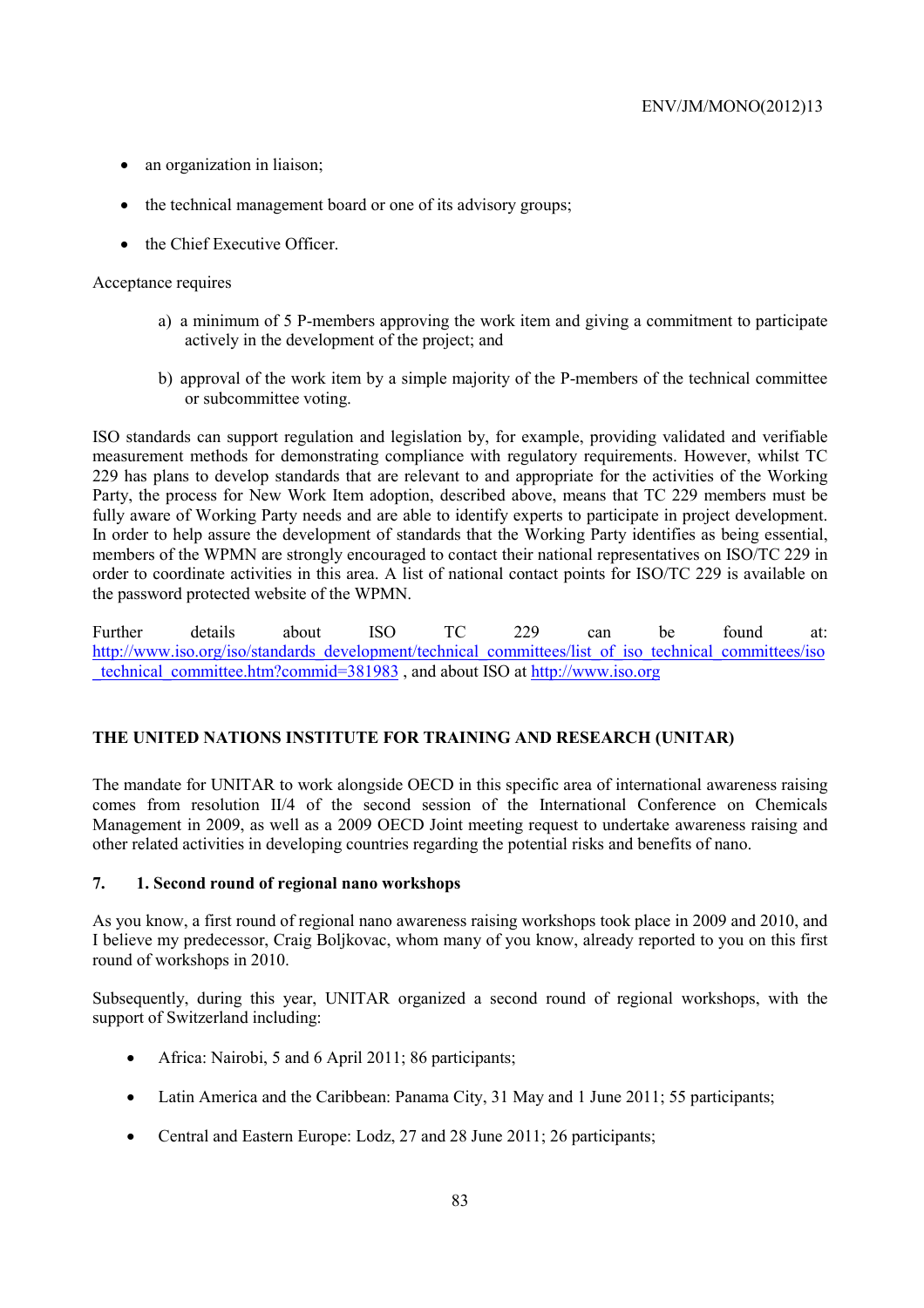• Asia and the Pacific: Beijing, 6 and 7 September 2011; 66 participants.

All of these workshops were followed by SAICM regional meetings.

The outcomes of this second round of regional workshops included:

- discussion among Governments and key stakeholders on the inclusion of nanotechnology and manufactured nanomaterials in the Global Plan of Action of SAICM,
- consideration of regional perspectives in preparation for further discussions on nanotechnology at the first meeting of the Open-ended Working Group of SAICM and the third session of the International Conference on Chemicals Management; and
- additional and more detailed input provided by participants on nanotechnology use and initiatives in their countries and organizations.

The workshop materials are available on the UNITAR website. UNITAR's view, and I believe the view of many of the countries and stakeholders in the regions, was that these regional nano workshops provided a major service in terms of providing information about nano to these regions that many not have otherwise been so easily accessible, as well as providing these regions an opportunity to consider their views regarding nano, in particular in relation to the SAICM process. UNITAR again would like to thank all the donors and supporters of both rounds of the regional workshops for making this possible.

# **8. 2. Pilot projects**

The WPMN has also been informed previously that UNITAR, with the support of Switzerland, is initiating national pilot projects on nano during 2011. The purpose of these pilot projects is to assist three non-OECD countries to develop programmatic capacities to tackle nanotechnology issues at the national level. UNITAR is developing guidance and training materials to ensure that the participating countries are aware of the current state of the nanotechnology field and possible actions that can be taken at the national level. To initiate the development of guidance, a draft outline of a national nanotechnology profile, or assessment, was developed and presented for comment at the regional workshops. The 3 countries involved are: Thailand, Nigeria, and (subject to confirmation) Uruguay. Lessons learned from these projects will be presented to the International Conference on Chemicals Management at its third session, in September 2012.

# **9. 3. SAICM-related activities**

As most of you know, nano is considered as an ''emerging issue'' in the SAICM process. ICCM-2 of SAICM requested that a report on nano be developed by the SAICM Secretariat, and this report was recently made available at the first meeting of SAICM's Open Ended Working Group, in Belgrade, Serbia, held 15-18 November 2011.

In addition, at the Belgrade meeting, UNITAR and the OECD presented a document regarding progress made in regards to nano, in particular focusing on information regarding the work to contribute to the implementation of ICCM-2 resolution II/4 E, such as the two rounds of regional workshops, progress related to country level activities, and progress related to the programme on the environmental, health and safety considerations of manufactured nanomaterials. Both of these reports are available on the SAICM secretariat website.